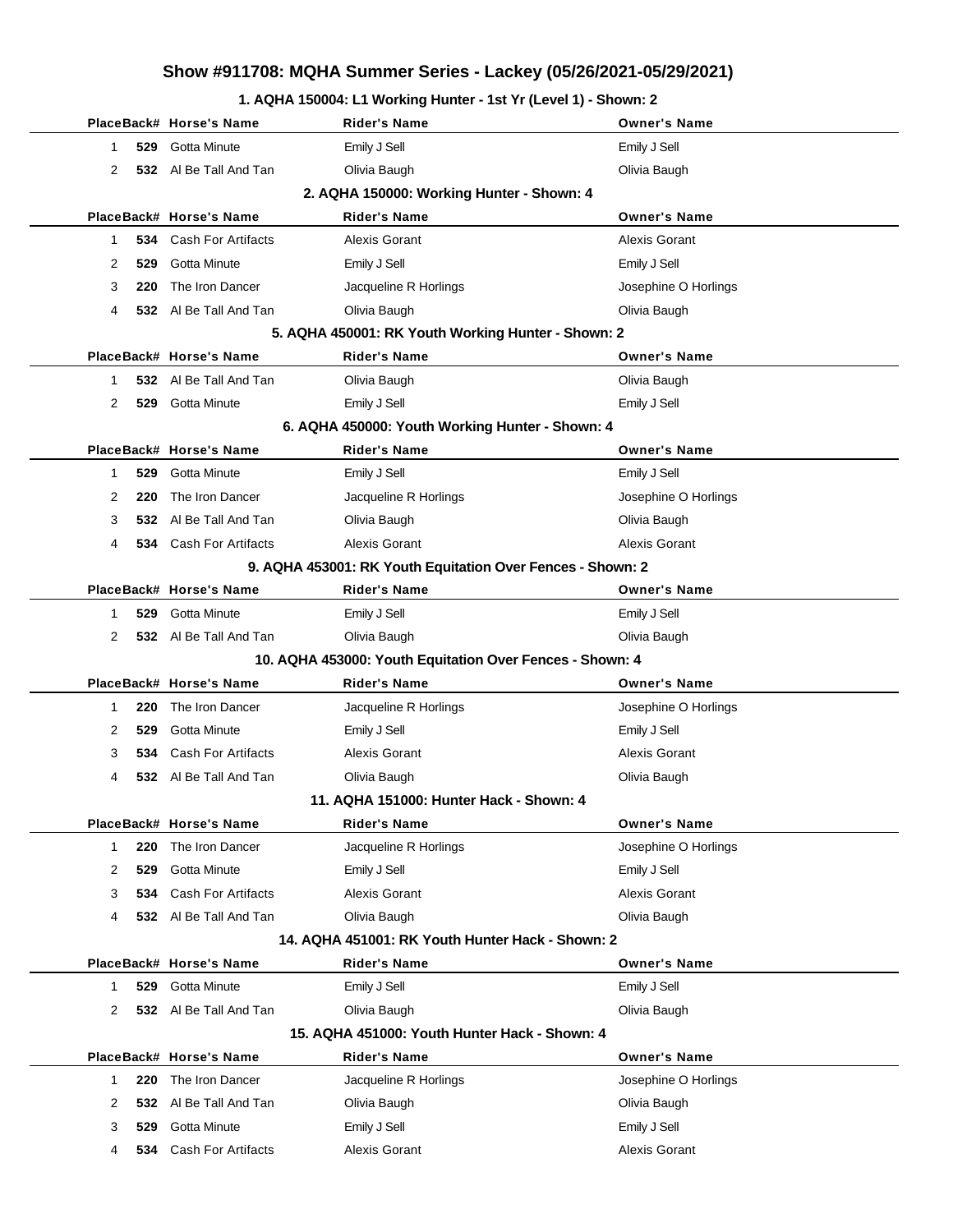### **19. AQHA 138004: L1 Trail - Shown: 19**

|  |              |     | PlaceBack# Horse's Name     | Rider's Name                                 | <b>Owner's Name</b>      |  |
|--|--------------|-----|-----------------------------|----------------------------------------------|--------------------------|--|
|  | 1            | 263 | <b>Finely Asleep</b>        | Morgan Jennings                              | Morgan McCarthy Warda    |  |
|  | 2            | 191 | Ella Be Kruzin              | Minae Kroeze                                 | Merri VanDyke            |  |
|  | 3            | 508 | Good Eye Will Be            | Stephanie I Bean                             | Jennifer Ackroyd-Fabris  |  |
|  | 4            | 544 | Dont Make A Scene           | <b>Tiffany Nicole Hooper</b>                 | Lainey Marie Zwerk       |  |
|  | 5            | 804 | Follow Ur Intuition         | September Croel                              | Stefanie Freeland        |  |
|  | 6            | 316 | <b>Remington Steal</b>      | Gordon Wadds                                 | Debbie Wadds             |  |
|  | 7            | 537 | One Black Krymsun           | Nicole Brown Veldhoff                        | <b>Carlene Armstrong</b> |  |
|  | 8            | 133 | <b>Missin Sleep</b>         | Michelle McCarthy Warda                      | Audrey L Barnes          |  |
|  | 9            | 19  | The Krymsunator             | Stephanie I Bean                             | Miss Kasey Ann Kernen    |  |
|  |              |     |                             | 20. AQHA 138000: Trail - Shown: 17           |                          |  |
|  |              |     | PlaceBack# Horse's Name     | Rider's Name                                 | <b>Owner's Name</b>      |  |
|  | $\mathbf{1}$ | 222 | Ms Mae Flash                | Christa L Baldwin                            | Christa L Baldwin        |  |
|  | 2            | 505 | Best Of My Luv              | Austin Lester                                | Lori Weaver              |  |
|  | 3            | 517 | Rolling In Hot              | Austin Lester                                | Matthew J Westbrook      |  |
|  | 4            | 122 | <b>Invitations Are Good</b> | September Croel                              | Lily Ellen Atkinson      |  |
|  | 5            | 547 | <b>Blazin Onthe Horizon</b> | Heidi Ann Oosting                            | Heidi Ann Oosting        |  |
|  | 6            | 123 | Rock Legend                 | Cynthia R Pyle                               | Cynthia Pyle             |  |
|  | 7            | 545 | <b>Impulsive Deck</b>       | September Croel                              | Fawn Healy               |  |
|  | 8            | 335 | One Kool Fool               | Linda K Moody                                | Brenda Schrader          |  |
|  | 9            | 531 | Lope Lazy Lope              | Elizabeth Lauren Kooistra                    | <b>Bob Sherman</b>       |  |
|  |              |     |                             | 21. AQHA 238001: RK Amt Trail - Shown: 6     |                          |  |
|  |              |     | PlaceBack# Horse's Name     | Rider's Name                                 | <b>Owner's Name</b>      |  |
|  | 1            | 545 | <b>Impulsive Deck</b>       | Fawn Healy                                   | Fawn Healy               |  |
|  | 2            | 523 | My Vintage Mercedes         | Delaney Bakker                               | Cynthia Bakker           |  |
|  | 3            | 544 | Dont Make A Scene           | Lainey Marie Zwerk                           | Lainey Marie Zwerk       |  |
|  | 4            | 25  | Johnny Diesel               | Morgan L Letzkus                             | James Letzkus            |  |
|  | 5            | 316 | <b>Remington Steal</b>      | Debbie Wadds                                 | Debbie Wadds             |  |
|  | 6            | 3   | Pistol Packn Charly         | Mary Beth Hegedus                            | Mary Beth Hegedus        |  |
|  |              |     |                             | 22. AQHA 238800: Amt Select Trail - Shown: 8 |                          |  |
|  |              |     | PlaceBack# Horse's Name     | Rider's Name                                 | <b>Owner's Name</b>      |  |
|  | $\mathbf{1}$ | 123 | Rock Legend                 | Cynthia R Pyle                               | Cynthia Pyle             |  |
|  | 2            | 254 | Sheza Chip Off A Pro        | Tricia Meade                                 | <b>Tricia Meade</b>      |  |
|  | 3            | 3   | Pistol Packn Charly         | Mary Beth Hegedus                            | Mary Beth Hegedus        |  |
|  | 4            | 547 | <b>Blazin Onthe Horizon</b> | Heidi Ann Oosting                            | Heidi Ann Oosting        |  |
|  | 5            | 335 | One Kool Fool               | Brenda Schrader                              | Brenda Schrader          |  |
|  | 6            | 22  | Dont Need A Mirror          | Brenda K Howell                              | Brenda K Howell          |  |
|  | 7            | 232 | A Hot Purchase              | Allyson Thompson                             | Allyson Thompson         |  |
|  | DQ           | 316 | <b>Remington Steal</b>      | Debbie Wadds                                 | Debbie Wadds             |  |
|  |              |     |                             | 23. AQHA 238000: Amt Trail - Shown: 7        |                          |  |
|  |              |     | PlaceBack# Horse's Name     | <b>Rider's Name</b>                          | <b>Owner's Name</b>      |  |
|  | 1            | 180 | Cowboysainteasytoluv        | <b>Kelsey Rudy</b>                           | Roxann Guthrie           |  |
|  | 2            | 122 | <b>Invitations Are Good</b> | Lily Ellen Atkinson                          | Lily Ellen Atkinson      |  |
|  | 3            | 222 | Ms Mae Flash                | Brandy L Baldwin-Bunting                     | Christa L Baldwin        |  |
|  | 4            | 531 | Lope Lazy Lope              | Elizabeth Lauren Kooistra                    | <b>Bob Sherman</b>       |  |
|  |              |     |                             |                                              |                          |  |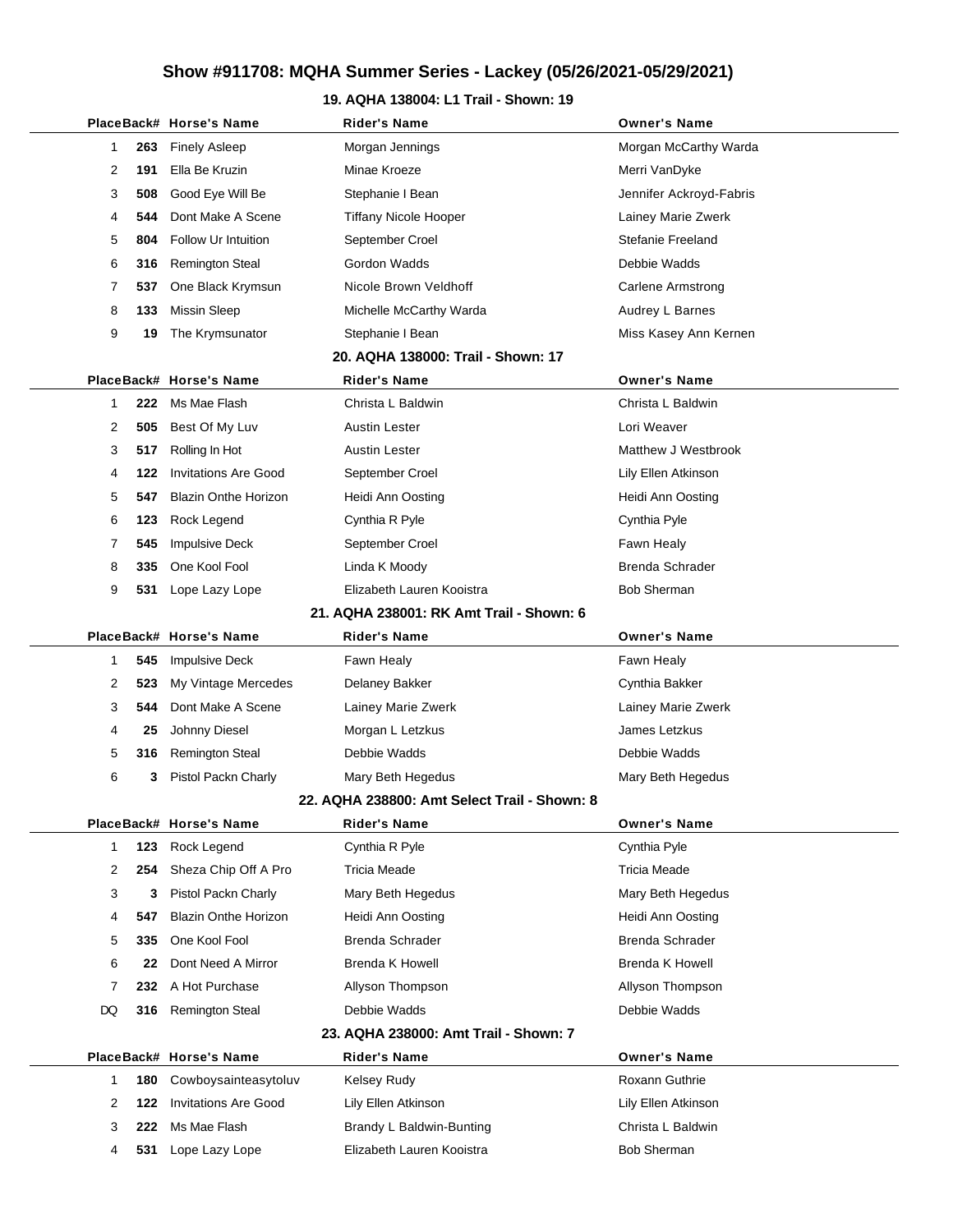|  | 5  | 263  | <b>Finely Asleep</b>     | Morgan Jennings                                         | Morgan McCarthy Warda    |
|--|----|------|--------------------------|---------------------------------------------------------|--------------------------|
|  | DQ | 567  | <b>Rock N Radical</b>    | Valerie J Smith                                         | Valerie J Smith          |
|  | DQ | 511  | <b>Blazing Potential</b> | Katie Elizabeth Main                                    | Katie Elizabeth Main     |
|  |    |      |                          | 24. MQHA 904: Small Fry Trail - Shown: 6                |                          |
|  |    |      | PlaceBack# Horse's Name  | <b>Rider's Name</b>                                     | <b>Owner's Name</b>      |
|  | 1  | 222  | Ms Mae Flash             | <b>Brylee Lynn Bunting</b>                              | Christa L Baldwin        |
|  | 2  | 22   | Dont Need A Mirror       | <b>Brylee Lynn Bunting</b>                              | <b>Brenda K Howell</b>   |
|  | 3  | 310  | Ima Lopin With Class     | Quinn Bogue                                             | <b>Bogue Family</b>      |
|  | 4  | 243  | Lady Jag Bar None        | Jocelynn Schoenlein                                     | Alisa Forton             |
|  | 5  | 226  | Art Trouble              | <b>Karly Lewis</b>                                      | Michele Lewis            |
|  | 6  | 345  | Lukes Last Shine         | Sophia Dong                                             | <b>Katherine Tietz</b>   |
|  |    |      |                          | 25. AQHA 438001: RK Youth Trail - Shown: 9              |                          |
|  |    |      | PlaceBack# Horse's Name  | Rider's Name                                            | <b>Owner's Name</b>      |
|  | 1  | 539  | Fancy Enough To Win      | Maya Edwards                                            | <b>Madison Mulder</b>    |
|  | 2  | 630  | Im Pink Floyd            | <b>Kate Davis</b>                                       | <b>Kate Davis</b>        |
|  | 3  | 1854 | Hes Good To Go           | <b>Isabelle Freeland</b>                                | <b>Isabelle Freeland</b> |
|  | 4  | 19   | The Krymsunator          | Miss Kasey Ann Kernen                                   | Miss Kasey Ann Kernen    |
|  | 5  | 111  | Dang Near Dun            | Claire Kelp                                             | Claire Kelp              |
|  | 6  | 107  | Regal N Grand            | <b>Taylin Collins</b>                                   | <b>Taylin Collins</b>    |
|  | 7  | 216  | Larrys Back In Black     | <b>Katie Tenerowicz</b>                                 | <b>Keith Tenerowicz</b>  |
|  | 8  | 537  | One Black Krymsun        | <b>Carlene Armstrong</b>                                | <b>Carlene Armstrong</b> |
|  | 9  | 200  | <b>Ez Rockin Career</b>  | Rylee Sue Harding                                       | <b>Rylee Sue Harding</b> |
|  |    |      |                          | 26. AQHA 438000: Youth Trail - Shown: 12                |                          |
|  |    |      | PlaceBack# Horse's Name  | Rider's Name                                            | <b>Owner's Name</b>      |
|  | 1  | 517  | Rolling In Hot           | Mackenzie Jae Westbrook                                 | Matthew J Westbrook      |
|  | 2  | 259  | Chevrolatte              | Elizabeth West                                          | <b>Christine West</b>    |
|  | 3  | 505  | Best Of My Luv           | <b>Emily Weaver</b>                                     | Lori Weaver              |
|  | 4  | 235  | Gota B A Hit             | Grace Gasper                                            | <b>Tammy Gasper</b>      |
|  | 5  | 24   | Gonna Get Ya Good        | Rilynn K Lindsay                                        | Rilynn Lindsay           |
|  | 6  | 560  | Zippin Past The Best     | Carli Kerns                                             | Carli Kerns              |
|  | 7  | 133  | Missin Sleep             | Audrey L Barnes                                         | Audrey L Barnes          |
|  | 8  | 1433 | A Sleepy Margarita       | <b>Addison Marie Baynes</b>                             | Meggan Morrow Baynes     |
|  | 9  | 111  | Dang Near Dun            | Claire Kelp                                             | Claire Kelp              |
|  |    |      |                          | 27. AQHA 144100: Junior Hunter Under Saddle - Shown: 6  |                          |
|  |    |      | PlaceBack# Horse's Name  | <b>Rider's Name</b>                                     | <b>Owner's Name</b>      |
|  | 1  | 364  | Shes A Southern Bell     | Minae Kroeze                                            | Karina R Bader-VanDyke   |
|  | 2  | 903  | Fun To Be Best           | Christa L Baldwin                                       | Stacy E Chaput           |
|  | 3  | 43   | When Fortune Smiles      | Nicole Brown Veldhoff                                   | Marla Foerster           |
|  | 4  | 515  | Best Not To Say          | Stacy L Crawford                                        | Stacy L Crawford         |
|  | 5  | 133  | <b>Missin Sleep</b>      | Michelle McCarthy Warda                                 | Audrey L Barnes          |
|  | 6  | 370  | Al Have Potential        | Jennifer Lee Bluhm                                      | Morgan Elizabeth Glann   |
|  |    |      |                          | 28. AQHA 244001: RK Amt Hunter Under Saddle - Shown: 10 |                          |
|  |    |      | PlaceBack# Horse's Name  | <b>Rider's Name</b>                                     | <b>Owner's Name</b>      |
|  | 1  | 542  | Chipped With Iron        | Rebecca Burtka                                          | Rebecca Burtka           |
|  | 2  | 52   | The Social Network       | <b>Brandy M Pavlik</b>                                  | <b>Brandy M Pavlik</b>   |
|  |    |      |                          |                                                         |                          |
|  | 3  | 523  | My Vintage Mercedes      | Delaney Bakker                                          | Cynthia Bakker           |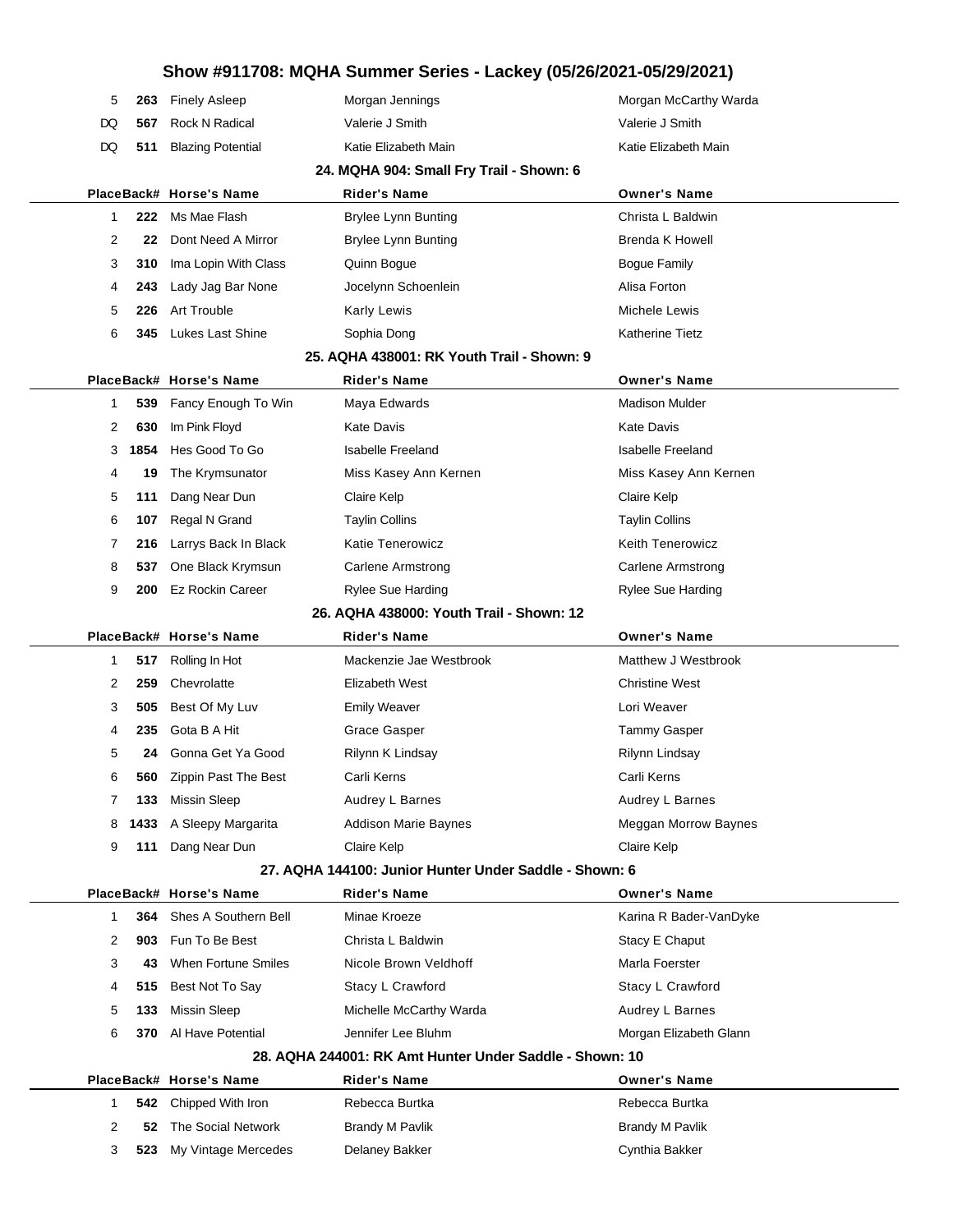| $\overline{4}$ |     | 522 Boot Te Call         | Isabella Ankerson  | Isabella Ankerson  |
|----------------|-----|--------------------------|--------------------|--------------------|
| 5              | 25  | Johnny Diesel            | Morgan L Letzkus   | James Letzkus      |
| 6              | 3   | Pistol Packn Charly      | Mary Beth Hegedus  | Mary Beth Hegedus  |
| 7              |     | 254 Sheza Chip Off A Pro | Tricia Meade       | Tricia Meade       |
| 8              | 593 | Indeed Shez Lazy         | Lauryn Leuenberger | Lauryn Leuenberger |
| 9              | 579 | <b>Lilly Larue</b>       | Andrea St John     | Greg Holstege      |
|                |     |                          |                    |                    |

### **29. AQHA 244002: L1 Amt Hunter Under Saddle - Shown: 27**

|   |     | PlaceBack# Horse's Name    | <b>Rider's Name</b>    | <b>Owner's Name</b>     |
|---|-----|----------------------------|------------------------|-------------------------|
|   |     | 546 To Good To Be Red      | Stephanie Mae Cesarz   | <b>Stephanie Cesarz</b> |
| 2 | 66  | I O You One                | Lisa A Ondersma-Lowetz | Lisa A Ondersma         |
| 3 |     | 552 Alfalfa                | Amanda Mozal           | Amanda Mozal            |
| 4 |     | 116 Talk About Good Luck   | Amanda Hampel          | Amanda Hampel           |
| 5 | 350 | Daydream In The Sky        | Adrienne Peterson      | Adrienne Peterson       |
| 6 | 211 | Hes Hott                   | Diana Midgley          | Diana Midgley           |
| 7 | 25  | Johnny Diesel              | Morgan L Letzkus       | James Letzkus           |
| 8 | 556 | Full Of Blessings          | Kimberly L Whaley      | Kimberly L Whaley       |
| 9 | 311 | <b>STELLAS GOTR GROOVE</b> | Kerry Daudlin          | Kerry Daudlin           |
|   |     |                            |                        |                         |

### **30. AQHA 244000: Amt Hunter Under Saddle - Shown: 16**

|   |     | PlaceBack# Horse's Name   | <b>Rider's Name</b>    | <b>Owner's Name</b>   |
|---|-----|---------------------------|------------------------|-----------------------|
|   |     |                           |                        |                       |
|   | 66  | I O You One               | Lisa A Ondersma-Lowetz | Lisa A Ondersma       |
| 2 | 263 | <b>Finely Asleep</b>      | Morgan Jennings        | Morgan McCarthy Warda |
| 3 | 552 | Alfalfa                   | Amanda Mozal           | Amanda Mozal          |
| 4 | 350 | Daydream In The Sky       | Adrienne Peterson      | Adrienne Peterson     |
| 5 | 221 | <b>Willy Willy Sleepy</b> | Michele Lewis          | Michele Lewis         |
| 6 | 594 | Lotsa Hot Potential       | Abigail R Kasper       | Abigail R Kasper      |
|   | 212 | Zip N The Dreams          | Annelise N Sophiea     | Ainslee Sophiea       |
| 8 | 277 | Iron Can Dance            | Kailene Bader-Van Dyke | Merri Van Dyke        |
| 9 | 515 | Best Not To Say           | Stacy L Crawford       | Stacy L Crawford      |
|   |     |                           |                        |                       |

#### **31. AQHA 244800: Amt Select Hunter Under Saddle - Shown: 13**

|                      |     | PlaceBack# Horse's Name    | <b>Rider's Name</b> | <b>Owner's Name</b> |  |
|----------------------|-----|----------------------------|---------------------|---------------------|--|
|                      | 123 | Rock Legend                | Cynthia R Pyle      | Cynthia Pyle        |  |
| $\mathbf{2}^{\circ}$ | 516 | JZ Limited Liability       | Debbie Barber       | Debbie Barber       |  |
| 3                    | 556 | Full Of Blessings          | Kimberly L Whaley   | Kimberly L Whaley   |  |
| 4                    | 50  | Buzzzzn Bout Me            | Maryellen Mumy      | Ken Mumy            |  |
| 5                    | 804 | <b>Follow Ur Intuition</b> | Stefanie A Freeland | Stefanie Freeland   |  |
| 6                    | 70  | True Blue I Will Be        | Kay Stanek          | Kay Stanek          |  |
|                      | 197 | WF Dynamic Invite          | Marjorie Taylor     | Marjorie Taylor     |  |
| 8                    | 211 | Hes Hott                   | Diana Midgley       | Diana Midgley       |  |
| 9                    | 311 | <b>STELLAS GOTR GROOVE</b> | Kerry Daudlin       | Kerry Daudlin       |  |

#### **32. AQHA 144004: L1 Hunter Under Saddle - Shown: 16**

|   |     | PlaceBack# Horse's Name | <b>Rider's Name</b>   | <b>Owner's Name</b>      |
|---|-----|-------------------------|-----------------------|--------------------------|
|   |     | 543 Boys Its Over       | Amber Hanson Pickard  | Lauren Deeds             |
|   | 537 | One Black Krymsun       | Nicole Brown Veldhoff | <b>Carlene Armstrong</b> |
|   | 370 | Al Have Potential       | Jennifer Lee Bluhm    | Morgan Elizabeth Glann   |
| 4 | 584 | Worth The Waite         | Christy Beishlag      | Julie L Blackett         |
| 5 | 197 | WF Dynamic Invite       | Marjorie Taylor       | Marjorie Taylor          |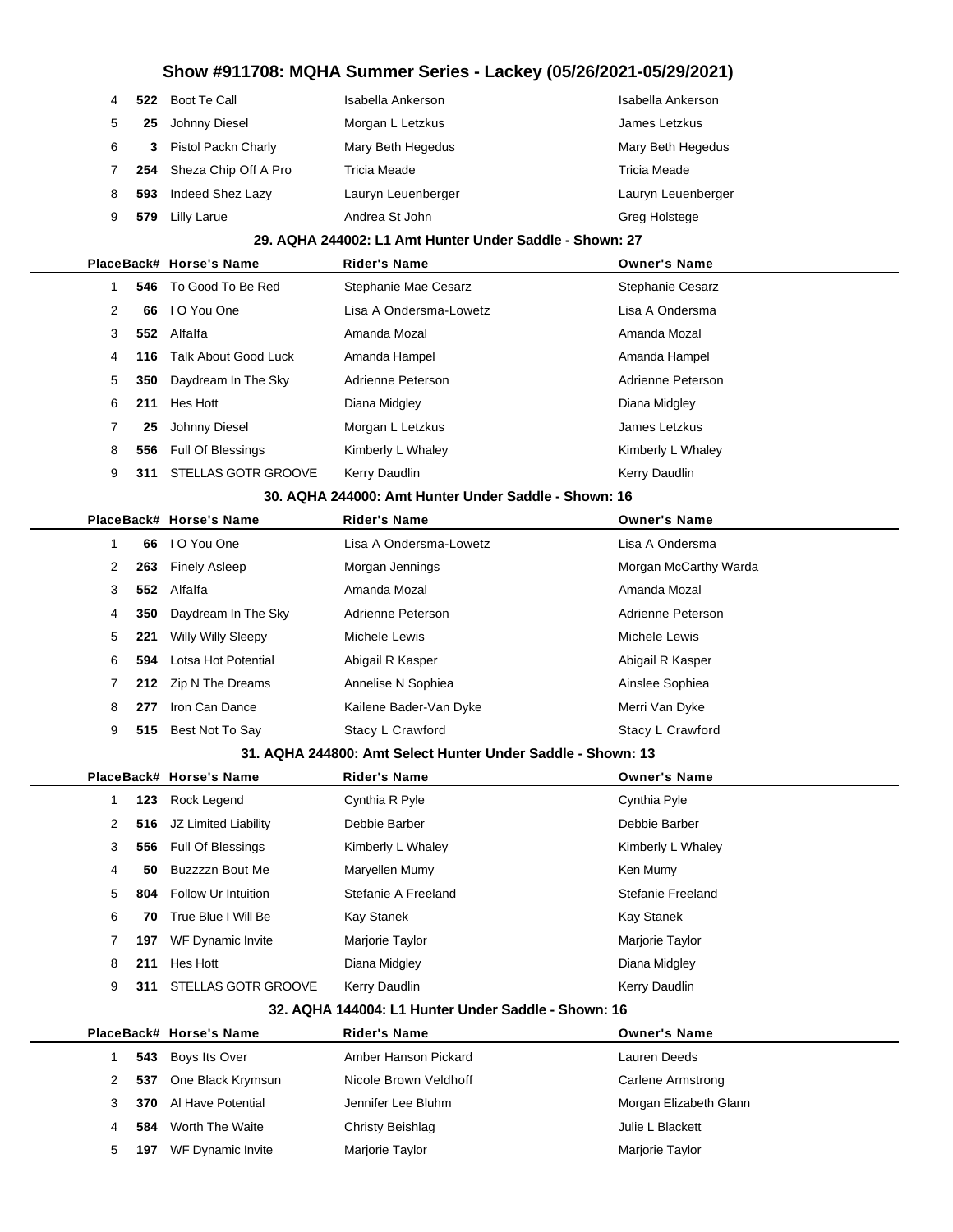| Abigail R Kasper      |
|-----------------------|
| James Letzkus         |
| Kailene Bader-VanDyke |
| Stefanie Freeland     |
|                       |

#### **33. AQHA 444001: RK Youth Hunter Under Saddle - Shown: 21**

|   |     |                      | <b>Rider's Name</b>                                                                                      | <b>Owner's Name</b>                                                   |
|---|-----|----------------------|----------------------------------------------------------------------------------------------------------|-----------------------------------------------------------------------|
|   | 537 | One Black Krymsun    | Carlene Armstrong                                                                                        | Carlene Armstrong                                                     |
| 2 | 19  | The Krymsunator      | Miss Kasey Ann Kernen                                                                                    | Miss Kasey Ann Kernen                                                 |
| 3 | 13  | Made With Real Cocoa | Brylynn E Balon                                                                                          | Brylynne E Balon                                                      |
| 4 | 99  | This Jet Is Hot      | Elizabeth Laney                                                                                          | Andrea Laney                                                          |
| 5 | 630 | Im Pink Floyd        | Kate Davis                                                                                               | <b>Kate Davis</b>                                                     |
| 6 | 521 | Sumore Shock         | Isabel M Craig                                                                                           | Jennifer Craig                                                        |
|   | 510 |                      | Sarah AllisonMae Russell                                                                                 | Joanna & Gracie Spangler                                              |
| 8 |     |                      | Addison Marie Baynes                                                                                     | Meggan Morrow Baynes                                                  |
| 9 | 207 | Kaptain Kaveman      | Elizabeth Smith                                                                                          | Elizabeth Smith                                                       |
|   |     |                      |                                                                                                          |                                                                       |
|   |     |                      | <b>Rider's Name</b>                                                                                      | <b>Owner's Name</b>                                                   |
|   | 284 | Good Luck Charley    | Lauren Deeds                                                                                             | <b>Gretchen Deeds</b>                                                 |
| 2 | 99  | This Jet Is Hot      | Elizabeth Laney                                                                                          | Andrea Laney                                                          |
|   |     |                      | PlaceBack# Horse's Name<br>Divas Wear Prada<br><b>1433</b> A Sleepy Margarita<br>PlaceBack# Horse's Name | 34. AQHA 444702: L1 Youth Hunter Under Saddle (13 & Under) - Shown: 8 |

| 3 | 1433 | A Sleepy Margarita        | <b>Addison Marie Baynes</b> | Meggan Morrow Baynes   |
|---|------|---------------------------|-----------------------------|------------------------|
|   | 521  | Sumore Shock              | <b>Isabel M Craig</b>       | Jennifer Craig         |
| 5 | 107  | Regal N Grand             | <b>Taylin Collins</b>       | <b>Taylin Collins</b>  |
| 6 | 529  | Gotta Minute              | Emily J Sell                | Emily J Sell           |
|   |      | 206 Prepare To B Shocked  | Myah Jane Chaput            | Stacy E Chaput         |
| 8 | 247  | <b>Saving Your Assets</b> | Emma Brown                  | Alisa & Debra Wilcoxen |
|   |      |                           |                             |                        |

#### **35. AQHA 444802: L1 Youth Hunter Under Saddle (14-18) - Shown: 22**

|                      |     | PlaceBack# Horse's Name | <b>Rider's Name</b>      | <b>Owner's Name</b>      |  |
|----------------------|-----|-------------------------|--------------------------|--------------------------|--|
|                      |     | 505 Best Of My Luv      | <b>Emily Weaver</b>      | Lori Weaver              |  |
| $\mathbf{2}^{\circ}$ | 537 | One Black Krymsun       | Carlene Armstrong        | Carlene Armstrong        |  |
| 3                    |     | 549 Partners In Kryme   | Makenna Noon             | Makenna Noon             |  |
| 4                    | 517 | Rolling In Hot          | Mackenzie Jae Westbrook  | Matthew J Westbrook      |  |
| 5                    | 19  | The Krymsunator         | Miss Kasey Ann Kernen    | Miss Kasey Ann Kernen    |  |
| 6                    | 630 | Im Pink Floyd           | <b>Kate Davis</b>        | <b>Kate Davis</b>        |  |
|                      | 200 | Ez Rockin Career        | <b>Rylee Sue Harding</b> | <b>Rylee Sue Harding</b> |  |
| 8                    | 220 | The Iron Dancer         | Jacqueline R Horlings    | Josephine O Horlings     |  |
| 9                    | 216 | Larrys Back In Black    | <b>Katie Tenerowicz</b>  | <b>Keith Tenerowicz</b>  |  |

#### **36. AQHA 444000: Youth Hunter Under Saddle - Shown: 18**

|   |     | PlaceBack# Horse's Name | <b>Rider's Name</b>     | <b>Owner's Name</b>    |
|---|-----|-------------------------|-------------------------|------------------------|
|   | 537 | One Black Krymsun       | Carlene Armstrong       | Carlene Armstrong      |
| 2 | 370 | Al Have Potential       | Morgan Elizabeth Glann  | Morgan Elizabeth Glann |
| 3 | 235 | Gota B A Hit            | Grace Gasper            | Tammy Gasper           |
| 4 | 549 | Partners In Kryme       | Makenna Noon            | Makenna Noon           |
| 5 | 308 | The Next Drew Berry     | Dana Moody              | Linda K Moody          |
| 6 | 517 | Rolling In Hot          | Mackenzie Jae Westbrook | Matthew J Westbrook    |
|   | 200 | <b>Ez Rockin Career</b> | Rylee Sue Harding       | Rylee Sue Harding      |
| 8 | 17  | Crimson Martini         | Rylee Jeanne Zobl       | Joleen O'Boyle Zobl    |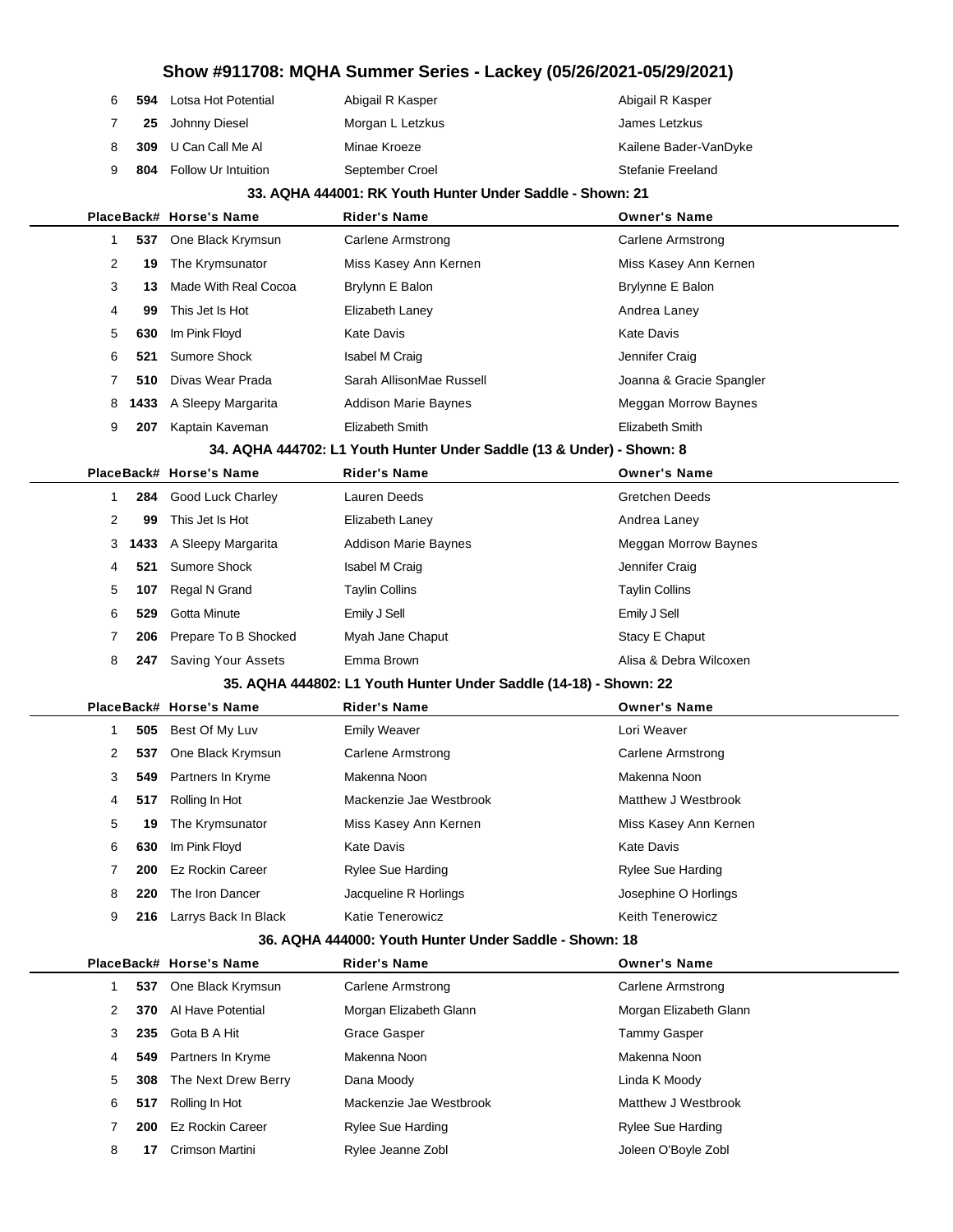**560** Zippin Past The Best Carli Kerns Carli Kerns Carli Kerns

|   |      |                            | 37. AQHA 144200: Senior Hunter Under Saddle - Shown: 12  |                        |
|---|------|----------------------------|----------------------------------------------------------|------------------------|
|   |      | PlaceBack# Horse's Name    | <b>Rider's Name</b>                                      | <b>Owner's Name</b>    |
| 1 | 395  | <b>Kruzin For Cowgirls</b> | Tessa M Dalton                                           | Laura Stillman         |
| 2 | 594  | Lotsa Hot Potential        | Abigail R Kasper                                         | Abigail R Kasper       |
| 3 | 579  | Lilly Larue                | Minae Kroeze                                             | <b>Greg Holstege</b>   |
| 4 | 263  | <b>Finely Asleep</b>       | Morgan Jennings                                          | Morgan McCarthy Warda  |
| 5 | 350  | Daydream In The Sky        | Adrienne Peterson                                        | Adrienne Peterson      |
| 6 | 123  | Rock Legend                | Cynthia R Pyle                                           | Cynthia Pyle           |
| 7 | 211  | Hes Hott                   | Diana Midgley                                            | Diana Midgley          |
| 8 | 541  | Details In The Sky         | Pam Specht                                               | Rena Kay Johnson       |
| 9 | 50   | Buzzzzn Bout Me            | Michelle McCarthy Warda                                  | Ken Mumy               |
|   |      |                            | 38. MQHA 905: Small Fry HUS - Shown: 5                   |                        |
|   |      | PlaceBack# Horse's Name    | <b>Rider's Name</b>                                      | <b>Owner's Name</b>    |
| 1 | 1031 | <b>Fabulous Assets</b>     | Marley Ann Smith                                         | Coleen Bull            |
| 2 | 22   | Dont Need A Mirror         | <b>Brylee Lynn Bunting</b>                               | Brenda K Howell        |
| 3 | 564  | Watch For Me               | Xandrea Sandusky                                         | Christy Hudson         |
| 4 | 310  | Ima Lopin With Class       | Quinn Bogue                                              | <b>Bogue Family</b>    |
| 5 | 345  | <b>Lukes Last Shine</b>    | Sophia Dong                                              | <b>Katherine Tietz</b> |
|   |      |                            | 39. MQHA 906: Small Fry Equitation - Shown: 5            |                        |
|   |      | PlaceBack# Horse's Name    | <b>Rider's Name</b>                                      | <b>Owner's Name</b>    |
| 1 | 1031 | <b>Fabulous Assets</b>     | Marley Ann Smith                                         | Coleen Bull            |
| 2 | 22   | Dont Need A Mirror         | <b>Brylee Lynn Bunting</b>                               | <b>Brenda K Howell</b> |
| 3 | 310  | Ima Lopin With Class       | Quinn Bogue                                              | <b>Bogue Family</b>    |
| 4 | 564  | Watch For Me               | Xandrea Sandusky                                         | Christy Hudson         |
| 5 | 345  | Lukes Last Shine           | Sophia Dong                                              | <b>Katherine Tietz</b> |
|   |      |                            | 40. AQHA 252001: RK Amt Hunt Seat Equitation - Shown: 11 |                        |
|   |      | PlaceBack# Horse's Name    | <b>Rider's Name</b>                                      | <b>Owner's Name</b>    |
| 1 | 25   | Johnny Diesel              | Morgan L Letzkus                                         | James Letzkus          |
| 2 | 522  | Boot Te Call               | Isabella Ankerson                                        | Isabella Ankerson      |
| 3 | 395  | Kruzin For Cowgirls        | Laura Stillman                                           | Laura Stillman         |
| 4 | 252  | Made Of Candy              | Stephen Erdman                                           | Stephen Erdman         |
| 5 | 148  | Heres Your Captive         | Margaret Larobardiere                                    | Lauren Barnes          |
| 6 | 523  | My Vintage Mercedes        | Delaney Bakker                                           | Cynthia Bakker         |
| 7 | 3    | Pistol Packn Charly        | Mary Beth Hegedus                                        | Mary Beth Hegedus      |
| 8 | 542  | Chipped With Iron          | Rebecca Burtka                                           | Rebecca Burtka         |
| 9 | 804  | Follow Ur Intuition        | Stefanie A Freeland                                      | Stefanie Freeland      |
|   |      |                            | 41. AQHA 252002: L1 Amt Hunt Seat Equitation - Shown: 16 |                        |
|   |      | PlaceBack# Horse's Name    | <b>Rider's Name</b>                                      | <b>Owner's Name</b>    |
| 1 | 66   | I O You One                | Lisa A Ondersma-Lowetz                                   | Lisa A Ondersma        |
| 2 | 523  | My Vintage Mercedes        | Delaney Bakker                                           | Cynthia Bakker         |
| 3 | 52   | The Social Network         | <b>Brandy M Pavlik</b>                                   | <b>Brandy M Pavlik</b> |
| 4 | 130  | <b>SST Starstruck</b>      | Katie Rae Krueger                                        | Katie Rae Krueger      |
| 5 | 544  | Dont Make A Scene          | Lainey Marie Zwerk                                       | Lainey Marie Zwerk     |
| 6 | 516  | JZ Limited Liability       | Debbie Barber                                            | Debbie Barber          |
| 7 |      | 542 Chipped With Iron      | Rebecca Burtka                                           | Rebecca Burtka         |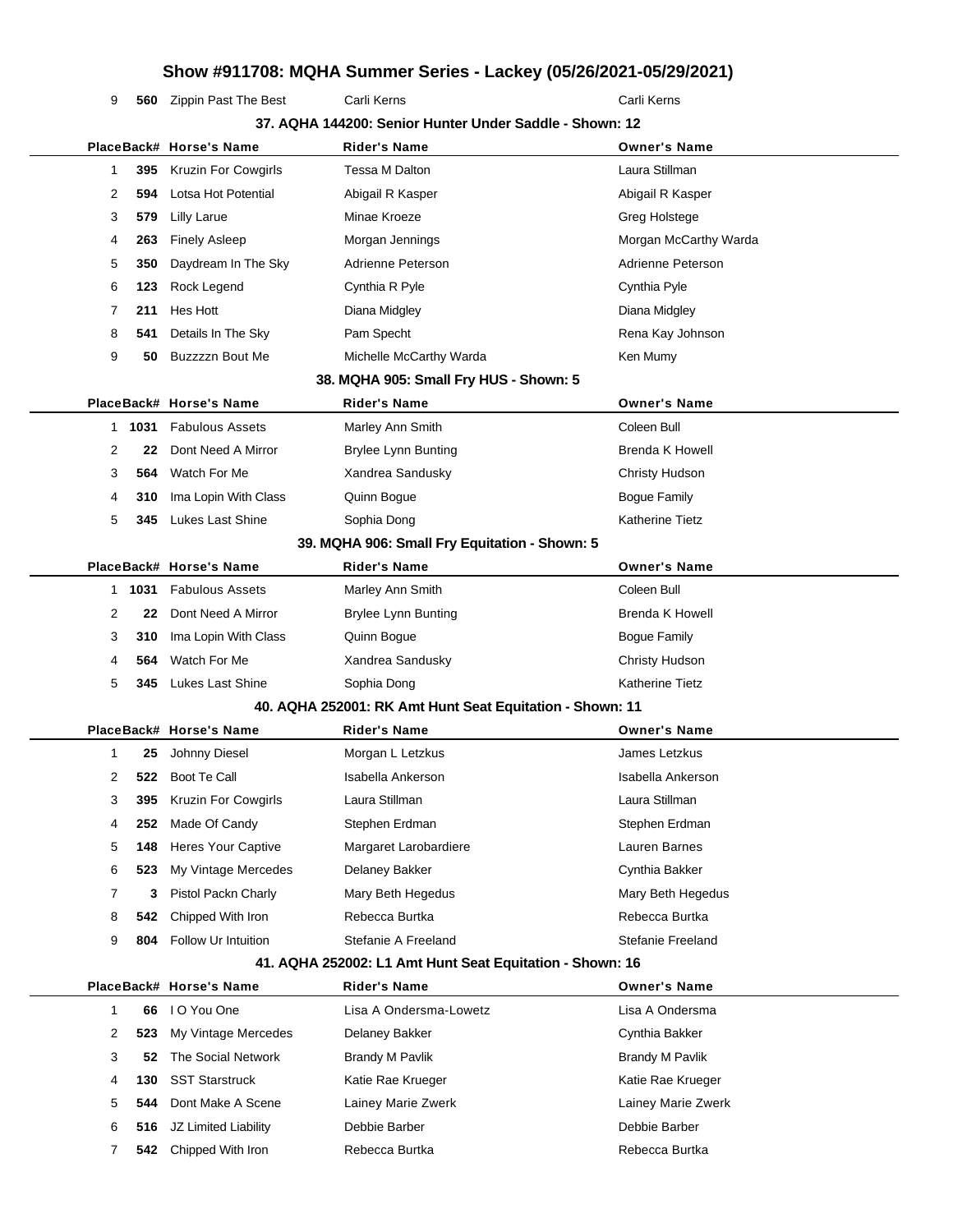|  | 8 | 804  | Follow Ur Intuition         | Stefanie A Freeland                                                    | Stefanie Freeland        |
|--|---|------|-----------------------------|------------------------------------------------------------------------|--------------------------|
|  | 9 | 148  | Heres Your Captive          | Margaret Larobardiere                                                  | Lauren Barnes            |
|  |   |      |                             | 42. AQHA 252000: Amt Hunt Seat Equitation - Shown: 13                  |                          |
|  |   |      | PlaceBack# Horse's Name     | <b>Rider's Name</b>                                                    | <b>Owner's Name</b>      |
|  | 1 | 66   | I O You One                 | Lisa A Ondersma-Lowetz                                                 | Lisa A Ondersma          |
|  | 2 | 222  | Ms Mae Flash                | Brandy L Baldwin-Bunting                                               | Christa L Baldwin        |
|  | 3 | 511  | <b>Blazing Potential</b>    | Katie Elizabeth Main                                                   | Katie Elizabeth Main     |
|  | 4 | 122  | <b>Invitations Are Good</b> | Lily Ellen Atkinson                                                    | Lily Ellen Atkinson      |
|  | 5 | 263  | <b>Finely Asleep</b>        | Morgan Jennings                                                        | Morgan McCarthy Warda    |
|  | 6 | 554  | <b>Expensive Assets</b>     | Madison Elizabeth Pfahl                                                | Madison Elizabeth Pfahl  |
|  | 7 | 9676 | Iron Hot Maiden             | <b>Meggen Morrow Baynes</b>                                            | Meggen Morrow Baynes     |
|  | 8 | 528  | Southern Instincts          | Sarah Cooke                                                            | Sarah Cooke              |
|  | 9 | 277  | Iron Can Dance              | Kailene Bader-Van Dyke                                                 | Merri Van Dyke           |
|  |   |      |                             | 43. AQHA 252800: Amt Select Hunt Seat Equitation - Shown: 12           |                          |
|  |   |      | PlaceBack# Horse's Name     | <b>Rider's Name</b>                                                    | <b>Owner's Name</b>      |
|  | 1 | 123  | Rock Legend                 | Cynthia R Pyle                                                         | Cynthia Pyle             |
|  | 2 | 22   | Dont Need A Mirror          | Brenda K Howell                                                        | <b>Brenda K Howell</b>   |
|  | 3 | 311  | STELLAS GOTR GROOVE         | Kerry Daudlin                                                          | Kerry Daudlin            |
|  | 4 | 547  | <b>Blazin Onthe Horizon</b> | Heidi Ann Oosting                                                      | Heidi Ann Oosting        |
|  | 5 | 119  | Baylite Jac                 | Jeanne Hugo                                                            | Jeanne Hugo              |
|  | 6 | 516  | JZ Limited Liability        | Debbie Barber                                                          | Debbie Barber            |
|  | 7 | 150  | Macs Kool Legacy            | Susan M Frank                                                          | Susan M Frank            |
|  | 8 | 211  | Hes Hott                    | Diana Midgley                                                          | Diana Midgley            |
|  | 9 | 804  | <b>Follow Ur Intuition</b>  | Stefanie A Freeland                                                    | Stefanie Freeland        |
|  |   |      |                             | 44. AQHA 452001: RK Youth Hunt Seat Equitation - Shown: 20             |                          |
|  |   |      | PlaceBack# Horse's Name     | <b>Rider's Name</b>                                                    | <b>Owner's Name</b>      |
|  | 1 | 19   | The Krymsunator             | Miss Kasey Ann Kernen                                                  | Miss Kasey Ann Kernen    |
|  | 2 | 630  | Im Pink Floyd               | <b>Kate Davis</b>                                                      | <b>Kate Davis</b>        |
|  | 3 | 537  | One Black Krymsun           | <b>Carlene Armstrong</b>                                               | <b>Carlene Armstrong</b> |
|  | 4 |      | 216 Larrys Back In Black    | Katie Tenerowicz                                                       | <b>Keith Tenerowicz</b>  |
|  | 5 | 164  | <b>Red Deeified</b>         | Karina R Bader-Van Dyke                                                | Kailene Bader Van Dyke   |
|  | 6 | 690  | The Only Leadin Lady        | Eleanor Ott                                                            | <b>Todd Yoder</b>        |
|  | 7 | 386  | No Time To Party            | <b>Rylee Elizabeth Nichols</b>                                         | Kelly E Dykstra-Nichols  |
|  | 8 | 111  | Dang Near Dun               | Claire Kelp                                                            | Claire Kelp              |
|  | 9 |      | 550 WSR Shes AGolddigger    | <b>Emelia Perez</b>                                                    | <b>Emelia Perez</b>      |
|  |   |      |                             | 45. AQHA 452702: L1 Youth Hunt Seat Equitation (13 & Under) - Shown: 7 |                          |
|  |   |      | PlaceBack# Horse's Name     | <b>Rider's Name</b>                                                    | <b>Owner's Name</b>      |
|  | 1 | 206  | Prepare To B Shocked        | Myah Jane Chaput                                                       | Stacy E Chaput           |
|  | 2 | 1433 | A Sleepy Margarita          | <b>Addison Marie Baynes</b>                                            | Meggan Morrow Baynes     |
|  | 3 | 690  | The Only Leadin Lady        | Eleanor Ott                                                            | <b>Todd Yoder</b>        |
|  | 4 | 207  | Kaptain Kaveman             | Elizabeth Smith                                                        | Elizabeth Smith          |
|  | 5 | 529  | Gotta Minute                | Emily J Sell                                                           | Emily J Sell             |
|  | 6 | 107  | Regal N Grand               | <b>Taylin Collins</b>                                                  | <b>Taylin Collins</b>    |
|  | 7 | 521  | Sumore Shock                | Isabel M Craig                                                         | Jennifer Craig           |
|  |   |      |                             | 46. AQHA 452802: L1 Youth Hunt Seat Equitation (14-18) - Shown: 19     |                          |
|  |   |      | PlaceBack# Horse's Name     | Rider's Name                                                           | <b>Owner's Name</b>      |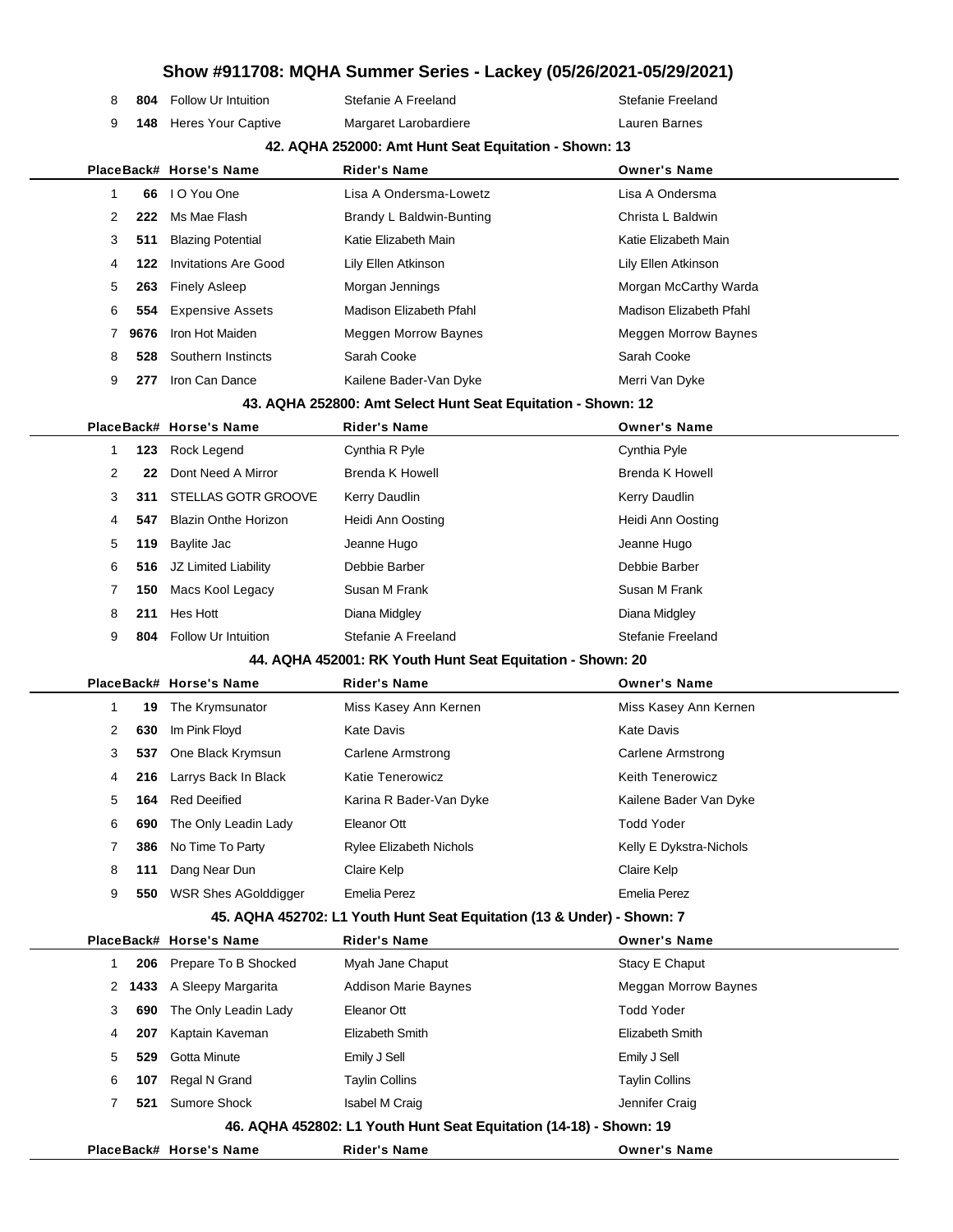| 1   | 630  | Im Pink Floyd           | <b>Kate Davis</b>                                       | <b>Kate Davis</b>           |
|-----|------|-------------------------|---------------------------------------------------------|-----------------------------|
| 2   | 505  | Best Of My Luv          | <b>Emily Weaver</b>                                     | Lori Weaver                 |
| 3   | 19   | The Krymsunator         | Miss Kasey Ann Kernen                                   | Miss Kasey Ann Kernen       |
| 4   | 539  | Fancy Enough To Win     | Maya Edwards                                            | <b>Madison Mulder</b>       |
| 5   | 517  | Rolling In Hot          | Mackenzie Jae Westbrook                                 | Matthew J Westbrook         |
| 6   | 17   | Crimson Martini         | Rylee Jeanne Zobl                                       | Joleen O'Boyle Zobl         |
| 7   | 216  | Larrys Back In Black    | <b>Katie Tenerowicz</b>                                 | <b>Keith Tenerowicz</b>     |
| 8   | 157  | Why Dont U Kiss This    | <b>Katherine Tietz</b>                                  | MI Independent L/MI         |
| 9   | 555  | Gotta Golden Bar        | Alyssa G Bayerski                                       | Patti Bayerski              |
|     |      |                         | 47. AQHA 452000: Youth Hunt Seat Equitation - Shown: 16 |                             |
|     |      | PlaceBack# Horse's Name | <b>Rider's Name</b>                                     | <b>Owner's Name</b>         |
| 1   | 259  | Chevrolatte             | Elizabeth West                                          | <b>Christine West</b>       |
| 2   | 560  | Zippin Past The Best    | Carli Kerns                                             | Carli Kerns                 |
| 3   | 284  | Good Luck Charley       | Lauren Deeds                                            | <b>Gretchen Deeds</b>       |
| 4   | 1433 | A Sleepy Margarita      | Addison Marie Baynes                                    | <b>Meggan Morrow Baynes</b> |
| 5   | 24   | Gonna Get Ya Good       | Rilynn K Lindsay                                        | Rilynn Lindsay              |
| 6   | 111  | Dang Near Dun           | Claire Kelp                                             | Claire Kelp                 |
| 7   | 1854 | Hes Good To Go          | <b>Isabelle Freeland</b>                                | <b>Isabelle Freeland</b>    |
| 8   | 133  | <b>Missin Sleep</b>     | Audrey L Barnes                                         | Audrey L Barnes             |
| 9   | 200  | <b>Ez Rockin Career</b> | <b>Rylee Sue Harding</b>                                | <b>Rylee Sue Harding</b>    |
|     |      |                         | 48. AQHA 143000: Ranch Riding - Shown: 9                |                             |
|     |      | PlaceBack# Horse's Name | <b>Rider's Name</b>                                     | <b>Owner's Name</b>         |
| 1   | 66   | I O You One             | Lisa A Ondersma-Lowetz                                  | Lisa A Ondersma             |
| 2   | 119  | Baylite Jac             | Jeanne Hugo                                             | Jeanne Hugo                 |
| 3   | 191  | Ella Be Kruzin          | Minae Kroeze                                            | Merri VanDyke               |
| 4   | 55   | Sleepin By The Bay      | Michelle McCarthy Warda                                 | Ken A & Maryellen Mumy      |
| 5   | 558  | Chics Love Me           | William J Thomas                                        | Heather C Pelon             |
| 6   | 232  | A Hot Purchase          | Allyson Thompson                                        | Allyson Thompson            |
| 7   | 545  | <b>Impulsive Deck</b>   | September Croel                                         | Fawn Healy                  |
| 8   |      | 1433 A Sleepy Margarita | Addison Marie Baynes                                    | Meggan Morrow Baynes        |
| DQ. |      | 514 Imgunaletitshine    | Alyssa Logan                                            |                             |
|     |      |                         | 49. AQHA 243000: Amt Ranch Riding - Shown: 5            |                             |
|     |      | PlaceBack# Horse's Name | <b>Rider's Name</b>                                     | <b>Owner's Name</b>         |
| 1   | 66   | I O You One             | Lisa A Ondersma-Lowetz                                  | Lisa A Ondersma             |
| 2   | 119  | Baylite Jac             | Jeanne Hugo                                             | Jeanne Hugo                 |
| 3   | 55   | Sleepin By The Bay      | Ken A Mumy                                              | Ken A & Maryellen Mumy      |
| 4   | 545  | <b>Impulsive Deck</b>   | Fawn Healy                                              | Fawn Healy                  |
| 5   | 232. | A Hot Purchase          | Allyson Thompson                                        | Allyson Thompson            |
|     |      |                         | 50. AQHA 443000: Youth Ranch Riding - Shown: 4          |                             |
|     |      | PlaceBack# Horse's Name | <b>Rider's Name</b>                                     | <b>Owner's Name</b>         |
| 1   | 216  | Larrys Back In Black    | Katie Tenerowicz                                        | <b>Keith Tenerowicz</b>     |
| 2   | 1433 | A Sleepy Margarita      | Addison Marie Baynes                                    | Meggan Morrow Baynes        |
| 3   | 111  | Dang Near Dun           | Claire Kelp                                             | Claire Kelp                 |
| 4   | 298  | Time For The Snap       | Natalie Jean Glann                                      | Natalie Jean Glann          |
|     |      |                         | 51. AQHA 134000: Reining - Shown: 1                     |                             |
|     |      | PlaceBack# Horse's Name | <b>Rider's Name</b>                                     | <b>Owner's Name</b>         |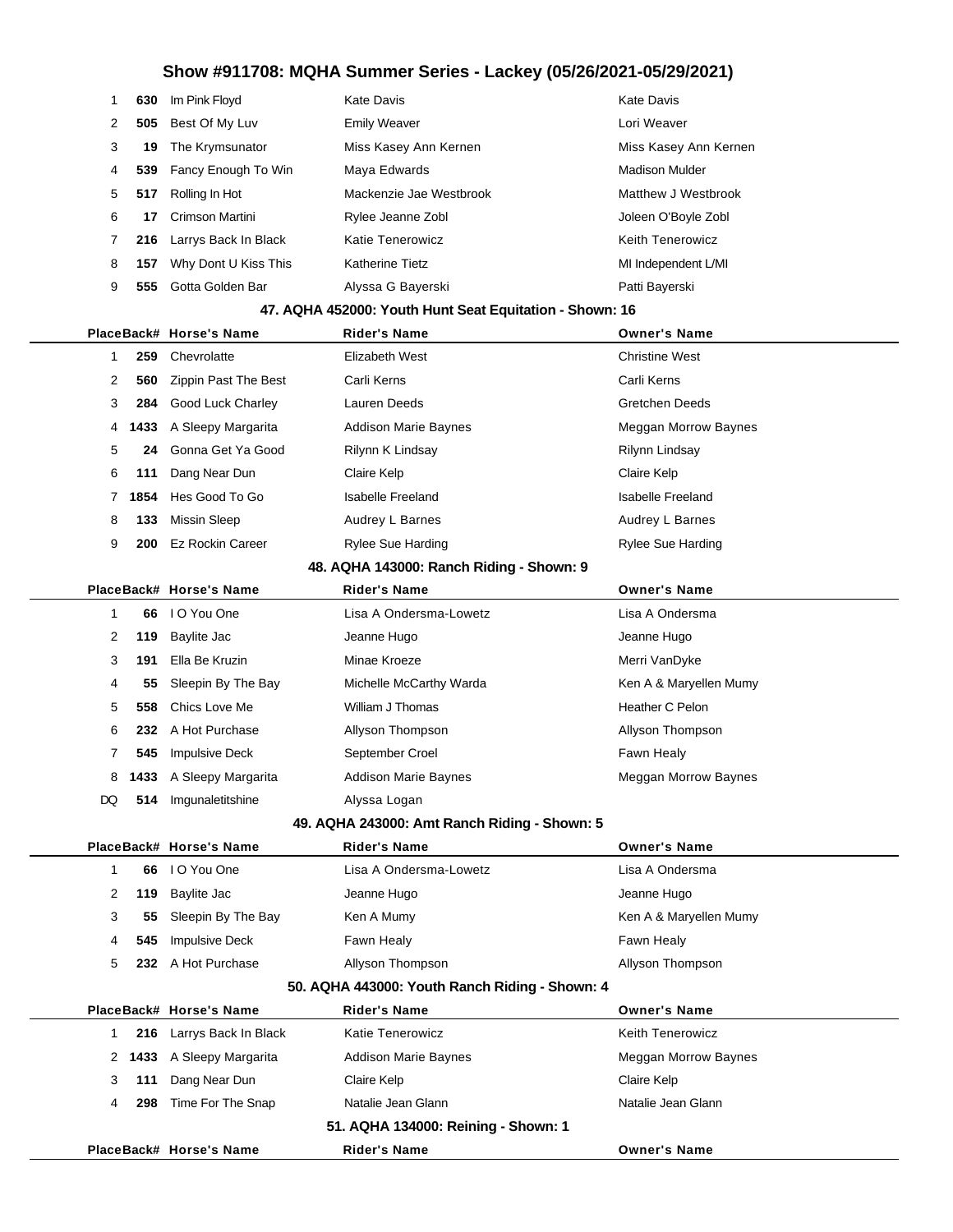|    |     |                           | Show #911708: MQHA Summer Series - Lackey (05/26/2021-05/29/2021) |                            |
|----|-----|---------------------------|-------------------------------------------------------------------|----------------------------|
| 1  | 298 | Time For The Snap         | Natalie Jean Glann                                                | Natalie Jean Glann         |
|    |     |                           | 53. AQHA 234000: Amt Reining - Shown: 1                           |                            |
|    |     | PlaceBack# Horse's Name   | <b>Rider's Name</b>                                               | <b>Owner's Name</b>        |
| 1  |     | 119 Baylite Jac           | Jeanne Hugo                                                       | Jeanne Hugo                |
|    |     |                           | 54. AQHA 434000: Youth Reining - Shown: 2                         |                            |
|    |     | PlaceBack# Horse's Name   | Rider's Name                                                      | <b>Owner's Name</b>        |
| 1  | 298 | Time For The Snap         | Natalie Jean Glann                                                | Natalie Jean Glann         |
| DQ | 111 | Dang Near Dun             | Claire Kelp                                                       | Claire Kelp                |
|    |     |                           | 55. AQHA 136004: L1 Western Riding - Shown: 5                     |                            |
|    |     | PlaceBack# Horse's Name   | <b>Rider's Name</b>                                               | <b>Owner's Name</b>        |
| 1  | 124 | <b>Madd Money</b>         | Christopher R Dalton                                              | Lauren Lauver              |
| 2  | 123 | Rock Legend               | Cynthia R Pyle                                                    | Cynthia Pyle               |
| DQ | 531 | Lope Lazy Lope            | Elizabeth Lauren Kooistra                                         | <b>Bob Sherman</b>         |
| DQ | 19  | The Krymsunator           | Scott Voyt                                                        | Miss Kasey Ann Kernen      |
| DQ |     | 232 A Hot Purchase        | Allyson Thompson                                                  | Allyson Thompson           |
|    |     |                           | 57. AQHA 236002: L1 Amt Western Riding - Shown: 5                 |                            |
|    |     | PlaceBack# Horse's Name   | <b>Rider's Name</b>                                               | <b>Owner's Name</b>        |
| 1  | 66  | I O You One               | Lisa A Ondersma-Lowetz                                            | Lisa A Ondersma            |
| 2  | 544 | Dont Make A Scene         | Lainey Marie Zwerk                                                | Lainey Marie Zwerk         |
| 3  | 523 | My Vintage Mercedes       | <b>Delaney Bakker</b>                                             | Cynthia Bakker             |
| 4  | 335 | One Kool Fool             | Brenda Schrader                                                   | Brenda Schrader            |
| 5  |     | 232 A Hot Purchase        | Allyson Thompson                                                  | Allyson Thompson           |
|    |     |                           | 58. AQHA 236000: Amt Western Riding - Shown: 3                    |                            |
|    |     | PlaceBack# Horse's Name   | Rider's Name                                                      | <b>Owner's Name</b>        |
| 1  | 123 | Rock Legend               | Cynthia R Pyle                                                    | Cynthia Pyle               |
| 2  | 66  | I O You One               | Lisa A Ondersma-Lowetz                                            | Lisa A Ondersma            |
| 3  | 523 | My Vintage Mercedes       | Delaney Bakker                                                    | Cynthia Bakker             |
|    |     |                           | 60. AQHA 436002: L1 Youth Western Riding - Shown: 1               |                            |
|    |     | PlaceBack# Horse's Name   | <b>Rider's Name</b>                                               | <b>Owner's Name</b>        |
|    |     | 1 1433 A Sleepy Margarita | <b>Addison Marie Baynes</b>                                       | Meggan Morrow Baynes       |
|    |     |                           | 61. AQHA 436000: Youth Western Riding - Shown: 1                  |                            |
|    |     | PlaceBack# Horse's Name   | Rider's Name                                                      | <b>Owner's Name</b>        |
|    |     | 1 1433 A Sleepy Margarita | <b>Addison Marie Baynes</b>                                       | Meggan Morrow Baynes       |
|    |     |                           | 62. AQHA 142100: Junior Western Pleasure - Shown: 5               |                            |
|    |     | PlaceBack# Horse's Name   | <b>Rider's Name</b>                                               | <b>Owner's Name</b>        |
| 1  |     | 572 Sarahenade            | <b>Adam Winter</b>                                                | Jane Elsa Damaske          |
| 2  | 124 | <b>Madd Money</b>         | Christopher R Dalton                                              | Lauren Lauver              |
| 3  | 559 | Made My Investment        | Joe Goodenow                                                      | <b>Heather Pelon</b>       |
| 4  | 504 | UF Parked At The Bar      | Colton E Smith                                                    | Stephanie Rae Morgan       |
| 5  | 143 | <b>Barry Barry Good</b>   | Gordon Wadds                                                      | <b>Cynthia Dore-Graves</b> |
|    |     |                           | 63. AQHA 242001: RK Amt Western Pleasure - Shown: 10              |                            |
|    |     | PlaceBack# Horse's Name   | Rider's Name                                                      | <b>Owner's Name</b>        |
| 1  | 25  | Johnny Diesel             | Morgan L Letzkus                                                  | James Letzkus              |
| 2  | 804 | Follow Ur Intuition       | Stefanie A Freeland                                               | Stefanie Freeland          |
| 3  | 52  | The Social Network        | <b>Brandy M Pavlik</b>                                            | <b>Brandy M Pavlik</b>     |
| 4  | 542 | Chipped With Iron         | Rebecca Burtka                                                    | Rebecca Burtka             |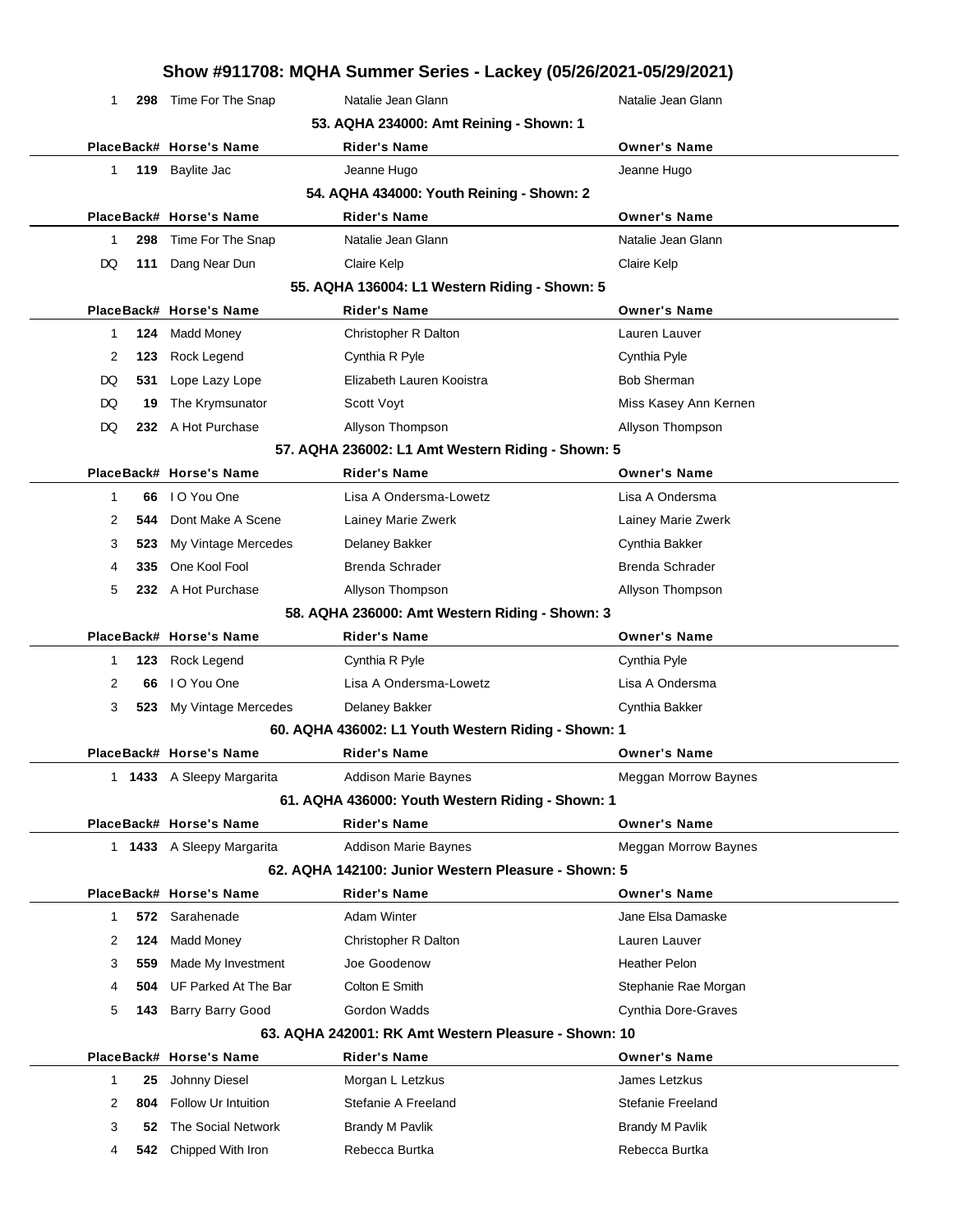| 5 | 595 | <b>Potentially Dun</b>      | Amy Jo Moyer                                            | Amy Moyer              |
|---|-----|-----------------------------|---------------------------------------------------------|------------------------|
| 6 | 399 | Prima Invitation            | Theresa Hegedus                                         | James F Hegedus        |
| 7 | 523 | My Vintage Mercedes         | Delaney Bakker                                          | Cynthia Bakker         |
| 8 | 544 | Dont Make A Scene           | Lainey Marie Zwerk                                      | Lainey Marie Zwerk     |
| 9 | 593 | Indeed Shez Lazy            | Lauryn Leuenberger                                      | Lauryn Leuenberger     |
|   |     |                             | 64. AQHA 242002: L1 Amt Western Pleasure - Shown: 12    |                        |
|   |     | PlaceBack# Horse's Name     | <b>Rider's Name</b>                                     | <b>Owner's Name</b>    |
| 1 | 81  | One Code Of Red             | Mr Ronald L. Matthews                                   | Francesca M Wierda     |
| 2 | 565 | Only Happens                | Lee Heighton                                            | Angie Heighton         |
| 3 | 130 | <b>SST Starstruck</b>       | Katie Rae Krueger                                       | Katie Rae Krueger      |
| 4 | 527 | What An Assett              | Jodi Surbrook                                           | Mark And Jodi Surbrook |
| 5 | 316 | <b>Remington Steal</b>      | Debbie Wadds                                            | Debbie Wadds           |
| 6 | 322 | Too LazyToSpeak             | Megan Hirschman                                         | Megan Hirschman        |
| 7 | 25  | Johnny Diesel               | Morgan L Letzkus                                        | James Letzkus          |
| 8 | 511 | <b>Blazing Potential</b>    | Katie Elizabeth Main                                    | Katie Elizabeth Main   |
| 9 | 590 | Born N Style                | Maureen S Kirkpatrick                                   | Maureen Kirkpatrick    |
|   |     |                             | 65. AQHA 242000: Amt Western Pleasure - Shown: 10       |                        |
|   |     | PlaceBack# Horse's Name     | Rider's Name                                            | <b>Owner's Name</b>    |
| 1 | 222 | Ms Mae Flash                | Brandy L Baldwin-Bunting                                | Christa L Baldwin      |
| 2 | 383 | The Red Foxx                | Adam Johnson                                            | Adam Johnson           |
| 3 | 568 | You Batt Im Fancy           | Robert D Kirkpatrick                                    | Robert D Kirkpatrick   |
| 4 | 565 | Only Happens                | Angie Heighton                                          | Angie Heighton         |
| 5 | 212 | Zip N The Dreams            | Annelise N Sophiea                                      | Ainslee Sophiea        |
| 6 | 252 | Made Of Candy               | Stephen Erdman                                          | Stephen Erdman         |
| 7 | 507 | Mechanism                   | Mackenzie J Kastl                                       | Mackenzie J Kastl      |
| 8 | 122 | <b>Invitations Are Good</b> | Lily Ellen Atkinson                                     | Lily Ellen Atkinson    |
| 9 | 531 | Lope Lazy Lope              | Elizabeth Lauren Kooistra                               | <b>Bob Sherman</b>     |
|   |     |                             | 66. AQHA 242800: Amt Select Western Pleasure - Shown: 6 |                        |
|   |     | PlaceBack# Horse's Name     | <b>Rider's Name</b>                                     | <b>Owner's Name</b>    |
| 1 | 22  | Dont Need A Mirror          | Brenda K Howell                                         | Brenda K Howell        |
| 2 | 81  | One Code Of Red             | Mr Ronald L. Matthews                                   | Francesca M Wierda     |
| 3 | 316 | Remington Steal             | Debbie Wadds                                            | Debbie Wadds           |
| 4 | 150 | Macs Kool Legacy            | Susan M Frank                                           | Susan M Frank          |
| 5 | 804 | Follow Ur Intuition         | Stefanie A Freeland                                     | Stefanie Freeland      |
| 6 | 53  | RR Made By Moonlite         | Mary M Wilkosz                                          | Mary M Wilkosz         |
|   |     |                             | 67. AQHA 142004: L1 Western Pleasure - Shown: 16        |                        |
|   |     | PlaceBack# Horse's Name     | <b>Rider's Name</b>                                     | <b>Owner's Name</b>    |
| 1 | 17  | <b>Crimson Martini</b>      | Chris A Lenhart                                         | Joleen O'Boyle Zobl    |
| 2 | 572 | Sarahenade                  | <b>Adam Winter</b>                                      | Jane Elsa Damaske      |
| 3 | 577 | Winnie Take A Look          | Jeff S Moody                                            | Alison Chimner         |
| 4 | 524 | <b>KM A Special Invite</b>  | Colton E Smith                                          | Kyra N Koester         |
| 5 | 383 | The Red Foxx                | Christopher R Dalton                                    | Adam Johnson           |
| 6 | 130 | <b>SST Starstruck</b>       | <b>Tiffany Nicole Hooper</b>                            | Katie Rae Krueger      |
| 7 | 537 | One Black Krymsun           | Nicole Brown Veldhoff                                   | Carlene Armstrong      |
| 8 | 568 | You Batt Im Fancy           | Robert D Kirkpatrick                                    | Robert D Kirkpatrick   |
| 9 | 505 | Best Of My Luv              | <b>Austin Lester</b>                                    | Lori Weaver            |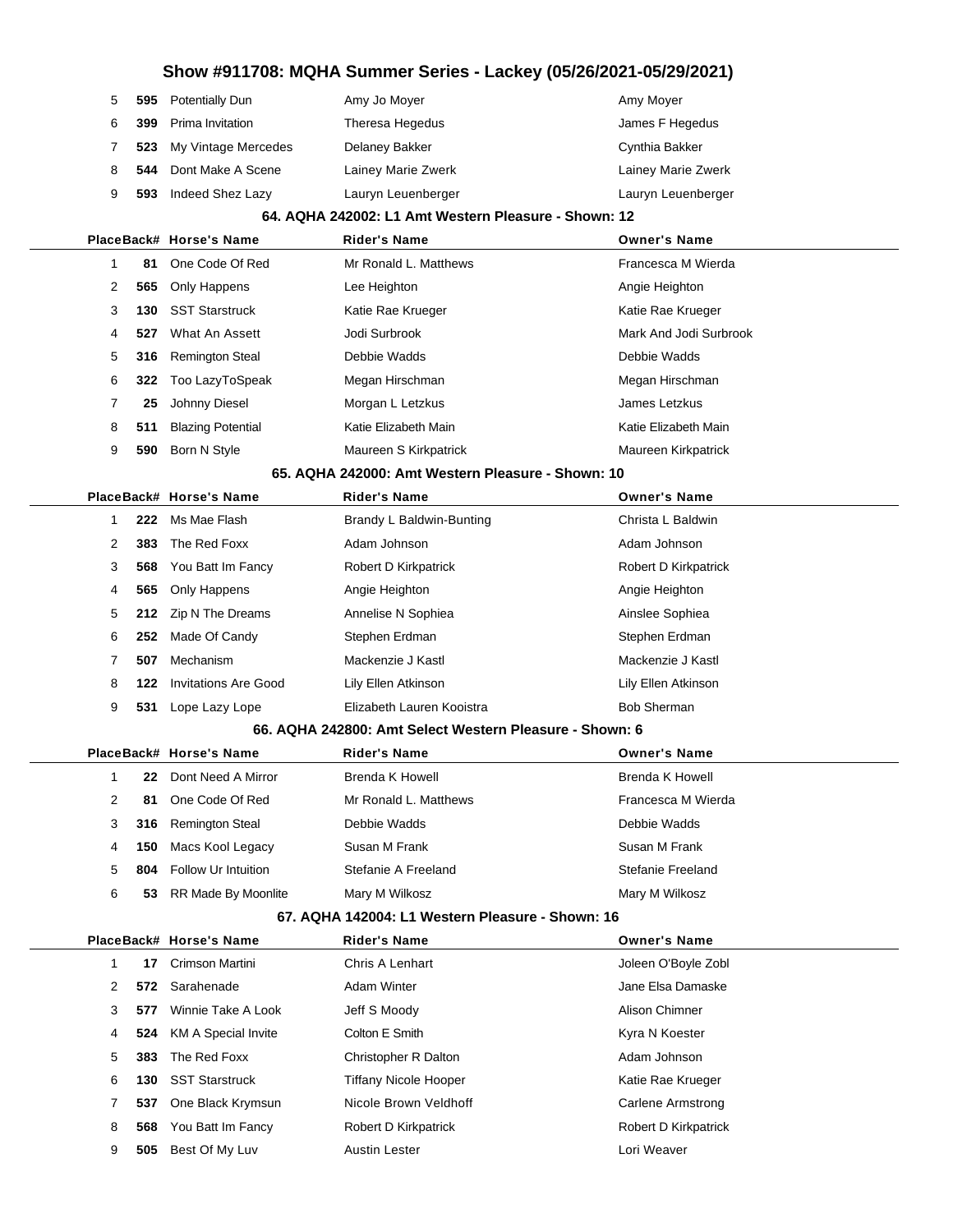### **68. AQHA 442001: RK Youth Western Pleasure - Shown: 14**

|  |    |      | PlaceBack# Horse's Name | <b>Rider's Name</b>                                                | <b>Owner's Name</b>      |
|--|----|------|-------------------------|--------------------------------------------------------------------|--------------------------|
|  | 1  | 506  | Bling On The Nite       | Ava Holman                                                         | Ava Holman               |
|  | 2  | 207  | Kaptain Kaveman         | Elizabeth Smith                                                    | Elizabeth Smith          |
|  | 3  | 561  | Shaikn Not Stird        | Lydia Sage Czubak                                                  | Lydia Sage Czubak        |
|  | 4  | 124  | Madd Money              | Lauren E Lauver                                                    | Lauren Lauver            |
|  | 5  | 19   | The Krymsunator         | Miss Kasey Ann Kernen                                              | Miss Kasey Ann Kernen    |
|  | 6  | 537  | One Black Krymsun       | <b>Carlene Armstrong</b>                                           | <b>Carlene Armstrong</b> |
|  | 7  | 334  | Hot Look N Dream        | Olivia Hill                                                        | Olivia Hill              |
|  | 8  | 200  | <b>Ez Rockin Career</b> | Rylee Sue Harding                                                  | Rylee Sue Harding        |
|  | 9  | 521  | <b>Sumore Shock</b>     | <b>Isabel M Craig</b>                                              | Jennifer Craig           |
|  |    |      |                         | 69. AQHA 442702: L1 Youth Western Pleasure (13 & Under) - Shown: 5 |                          |
|  |    |      | PlaceBack# Horse's Name | <b>Rider's Name</b>                                                | <b>Owner's Name</b>      |
|  | 1  | 107  | Regal N Grand           | <b>Taylin Collins</b>                                              | <b>Taylin Collins</b>    |
|  | 2  | 222  | Ms Mae Flash            | <b>Braelyn R Bunting</b>                                           | Christa L Baldwin        |
|  | 3  | 690  | The Only Leadin Lady    | Eleanor Ott                                                        | <b>Todd Yoder</b>        |
|  | 4  | 206  | Prepare To B Shocked    | Myah Jane Chaput                                                   | Stacy E Chaput           |
|  | 5  | 521  | Sumore Shock            | Isabel M Craig                                                     | Jennifer Craig           |
|  |    |      |                         | 70. AQHA 442802: L1 Youth Western Pleasure (14-18) - Shown: 11     |                          |
|  |    |      | PlaceBack# Horse's Name | <b>Rider's Name</b>                                                | <b>Owner's Name</b>      |
|  | 1  | 17   | Crimson Martini         | Rylee Jeanne Zobl                                                  | Joleen O'Boyle Zobl      |
|  | 2  | 517  | Rolling In Hot          | Mackenzie Jae Westbrook                                            | Matthew J Westbrook      |
|  | 3  | 506  | Bling On The Nite       | Ava Holman                                                         | Ava Holman               |
|  | 4  | 19   | The Krymsunator         | Miss Kasey Ann Kernen                                              | Miss Kasey Ann Kernen    |
|  | 5  | 537  | One Black Krymsun       | Carlene Armstrong                                                  | <b>Carlene Armstrong</b> |
|  | 6  | 386  | No Time To Party        | <b>Rylee Elizabeth Nichols</b>                                     | Kelly E Dykstra-Nichols  |
|  | 7  | 550  | WSR Shes AGolddigger    | Emelia Perez                                                       | <b>Emelia Perez</b>      |
|  | 8  | 1854 | Hes Good To Go          | <b>Isabelle Freeland</b>                                           | <b>Isabelle Freeland</b> |
|  | 9  | 539  | Fancy Enough To Win     | Maya Edwards                                                       | <b>Madison Mulder</b>    |
|  | DQ | 157  | Why Dont U Kiss This    | Katherine Tietz                                                    | MI Independent L/MI      |
|  |    |      |                         | 71. AQHA 442000: Youth Western Pleasure - Shown: 7                 |                          |
|  |    |      | PlaceBack# Horse's Name | <b>Rider's Name</b>                                                | <b>Owner's Name</b>      |
|  | 1  | 107  | Regal N Grand           | <b>Taylin Collins</b>                                              | <b>Taylin Collins</b>    |
|  | 2  | 517  | Rolling In Hot          | Mackenzie Jae Westbrook                                            | Matthew J Westbrook      |
|  | 3  | 560  | Zippin Past The Best    | Carli Kerns                                                        | Carli Kerns              |
|  | 4  | 506  | Bling On The Nite       | Ava Holman                                                         | Ava Holman               |
|  | 5  | 235  | Gota B A Hit            | Grace Gasper                                                       | Tammy Gasper             |
|  | 6  | 124  | <b>Madd Money</b>       | Lauren E Lauver                                                    | Lauren Lauver            |
|  | 7  | 690  | The Only Leadin Lady    | Eleanor Ott                                                        | <b>Todd Yoder</b>        |
|  |    |      |                         | 72. AQHA 142200: Senior Western Pleasure - Shown: 6                |                          |
|  |    |      | PlaceBack# Horse's Name | <b>Rider's Name</b>                                                | <b>Owner's Name</b>      |
|  | 1  | 262  | Time Is Lopin By        | Jeff S Moody                                                       | Jacquelin Moody          |
|  | 2  | 157  | Why Dont U Kiss This    | Gordon Wadds                                                       | MI Independent L/MI      |
|  | 3  | 517  | Rolling In Hot          | Austin Lester                                                      | Matthew J Westbrook      |
|  | 4  | 565  | Only Happens            | Michelle McCarthy Warda                                            | Angie Heighton           |
|  | 5  | 590  | Born N Style            | Robert D Kirkpatrick                                               | Maureen Kirkpatrick      |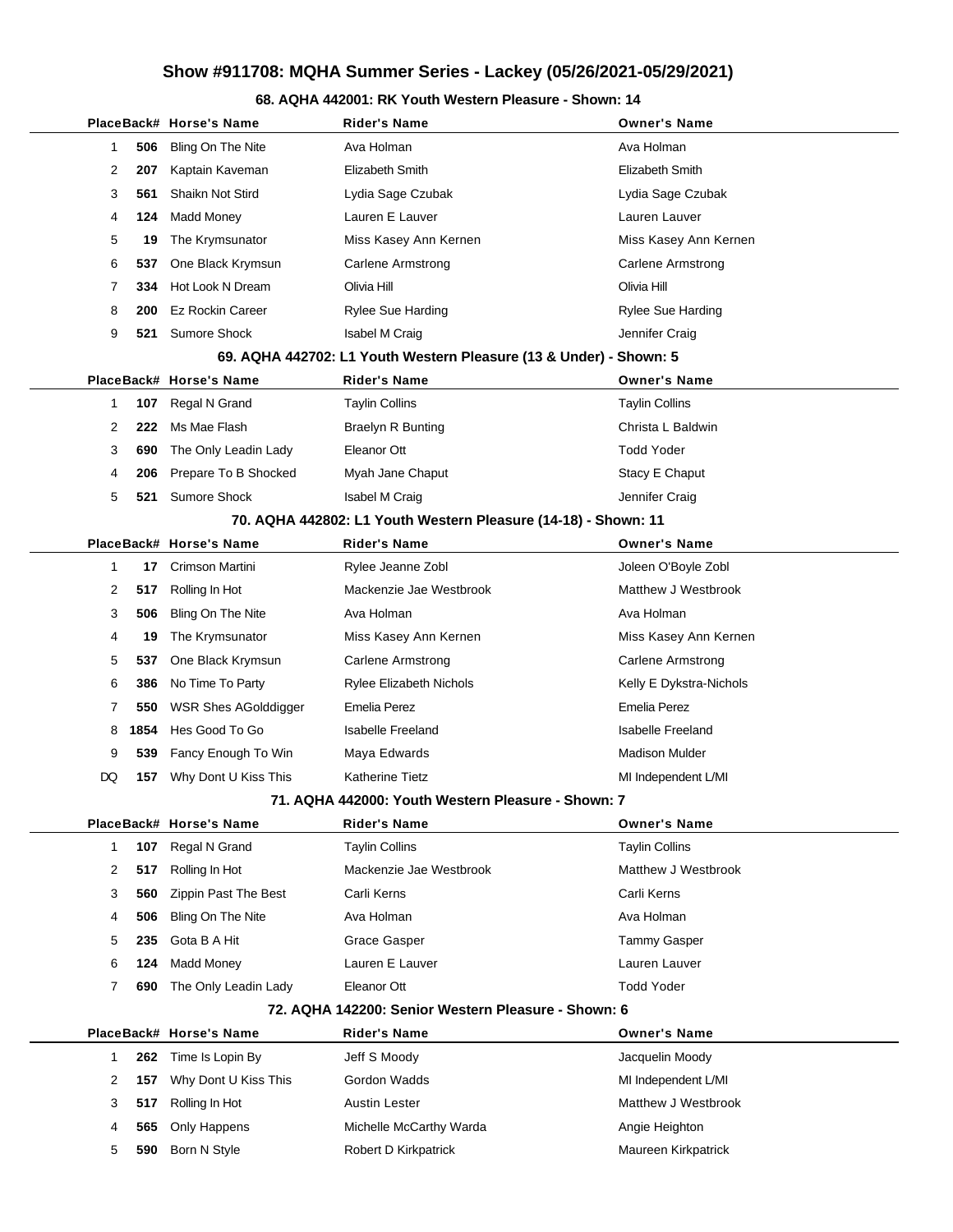| 6            | 527  | What An Assett              | <b>Adam Winter</b>                                       | Mark And Jodi Surbrook   |
|--------------|------|-----------------------------|----------------------------------------------------------|--------------------------|
|              |      |                             | 73. MQHA 910: MQHA Lead Line - Shown: 2                  |                          |
|              |      | PlaceBack# Horse's Name     | <b>Rider's Name</b>                                      | <b>Owner's Name</b>      |
| 0            | 508  | Good Eye Will Be            | Landon Fabris                                            | Jennifer Ackroyd-Fabris  |
| 1            | 546  | To Good To Be Red           | <b>Caroline Cesarz</b>                                   | Stephanie Cesarz         |
|              |      |                             | 74. MQHA 902: Small Fry Western Pleasure - Shown: 13     |                          |
|              |      | PlaceBack# Horse's Name     | <b>Rider's Name</b>                                      | <b>Owner's Name</b>      |
| 1            | 22   | Dont Need A Mirror          | <b>Brylee Lynn Bunting</b>                               | Brenda K Howell          |
| 2            | 310  | Ima Lopin With Class        | Quinn Bogue                                              | <b>Bogue Family</b>      |
| 3            | 592. | <b>KM Movin The Best</b>    | <b>Addaley Hudson</b>                                    | Allison Hudson           |
| 4            | 52   | The Social Network          | Xandrea Sandusky                                         | <b>Brandy M Pavlik</b>   |
| 5            | 599  | A Simply Hot Boogie         | Evan Ford                                                | Danny Ford               |
| 6            | 242  | U No It Gets Better         | Isabella Sophiea                                         | Annelise N Sophiea       |
| 7            | 345  | <b>Lukes Last Shine</b>     | Sophia Dong                                              | <b>Katherine Tietz</b>   |
| 8            | 226  | Art Trouble                 | Karly Lewis                                              | Michele Lewis            |
| 9            | 566  | Shes All Diamonds N Lace    | Laeken Blank                                             | Dustin Boehmer           |
|              |      |                             | 75. MQHA 903: Small Fry Horsemanship - Shown: 9          |                          |
|              |      | PlaceBack# Horse's Name     | <b>Rider's Name</b>                                      | <b>Owner's Name</b>      |
| 1            | 22   | Dont Need A Mirror          | <b>Brylee Lynn Bunting</b>                               | <b>Brenda K Howell</b>   |
| 2            | 1031 | <b>Fabulous Assets</b>      | Marley Ann Smith                                         | Coleen Bull              |
| 3            | 592  | <b>KM Movin The Best</b>    | <b>Addaley Hudson</b>                                    | Allison Hudson           |
| 4            | 250  | <b>RD Fancy Tradition</b>   | Adam Wilcoxen                                            | Alisa B Forton/Debra     |
| 5            | 588  | <b>Sweet Talkin Charlie</b> | <b>Adalyn Gilbert</b>                                    | <b>Adalyn Gilbert</b>    |
| 6            | 310  | Ima Lopin With Class        | Quinn Bogue                                              | <b>Bogue Family</b>      |
| 7            | 226  | Art Trouble                 | Karly Lewis                                              | Michele Lewis            |
| DQ           | 566  | Shes All Diamonds N Lace    | Laeken Blank                                             | Dustin Boehmer           |
| DQ           | 242  | U No It Gets Better         | Isabella Sophiea                                         | Annelise N Sophiea       |
|              |      |                             | 76. AQHA 240001: RK Amt Western Horsemanship - Shown: 10 |                          |
|              |      | PlaceBack# Horse's Name     | <b>Rider's Name</b>                                      | <b>Owner's Name</b>      |
| 1            | 523  | My Vintage Mercedes         | Delaney Bakker                                           | Cynthia Bakker           |
| 2            | 148  | <b>Heres Your Captive</b>   | Margaret Larobardiere                                    | Lauren Barnes            |
| 3            | 399  | Prima Invitation            | Theresa Hegedus                                          | James F Hegedus          |
| 4            | 266  | You Said Invitation         | Tammy J Raya                                             | Tammy J Raya             |
| 5            | 600  | Didya Hear The Rumor        | Kimberly Wagner                                          | Kimberly Wagner          |
| 6            | 804  | Follow Ur Intuition         | Stefanie A Freeland                                      | <b>Stefanie Freeland</b> |
| 7            | 25   | Johnny Diesel               | Morgan L Letzkus                                         | James Letzkus            |
| 8            | 542  | Chipped With Iron           | Rebecca Burtka                                           | Rebecca Burtka           |
| 9            | 52   | The Social Network          | <b>Brandy M Pavlik</b>                                   | <b>Brandy M Pavlik</b>   |
|              |      |                             | 77. AQHA 240002: L1 Amt Western Horsemanship - Shown: 16 |                          |
|              |      | PlaceBack# Horse's Name     | Rider's Name                                             | <b>Owner's Name</b>      |
| $\mathbf{1}$ | 592  | <b>KM Movin The Best</b>    | Allison R Hudson                                         | Allison Hudson           |
| 2            | 523  | My Vintage Mercedes         | Delaney Bakker                                           | Cynthia Bakker           |
| 3            | 542  | Chipped With Iron           | Rebecca Burtka                                           | Rebecca Burtka           |
| 4            | 544  | Dont Make A Scene           | Lainey Marie Zwerk                                       | Lainey Marie Zwerk       |
| 5            | 148  | <b>Heres Your Captive</b>   | Margaret Larobardiere                                    | Lauren Barnes            |
| 6            | 130  | <b>SST Starstruck</b>       | Katie Rae Krueger                                        | Katie Rae Krueger        |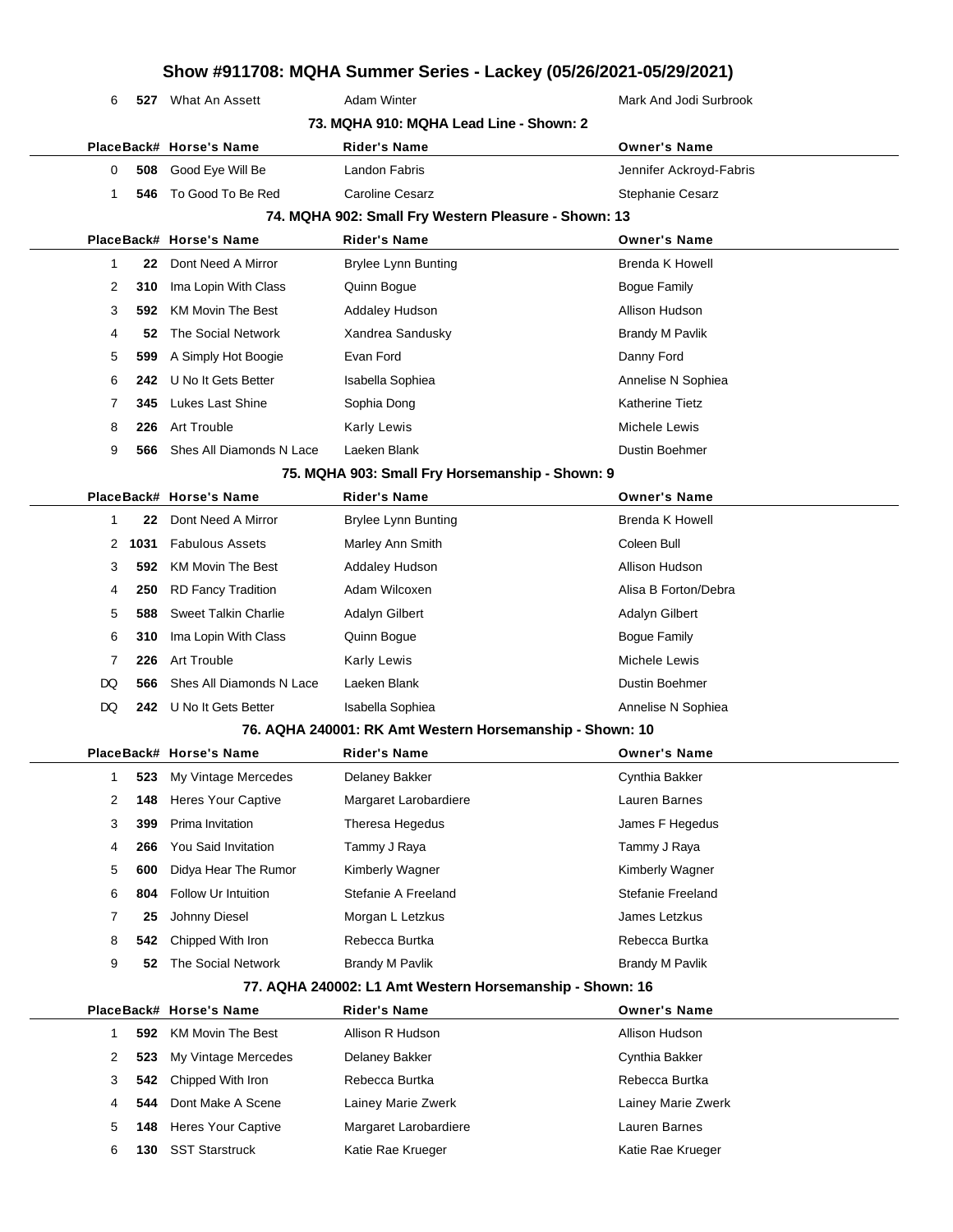|              |      |                             | Show #911708: MQHA Summer Series - Lackey (05/26/2021-05/29/2021)    |                        |
|--------------|------|-----------------------------|----------------------------------------------------------------------|------------------------|
| 7            | 3    | Pistol Packn Charly         | Mary Beth Hegedus                                                    | Mary Beth Hegedus      |
| 8            | 266  | <b>You Said Invitation</b>  | Tammy J Raya                                                         | Tammy J Raya           |
| 9            | 527  | What An Assett              | Jodi Surbrook                                                        | Mark And Jodi Surbrook |
|              |      |                             | 78. AQHA 240000: Amt Western Horsemanship - Shown: 15                |                        |
|              |      | PlaceBack# Horse's Name     | <b>Rider's Name</b>                                                  | <b>Owner's Name</b>    |
| 1            | 222  | Ms Mae Flash                | Brandy L Baldwin-Bunting                                             | Christa L Baldwin      |
| 2            | 263  | <b>Finely Asleep</b>        | Morgan Jennings                                                      | Morgan McCarthy Warda  |
| 3            | 590  | Born N Style                | Robert D Kirkpatrick                                                 | Maureen Kirkpatrick    |
| 4            | 511  | <b>Blazing Potential</b>    | Katie Elizabeth Main                                                 | Katie Elizabeth Main   |
| 5            | 180  | Cowboysainteasytoluv        | Kelsey Rudy                                                          | <b>Roxann Guthrie</b>  |
| 6            | 598  | Laceys Last Loper           | Linda Lu Kosal                                                       | Linda Lu Kosal         |
| 7            | 66   | I O You One                 | Lisa A Ondersma-Lowetz                                               | Lisa A Ondersma        |
| 8            | 383  | The Red Foxx                | Adam Johnson                                                         | Adam Johnson           |
| 9            | 277  | Iron Can Dance              | Kailene Bader-Van Dyke                                               | Merri Van Dyke         |
|              |      |                             | 79. AQHA 240800: Amt Select Western Horsemanship - Shown: 11         |                        |
|              |      | PlaceBack# Horse's Name     | <b>Rider's Name</b>                                                  | <b>Owner's Name</b>    |
| $\mathbf{1}$ | 22   | Dont Need A Mirror          | <b>Brenda K Howell</b>                                               | Brenda K Howell        |
| 2            | 119  | Baylite Jac                 | Jeanne Hugo                                                          | Jeanne Hugo            |
| 3            | 335  | One Kool Fool               | Brenda Schrader                                                      | Brenda Schrader        |
| 4            | 316  | <b>Remington Steal</b>      | Debbie Wadds                                                         | Debbie Wadds           |
| 5            | 123  | Rock Legend                 | Cynthia R Pyle                                                       | Cynthia Pyle           |
| 6            | 150  | Macs Kool Legacy            | Susan M Frank                                                        | Susan M Frank          |
| 7            | 527  | What An Assett              | Jodi Surbrook                                                        | Mark And Jodi Surbrook |
| 8            | 3    | Pistol Packn Charly         | Mary Beth Hegedus                                                    | Mary Beth Hegedus      |
| 9            | 804  | Follow Ur Intuition         | Stefanie A Freeland                                                  | Stefanie Freeland      |
|              |      |                             | 80. AQHA 440001: RK Youth Western Horsemanship - Shown: 17           |                        |
|              |      | PlaceBack# Horse's Name     | <b>Rider's Name</b>                                                  | <b>Owner's Name</b>    |
| 1            | 550  | <b>WSR Shes AGolddigger</b> | <b>Emelia Perez</b>                                                  | <b>Emelia Perez</b>    |
| 2            | 537  | One Black Krymsun           | Carlene Armstrong                                                    | Carlene Armstrong      |
| 3            | 17   | Crimson Martini             | Rylee Jeanne Zobl                                                    | Joleen O'Boyle Zobl    |
| 4            | 630  | Im Pink Floyd               | <b>Kate Davis</b>                                                    | <b>Kate Davis</b>      |
| 5            | 207  | Kaptain Kaveman             | Elizabeth Smith                                                      | Elizabeth Smith        |
| 6            | 555  | Gotta Golden Bar            | Alyssa G Bayerski                                                    | Patti Bayerski         |
| 7            | 111  | Dang Near Dun               | Claire Kelp                                                          | Claire Kelp            |
| 8            | 561  | Shaikn Not Stird            | Lydia Sage Czubak                                                    | Lydia Sage Czubak      |
| 9            | 19   | The Krymsunator             | Miss Kasey Ann Kernen                                                | Miss Kasey Ann Kernen  |
|              |      |                             | 81. AQHA 440702: L1 Youth Western Horsemanship 13 & Under - Shown: 8 |                        |
|              |      | PlaceBack# Horse's Name     | <b>Rider's Name</b>                                                  | <b>Owner's Name</b>    |
| $\mathbf{1}$ | 284  | Good Luck Charley           | Lauren Deeds                                                         | <b>Gretchen Deeds</b>  |
| 2            | 107  | Regal N Grand               | <b>Taylin Collins</b>                                                | <b>Taylin Collins</b>  |
| 3            | 690  | The Only Leadin Lady        | Eleanor Ott                                                          | <b>Todd Yoder</b>      |
| 4            | 207  | Kaptain Kaveman             | Elizabeth Smith                                                      | Elizabeth Smith        |
| 5            | 222  | Ms Mae Flash                | <b>Braelyn R Bunting</b>                                             | Christa L Baldwin      |
| 6            | 1433 | A Sleepy Margarita          | Addison Marie Baynes                                                 | Meggan Morrow Baynes   |
| 7            | 206  | Prepare To B Shocked        | Myah Jane Chaput                                                     | Stacy E Chaput         |
| 8            | 521  | Sumore Shock                | Isabel M Craig                                                       | Jennifer Craig         |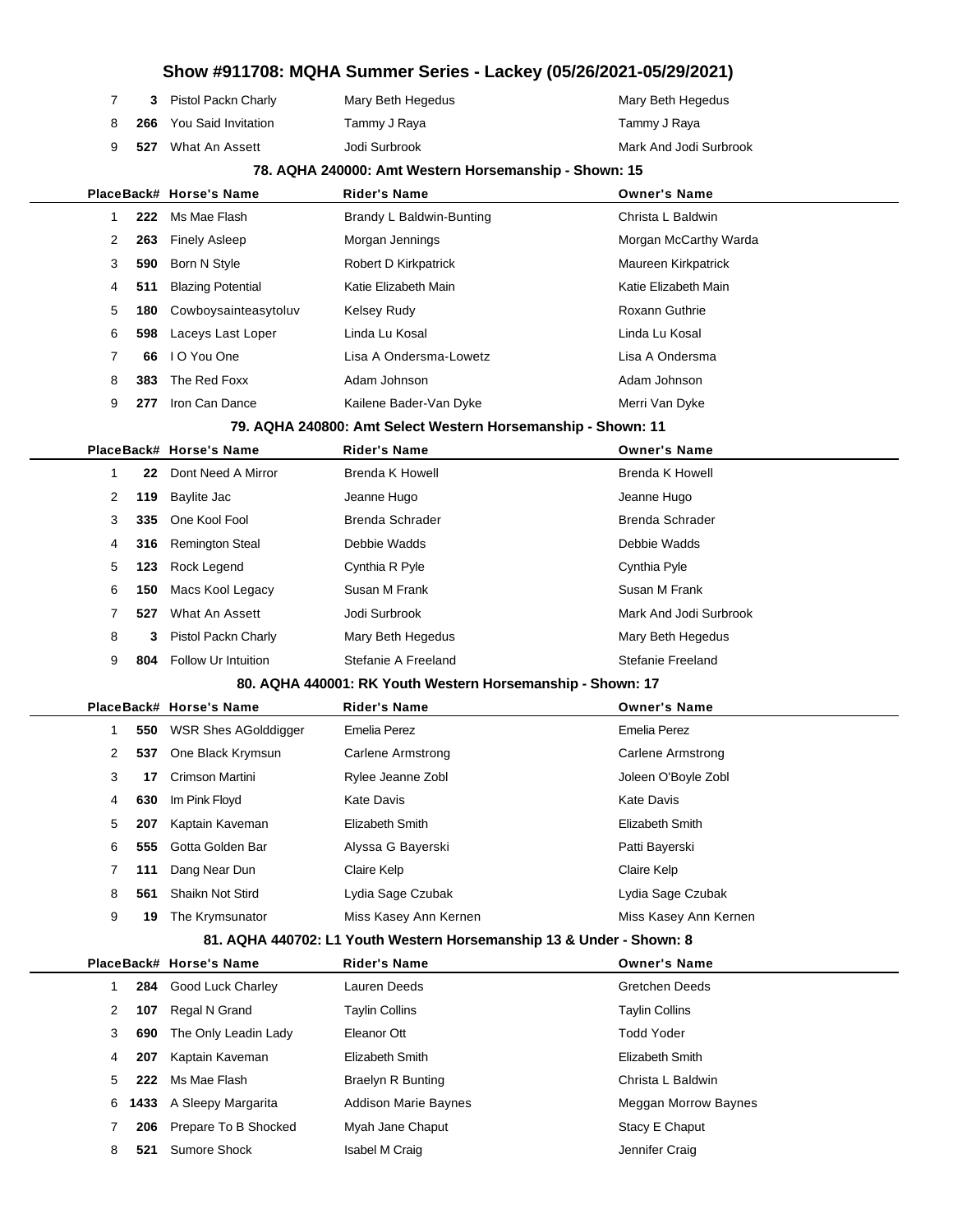### **82. AQHA 440802: L1 Youth Western Horsemanship 14 - 18 - Shown: 16**

|              |      | PlaceBack# Horse's Name    | Rider's Name                                            | <b>Owner's Name</b>      |
|--------------|------|----------------------------|---------------------------------------------------------|--------------------------|
| 1            | 505  | Best Of My Luv             | <b>Emily Weaver</b>                                     | Lori Weaver              |
| 2            |      | 550 WSR Shes AGolddigger   | <b>Emelia Perez</b>                                     | <b>Emelia Perez</b>      |
| 3            | 630  | Im Pink Floyd              | Kate Davis                                              | <b>Kate Davis</b>        |
| 4            | 537  | One Black Krymsun          | <b>Carlene Armstrong</b>                                | <b>Carlene Armstrong</b> |
| 5            | 216  | Larrys Back In Black       | <b>Katie Tenerowicz</b>                                 | <b>Keith Tenerowicz</b>  |
| 6            | 539  | Fancy Enough To Win        | Maya Edwards                                            | <b>Madison Mulder</b>    |
| 7            | 19   | The Krymsunator            | Miss Kasey Ann Kernen                                   | Miss Kasey Ann Kernen    |
| 8            | 1854 | Hes Good To Go             | <b>Isabelle Freeland</b>                                | <b>Isabelle Freeland</b> |
| 9            |      | 200 Ez Rockin Career       | <b>Rylee Sue Harding</b>                                | <b>Rylee Sue Harding</b> |
|              |      |                            | 83. AQHA 440000: Youth Western Horsemanship - Shown: 16 |                          |
|              |      | PlaceBack# Horse's Name    | <b>Rider's Name</b>                                     | <b>Owner's Name</b>      |
| $\mathbf 1$  | 235  | Gota B A Hit               | Grace Gasper                                            | <b>Tammy Gasper</b>      |
| 2            | 24   | Gonna Get Ya Good          | Rilynn K Lindsay                                        | Rilynn Lindsay           |
| 3            | 259  | Chevrolatte                | Elizabeth West                                          | <b>Christine West</b>    |
| 4            | 124  | Madd Money                 | Lauren E Lauver                                         | Lauren Lauver            |
| 5            | 284  | Good Luck Charley          | Lauren Deeds                                            | <b>Gretchen Deeds</b>    |
| 6            | 690  | The Only Leadin Lady       | Eleanor Ott                                             | <b>Todd Yoder</b>        |
| 7            | 164  | <b>Red Deeified</b>        | Karina R Bader-Van Dyke                                 | Kailene Bader Van Dyke   |
| 8            | 111  | Dang Near Dun              | Claire Kelp                                             | Claire Kelp              |
| 9            | 1854 | Hes Good To Go             | <b>Isabelle Freeland</b>                                | <b>Isabelle Freeland</b> |
|              |      |                            | 84. AQHA 203100: Amt Yearling Stallions - Shown: 1      |                          |
|              |      | PlaceBack# Horse's Name    | <b>Rider's Name</b>                                     | <b>Owner's Name</b>      |
| $\mathbf{1}$ | 576  | Willy Creepin              | Debbie Wadds                                            | Debbie Wadds             |
|              |      |                            | 89. AQHA 103100: Yearling Stallions - Shown: 3          |                          |
|              |      | PlaceBack# Horse's Name    | <b>Rider's Name</b>                                     | <b>Owner's Name</b>      |
| 1            |      | 582 Cute Little Guy        | Gordon Wadds                                            | Kathy Jo Schwartz, DVM   |
| 2            | 526  | Impressin Da Ladies        | Brandon James Moreno                                    | Brandon James Moreno     |
| DQ           | 576  | <b>Willy Creepin</b>       | Debbie Wadds                                            | Debbie Wadds             |
|              |      |                            | 92. AQHA 103400: Aged Stallions - Shown: 1              |                          |
|              |      | PlaceBack# Horse's Name    | <b>Rider's Name</b>                                     | <b>Owner's Name</b>      |
| $\mathbf{1}$ | 727  | Romeiro                    | Tom Robertson                                           | Dan E Fox                |
|              |      |                            | 94. AQHA 205400: Amt Yearling Mares - Shown: 3          |                          |
|              |      | PlaceBack# Horse's Name    | <b>Rider's Name</b>                                     | <b>Owner's Name</b>      |
| $\mathbf{1}$ |      | 574 Baewatch               | Warren E English Jr                                     | Warren E English Jr      |
| 2            |      | 580 My Xtreme Secret       | Elizabeth Lauren Kooistra                               | Laurie Sherman           |
| 3            |      | 44 RW My Ebony Hayes       | Sarah Jaclyn Clinansmith                                | Sarah Jaclyn Clinansmith |
|              |      |                            | 95. AQHA 205500: Amt Two Yr Old Mares - Shown: 2        |                          |
|              |      | PlaceBack# Horse's Name    | <b>Rider's Name</b>                                     | <b>Owner's Name</b>      |
| $\mathbf{1}$ | 587  | Kaanapali Dolly            | Warren E English Jr                                     | Warren E English Jr      |
| 2            | 519. | <b>Best Invited Dreams</b> | <b>Heidi Tweedie</b>                                    | Heidi Tweedie            |
|              |      |                            | 97. AQHA 205700: Amt Aged Mares - Shown: 7              |                          |
|              |      | PlaceBack# Horse's Name    | <b>Rider's Name</b>                                     | <b>Owner's Name</b>      |
| $\mathbf{1}$ | 249  | Apleezing                  | <b>Christine West</b>                                   | <b>Christine West</b>    |
| 2            | 571  | GunslingunConclusion       | Jill E Baker-Cooley                                     | Jill E Baker-Cooley      |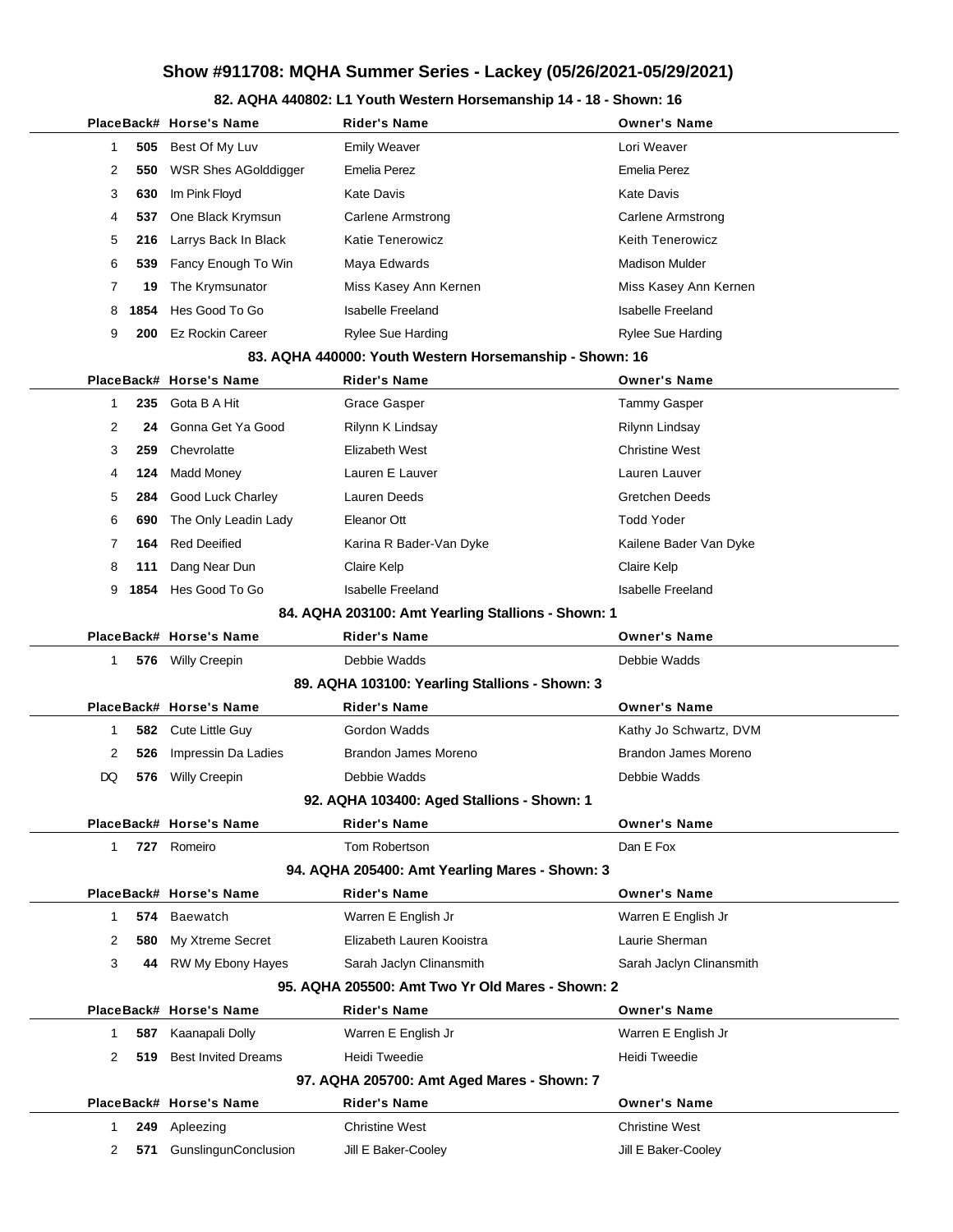|    |        |                                | Show #911708: MQHA Summer Series - Lackey (05/26/2021-05/29/2021)                    |                                           |
|----|--------|--------------------------------|--------------------------------------------------------------------------------------|-------------------------------------------|
| 3  |        | 254 Sheza Chip Off A Pro       | Tricia Meade                                                                         | <b>Tricia Meade</b>                       |
| 4  | 544    | Dont Make A Scene              | Lainey Marie Zwerk                                                                   | Lainey Marie Zwerk                        |
| 5  | 554    | Expensive Assets               | Madison Elizabeth Pfahl                                                              | Madison Elizabeth Pfahl                   |
| 6  | 507    | Mechanism                      | Mackenzie J Kastl                                                                    | Mackenzie J Kastl                         |
| 7  | 540    | The Certain Look               | Abby E McDonnell                                                                     | Abby E McDonnell                          |
|    |        |                                | 98. AQHA 275000: Amt Performance Halter Mares - Shown: 5                             |                                           |
|    |        | PlaceBack# Horse's Name        | <b>Rider's Name</b>                                                                  | <b>Owner's Name</b>                       |
|    | 1 9676 | Iron Hot Maiden                | Meggen Morrow Baynes                                                                 | <b>Meggen Morrow Baynes</b>               |
| 2  | 222    | Ms Mae Flash                   | Brandy L Baldwin-Bunting                                                             | Christa L Baldwin                         |
| 3  | 22     | Dont Need A Mirror             | <b>Brenda K Howell</b>                                                               | <b>Brenda K Howell</b>                    |
| 4  |        | 212 Zip N The Dreams           | Annelise N Sophiea                                                                   | Ainslee Sophiea                           |
| 5  |        | 525 Pozitively Hot Diva        | Clare Elisabeth Throop                                                               | Clare Elisabeth Throop                    |
|    |        |                                | 99. AQHA 105400: Yearling Mares - Shown: 2                                           |                                           |
|    |        | PlaceBack# Horse's Name        | <b>Rider's Name</b>                                                                  | <b>Owner's Name</b>                       |
| 1  |        | 574 Baewatch                   | Tom Robertson                                                                        | Warren E English Jr                       |
| 2  |        | 580 My Xtreme Secret           | Laurie Sherman                                                                       | Laurie Sherman                            |
|    |        |                                | 100. AQHA 105500: Two Yr Old Mares - Shown: 2                                        |                                           |
|    |        | PlaceBack# Horse's Name        | <b>Rider's Name</b>                                                                  | <b>Owner's Name</b>                       |
| 1  | 519    | <b>Best Invited Dreams</b>     | Heidi Tweedie                                                                        | Heidi Tweedie                             |
| 2  | 587    | Kaanapali Dolly                | Tom Robertson                                                                        | Warren E English Jr                       |
|    |        |                                | 101. AQHA 105600: Three Yr Old Mares - Shown: 1                                      |                                           |
|    |        | PlaceBack# Horse's Name        | <b>Rider's Name</b>                                                                  | <b>Owner's Name</b>                       |
| 1  |        | 591 Intrigueing                | Tom Robertson                                                                        | Carli Kerns                               |
|    |        |                                | 102. AQHA 105700: Aged Mares - Shown: 5                                              |                                           |
|    |        | PlaceBack# Horse's Name        | <b>Rider's Name</b>                                                                  | <b>Owner's Name</b>                       |
| 1  | 249    | Apleezing                      | Tom Robertson                                                                        | <b>Christine West</b>                     |
| 2  | 571    | GunslingunConclusion           | Jill E Baker-Cooley                                                                  | Jill E Baker-Cooley                       |
| 3  | 507    | Mechanism                      | Mackenzie J Kastl                                                                    | Mackenzie J Kastl                         |
| 4  |        | <b>250</b> RD Fancy Tradition  | Alisa B Forton                                                                       | Alisa B Forton/Debra                      |
| 5  |        | 540 The Certain Look           | Abby E McDonnell                                                                     | Abby E McDonnell                          |
|    |        |                                | 103. AQHA 175000: Performance Halter Mares - Shown: 7                                |                                           |
|    |        | PlaceBack# Horse's Name        | <b>Rider's Name</b>                                                                  | <b>Owner's Name</b>                       |
|    | 1 9676 | Iron Hot Maiden                | Michael Huntoon                                                                      | Meggen Morrow Baynes<br>Christa L Baldwin |
| 2  | 222    | Ms Mae Flash<br>Best Of My Luv | Brandy L Baldwin-Bunting                                                             |                                           |
| 3  | 505    |                                | <b>Emily Weaver</b>                                                                  | Lori Weaver                               |
| 4  | 22     | Dont Need A Mirror             | <b>Brenda K Howell</b>                                                               | <b>Brenda K Howell</b>                    |
| 5  |        | 212 Zip N The Dreams           | Annelise N Sophiea                                                                   | Ainslee Sophiea                           |
| 6  | 525    | Pozitively Hot Diva            | Clare Elisabeth Throop                                                               | Clare Elisabeth Throop                    |
|    |        | 7 1433 A Sleepy Margarita      | <b>Addison Marie Baynes</b><br>106. AQHA 405600: Youth Three Yr Old Mares - Shown: 2 | Meggan Morrow Baynes                      |
|    |        | PlaceBack# Horse's Name        | <b>Rider's Name</b>                                                                  | <b>Owner's Name</b>                       |
| 1. | 591    | Intrigueing                    | Carli Kerns                                                                          | Carli Kerns                               |
| 2  | 573    | King Jacks Starlight           | <b>Taylor Whitkopf</b>                                                               | Stephanie Ashby                           |
|    |        |                                | 107. AQHA 405700: Youth Aged Mares - Shown: 5                                        |                                           |
|    |        | PlaceBack# Horse's Name        | <b>Rider's Name</b>                                                                  | Owner's Name                              |
| 1  |        | 249 Apleezing                  | Katherine West                                                                       | <b>Christine West</b>                     |
|    |        |                                |                                                                                      |                                           |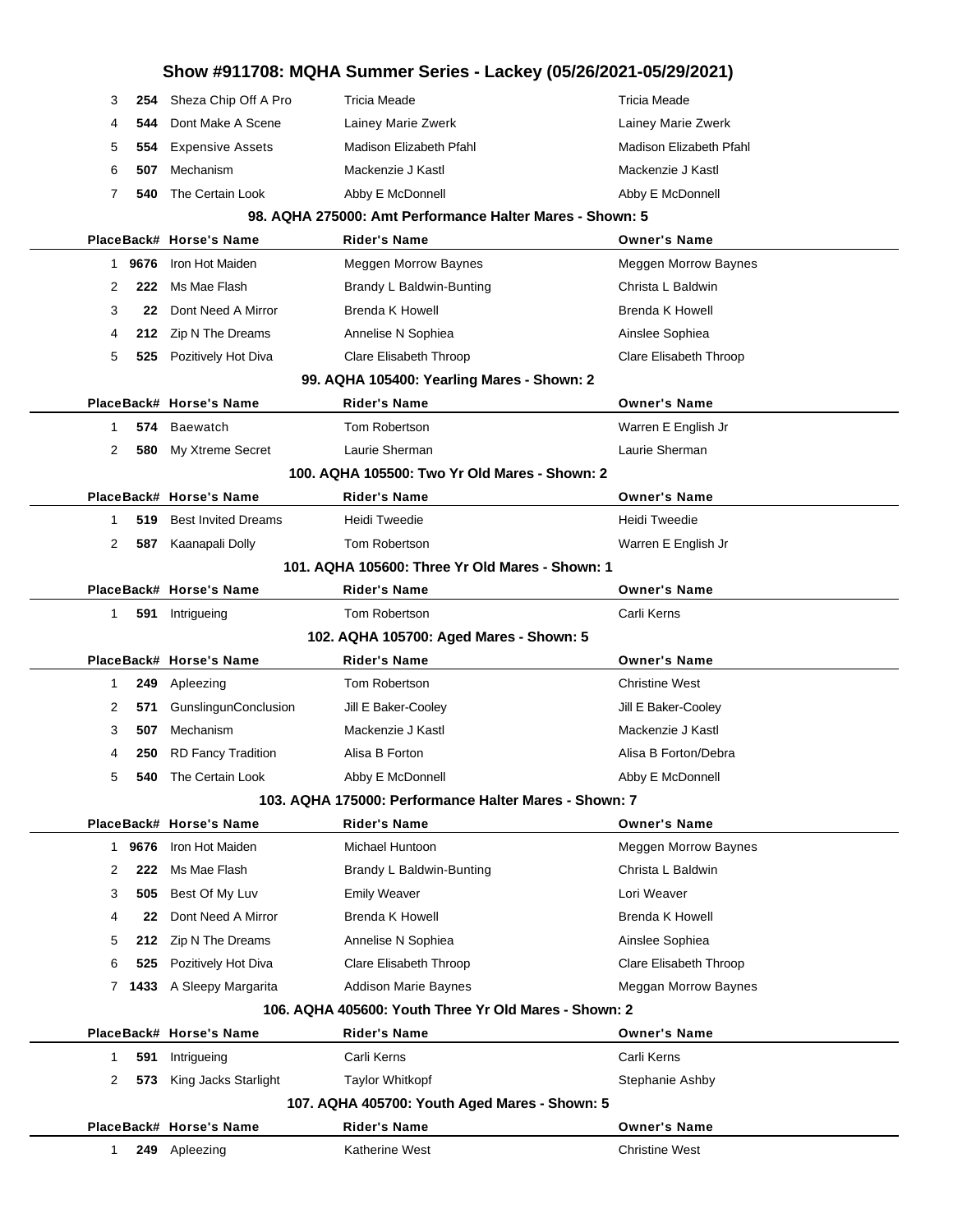# **Show #911708: MQHA Summer Series - Lackey (05/26/2021-05/29/2021) 188** Dollasigns Selena Mertz **Selena Mertz** Selena Mertz **1433** A Sleepy Margarita **Addison Marie Baynes** Meggan Morrow Baynes RD Fancy Tradition **Adam Wilcoxen** Alisa B Forton/Debra **125** Dressed Hot Batt Man Darlene Wilcoxen **Alisa B Forton 108. AQHA 475000: Youth Performance Halter Mares - Shown: 6 PlaceBack# Horse's Name Rider's Name Owner's Name 9676** Iron Hot Maiden **Addison Marie Baynes** Meggen Morrow Baynes **505** Best Of My Luv **Emily Weaver Lori Weaver Lori Weaver 206** Prepare To B Shocked Myah Jane Chaput Number 2006 Prepare To B Stacy E Chaput **506** Bling On The Nite **Ava Holman** Ava Holman Ava Holman Ava Holman **550** WSR Shes AGolddigger Emelia Perez **Emelia Perez** Emelia Perez **690** The Only Leadin Lady Eleanor Ott Todd Yoder **110. AQHA 207500: Amt Two Yr Old Geldings - Shown: 2 PlaceBack# Horse's Name Rider's Name Owner's Name 596** Stormy Krommer Warren E English Jr Warren E English Jr **520** My Version Of Magik Mark A Tweedie **Heidi Tweedie** Heidi Tweedie **111. AQHA 207600: Amt Three Yr Old Geldings - Shown: 2 PlaceBack# Horse's Name Rider's Name Owner's Name 7** He Is The Exception Laura Renee Perniciaro **Christopher J Perniciaro 252** Made Of Candy Stephen Erdman Stephen Erdman Stephen Erdman **112. AQHA 207700: Amt Aged Geldings - Shown: 15 PlaceBack# Horse's Name Rider's Name Owner's Name 159** Mister Over Easy Christine West Christine West **509** Elusive Pick **Beverly Sue Koke** Beverly Sue Koke Beverly Sue Koke **589** TheEminentDiversion Jill E Baker-Cooley Jill E Baker-Cooley **542** Chipped With Iron **Rebecca Burtka** Rebect Rebect Rebecca Burtka **316** Remington Steal Debbie Wadds Debbie Wadds **23** Capital Invitation Raeleen R Backus Raeleen R Backus **804** Follow Ur Intuition Stefanie A Freeland Stefanie Reeland Stefanie Freeland **130** SST Starstruck **Katie Rae Krueger** Katie Rae Krueger Katie Rae Krueger **119** Baylite Jac Jeanne Hugo Jeanne Hugo **113. AQHA 277000: Amt Performance Halter Geldings - Shown: 11 PlaceBack# Horse's Name Rider's Name Owner's Name 50** Buzzzzn Bout Me Ken A Mumy Ken Mumy Ken Mumy **150** Macs Kool Legacy Susan M Frank Susan M Frank Susan M Frank **350** Daydream In The Sky Adrienne Peterson **Adrienne Peterson** Adrienne Peterson **263** Finely Asleep Morgan Jennings Morgan McCarthy Warda **180** Cowboysainteasytoluv Kelsey Rudy **Roxann** Guthrie **66** I O You One Lisa A Ondersma-Lowetz Lisa A Ondersma What An Assett **328** Jodi Surbrook Mark And Jodi Surbrook **383** The Red Foxx **Adam Johnson** Adam Johnson Adam Johnson **70** True Blue I Will Be Kay Stanek **Kay Stanek Kay Stanek Kay Stanek Kay Stanek Kay Stanek 115. AQHA 107500: Two Yr Old Geldings - Shown: 2 PlaceBack# Horse's Name Rider's Name Owner's Name 596** Stormy Krommer Tom Robertson **Warren E English Jr 520** My Version Of Magik Mark A Tweedie **Mark A Tweedie** Heidi Tweedie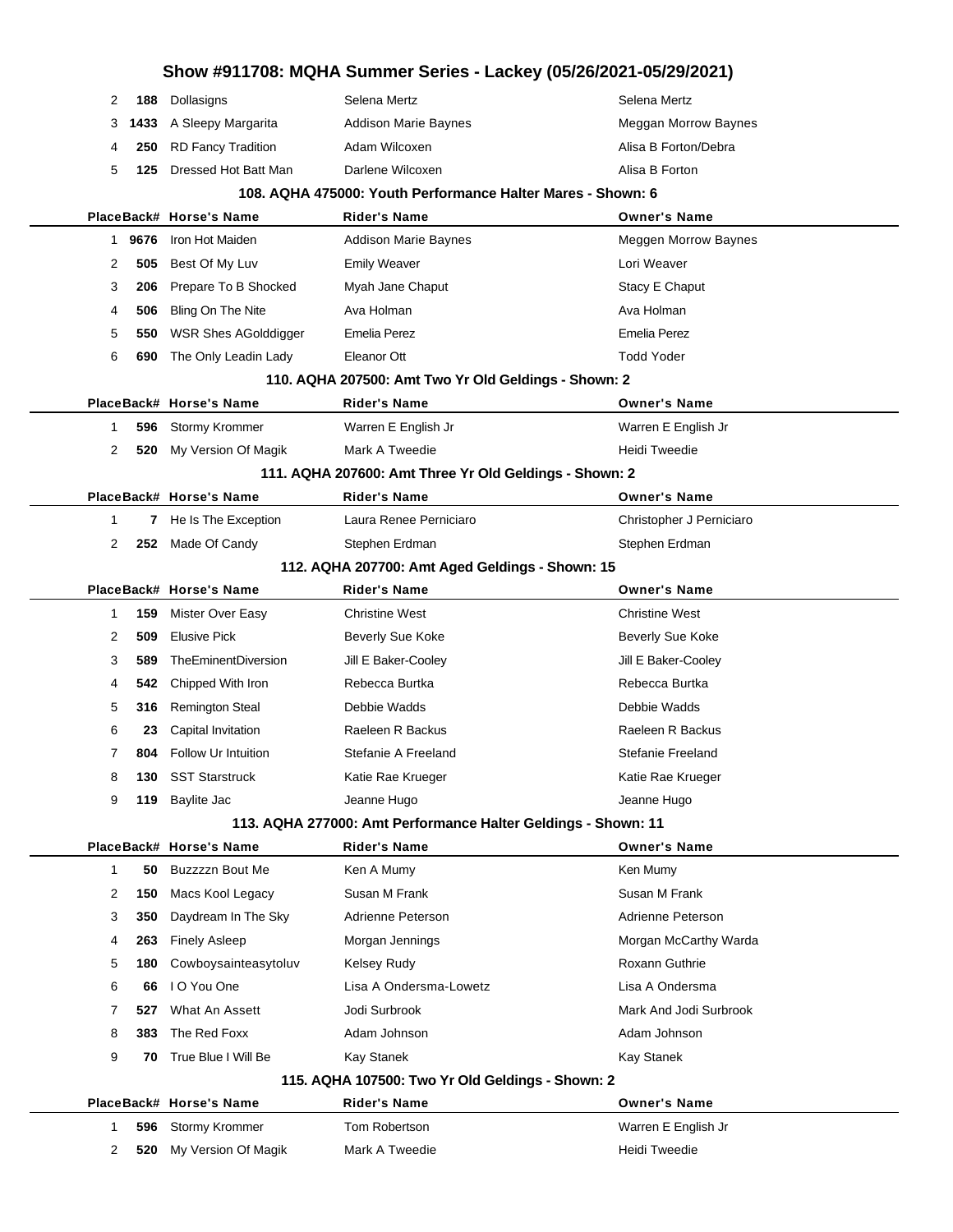### **116. AQHA 107600: Three Yr Old Geldings - Shown: 1**

|   |     | PlaceBack# Horse's Name                           | <b>Rider's Name</b>                                            | <b>Owner's Name</b>      |  |
|---|-----|---------------------------------------------------|----------------------------------------------------------------|--------------------------|--|
| 1 |     | 7 He Is The Exception                             | Tom Robertson                                                  | Christopher J Perniciaro |  |
|   |     |                                                   | 117. AQHA 107700: Aged Geldings - Shown: 4                     |                          |  |
|   |     | PlaceBack# Horse's Name                           | <b>Rider's Name</b>                                            | <b>Owner's Name</b>      |  |
| 1 | 159 | <b>Mister Over Easy</b>                           | Tom Robertson                                                  | <b>Christine West</b>    |  |
| 2 | 509 | <b>Elusive Pick</b>                               | <b>Beverly Sue Koke</b>                                        | Beverly Sue Koke         |  |
| 3 | 583 | Mr Cool Intention                                 | Marylou J Crall                                                | Marylou J Crall          |  |
| 4 | 561 | Shaikn Not Stird                                  | <b>Tessa M Dalton</b>                                          | Lydia Sage Czubak        |  |
|   |     |                                                   | 118. AQHA 177000: Performance Halter Geldings - Shown: 9       |                          |  |
|   |     | PlaceBack# Horse's Name                           | Rider's Name                                                   | <b>Owner's Name</b>      |  |
| 1 | 157 | Why Dont U Kiss This                              | Gordon Wadds                                                   | MI Independent L/MI      |  |
| 2 | 50  | Buzzzzn Bout Me                                   | Michelle McCarthy Warda                                        | Ken Mumy                 |  |
| 3 | 150 | Macs Kool Legacy                                  | Michael Huntoon                                                | Susan M Frank            |  |
| 4 | 350 | Daydream In The Sky                               | Adrienne Peterson                                              | Adrienne Peterson        |  |
| 5 | 263 | <b>Finely Asleep</b>                              | Morgan Jennings                                                | Morgan McCarthy Warda    |  |
| 6 | 517 | Rolling In Hot                                    | Mackenzie Jae Westbrook                                        | Matthew J Westbrook      |  |
| 7 | 527 | What An Assett                                    | Jodi Surbrook                                                  | Mark And Jodi Surbrook   |  |
| 8 | 383 | The Red Foxx                                      | Christopher R Dalton                                           | Adam Johnson             |  |
| 9 | 541 | Details In The Sky                                | Pam Specht                                                     | Rena Kay Johnson         |  |
|   |     |                                                   | 121. AQHA 407600: Youth Three Yr Old Geldings - Shown: 1       |                          |  |
|   |     | PlaceBack# Horse's Name                           | <b>Rider's Name</b>                                            | <b>Owner's Name</b>      |  |
| 1 |     | 701 Mahoganee                                     | <b>Trace Toteff</b>                                            | Tom Robertson            |  |
|   |     | 122. AQHA 407700: Youth Aged Geldings - Shown: 14 |                                                                |                          |  |
|   |     | PlaceBack# Horse's Name                           | <b>Rider's Name</b>                                            | <b>Owner's Name</b>      |  |
| 1 | 159 | Mister Over Easy                                  | Elizabeth West                                                 | <b>Christine West</b>    |  |
| 2 | 133 | Missin Sleep                                      | Audrey L Barnes                                                | Audrey L Barnes          |  |
| 3 | 386 | No Time To Party                                  | <b>Rylee Elizabeth Nichols</b>                                 | Kelly E Dykstra-Nichols  |  |
| 4 | 321 | Cash Only                                         | Ella Spies                                                     | Ella Spies               |  |
| 5 | 561 | Shaikn Not Stird                                  | Lydia Sage Czubak                                              | Lydia Sage Czubak        |  |
| 6 | 200 | Ez Rockin Career                                  | Rylee Sue Harding                                              | <b>Rylee Sue Harding</b> |  |
| 7 | 537 | One Black Krymsun                                 | <b>Carlene Armstrong</b>                                       | Carlene Armstrong        |  |
| 8 | 555 | Gotta Golden Bar                                  | Alyssa G Bayerski                                              | Patti Bayerski           |  |
| 9 | 207 | Kaptain Kaveman                                   | Elizabeth Smith                                                | Elizabeth Smith          |  |
|   |     |                                                   | 123. AQHA 477000: Youth Performance Halter Geldings - Shown: 8 |                          |  |
|   |     | PlaceBack# Horse's Name                           | <b>Rider's Name</b>                                            | <b>Owner's Name</b>      |  |
| 1 | 157 | Why Dont U Kiss This                              | Katherine Tietz                                                | MI Independent L/MI      |  |
| 2 | 235 | Gota B A Hit                                      | <b>Grace Gasper</b>                                            | Tammy Gasper             |  |
| 3 | 259 | Chevrolatte                                       | Elizabeth West                                                 | <b>Christine West</b>    |  |
| 4 | 560 | Zippin Past The Best                              | Carli Kerns                                                    | Carli Kerns              |  |
| 5 | 517 | Rolling In Hot                                    | Mackenzie Jae Westbrook                                        | Matthew J Westbrook      |  |
| 6 | 107 | Regal N Grand                                     | <b>Taylin Collins</b>                                          | <b>Taylin Collins</b>    |  |
| 7 | 111 | Dang Near Dun                                     | Claire Kelp                                                    | Claire Kelp              |  |
| 8 | 13  | Made With Real Cocoa                              | Brylynn E Balon                                                | Brylynne E Balon         |  |
|   |     |                                                   | 124. MQHA 900: Small Fry Halter - Shown: 13                    |                          |  |
|   |     | PlaceBack# Horse's Name                           | <b>Rider's Name</b>                                            | <b>Owner's Name</b>      |  |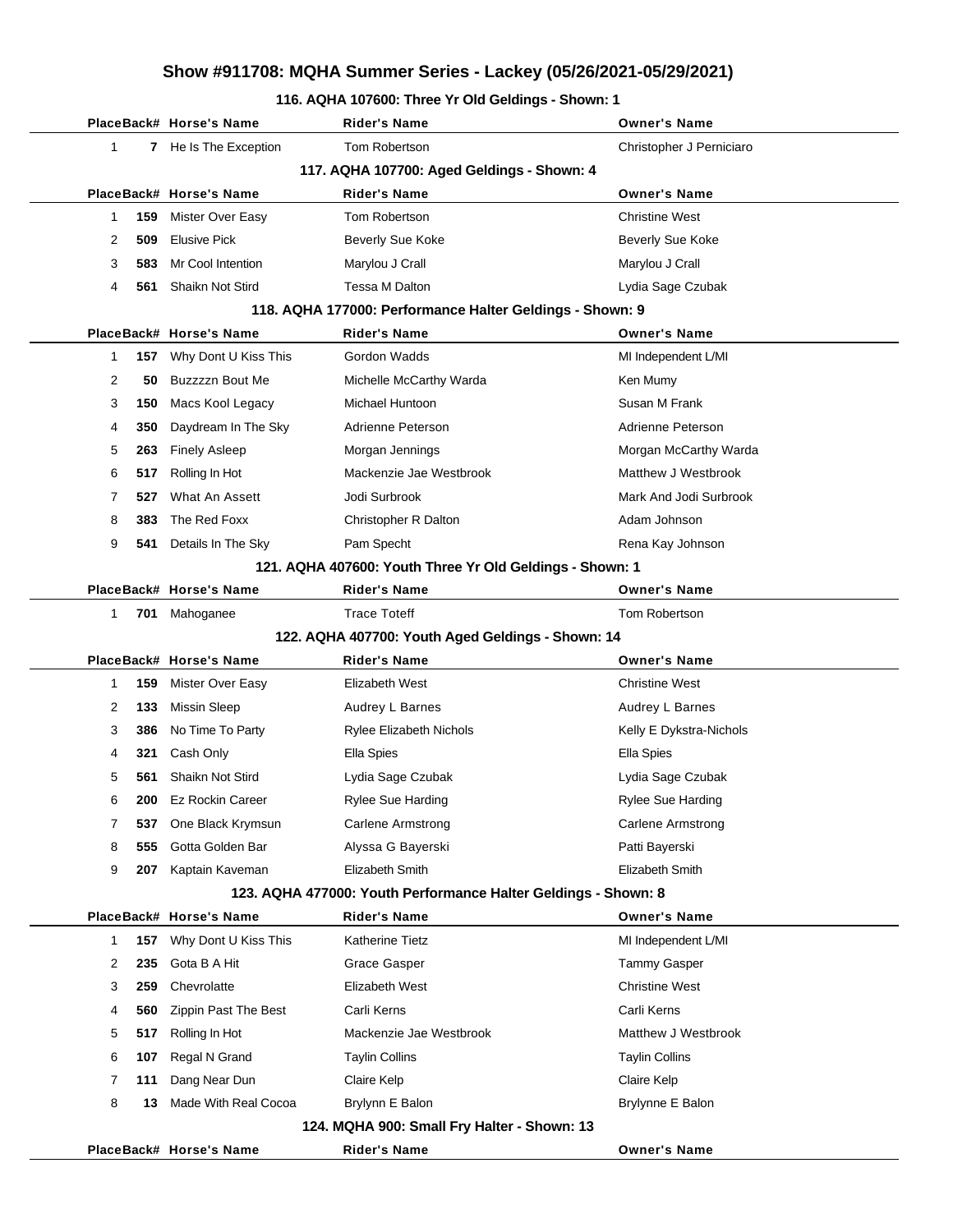| 1  | 321  | Cash Only                   | <b>Rylee Spies</b>                                         | <b>Ella Spies</b>        |
|----|------|-----------------------------|------------------------------------------------------------|--------------------------|
| 2  | 310  | Ima Lopin With Class        | Quinn Bogue                                                | <b>Bogue Family</b>      |
| 3  | 22   | Dont Need A Mirror          | <b>Brylee Lynn Bunting</b>                                 | <b>Brenda K Howell</b>   |
| 4  | 508  | Good Eye Will Be            | Landon Fabris                                              | Jennifer Ackroyd-Fabris  |
| 5  | 1031 | <b>Fabulous Assets</b>      | Marley Ann Smith                                           | Coleen Bull              |
| 6  | 52   | The Social Network          | Xandrea Sandusky                                           | <b>Brandy M Pavlik</b>   |
| 7  | 592. | <b>KM Movin The Best</b>    | <b>Addaley Hudson</b>                                      | Allison Hudson           |
| 8  | 242. | U No It Gets Better         | Isabella Sophiea                                           | Annelise N Sophiea       |
| 9  | 345  | <b>Lukes Last Shine</b>     | Sophia Dong                                                | Katherine Tietz          |
|    |      |                             | 125. MQHA 901: Small Fry Showmanship - Shown: 12           |                          |
|    |      | PlaceBack# Horse's Name     | <b>Rider's Name</b>                                        | <b>Owner's Name</b>      |
| 1. | 1031 | <b>Fabulous Assets</b>      | Marley Ann Smith                                           | Coleen Bull              |
| 2  | 310  | Ima Lopin With Class        | Quinn Bogue                                                | <b>Bogue Family</b>      |
| 3  | 321  | Cash Only                   | <b>Rylee Spies</b>                                         | Ella Spies               |
| 4  | 22   | Dont Need A Mirror          | <b>Brylee Lynn Bunting</b>                                 | <b>Brenda K Howell</b>   |
| 5  | 52   | The Social Network          | Xandrea Sandusky                                           | <b>Brandy M Pavlik</b>   |
| 6  | 345  | <b>Lukes Last Shine</b>     | Sophia Dong                                                | Katherine Tietz          |
| 7  | 588  | <b>Sweet Talkin Charlie</b> | Adalyn Gilbert                                             | Adalyn Gilbert           |
| 8  | 226  | Art Trouble                 | Karly Lewis                                                | Michele Lewis            |
| 9  |      | 242 U No It Gets Better     | Isabella Sophiea                                           | Annelise N Sophiea       |
|    |      |                             | 126. AQHA 212001: RK Amt Showmanship at Halter - Shown: 13 |                          |
|    |      | PlaceBack# Horse's Name     | <b>Rider's Name</b>                                        | <b>Owner's Name</b>      |
| 1  | 523  | My Vintage Mercedes         | Delaney Bakker                                             | Cynthia Bakker           |
| 2  | 25   | Johnny Diesel               | Morgan L Letzkus                                           | James Letzkus            |
| 3  | 597  | Vf Both Sides Zipped        | Jessica R Bills                                            | Jessica R Bills          |
| 4  | 593  | Indeed Shez Lazy            | Lauryn Leuenberger                                         | Lauryn Leuenberger       |
| 5  | 600  | Didya Hear The Rumor        | Kimberly Wagner                                            | Kimberly Wagner          |
| 6  | 804  | Follow Ur Intuition         | Stefanie A Freeland                                        | <b>Stefanie Freeland</b> |
| 7  | 575  | Al Let You Know             | Amanda M Cook                                              | Amanda M Cook            |
| 8  | 579  | <b>Lilly Larue</b>          | Andrea St John                                             | Greg Holstege            |
| 9  |      | 702 Talkin About My Ty      | Mikayla Mae Tew                                            | Janine Ann Caldwell      |
|    |      |                             | 127. AQHA 212002: L1 Amt Showmanship at Halter - Shown: 37 |                          |
|    |      | PlaceBack# Horse's Name     | <b>Rider's Name</b>                                        | <b>Owner's Name</b>      |
| 1  | 544  | Dont Make A Scene           | Lainey Marie Zwerk                                         | Lainey Marie Zwerk       |
| 2  | 66   | I O You One                 | Lisa A Ondersma-Lowetz                                     | Lisa A Ondersma          |
| 3  | 545  | <b>Impulsive Deck</b>       | Fawn Healy                                                 | Fawn Healy               |
| 4  | 546  | To Good To Be Red           | Stephanie Mae Cesarz                                       | <b>Stephanie Cesarz</b>  |
| 5  | 542  | Chipped With Iron           | Rebecca Burtka                                             | Rebecca Burtka           |
| 6  | 311  | STELLAS GOTR GROOVE         | Kerry Daudlin                                              | Kerry Daudlin            |
| 7  | 25   | Johnny Diesel               | Morgan L Letzkus                                           | James Letzkus            |
| 8  | 548  | Good Rich N Roan            | Kayla J Daniels                                            | Kayla J Daniels          |
| 9  | 3    | Pistol Packn Charly         | Mary Beth Hegedus                                          | Mary Beth Hegedus        |
|    |      |                             | 128. AQHA 212000: Amt Showmanship at Halter - Shown: 28    |                          |
|    |      | PlaceBack# Horse's Name     | <b>Rider's Name</b>                                        | <b>Owner's Name</b>      |
| 1  | 222  | Ms Mae Flash                | Brandy L Baldwin-Bunting                                   | Christa L Baldwin        |
| 2  | 263  | <b>Finely Asleep</b>        | Morgan Jennings                                            | Morgan McCarthy Warda    |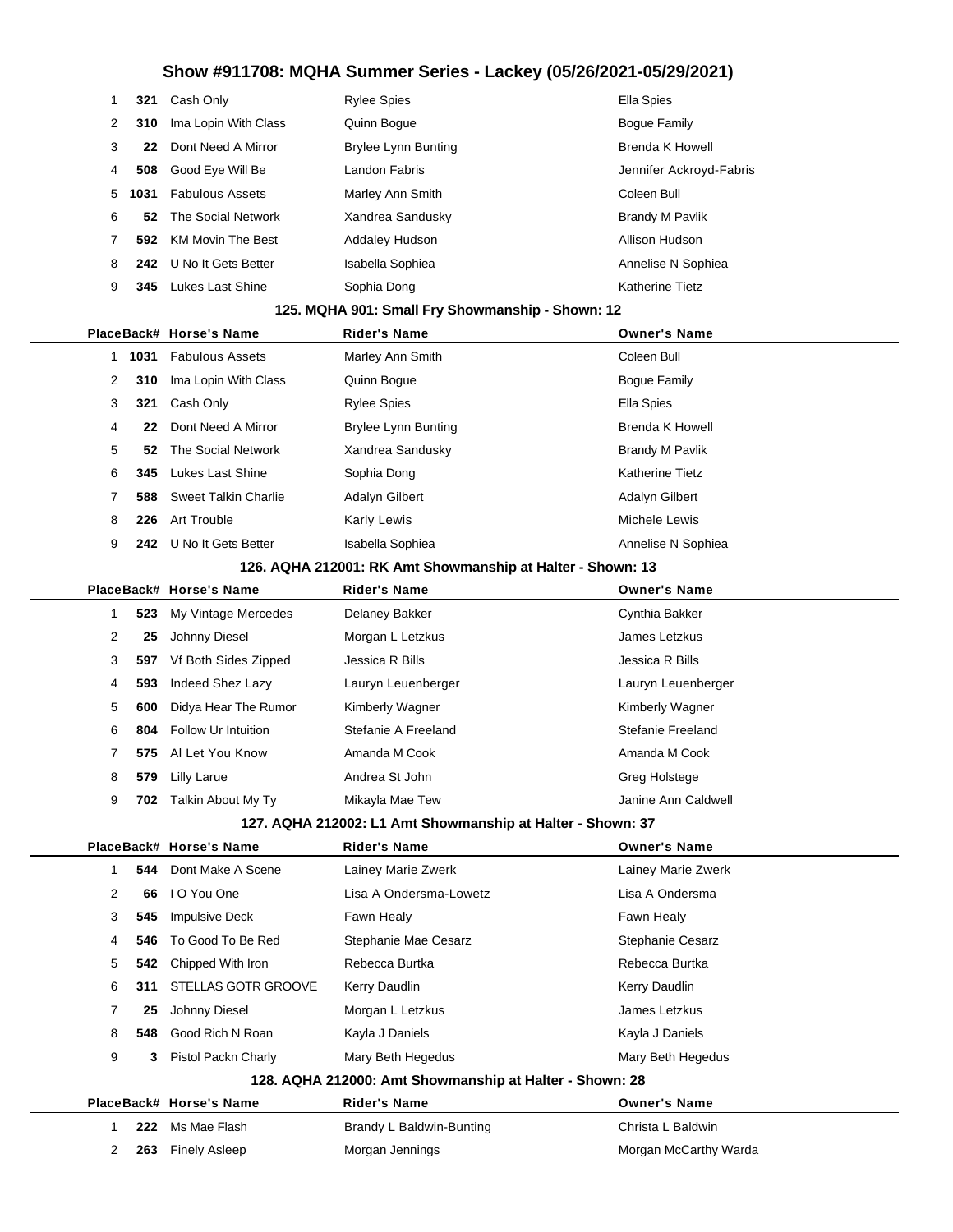# **Show #911708: MQHA Summer Series - Lackey (05/26/2021-05/29/2021) 554** Expensive Assets Madison Elizabeth Pfahl Madison Elizabeth Pfahl **180** Cowboysainteasytoluv Kelsey Rudy **Kelsey Rudy Roxann Guthrie 350** Daydream In The Sky Adrienne Peterson **Adrienne Peterson** Adrienne Peterson **9676** Iron Hot Maiden Meggen Morrow Baynes Meggen Morrow Baynes **590** Born N Style **Robert D Kirkpatrick** Maureen Kirkpatrick **383** The Red Foxx **Adam Johnson** Adam Johnson Adam Johnson **66** I O You One Lisa A Ondersma-Lowetz Lisa A Ondersma **129. AQHA 212800: Amt Select Showmanship at Halter - Shown: 13 PlaceBack# Horse's Name Rider's Name Owner's Name 150** Macs Kool Legacy Susan M Frank Susan M Frank Susan M Frank **123** Rock Legend Cynthia R Pyle Cynthia Pyle Cynthia Pyle **254** Sheza Chip Off A Pro Tricia Meade Tricia Meade **527** What An Assett **Mark And Jodi Surbrook** Mark And Jodi Surbrook Mark And Jodi Surbrook **22** Dont Need A Mirror Brenda K Howell Brenda K Howell Brenda K Howell **167** Hunt In My Saddle **Charlotte L Ruth-Kasper Abigail R Kasper** Abigail R Kasper **311** STELLAS GOTR GROOVE Kerry Daudlin Kerry Daudlin **119** Baylite Jac **Canne Hugo** Jeanne Hugo **Jeanne Hugo** Jeanne Hugo **316** Remington Steal Debbie Wadds Debbie Wadds **130. AQHA 412001: RK Youth Showmanship at Halter - Shown: 18 PlaceBack# Horse's Name Rider's Name Owner's Name 321** Cash Only Ella Spies Ella Spies **555** Gotta Golden Bar **Alyssa G Bayerski** Patti Bayerski **690** The Only Leadin Lady Eleanor Ott Todd Yoder **386** No Time To Party **Rylee Elizabeth Nichols** Kelly E Dykstra-Nichols **537** One Black Krymsun Carlene Armstrong Carlene Armstrong Carlene Armstrong **550** WSR Shes AGolddigger Emelia Perez Emelia Perez **111** Dang Near Dun Claire Kelp Claire Kelp

#### **131. AQHA 412702: L1 Youth Showmanship (13 & Under) - Shown: 12**

 **529** Gotta Minute Emily J Sell Emily J Sell **506** Bling On The Nite **Ava Holman** Ava Holman Ava Holman

|   |                                                             | PlaceBack# Horse's Name   | <b>Rider's Name</b>         | <b>Owner's Name</b>    |  |  |  |
|---|-------------------------------------------------------------|---------------------------|-----------------------------|------------------------|--|--|--|
|   | 107                                                         | Regal N Grand             | <b>Taylin Collins</b>       | <b>Taylin Collins</b>  |  |  |  |
| 2 |                                                             | 206 Prepare To B Shocked  | Myah Jane Chaput            | Stacy E Chaput         |  |  |  |
| 3 | 222                                                         | Ms Mae Flash              | <b>Braelyn R Bunting</b>    | Christa L Baldwin      |  |  |  |
| 4 | 321                                                         | Cash Only                 | Ella Spies                  | Ella Spies             |  |  |  |
|   |                                                             | 5 1433 A Sleepy Margarita | <b>Addison Marie Baynes</b> | Meggan Morrow Baynes   |  |  |  |
| 6 | 690                                                         | The Only Leadin Lady      | Eleanor Ott                 | <b>Todd Yoder</b>      |  |  |  |
| 7 |                                                             | 512 A Diggin Hot Time     | Liv Jillian Winter          | <b>Courtney Winter</b> |  |  |  |
| 8 | 529                                                         | Gotta Minute              | Emily J Sell                | Emily J Sell           |  |  |  |
| 9 | 521                                                         | Sumore Shock              | <b>Isabel M Craig</b>       | Jennifer Craig         |  |  |  |
|   | 132 AOHA 412802: L1 Vouth Chowmanchin (14 - 18) - Chown: 10 |                           |                             |                        |  |  |  |

#### **132. AQHA 412802: L1 Youth Showmanship (14 - 18) - Shown: 19**

|   |     | PlaceBack# Horse's Name     | <b>Rider's Name</b>            | <b>Owner's Name</b>     |
|---|-----|-----------------------------|--------------------------------|-------------------------|
|   | 555 | Gotta Golden Bar            | Alyssa G Bayerski              | Patti Bayerski          |
|   |     | <b>386</b> No Time To Party | <b>Rylee Elizabeth Nichols</b> | Kelly E Dykstra-Nichols |
|   |     | 630 Im Pink Floyd           | Kate Davis                     | Kate Davis              |
| 4 | 550 | WSR Shes AGolddigger        | Emelia Perez                   | Emelia Perez            |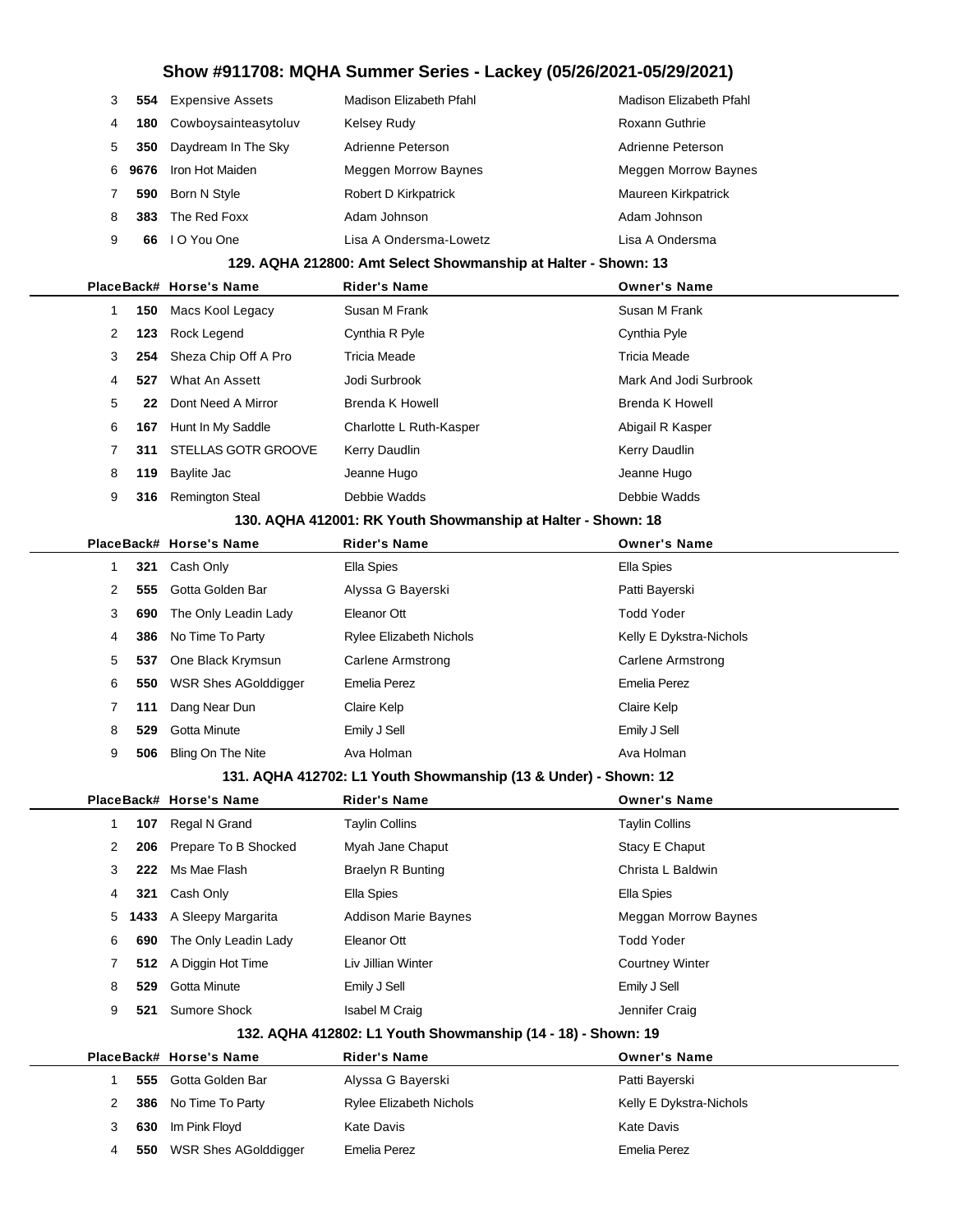|                                                              |      |                             | Show #911708: MQHA Summer Series - Lackey (05/26/2021-05/29/2021) |                         |
|--------------------------------------------------------------|------|-----------------------------|-------------------------------------------------------------------|-------------------------|
| 5                                                            | 13   | Made With Real Cocoa        | Brylynn E Balon                                                   | Brylynne E Balon        |
| 6                                                            | 549  | Partners In Kryme           | Makenna Noon                                                      | Makenna Noon            |
| 7                                                            | 19   | The Krymsunator             | Miss Kasey Ann Kernen                                             | Miss Kasey Ann Kernen   |
| 8                                                            | 517  | Rolling In Hot              | Mackenzie Jae Westbrook                                           | Matthew J Westbrook     |
| 9                                                            | 111  | Dang Near Dun               | Claire Kelp                                                       | Claire Kelp             |
|                                                              |      |                             | 133. AQHA 412000: Youth Showmanship at Halter - Shown: 25         |                         |
|                                                              |      | PlaceBack# Horse's Name     | <b>Rider's Name</b>                                               | <b>Owner's Name</b>     |
| $\mathbf{1}$                                                 | 235  | Gota B A Hit                | <b>Grace Gasper</b>                                               | <b>Tammy Gasper</b>     |
| 2                                                            | 24   | Gonna Get Ya Good           | Rilynn K Lindsay                                                  | Rilynn Lindsay          |
| 3                                                            | 555  | Gotta Golden Bar            | Alyssa G Bayerski                                                 | Patti Bayerski          |
| 4                                                            | 206  | Prepare To B Shocked        | Myah Jane Chaput                                                  | Stacy E Chaput          |
| 5                                                            | 107  | Regal N Grand               | <b>Taylin Collins</b>                                             | <b>Taylin Collins</b>   |
| 6                                                            | 386  | No Time To Party            | Rylee Elizabeth Nichols                                           | Kelly E Dykstra-Nichols |
| 7                                                            | 149  | Got My Swag On              | Katherine West                                                    | <b>Christine West</b>   |
| 8                                                            | 505  | Best Of My Luv              | <b>Emily Weaver</b>                                               | Lori Weaver             |
| 9                                                            | 124  | <b>Madd Money</b>           | Lauren E Lauver                                                   | Lauren Lauver           |
|                                                              |      |                             | 500. AQHA 450002: L1 Youth Working Hunter - Shown: 3              |                         |
|                                                              |      | PlaceBack# Horse's Name     | <b>Rider's Name</b>                                               | <b>Owner's Name</b>     |
| 1                                                            | 534  | Cash For Artifacts          | Alexis Gorant                                                     | Alexis Gorant           |
| 2                                                            | 529  | <b>Gotta Minute</b>         | Emily J Sell                                                      | Emily J Sell            |
| 3                                                            |      | 532 Al Be Tall And Tan      | Olivia Baugh                                                      | Olivia Baugh            |
| 900. AQHA 453002: L1 Youth Equitation Over Fences - Shown: 3 |      |                             |                                                                   |                         |
|                                                              |      | PlaceBack# Horse's Name     | <b>Rider's Name</b>                                               | Owner's Name            |
| $\mathbf{1}$                                                 | 529  | Gotta Minute                | Emily J Sell                                                      | Emily J Sell            |
| 2                                                            | 532. | Al Be Tall And Tan          | Olivia Baugh                                                      | Olivia Baugh            |
| 3                                                            | 534  | <b>Cash For Artifacts</b>   | Alexis Gorant                                                     | Alexis Gorant           |
|                                                              |      |                             | 1073. MQHA 911: MQHA Intermediate Lead Line - Shown: 1            |                         |
|                                                              |      | PlaceBack# Horse's Name     | <b>Rider's Name</b>                                               | <b>Owner's Name</b>     |
| 1                                                            |      | <b>508</b> Good Eye Will Be | Landon Fabris                                                     | Jennifer Ackroyd-Fabris |
|                                                              |      |                             | 1400. AQHA 451002: L1 Youth Hunter Hack - Shown: 3                |                         |
|                                                              |      | PlaceBack# Horse's Name     | <b>Rider's Name</b>                                               | <b>Owner's Name</b>     |
| $\mathbf{1}$                                                 | 529  | Gotta Minute                | Emily J Sell                                                      | Emily J Sell            |
| 2                                                            | 534  | Cash For Artifacts          | Alexis Gorant                                                     | Alexis Gorant           |
| 3                                                            | 532  | Al Be Tall And Tan          | Olivia Baugh                                                      | Olivia Baugh            |
|                                                              |      |                             | 2100, AQHA 238002: L1 Amt Trail - Shown: 15                       |                         |
|                                                              |      | PlaceBack# Horse's Name     | <b>Rider's Name</b>                                               | <b>Owner's Name</b>     |
| $\mathbf{1}$                                                 | 180  | Cowboysainteasytoluv        | Kelsey Rudy                                                       | Roxann Guthrie          |
| 2                                                            | 263  | <b>Finely Asleep</b>        | Morgan Jennings                                                   | Morgan McCarthy Warda   |
| 3                                                            | 531  | Lope Lazy Lope              | Elizabeth Lauren Kooistra                                         | <b>Bob Sherman</b>      |
| 4                                                            | 167  | Hunt In My Saddle           | Charlotte L Ruth-Kasper                                           | Abigail R Kasper        |
| 5                                                            | 545  | <b>Impulsive Deck</b>       | Fawn Healy                                                        | Fawn Healy              |
| 6                                                            | 254  | Sheza Chip Off A Pro        | <b>Tricia Meade</b>                                               | <b>Tricia Meade</b>     |
| 7                                                            | 523  | My Vintage Mercedes         | Delaney Bakker                                                    | Cynthia Bakker          |
| 8                                                            | 544  | Dont Make A Scene           | Lainey Marie Zwerk                                                | Lainey Marie Zwerk      |
| 9                                                            | 25   | Johnny Diesel               | Morgan L Letzkus                                                  | James Letzkus           |
|                                                              |      | <b>OEOO</b>                 | $QIII$ $1200000.14$ $V2$                                          |                         |

**2500. AQHA 438002: L1 Youth Trail - Shown: 12**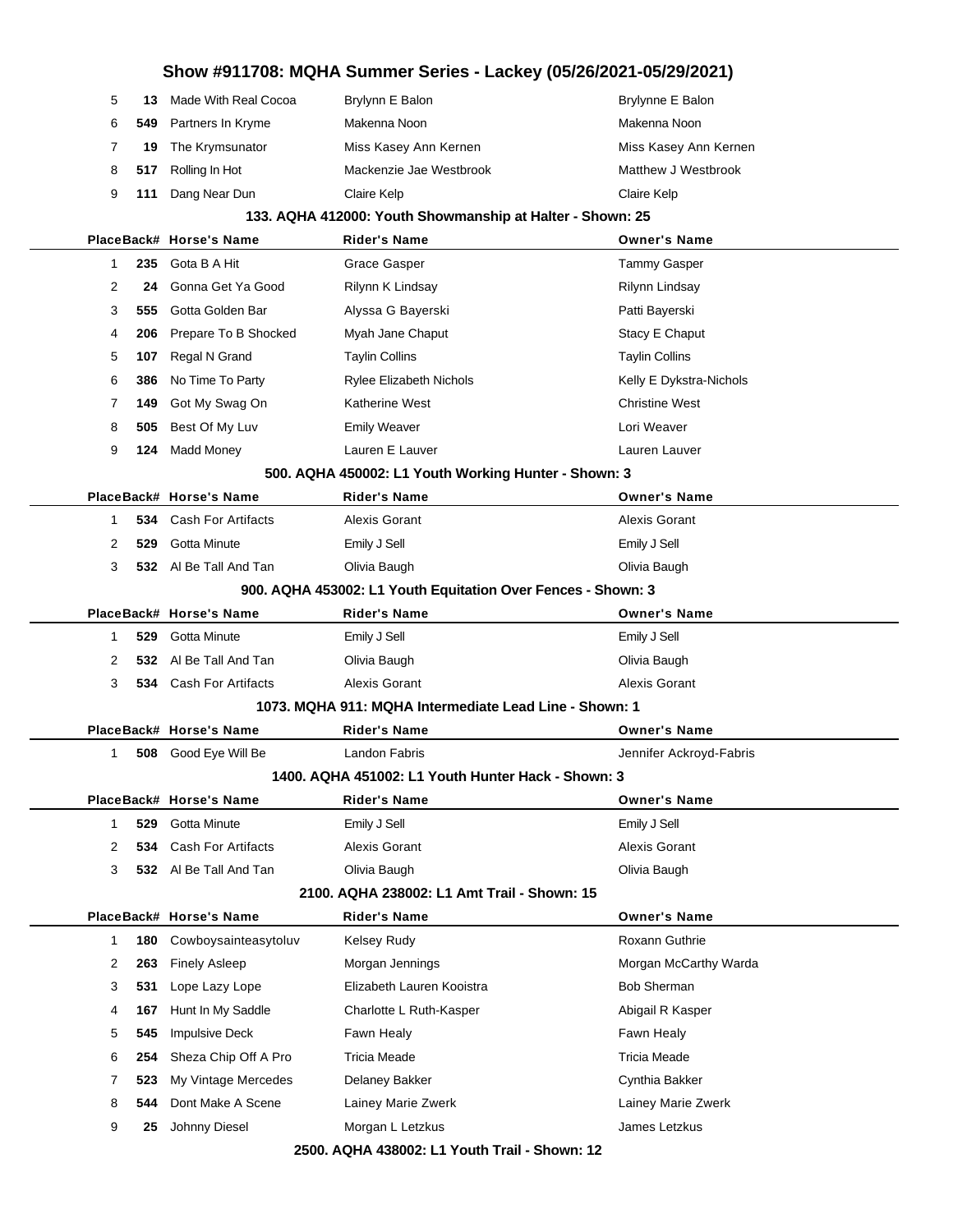|    |      | PlaceBack# Horse's Name | <b>Rider's Name</b>                                        | <b>Owner's Name</b>      |
|----|------|-------------------------|------------------------------------------------------------|--------------------------|
| 1  | 539  | Fancy Enough To Win     | Maya Edwards                                               | <b>Madison Mulder</b>    |
| 2  | 505  | Best Of My Luv          | <b>Emily Weaver</b>                                        | Lori Weaver              |
| 3  | 630  | Im Pink Floyd           | <b>Kate Davis</b>                                          | <b>Kate Davis</b>        |
| 4  | 1433 | A Sleepy Margarita      | <b>Addison Marie Baynes</b>                                | Meggan Morrow Baynes     |
| 5  | 1854 | Hes Good To Go          | <b>Isabelle Freeland</b>                                   | <b>Isabelle Freeland</b> |
| 6  | 19   | The Krymsunator         | Miss Kasey Ann Kernen                                      | Miss Kasey Ann Kernen    |
| 7  | 111  | Dang Near Dun           | Claire Kelp                                                | Claire Kelp              |
| 8  | 107  | Regal N Grand           | <b>Taylin Collins</b>                                      | <b>Taylin Collins</b>    |
| 9  | 216  | Larrys Back In Black    | <b>Katie Tenerowicz</b>                                    | <b>Keith Tenerowicz</b>  |
|    |      |                         | 5020. NSBA 230300: NSBA Open Trail - Shown: 3              |                          |
|    |      | PlaceBack# Horse's Name | <b>Rider's Name</b>                                        | <b>Owner's Name</b>      |
| 1  | 123  | Rock Legend             | Cynthia R Pyle                                             | Cynthia Pyle             |
| 2  | 335  | One Kool Fool           | Linda K Moody                                              | <b>Brenda Schrader</b>   |
|    |      |                         | 5021. NSBA 335410: NSBA Rookie Amateur Trail - Shown: 1    |                          |
|    |      | PlaceBack# Horse's Name | <b>Rider's Name</b>                                        | <b>Owner's Name</b>      |
| 1  |      | 25 Johnny Diesel        | Morgan L Letzkus                                           | James Letzkus            |
|    |      |                         | 5022. NSBA 236606: NSBA Select Amateur Trail - Shown: 2    |                          |
|    |      | PlaceBack# Horse's Name | <b>Rider's Name</b>                                        | <b>Owner's Name</b>      |
| 1  | 123  | Rock Legend             | Cynthia R Pyle                                             | Cynthia Pyle             |
| 2  | 335  | One Kool Fool           | Brenda Schrader                                            | <b>Brenda Schrader</b>   |
|    |      |                         | 5023, NSBA 235600: NSBA Amateur Trail - Shown: 2           |                          |
|    |      | PlaceBack# Horse's Name | <b>Rider's Name</b>                                        | <b>Owner's Name</b>      |
| 1  | 180  | Cowboysainteasytoluv    | <b>Kelsey Rudy</b>                                         | <b>Roxann Guthrie</b>    |
| DQ | 567  | <b>Rock N Radical</b>   | Valerie J Smith                                            | Valerie J Smith          |
|    |      |                         | 5025, NSBA 337710: NSBA Rookie Youth Trail - Shown: 2      |                          |
|    |      | PlaceBack# Horse's Name | <b>Rider's Name</b>                                        | <b>Owner's Name</b>      |
| 1  | 107  | Regal N Grand           | <b>Taylin Collins</b>                                      | <b>Taylin Collins</b>    |
| 2  | 200  | <b>Ez Rockin Career</b> | <b>Rylee Sue Harding</b>                                   | <b>Rylee Sue Harding</b> |
|    |      |                         | 5026. NSBA 237300: NSBA Youth Trail - All Age - Shown: 5   |                          |
|    |      | PlaceBack# Horse's Name | <b>Rider's Name</b>                                        | <b>Owner's Name</b>      |
| 1. | 235  | Gota B A Hit            | Grace Gasper                                               | <b>Tammy Gasper</b>      |
| 2  |      | 24 Gonna Get Ya Good    | Rilynn K Lindsay                                           | Rilynn Lindsay           |
|    |      |                         | 5921. NSBA 235400: NSBA Level 1 Amateur Trail - Shown: 2   |                          |
|    |      | PlaceBack# Horse's Name | <b>Rider's Name</b>                                        | <b>Owner's Name</b>      |
| 1  |      | 25 Johnny Diesel        | Morgan L Letzkus                                           | James Letzkus            |
|    |      |                         | 5925, NSBA 237100: NSBA Level 1 Youth Trail - Shown: 3     |                          |
|    |      | PlaceBack# Horse's Name | <b>Rider's Name</b>                                        | <b>Owner's Name</b>      |
| 1  |      | 107 Regal N Grand       | <b>Taylin Collins</b>                                      | <b>Taylin Collins</b>    |
|    |      |                         | 9000. AQHA 101000: Grand Champion Stallions - Shown: 2     |                          |
|    |      | PlaceBack# Horse's Name | <b>Rider's Name</b>                                        | <b>Owner's Name</b>      |
| 1. |      | 727 Romeiro             | Tom Robertson                                              | Dan E Fox                |
|    |      |                         | 9001. AQHA 101100: Reserve Champion Stallions - Shown: 3   |                          |
|    |      | PlaceBack# Horse's Name | <b>Rider's Name</b>                                        | <b>Owner's Name</b>      |
| 1. |      | 582 Cute Little Guy     | Gordon Wadds                                               | Kathy Jo Schwartz, DVM   |
|    |      |                         | $0.004$ , $0.0114$ , $404200$ , $0.0004$ , $0.0004$<br>CL. | $\rightarrow$            |

**9004. AQHA 101200: Grand Champion Mares - Shown: 7**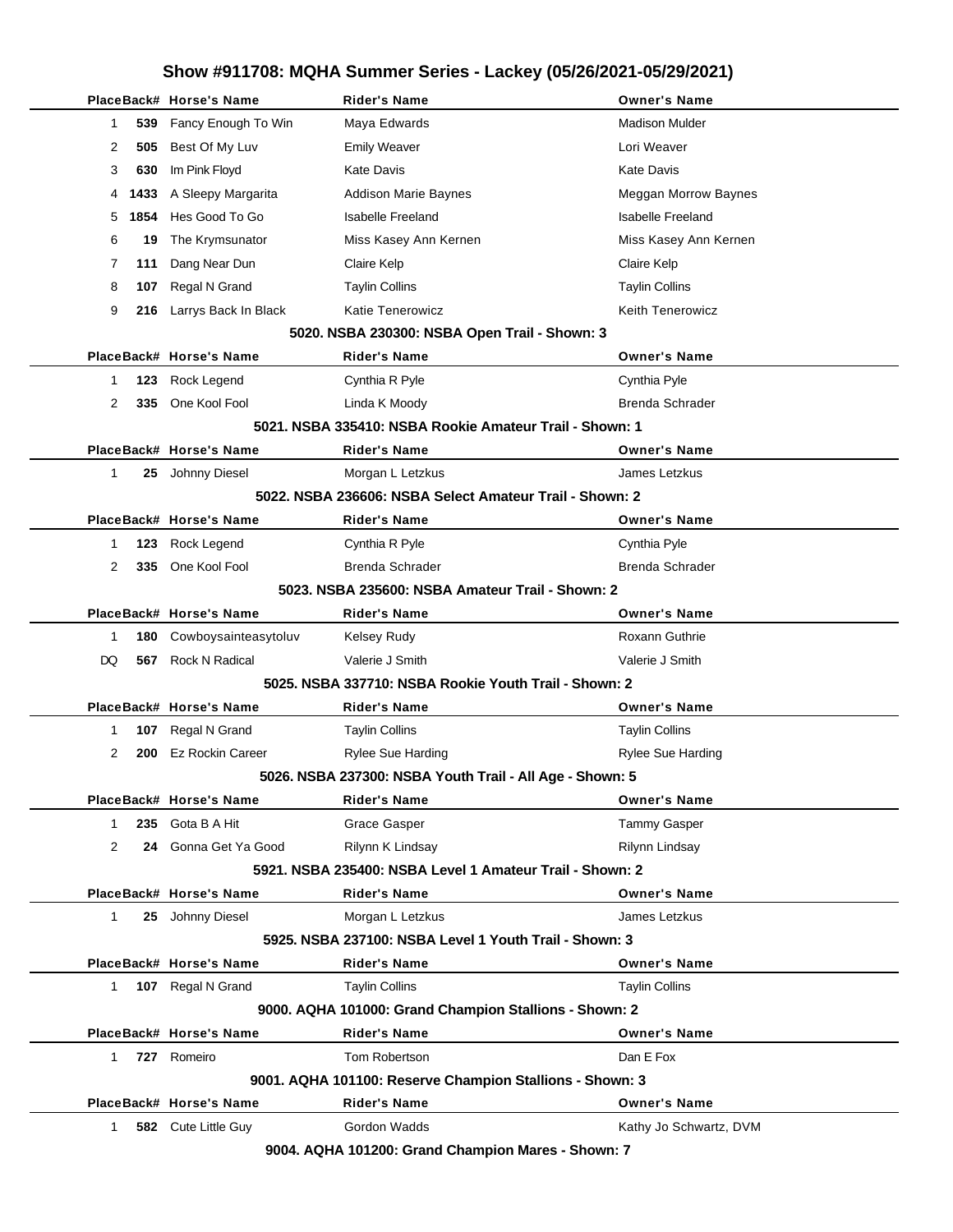|           | Show #911708: MQHA Summer Series - Lackey (05/26/2021-05/29/2021) |                                                            |                       |  |  |
|-----------|-------------------------------------------------------------------|------------------------------------------------------------|-----------------------|--|--|
|           | PlaceBack# Horse's Name                                           | <b>Rider's Name</b>                                        | <b>Owner's Name</b>   |  |  |
| 1.        | 249 Apleezing                                                     | Tom Robertson                                              | <b>Christine West</b> |  |  |
|           |                                                                   | 9005. AQHA 101300: Reserve Champion Mare - Shown: 9        |                       |  |  |
|           | PlaceBack# Horse's Name                                           | <b>Rider's Name</b>                                        | <b>Owner's Name</b>   |  |  |
| 1<br>591  | Intrigueing                                                       | Tom Robertson                                              | Carli Kerns           |  |  |
|           |                                                                   | 9006. AQHA 201200: Amt Grand Champion Mares - Shown: 5     |                       |  |  |
|           | PlaceBack# Horse's Name                                           | <b>Rider's Name</b>                                        | <b>Owner's Name</b>   |  |  |
| 249<br>1. | Apleezing                                                         | <b>Christine West</b>                                      | <b>Christine West</b> |  |  |
|           |                                                                   | 9007. AQHA 201300: Amt Reserve Champion Mare - Shown: 8    |                       |  |  |
|           | PlaceBack# Horse's Name                                           | <b>Rider's Name</b>                                        | <b>Owner's Name</b>   |  |  |
| 1         | 574 Baewatch                                                      | Warren E English Jr                                        | Warren E English Jr   |  |  |
|           |                                                                   | 9008. AQHA 401200: Youth Grand Champion Mares - Shown: 3   |                       |  |  |
|           | PlaceBack# Horse's Name                                           | <b>Rider's Name</b>                                        | <b>Owner's Name</b>   |  |  |
| 1.<br>249 | Apleezing                                                         | <b>Katherine West</b>                                      | <b>Christine West</b> |  |  |
|           |                                                                   | 9009. AQHA 401300: Youth Reserve Champion Mares - Shown: 8 |                       |  |  |
|           | PlaceBack# Horse's Name                                           | <b>Rider's Name</b>                                        | <b>Owner's Name</b>   |  |  |
| 591       | Intrigueing                                                       | Carli Kerns                                                | Carli Kerns           |  |  |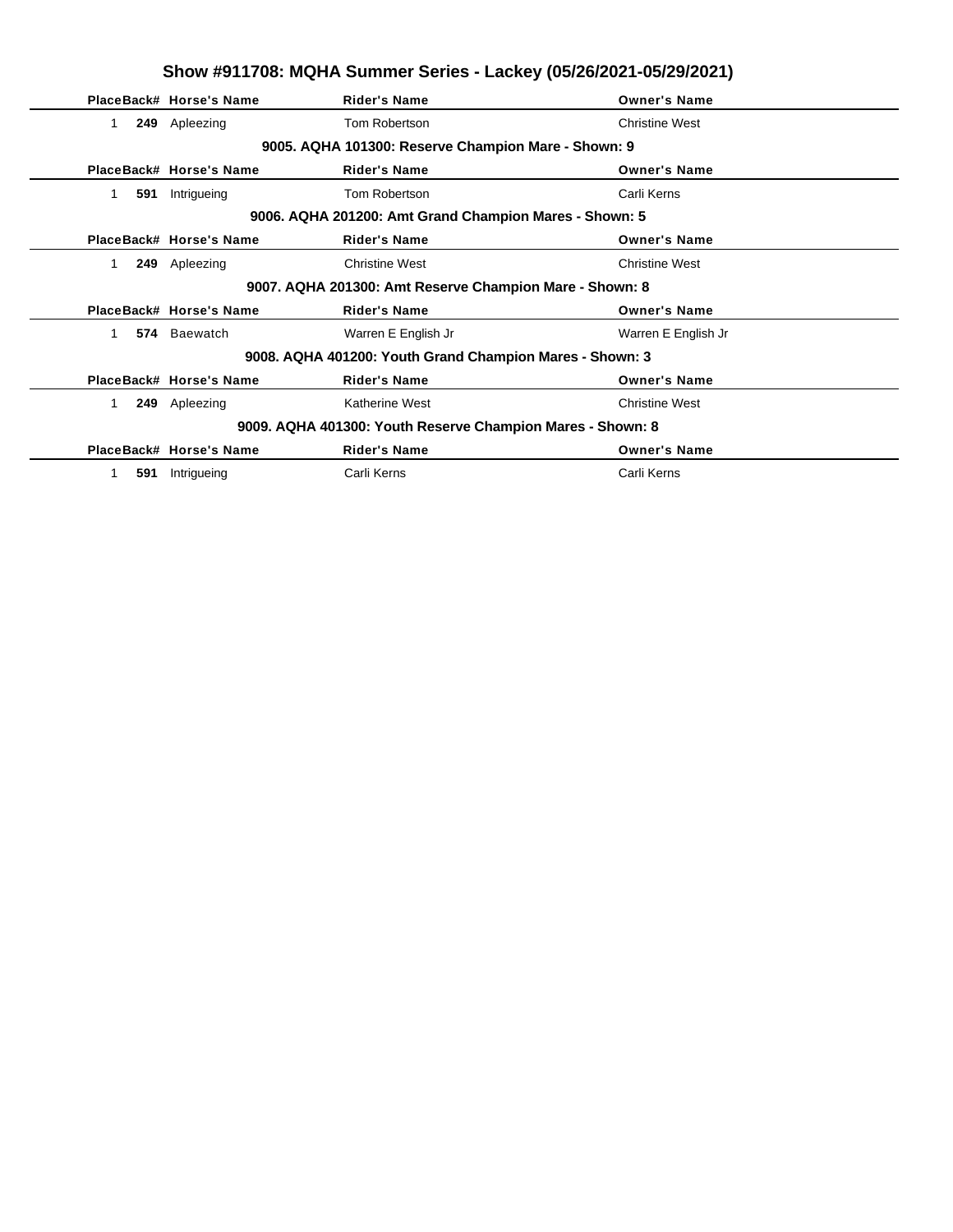### **1. AQHA 150004: L1 Working Hunter - 1st Yr (Level 1) - Shown: 2**

|                | PlaceBack# Horse's Name   | Rider's Name                                               | <b>Owner's Name</b>  |
|----------------|---------------------------|------------------------------------------------------------|----------------------|
| 1.             | 529 Gotta Minute          | Emily J Sell                                               | Emily J Sell         |
| $\overline{2}$ | 532 Al Be Tall And Tan    | Olivia Baugh                                               | Olivia Baugh         |
|                |                           | 2. AQHA 150000: Working Hunter - Shown: 4                  |                      |
|                | PlaceBack# Horse's Name   | <b>Rider's Name</b>                                        | <b>Owner's Name</b>  |
| 1.             | 534 Cash For Artifacts    | Alexis Gorant                                              | Alexis Gorant        |
| 2<br>529       | Gotta Minute              | Emily J Sell                                               | Emily J Sell         |
| 3<br>220       | The Iron Dancer           | Jacqueline R Horlings                                      | Josephine O Horlings |
| 4              | 532 Al Be Tall And Tan    | Olivia Baugh                                               | Olivia Baugh         |
|                |                           | 5. AQHA 450001: RK Youth Working Hunter - Shown: 2         |                      |
|                | PlaceBack# Horse's Name   | <b>Rider's Name</b>                                        | <b>Owner's Name</b>  |
| 1.             | 529 Gotta Minute          | Emily J Sell                                               | Emily J Sell         |
| 2              | 532 Al Be Tall And Tan    | Olivia Baugh                                               | Olivia Baugh         |
|                |                           | 6. AQHA 450000: Youth Working Hunter - Shown: 4            |                      |
|                | PlaceBack# Horse's Name   | <b>Rider's Name</b>                                        | <b>Owner's Name</b>  |
| 1.             | 529 Gotta Minute          | Emily J Sell                                               | Emily J Sell         |
| 2<br>220       | The Iron Dancer           | Jacqueline R Horlings                                      | Josephine O Horlings |
| 3              | 532 Al Be Tall And Tan    | Olivia Baugh                                               | Olivia Baugh         |
| 4              | 534 Cash For Artifacts    | <b>Alexis Gorant</b>                                       | <b>Alexis Gorant</b> |
|                |                           | 9. AQHA 453001: RK Youth Equitation Over Fences - Shown: 2 |                      |
|                | PlaceBack# Horse's Name   | <b>Rider's Name</b>                                        | <b>Owner's Name</b>  |
| 1.             | 529 Gotta Minute          | Emily J Sell                                               | Emily J Sell         |
| 2              | 532 Al Be Tall And Tan    | Olivia Baugh                                               | Olivia Baugh         |
|                |                           | 10. AQHA 453000: Youth Equitation Over Fences - Shown: 4   |                      |
|                | PlaceBack# Horse's Name   | <b>Rider's Name</b>                                        | <b>Owner's Name</b>  |
| 1              | The Iron Dancer<br>220    | Jacqueline R Horlings                                      | Josephine O Horlings |
| 2              | 534 Cash For Artifacts    | Alexis Gorant                                              | Alexis Gorant        |
| 3              | Gotta Minute<br>529       | Emily J Sell                                               | Emily J Sell         |
| 4              | 532 Al Be Tall And Tan    | Olivia Baugh                                               | Olivia Baugh         |
|                |                           | 11. AQHA 151000: Hunter Hack - Shown: 4                    |                      |
|                | PlaceBack# Horse's Name   | Rider's Name                                               | <b>Owner's Name</b>  |
| 1              | The Iron Dancer<br>220    | Jacqueline R Horlings                                      | Josephine O Horlings |
| 2<br>529       | Gotta Minute              | Emily J Sell                                               | Emily J Sell         |
| 3              | 534 Cash For Artifacts    | <b>Alexis Gorant</b>                                       | <b>Alexis Gorant</b> |
| 4              | 532 Al Be Tall And Tan    | Olivia Baugh                                               | Olivia Baugh         |
|                |                           | 14. AQHA 451001: RK Youth Hunter Hack - Shown: 2           |                      |
|                | PlaceBack# Horse's Name   | <b>Rider's Name</b>                                        | <b>Owner's Name</b>  |
| 1              | 529 Gotta Minute          | Emily J Sell                                               | Emily J Sell         |
| 2              | 532 Al Be Tall And Tan    | Olivia Baugh                                               | Olivia Baugh         |
|                |                           | 15. AQHA 451000: Youth Hunter Hack - Shown: 4              |                      |
|                | PlaceBack# Horse's Name   | <b>Rider's Name</b>                                        | <b>Owner's Name</b>  |
| 220<br>1.      | The Iron Dancer           | Jacqueline R Horlings                                      | Josephine O Horlings |
| 2<br>534       | <b>Cash For Artifacts</b> | Alexis Gorant                                              | Alexis Gorant        |
| 3              | 532 Al Be Tall And Tan    | Olivia Baugh                                               | Olivia Baugh         |
| 4              | 529 Gotta Minute          | Emily J Sell                                               | Emily J Sell         |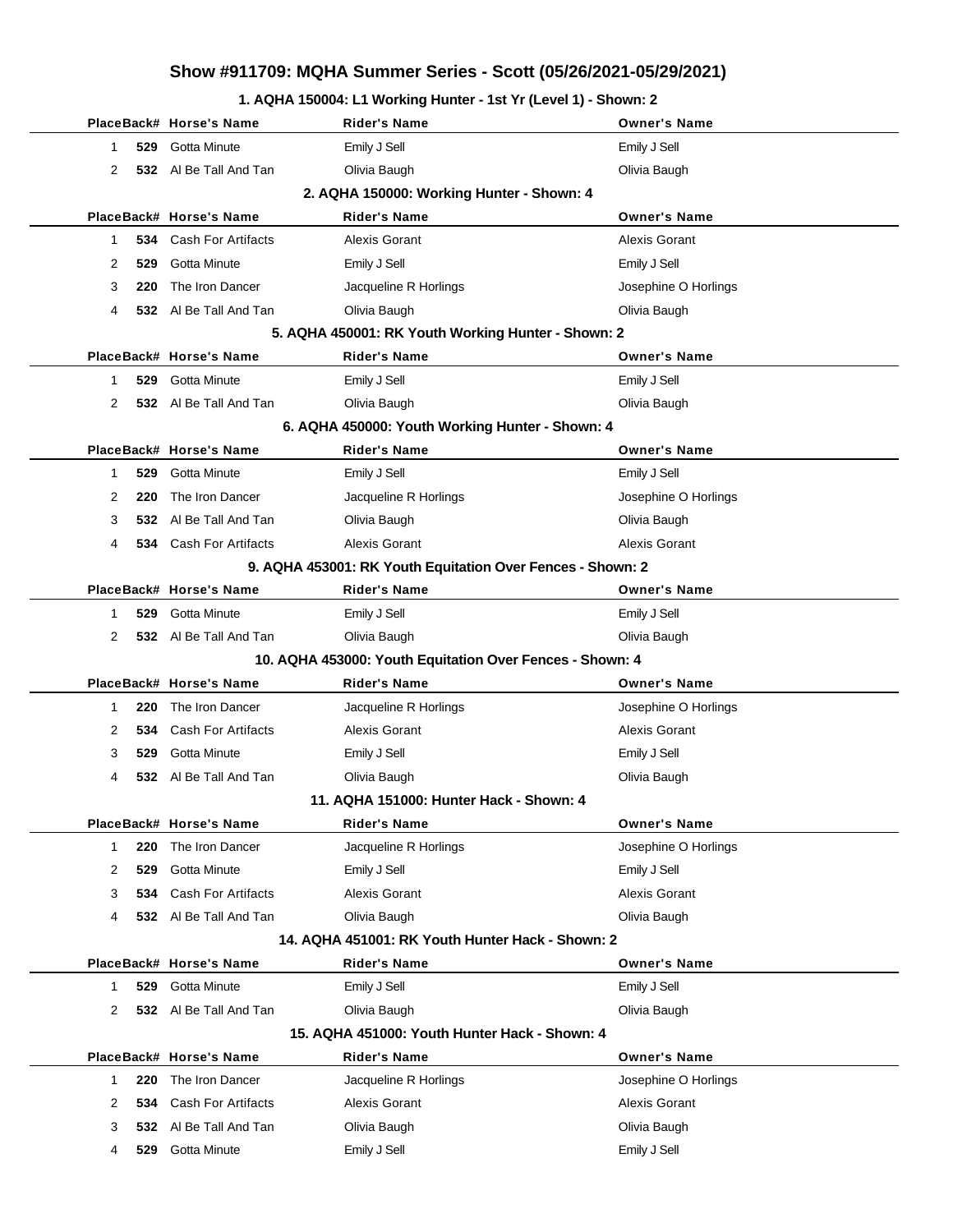### **19. AQHA 138004: L1 Trail - Shown: 19**

|              |     | PlaceBack# Horse's Name     | <b>Rider's Name</b>                          | <b>Owner's Name</b>      |
|--------------|-----|-----------------------------|----------------------------------------------|--------------------------|
| 1            | 263 | <b>Finely Asleep</b>        | Morgan Jennings                              | Morgan McCarthy Warda    |
| 2            | 191 | Ella Be Kruzin              | Minae Kroeze                                 | Merri VanDyke            |
| 3            | 508 | Good Eye Will Be            | Stephanie I Bean                             | Jennifer Ackroyd-Fabris  |
| 4            | 804 | Follow Ur Intuition         | September Croel                              | Stefanie Freeland        |
| 5            | 537 | One Black Krymsun           | Nicole Brown Veldhoff                        | <b>Carlene Armstrong</b> |
| 6            | 133 | <b>Missin Sleep</b>         | Michelle McCarthy Warda                      | Audrey L Barnes          |
| 7            | 316 | <b>Remington Steal</b>      | <b>Gordon Wadds</b>                          | Debbie Wadds             |
| 8            | 544 | Dont Make A Scene           | <b>Tiffany Nicole Hooper</b>                 | Lainey Marie Zwerk       |
| 9            | 124 | Madd Money                  | Christopher R Dalton                         | Lauren Lauver            |
|              |     |                             | 20. AQHA 138000: Trail - Shown: 17           |                          |
|              |     | PlaceBack# Horse's Name     | Rider's Name                                 | <b>Owner's Name</b>      |
| $\mathbf 1$  | 517 | Rolling In Hot              | <b>Austin Lester</b>                         | Matthew J Westbrook      |
| 2            | 505 | Best Of My Luv              | Austin Lester                                | Lori Weaver              |
| 3            | 222 | Ms Mae Flash                | Christa L Baldwin                            | Christa L Baldwin        |
| 4            | 122 | <b>Invitations Are Good</b> | September Croel                              | Lily Ellen Atkinson      |
| 5            | 123 | Rock Legend                 | Cynthia R Pyle                               | Cynthia Pyle             |
| 6            | 545 | <b>Impulsive Deck</b>       | September Croel                              | Fawn Healy               |
| 7            | 547 | <b>Blazin Onthe Horizon</b> | Heidi Ann Oosting                            | Heidi Ann Oosting        |
| 8            | 191 | Ella Be Kruzin              | Minae Kroeze                                 | Merri VanDyke            |
| 9            | 335 | One Kool Fool               | Linda K Moody                                | Brenda Schrader          |
|              |     |                             | 21. AQHA 238001: RK Amt Trail - Shown: 6     |                          |
|              |     | PlaceBack# Horse's Name     | <b>Rider's Name</b>                          | <b>Owner's Name</b>      |
| 1            | 545 | <b>Impulsive Deck</b>       | Fawn Healy                                   | Fawn Healy               |
| 2            | 544 | Dont Make A Scene           | Lainey Marie Zwerk                           | Lainey Marie Zwerk       |
| 3            | 316 | <b>Remington Steal</b>      | Debbie Wadds                                 | Debbie Wadds             |
| 4            | 523 | My Vintage Mercedes         | Delaney Bakker                               | Cynthia Bakker           |
| 5            | 25  | Johnny Diesel               | Morgan L Letzkus                             | James Letzkus            |
| 6            | 3   | Pistol Packn Charly         | Mary Beth Hegedus                            | Mary Beth Hegedus        |
|              |     |                             | 22. AQHA 238800: Amt Select Trail - Shown: 8 |                          |
|              |     | PlaceBack# Horse's Name     | <b>Rider's Name</b>                          | <b>Owner's Name</b>      |
| $\mathbf{1}$ | 254 | Sheza Chip Off A Pro        | <b>Tricia Meade</b>                          | <b>Tricia Meade</b>      |
| 2            | 123 | Rock Legend                 | Cynthia R Pyle                               | Cynthia Pyle             |
| 3            | 3   | Pistol Packn Charly         | Mary Beth Hegedus                            | Mary Beth Hegedus        |
| 4            | 335 | One Kool Fool               | <b>Brenda Schrader</b>                       | <b>Brenda Schrader</b>   |
| 5            | 22  | Dont Need A Mirror          | <b>Brenda K Howell</b>                       | <b>Brenda K Howell</b>   |
| 6            | 547 | <b>Blazin Onthe Horizon</b> | Heidi Ann Oosting                            | Heidi Ann Oosting        |
| 7            | 232 | A Hot Purchase              | Allyson Thompson                             | Allyson Thompson         |
| DQ           | 316 | <b>Remington Steal</b>      | Debbie Wadds                                 | Debbie Wadds             |
|              |     |                             | 23. AQHA 238000: Amt Trail - Shown: 7        |                          |
|              |     | PlaceBack# Horse's Name     | <b>Rider's Name</b>                          | <b>Owner's Name</b>      |
| $\mathbf{1}$ | 180 | Cowboysainteasytoluv        | Kelsey Rudy                                  | Roxann Guthrie           |
| 2            | 222 | Ms Mae Flash                | Brandy L Baldwin-Bunting                     | Christa L Baldwin        |
| 3            | 122 | <b>Invitations Are Good</b> | Lily Ellen Atkinson                          | Lily Ellen Atkinson      |
| 4            | 531 | Lope Lazy Lope              | Elizabeth Lauren Kooistra                    | Bob Sherman              |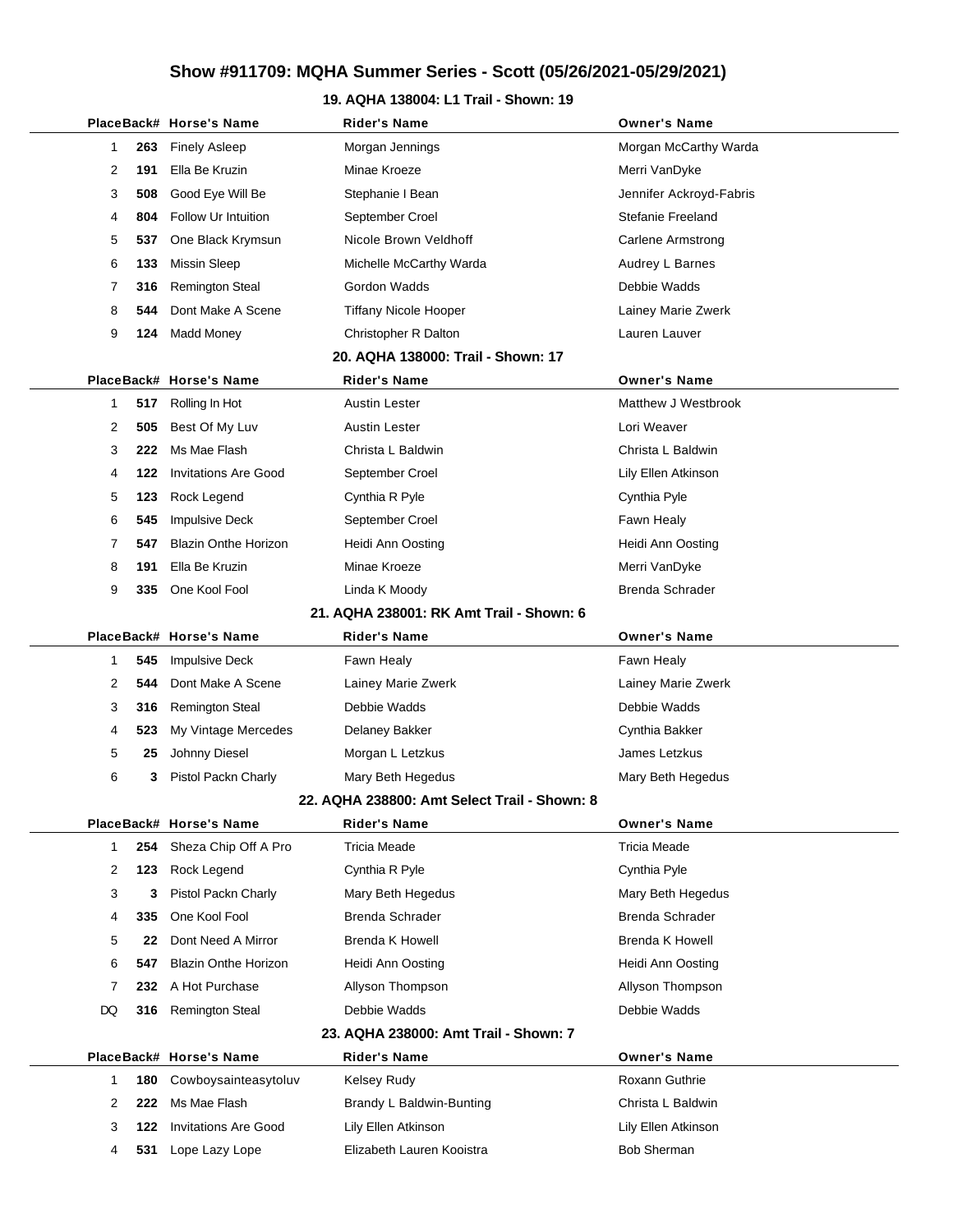| 5                                        | 263       | <b>Finely Asleep</b>       | Morgan Jennings                                         | Morgan McCarthy Warda    |  |  |
|------------------------------------------|-----------|----------------------------|---------------------------------------------------------|--------------------------|--|--|
| DQ                                       | 567       | <b>Rock N Radical</b>      | Valerie J Smith                                         | Valerie J Smith          |  |  |
| DQ                                       | 511       | <b>Blazing Potential</b>   | Katie Elizabeth Main                                    | Katie Elizabeth Main     |  |  |
| 24. MQHA 904: Small Fry Trail - Shown: 6 |           |                            |                                                         |                          |  |  |
|                                          |           | PlaceBack# Horse's Name    | <b>Rider's Name</b>                                     | <b>Owner's Name</b>      |  |  |
| 1                                        | 222       | Ms Mae Flash               | <b>Brylee Lynn Bunting</b>                              | Christa L Baldwin        |  |  |
| 2                                        | 22        | Dont Need A Mirror         | <b>Brylee Lynn Bunting</b>                              | <b>Brenda K Howell</b>   |  |  |
| 3                                        | 310       | Ima Lopin With Class       | Quinn Bogue                                             | <b>Bogue Family</b>      |  |  |
| 4                                        | 243       | Lady Jag Bar None          | Jocelynn Schoenlein                                     | Alisa Forton             |  |  |
| 5                                        | 226       | <b>Art Trouble</b>         | <b>Karly Lewis</b>                                      | Michele Lewis            |  |  |
| 6                                        | 345       | <b>Lukes Last Shine</b>    | Sophia Dong                                             | <b>Katherine Tietz</b>   |  |  |
|                                          |           |                            | 25. AQHA 438001: RK Youth Trail - Shown: 9              |                          |  |  |
|                                          |           | PlaceBack# Horse's Name    | Rider's Name                                            | <b>Owner's Name</b>      |  |  |
| 1                                        | 539       | Fancy Enough To Win        | Maya Edwards                                            | <b>Madison Mulder</b>    |  |  |
|                                          | 2<br>630  | Im Pink Floyd              | <b>Kate Davis</b>                                       | <b>Kate Davis</b>        |  |  |
|                                          | 1854<br>3 | Hes Good To Go             | <b>Isabelle Freeland</b>                                | <b>Isabelle Freeland</b> |  |  |
| 4                                        | 19        | The Krymsunator            | Miss Kasey Ann Kernen                                   | Miss Kasey Ann Kernen    |  |  |
| 5                                        | 107       | Regal N Grand              | <b>Taylin Collins</b>                                   | <b>Taylin Collins</b>    |  |  |
| 6                                        | 111       | Dang Near Dun              | Claire Kelp                                             | Claire Kelp              |  |  |
| 7                                        | 216       | Larrys Back In Black       | <b>Katie Tenerowicz</b>                                 | Keith Tenerowicz         |  |  |
| 8                                        | 537       | One Black Krymsun          | <b>Carlene Armstrong</b>                                | <b>Carlene Armstrong</b> |  |  |
| 9                                        | 200       | <b>Ez Rockin Career</b>    | <b>Rylee Sue Harding</b>                                | <b>Rylee Sue Harding</b> |  |  |
|                                          |           |                            | 26. AQHA 438000: Youth Trail - Shown: 12                |                          |  |  |
|                                          |           | PlaceBack# Horse's Name    | Rider's Name                                            | <b>Owner's Name</b>      |  |  |
| 1                                        | 517       | Rolling In Hot             | Mackenzie Jae Westbrook                                 | Matthew J Westbrook      |  |  |
|                                          | 2<br>259  | Chevrolatte                | Elizabeth West                                          | <b>Christine West</b>    |  |  |
|                                          | 3<br>235  | Gota B A Hit               | Grace Gasper                                            | <b>Tammy Gasper</b>      |  |  |
| 4                                        | 24        | Gonna Get Ya Good          | Rilynn K Lindsay                                        | Rilynn Lindsay           |  |  |
| 5                                        | 505       | Best Of My Luv             | <b>Emily Weaver</b>                                     | Lori Weaver              |  |  |
| 6                                        | 1433      | A Sleepy Margarita         | Addison Marie Baynes                                    | Meggan Morrow Baynes     |  |  |
| 7                                        |           | 560 Zippin Past The Best   | Carli Kerns                                             | Carli Kerns              |  |  |
| 8                                        | 133       | Missin Sleep               | Audrey L Barnes                                         | Audrey L Barnes          |  |  |
| 9                                        | 200       | <b>Ez Rockin Career</b>    | Rylee Sue Harding                                       | <b>Rylee Sue Harding</b> |  |  |
|                                          |           |                            | 27. AQHA 144100: Junior Hunter Under Saddle - Shown: 6  |                          |  |  |
|                                          |           | PlaceBack# Horse's Name    | <b>Rider's Name</b>                                     | <b>Owner's Name</b>      |  |  |
|                                          | 1<br>515  | Best Not To Say            | Stacy L Crawford                                        | Stacy L Crawford         |  |  |
|                                          | 2<br>903  | Fun To Be Best             | Christa L Baldwin                                       | Stacy E Chaput           |  |  |
|                                          | 3<br>43   | <b>When Fortune Smiles</b> | Nicole Brown Veldhoff                                   | Marla Foerster           |  |  |
| 4                                        | 370       | Al Have Potential          | Jennifer Lee Bluhm                                      | Morgan Elizabeth Glann   |  |  |
|                                          | 5<br>133  | <b>Missin Sleep</b>        | Michelle McCarthy Warda                                 | Audrey L Barnes          |  |  |
|                                          | 6<br>364. | Shes A Southern Bell       | Minae Kroeze                                            | Karina R Bader-VanDyke   |  |  |
|                                          |           |                            | 28. AQHA 244001: RK Amt Hunter Under Saddle - Shown: 10 |                          |  |  |
|                                          |           | PlaceBack# Horse's Name    | Rider's Name                                            | <b>Owner's Name</b>      |  |  |
|                                          | 1<br>25   | Johnny Diesel              | Morgan L Letzkus                                        | James Letzkus            |  |  |
|                                          | 2<br>523  | My Vintage Mercedes        | Delaney Bakker                                          | Cynthia Bakker           |  |  |
|                                          | 3<br>542  | Chipped With Iron          | Rebecca Burtka                                          | Rebecca Burtka           |  |  |
|                                          |           |                            |                                                         |                          |  |  |

 $\overline{\phantom{0}}$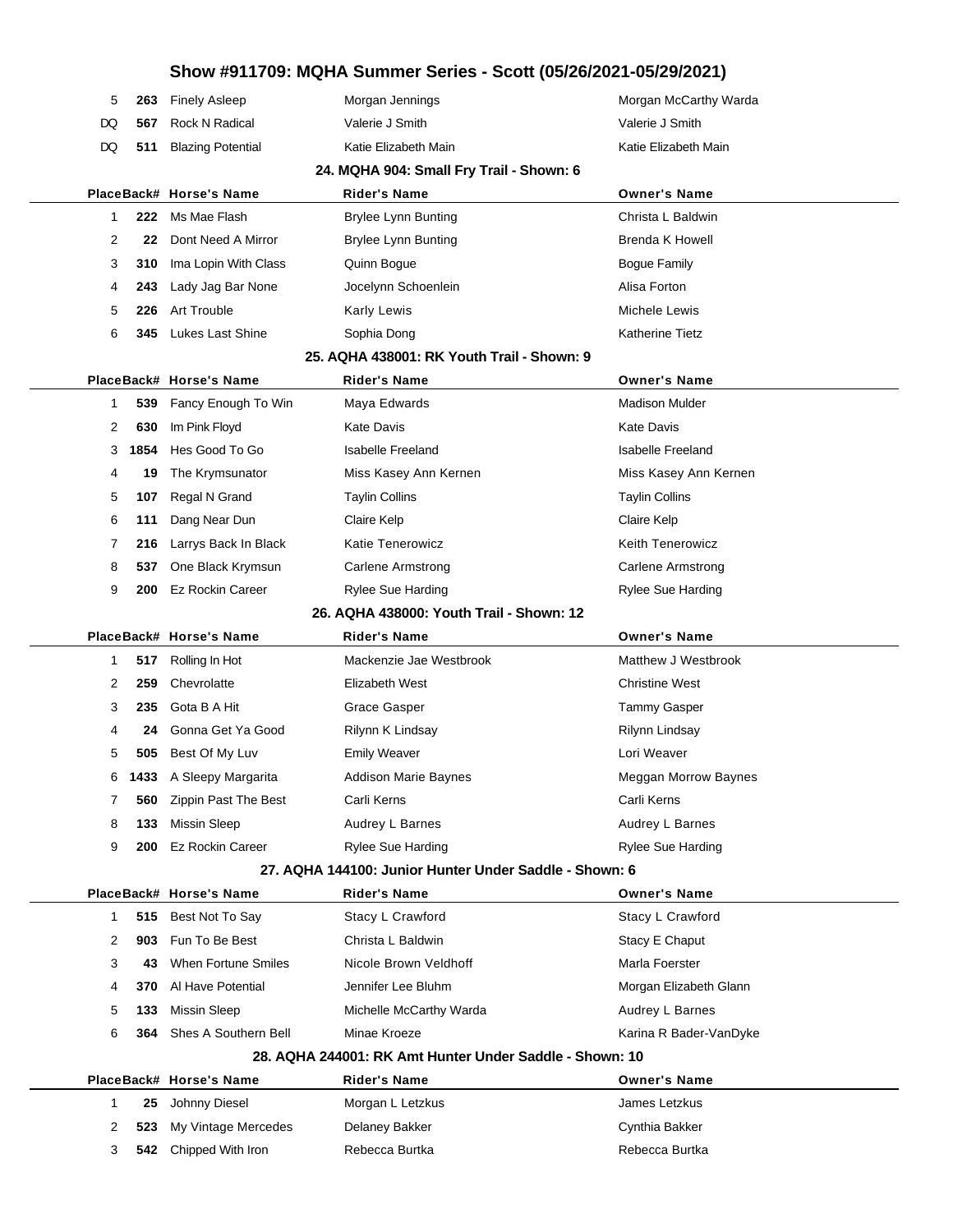|  |   |     | Show #911709: MQHA Summer Series - Scott (05/26/2021-05/29/2021) |                                                             |                           |  |
|--|---|-----|------------------------------------------------------------------|-------------------------------------------------------------|---------------------------|--|
|  | 4 | 52  | The Social Network                                               | <b>Brandy M Pavlik</b>                                      | <b>Brandy M Pavlik</b>    |  |
|  | 5 | 197 | WF Dynamic Invite                                                | Marjorie Taylor                                             | Marjorie Taylor           |  |
|  | 6 | 593 | Indeed Shez Lazy                                                 | Lauryn Leuenberger                                          | Lauryn Leuenberger        |  |
|  | 7 | 254 | Sheza Chip Off A Pro                                             | Tricia Meade                                                | Tricia Meade              |  |
|  | 8 | 522 | Boot Te Call                                                     | Isabella Ankerson                                           | Isabella Ankerson         |  |
|  | 9 | 3.  | Pistol Packn Charly                                              | Mary Beth Hegedus                                           | Mary Beth Hegedus         |  |
|  |   |     |                                                                  | 29. AQHA 244002: L1 Amt Hunter Under Saddle - Shown: 27     |                           |  |
|  |   |     | PlaceBack# Horse's Name                                          | Rider's Name                                                | <b>Owner's Name</b>       |  |
|  | 1 |     | 552 Alfalfa                                                      | Amanda Mozal                                                | Amanda Mozal              |  |
|  | 2 | 546 | To Good To Be Red                                                | Stephanie Mae Cesarz                                        | <b>Stephanie Cesarz</b>   |  |
|  | 3 | 116 | <b>Talk About Good Luck</b>                                      | Amanda Hampel                                               | Amanda Hampel             |  |
|  | 4 | 556 | Full Of Blessings                                                | Kimberly L Whaley                                           | Kimberly L Whaley         |  |
|  | 5 | 25  | Johnny Diesel                                                    | Morgan L Letzkus                                            | James Letzkus             |  |
|  | 6 | 66  | I O You One                                                      | Lisa A Ondersma-Lowetz                                      | Lisa A Ondersma           |  |
|  | 7 | 507 | Mechanism                                                        | Mackenzie J Kastl                                           | Mackenzie J Kastl         |  |
|  | 8 | 511 | <b>Blazing Potential</b>                                         | Katie Elizabeth Main                                        | Katie Elizabeth Main      |  |
|  | 9 | 516 | JZ Limited Liability                                             | Debbie Barber                                               | Debbie Barber             |  |
|  |   |     |                                                                  | 30. AQHA 244000: Amt Hunter Under Saddle - Shown: 16        |                           |  |
|  |   |     | PlaceBack# Horse's Name                                          | <b>Rider's Name</b>                                         | <b>Owner's Name</b>       |  |
|  | 1 | 903 | Fun To Be Best                                                   | Stacy E Chaput                                              | Stacy E Chaput            |  |
|  | 2 | 552 | Alfalfa                                                          | Amanda Mozal                                                | Amanda Mozal              |  |
|  | 3 | 515 | Best Not To Say                                                  | Stacy L Crawford                                            | Stacy L Crawford          |  |
|  | 4 | 263 | <b>Finely Asleep</b>                                             | Morgan Jennings                                             | Morgan McCarthy Warda     |  |
|  | 5 | 212 | Zip N The Dreams                                                 | Annelise N Sophiea                                          | Ainslee Sophiea           |  |
|  | 6 | 66  | I O You One                                                      | Lisa A Ondersma-Lowetz                                      | Lisa A Ondersma           |  |
|  | 7 | 221 | Willy Willy Sleepy                                               | Michele Lewis                                               | Michele Lewis             |  |
|  | 8 | 277 | Iron Can Dance                                                   | Kailene Bader-Van Dyke                                      | Merri Van Dyke            |  |
|  | 9 | 507 | Mechanism                                                        | Mackenzie J Kastl                                           | Mackenzie J Kastl         |  |
|  |   |     |                                                                  | 31. AQHA 244800: Amt Select Hunter Under Saddle - Shown: 13 |                           |  |
|  |   |     | PlaceBack# Horse's Name                                          | Rider's Name                                                | <b>Owner's Name</b>       |  |
|  | 1 | 197 | WF Dynamic Invite                                                | Marjorie Taylor                                             | Marjorie Taylor           |  |
|  | 2 | 556 | <b>Full Of Blessings</b>                                         | Kimberly L Whaley                                           | Kimberly L Whaley         |  |
|  | 3 | 804 | Follow Ur Intuition                                              | Stefanie A Freeland                                         | Stefanie Freeland         |  |
|  | 4 | 123 | Rock Legend                                                      | Cynthia R Pyle                                              | Cynthia Pyle              |  |
|  | 5 | 311 | <b>STELLAS GOTR GROOVE</b>                                       | Kerry Daudlin                                               | Kerry Daudlin             |  |
|  | 6 | 70  | True Blue I Will Be                                              | Kay Stanek                                                  | Kay Stanek                |  |
|  | 7 | 167 | Hunt In My Saddle                                                | Charlotte L Ruth-Kasper                                     | Abigail R Kasper          |  |
|  | 8 | 211 | Hes Hott                                                         | Diana Midgley                                               | Diana Midgley             |  |
|  | 9 | 516 | JZ Limited Liability                                             | Debbie Barber                                               | Debbie Barber             |  |
|  |   |     |                                                                  | 32. AQHA 144004: L1 Hunter Under Saddle - Shown: 16         |                           |  |
|  |   |     | PlaceBack# Horse's Name                                          | Rider's Name                                                | <b>Owner's Name</b>       |  |
|  | 1 | 543 | Boys Its Over                                                    | Amber Hanson Pickard                                        | Lauren Deeds              |  |
|  | 2 | 553 | Surely Good N Hot                                                | Amanda K Sullivan                                           | Kathleen McCullough & Tim |  |
|  | 3 | 309 | U Can Call Me Al                                                 | Minae Kroeze                                                | Kailene Bader-VanDyke     |  |
|  | 4 | 537 | One Black Krymsun                                                | Nicole Brown Veldhoff                                       | <b>Carlene Armstrong</b>  |  |
|  | 5 |     | 1031 Fabulous Assets                                             | Tessa M Dalton                                              | Coleen Bull               |  |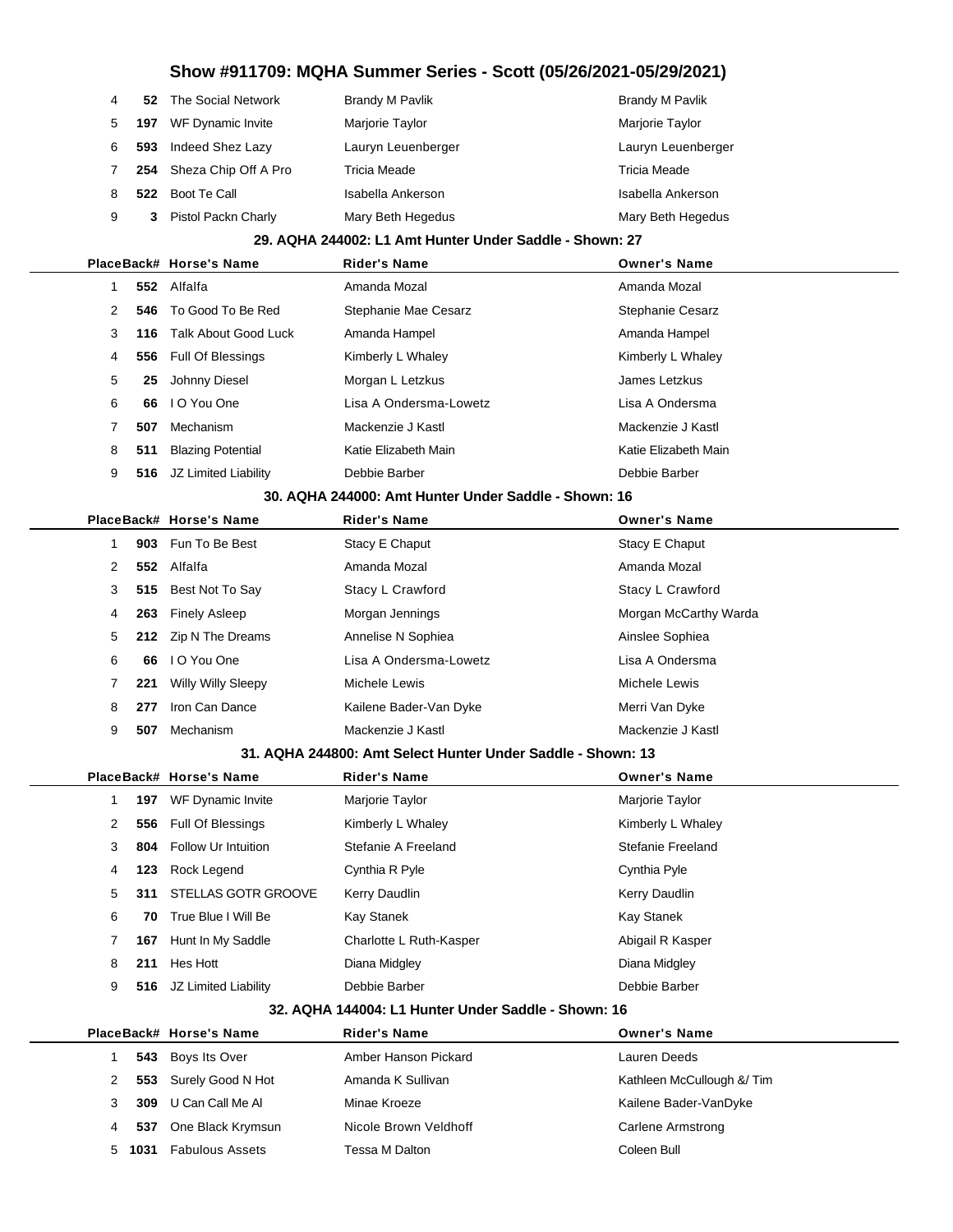|    | 6 370 Al Have Potential | Jennifer Lee Bluhm | Morgan Elizabeth Glann  |
|----|-------------------------|--------------------|-------------------------|
| 7  | 584 Worth The Waite     | Christy Beishlag   | Julie L Blackett        |
| 8. | 508 Good Eye Will Be    | Stephanie I Bean   | Jennifer Ackroyd-Fabris |
| 9  | 25 Johnny Diesel        | Morgan L Letzkus   | James Letzkus           |
|    |                         |                    |                         |

#### **33. AQHA 444001: RK Youth Hunter Under Saddle - Shown: 21**

|   |     | PlaceBack# Horse's Name | <b>Rider's Name</b>         | <b>Owner's Name</b>      |
|---|-----|-------------------------|-----------------------------|--------------------------|
|   |     | 537 One Black Krymsun   | Carlene Armstrong           | Carlene Armstrong        |
| 2 | 19. | The Krymsunator         | Miss Kasey Ann Kernen       | Miss Kasey Ann Kernen    |
| 3 | 99  | This Jet Is Hot         | Elizabeth Laney             | Andrea Laney             |
| 4 | 630 | Im Pink Floyd           | Kate Davis                  | Kate Davis               |
| 5 |     | 521 Sumore Shock        | Isabel M Craig              | Jennifer Craig           |
| 6 |     | 539 Fancy Enough To Win | Maya Edwards                | <b>Madison Mulder</b>    |
|   | 510 | Divas Wear Prada        | Sarah AllisonMae Russell    | Joanna & Gracie Spangler |
| 8 |     | 1433 A Sleepy Margarita | <b>Addison Marie Baynes</b> | Meggan Morrow Baynes     |
| 9 | 216 | Larrys Back In Black    | <b>Katie Tenerowicz</b>     | <b>Keith Tenerowicz</b>  |
|   |     |                         |                             |                          |

### **34. AQHA 444702: L1 Youth Hunter Under Saddle (13 & Under) - Shown: 8**

|   |     | PlaceBack# Horse's Name   | <b>Rider's Name</b>         | <b>Owner's Name</b>    |
|---|-----|---------------------------|-----------------------------|------------------------|
|   | 107 | Regal N Grand             | Taylin Collins              | <b>Taylin Collins</b>  |
| 2 | 284 | Good Luck Charley         | Lauren Deeds                | <b>Gretchen Deeds</b>  |
| 3 | 99  | This Jet Is Hot           | Elizabeth Laney             | Andrea Laney           |
| 4 | 521 | Sumore Shock              | Isabel M Craig              | Jennifer Craig         |
|   |     | 5 1433 A Sleepy Margarita | <b>Addison Marie Baynes</b> | Meggan Morrow Baynes   |
| 6 | 529 | Gotta Minute              | Emily J Sell                | Emily J Sell           |
|   |     | 206 Prepare To B Shocked  | Myah Jane Chaput            | Stacy E Chaput         |
| 8 | 247 | Saving Your Assets        | Emma Brown                  | Alisa & Debra Wilcoxen |

#### **35. AQHA 444802: L1 Youth Hunter Under Saddle (14-18) - Shown: 22**

|   |     | PlaceBack# Horse's Name     | <b>Rider's Name</b>     | <b>Owner's Name</b>      |
|---|-----|-----------------------------|-------------------------|--------------------------|
|   | 537 | One Black Krymsun           | Carlene Armstrong       | Carlene Armstrong        |
| 2 | 505 | Best Of My Luv              | <b>Emily Weaver</b>     | Lori Weaver              |
| 3 | 517 | Rolling In Hot              | Mackenzie Jae Westbrook | Matthew J Westbrook      |
| 4 |     | 549 Partners In Kryme       | Makenna Noon            | Makenna Noon             |
| 5 | 630 | Im Pink Floyd               | Kate Davis              | <b>Kate Davis</b>        |
| 6 | 19  | The Krymsunator             | Miss Kasey Ann Kernen   | Miss Kasey Ann Kernen    |
| 7 | 200 | <b>Ez Rockin Career</b>     | Rylee Sue Harding       | <b>Rylee Sue Harding</b> |
| 8 | 220 | The Iron Dancer             | Jacqueline R Horlings   | Josephine O Horlings     |
| 9 | 550 | <b>WSR Shes AGolddigger</b> | Emelia Perez            | Emelia Perez             |
|   |     |                             |                         |                          |

#### **36. AQHA 444000: Youth Hunter Under Saddle - Shown: 18**

|   |     | PlaceBack# Horse's Name | <b>Rider's Name</b>      | <b>Owner's Name</b>      |
|---|-----|-------------------------|--------------------------|--------------------------|
|   | 537 | One Black Krymsun       | Carlene Armstrong        | Carlene Armstrong        |
| 2 | 517 | Rolling In Hot          | Mackenzie Jae Westbrook  | Matthew J Westbrook      |
| 3 | 370 | Al Have Potential       | Morgan Elizabeth Glann   | Morgan Elizabeth Glann   |
| 4 | 235 | Gota B A Hit            | Grace Gasper             | Tammy Gasper             |
| 5 |     | 549 Partners In Kryme   | Makenna Noon             | Makenna Noon             |
| 6 | 200 | Ez Rockin Career        | <b>Rylee Sue Harding</b> | <b>Rylee Sue Harding</b> |
|   | 560 | Zippin Past The Best    | Carli Kerns              | Carli Kerns              |
| 8 | 17  | Crimson Martini         | Rylee Jeanne Zobl        | Joleen O'Boyle Zobl      |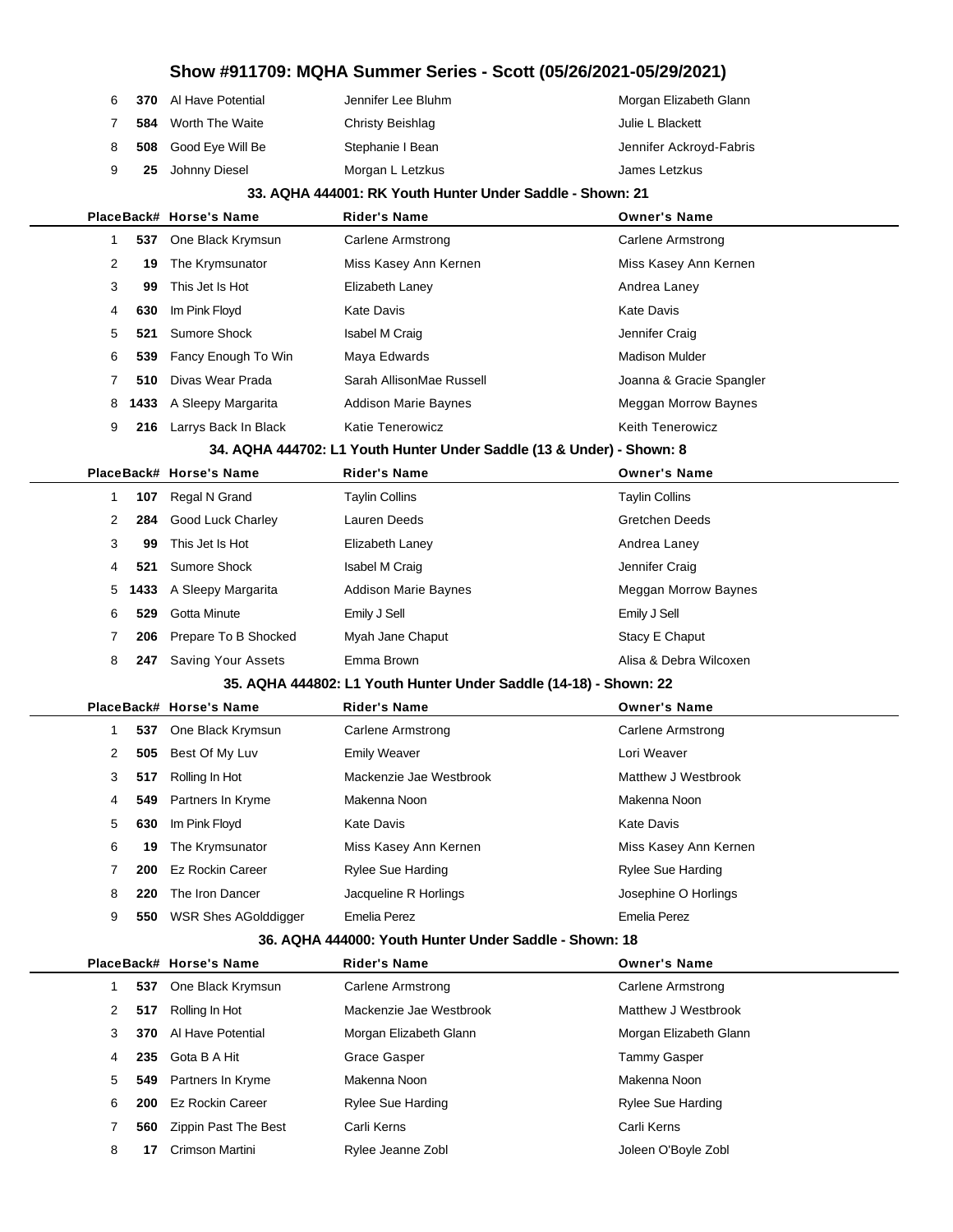**259** Chevrolatte **Elizabeth West** Christine West

| 37. AQHA 144200: Senior Hunter Under Saddle - Shown: 12 |   |      |                            |                                                          |                        |  |  |
|---------------------------------------------------------|---|------|----------------------------|----------------------------------------------------------|------------------------|--|--|
|                                                         |   |      | PlaceBack# Horse's Name    | Rider's Name                                             | <b>Owner's Name</b>    |  |  |
|                                                         | 1 | 263  | <b>Finely Asleep</b>       | Morgan Jennings                                          | Morgan McCarthy Warda  |  |  |
|                                                         | 2 | 579  | <b>Lilly Larue</b>         | Minae Kroeze                                             | Greg Holstege          |  |  |
|                                                         | 3 | 211  | Hes Hott                   | Diana Midgley                                            | Diana Midgley          |  |  |
|                                                         | 4 | 541  | Details In The Sky         | Pam Specht                                               | Rena Kay Johnson       |  |  |
|                                                         | 5 | 594  | Lotsa Hot Potential        | Abigail R Kasper                                         | Abigail R Kasper       |  |  |
|                                                         | 6 | 350  | Daydream In The Sky        | Adrienne Peterson                                        | Adrienne Peterson      |  |  |
|                                                         | 7 | 123  | Rock Legend                | Cynthia R Pyle                                           | Cynthia Pyle           |  |  |
|                                                         | 8 | 395  | Kruzin For Cowgirls        | Tessa M Dalton                                           | Laura Stillman         |  |  |
|                                                         | 9 | 70   | True Blue I Will Be        | Kay Stanek                                               | <b>Kay Stanek</b>      |  |  |
|                                                         |   |      |                            | 38. MQHA 905: Small Fry HUS - Shown: 5                   |                        |  |  |
|                                                         |   |      | PlaceBack# Horse's Name    | Rider's Name                                             | <b>Owner's Name</b>    |  |  |
|                                                         | 1 | 22   | Dont Need A Mirror         | <b>Brylee Lynn Bunting</b>                               | <b>Brenda K Howell</b> |  |  |
|                                                         | 2 | 1031 | <b>Fabulous Assets</b>     | Marley Ann Smith                                         | Coleen Bull            |  |  |
|                                                         | 3 | 564  | Watch For Me               | Xandrea Sandusky                                         | Christy Hudson         |  |  |
|                                                         | 4 | 310  | Ima Lopin With Class       | Quinn Bogue                                              | <b>Bogue Family</b>    |  |  |
|                                                         | 5 | 345  | Lukes Last Shine           | Sophia Dong                                              | <b>Katherine Tietz</b> |  |  |
|                                                         |   |      |                            | 39. MQHA 906: Small Fry Equitation - Shown: 5            |                        |  |  |
|                                                         |   |      | PlaceBack# Horse's Name    | <b>Rider's Name</b>                                      | <b>Owner's Name</b>    |  |  |
|                                                         | 1 | 22   | Dont Need A Mirror         | <b>Brylee Lynn Bunting</b>                               | <b>Brenda K Howell</b> |  |  |
|                                                         | 2 | 1031 | <b>Fabulous Assets</b>     | Marley Ann Smith                                         | Coleen Bull            |  |  |
|                                                         | 3 | 310  | Ima Lopin With Class       | Quinn Bogue                                              | <b>Bogue Family</b>    |  |  |
|                                                         | 4 | 564  | Watch For Me               | Xandrea Sandusky                                         | Christy Hudson         |  |  |
|                                                         | 5 | 345  | Lukes Last Shine           | Sophia Dong                                              | <b>Katherine Tietz</b> |  |  |
|                                                         |   |      |                            | 40. AQHA 252001: RK Amt Hunt Seat Equitation - Shown: 11 |                        |  |  |
|                                                         |   |      | PlaceBack# Horse's Name    | <b>Rider's Name</b>                                      | <b>Owner's Name</b>    |  |  |
|                                                         | 1 | 522  | Boot Te Call               | Isabella Ankerson                                        | Isabella Ankerson      |  |  |
|                                                         | 2 | 25   | Johnny Diesel              | Morgan L Letzkus                                         | James Letzkus          |  |  |
|                                                         | 3 | 523  | My Vintage Mercedes        | Delaney Bakker                                           | Cynthia Bakker         |  |  |
|                                                         | 4 | 252  | Made Of Candy              | Stephen Erdman                                           | Stephen Erdman         |  |  |
|                                                         | 5 | 148  | <b>Heres Your Captive</b>  | Margaret Larobardiere                                    | Lauren Barnes          |  |  |
|                                                         | 6 | 395  | <b>Kruzin For Cowgirls</b> | Laura Stillman                                           | Laura Stillman         |  |  |
|                                                         | 7 | 542  | Chipped With Iron          | Rebecca Burtka                                           | Rebecca Burtka         |  |  |
|                                                         | 8 | 804  | Follow Ur Intuition        | Stefanie A Freeland                                      | Stefanie Freeland      |  |  |
|                                                         | 9 | 3    | Pistol Packn Charly        | Mary Beth Hegedus                                        | Mary Beth Hegedus      |  |  |
|                                                         |   |      |                            | 41. AQHA 252002: L1 Amt Hunt Seat Equitation - Shown: 16 |                        |  |  |
|                                                         |   |      | PlaceBack# Horse's Name    | <b>Rider's Name</b>                                      | <b>Owner's Name</b>    |  |  |
|                                                         | 1 | 523  | My Vintage Mercedes        | Delaney Bakker                                           | Cynthia Bakker         |  |  |
|                                                         | 2 | 66   | I O You One                | Lisa A Ondersma-Lowetz                                   | Lisa A Ondersma        |  |  |
|                                                         | 3 | 130  | <b>SST Starstruck</b>      | Katie Rae Krueger                                        | Katie Rae Krueger      |  |  |
|                                                         | 4 | 544  | Dont Make A Scene          | Lainey Marie Zwerk                                       | Lainey Marie Zwerk     |  |  |
|                                                         | 5 | 148  | <b>Heres Your Captive</b>  | Margaret Larobardiere                                    | Lauren Barnes          |  |  |

 **516** JZ Limited Liability Debbie Barber Debbie Barber **542** Chipped With Iron Rebecca Burtka Rebecca Burtka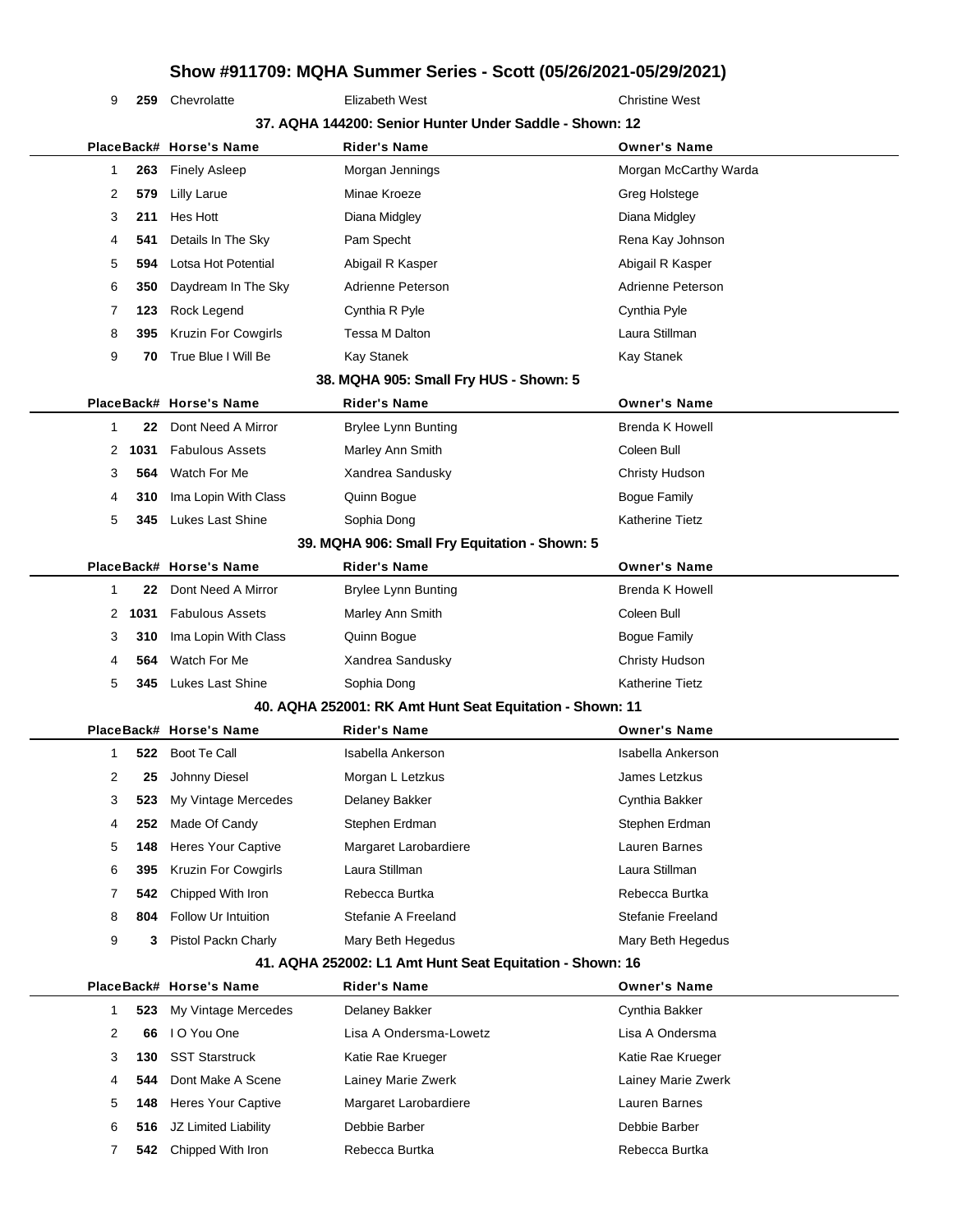| 8              | 804  | <b>Follow Ur Intuition</b>  | Stefanie A Freeland                                                    | Stefanie Freeland           |
|----------------|------|-----------------------------|------------------------------------------------------------------------|-----------------------------|
| 9              | 52   | The Social Network          | <b>Brandy M Pavlik</b>                                                 | <b>Brandy M Pavlik</b>      |
|                |      |                             | 42. AQHA 252000: Amt Hunt Seat Equitation - Shown: 13                  |                             |
|                |      | PlaceBack# Horse's Name     | <b>Rider's Name</b>                                                    | <b>Owner's Name</b>         |
| -1             | 222  | Ms Mae Flash                | Brandy L Baldwin-Bunting                                               | Christa L Baldwin           |
| 2              | 511  | <b>Blazing Potential</b>    | Katie Elizabeth Main                                                   | Katie Elizabeth Main        |
| 3              | 66   | I O You One                 | Lisa A Ondersma-Lowetz                                                 | Lisa A Ondersma             |
| 4              | 122  | <b>Invitations Are Good</b> | Lily Ellen Atkinson                                                    | Lily Ellen Atkinson         |
| 5              | 9676 | Iron Hot Maiden             | Meggen Morrow Baynes                                                   | <b>Meggen Morrow Baynes</b> |
| 6              | 263  | <b>Finely Asleep</b>        | Morgan Jennings                                                        | Morgan McCarthy Warda       |
| 7              | 554  | <b>Expensive Assets</b>     | Madison Elizabeth Pfahl                                                | Madison Elizabeth Pfahl     |
| 8              | 594  | Lotsa Hot Potential         | Abigail R Kasper                                                       | Abigail R Kasper            |
| 9              | 277  | Iron Can Dance              | Kailene Bader-Van Dyke                                                 | Merri Van Dyke              |
|                |      |                             | 43. AQHA 252800: Amt Select Hunt Seat Equitation - Shown: 12           |                             |
|                |      | PlaceBack# Horse's Name     | <b>Rider's Name</b>                                                    | <b>Owner's Name</b>         |
| 1              | 123  | Rock Legend                 | Cynthia R Pyle                                                         | Cynthia Pyle                |
| $\overline{2}$ | 22   | Dont Need A Mirror          | Brenda K Howell                                                        | <b>Brenda K Howell</b>      |
| 3              | 547  | <b>Blazin Onthe Horizon</b> | Heidi Ann Oosting                                                      | Heidi Ann Oosting           |
| 4              | 119  | Baylite Jac                 | Jeanne Hugo                                                            | Jeanne Hugo                 |
| 5              | 150  | Macs Kool Legacy            | Susan M Frank                                                          | Susan M Frank               |
| 6              | 311  | STELLAS GOTR GROOVE         | Kerry Daudlin                                                          | Kerry Daudlin               |
| 7              | 516  | JZ Limited Liability        | Debbie Barber                                                          | Debbie Barber               |
| 8              | 70   | True Blue I Will Be         | <b>Kay Stanek</b>                                                      | Kay Stanek                  |
| 9              | 211  | Hes Hott                    | Diana Midgley                                                          | Diana Midgley               |
|                |      |                             | 44. AQHA 452001: RK Youth Hunt Seat Equitation - Shown: 20             |                             |
|                |      | PlaceBack# Horse's Name     | <b>Rider's Name</b>                                                    | <b>Owner's Name</b>         |
| -1             | 630  | Im Pink Floyd               | Kate Davis                                                             | <b>Kate Davis</b>           |
| 2              | 334  | Hot Look N Dream            | Olivia Hill                                                            | Olivia Hill                 |
| 3              | 216  | Larrys Back In Black        | <b>Katie Tenerowicz</b>                                                | Keith Tenerowicz            |
| 4              |      | 555 Gotta Golden Bar        | Alyssa G Bayerski                                                      | Patti Baverski              |
| 5              | 111  | Dang Near Dun               | Claire Kelp                                                            | Claire Kelp                 |
| 6              | 386  | No Time To Party            | <b>Rylee Elizabeth Nichols</b>                                         | Kelly E Dykstra-Nichols     |
| 7              | 690  | The Only Leadin Lady        | Eleanor Ott                                                            | <b>Todd Yoder</b>           |
| 8              | 164  | <b>Red Deeified</b>         | Karina R Bader-Van Dyke                                                | Kailene Bader Van Dyke      |
| 9              |      | 539 Fancy Enough To Win     | Maya Edwards                                                           | <b>Madison Mulder</b>       |
|                |      |                             | 45. AQHA 452702: L1 Youth Hunt Seat Equitation (13 & Under) - Shown: 7 |                             |
|                |      | PlaceBack# Horse's Name     | <b>Rider's Name</b>                                                    | <b>Owner's Name</b>         |
| 1              | 690  | The Only Leadin Lady        | Eleanor Ott                                                            | <b>Todd Yoder</b>           |
| 2              | 1433 | A Sleepy Margarita          | Addison Marie Baynes                                                   | Meggan Morrow Baynes        |
| 3              | 206  | Prepare To B Shocked        | Myah Jane Chaput                                                       | Stacy E Chaput              |
| 4              | 207  | Kaptain Kaveman             | Elizabeth Smith                                                        | Elizabeth Smith             |
| 5              | 529  | Gotta Minute                | Emily J Sell                                                           | Emily J Sell                |
| 6              | 521  | Sumore Shock                | Isabel M Craig                                                         | Jennifer Craig              |
| 7              | 107  | Regal N Grand               | <b>Taylin Collins</b>                                                  | <b>Taylin Collins</b>       |
|                |      |                             | 46. AQHA 452802: L1 Youth Hunt Seat Equitation (14-18) - Shown: 19     |                             |
|                |      | PlaceBack# Horse's Name     | Rider's Name                                                           | <b>Owner's Name</b>         |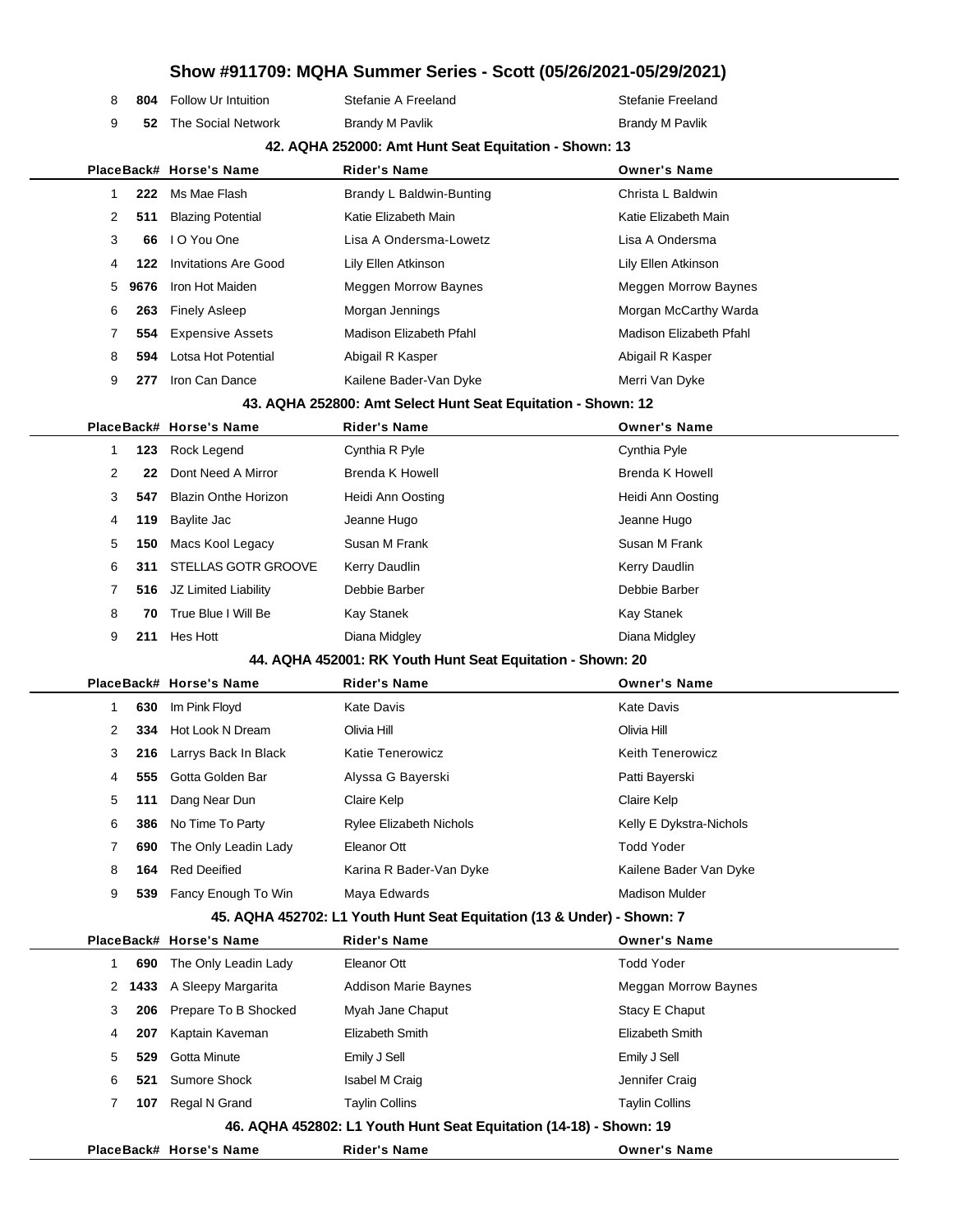|   |                                                         | 630 Im Pink Floyd       | Kate Davis                     | Kate Davis               |  |  |  |  |  |
|---|---------------------------------------------------------|-------------------------|--------------------------------|--------------------------|--|--|--|--|--|
| 2 | 17                                                      | Crimson Martini         | Rylee Jeanne Zobl              | Joleen O'Boyle Zobl      |  |  |  |  |  |
| 3 | 517                                                     | Rolling In Hot          | Mackenzie Jae Westbrook        | Matthew J Westbrook      |  |  |  |  |  |
| 4 |                                                         | 200 Ez Rockin Career    | <b>Rylee Sue Harding</b>       | <b>Rylee Sue Harding</b> |  |  |  |  |  |
| 5 |                                                         | 532 Al Be Tall And Tan  | Olivia Baugh                   | Olivia Baugh             |  |  |  |  |  |
| 6 | 555                                                     | Gotta Golden Bar        | Alyssa G Bayerski              | Patti Bayerski           |  |  |  |  |  |
|   |                                                         | 539 Fancy Enough To Win | Maya Edwards                   | <b>Madison Mulder</b>    |  |  |  |  |  |
| 8 | 386                                                     | No Time To Party        | <b>Rylee Elizabeth Nichols</b> | Kelly E Dykstra-Nichols  |  |  |  |  |  |
| 9 | 505                                                     | Best Of My Luv          | <b>Emily Weaver</b>            | Lori Weaver              |  |  |  |  |  |
|   | 47. AQHA 452000: Youth Hunt Seat Equitation - Shown: 16 |                         |                                |                          |  |  |  |  |  |

|  |                |     |                             |                             | <b>Owner's Name</b>   |
|--|----------------|-----|-----------------------------|-----------------------------|-----------------------|
|  |                |     | PlaceBack# Horse's Name     | <b>Rider's Name</b>         |                       |
|  |                |     | 284 Good Luck Charley       | Lauren Deeds                | Gretchen Deeds        |
|  | $\overline{2}$ | 24  | Gonna Get Ya Good           | Rilynn K Lindsay            | Rilynn Lindsay        |
|  | 3              | 560 | <b>Zippin Past The Best</b> | Carli Kerns                 | Carli Kerns           |
|  | 4              | 107 | Regal N Grand               | <b>Taylin Collins</b>       | <b>Taylin Collins</b> |
|  |                |     | 5 1433 A Sleepy Margarita   | <b>Addison Marie Baynes</b> | Meggan Morrow Baynes  |
|  | 6              | 259 | Chevrolatte                 | Elizabeth West              | <b>Christine West</b> |
|  |                | 235 | Gota B A Hit                | Grace Gasper                | Tammy Gasper          |
|  | 8              | 133 | Missin Sleep                | Audrey L Barnes             | Audrey L Barnes       |
|  | 9              | 220 | The Iron Dancer             | Jacqueline R Horlings       | Josephine O Horlings  |
|  |                |     |                             |                             |                       |

#### **48. AQHA 143000: Ranch Riding - Shown: 9**

| 119 Baylite Jac<br>Jeanne Hugo<br>Jeanne Hugo<br>558 Chics Love Me<br>William J Thomas<br>Heather C Pelon<br>2<br>55 Sleepin By The Bay<br>Ken A & Maryellen Mumy<br>3<br>Michelle McCarthy Warda<br>I O You One<br>Lisa A Ondersma-Lowetz<br>Lisa A Ondersma<br>4<br>66<br>232 A Hot Purchase<br>5<br>Allyson Thompson<br>Allyson Thompson<br>Ella Be Kruzin<br>6<br>191<br>Minae Kroeze<br>Merri VanDyke<br><b>Impulsive Deck</b><br>September Croel<br>Fawn Healy<br>545<br>1433 A Sleepy Margarita<br><b>Addison Marie Baynes</b><br>Meggan Morrow Baynes<br>8<br>Imgunaletitshine<br>Alyssa Logan<br>9<br>514 |  | PlaceBack# Horse's Name | <b>Rider's Name</b> | <b>Owner's Name</b> |
|--------------------------------------------------------------------------------------------------------------------------------------------------------------------------------------------------------------------------------------------------------------------------------------------------------------------------------------------------------------------------------------------------------------------------------------------------------------------------------------------------------------------------------------------------------------------------------------------------------------------|--|-------------------------|---------------------|---------------------|
|                                                                                                                                                                                                                                                                                                                                                                                                                                                                                                                                                                                                                    |  |                         |                     |                     |
|                                                                                                                                                                                                                                                                                                                                                                                                                                                                                                                                                                                                                    |  |                         |                     |                     |
|                                                                                                                                                                                                                                                                                                                                                                                                                                                                                                                                                                                                                    |  |                         |                     |                     |
|                                                                                                                                                                                                                                                                                                                                                                                                                                                                                                                                                                                                                    |  |                         |                     |                     |
|                                                                                                                                                                                                                                                                                                                                                                                                                                                                                                                                                                                                                    |  |                         |                     |                     |
|                                                                                                                                                                                                                                                                                                                                                                                                                                                                                                                                                                                                                    |  |                         |                     |                     |
|                                                                                                                                                                                                                                                                                                                                                                                                                                                                                                                                                                                                                    |  |                         |                     |                     |
|                                                                                                                                                                                                                                                                                                                                                                                                                                                                                                                                                                                                                    |  |                         |                     |                     |
|                                                                                                                                                                                                                                                                                                                                                                                                                                                                                                                                                                                                                    |  |                         |                     |                     |

### **49. AQHA 243000: Amt Ranch Riding - Shown: 5**

|                                                |     | PlaceBack# Horse's Name | <b>Rider's Name</b>    | <b>Owner's Name</b>    |  |  |
|------------------------------------------------|-----|-------------------------|------------------------|------------------------|--|--|
|                                                |     | 119 Baylite Jac         | Jeanne Hugo            | Jeanne Hugo            |  |  |
| 2                                              | 55. | Sleepin By The Bay      | Ken A Mumy             | Ken A & Maryellen Mumy |  |  |
| 3                                              | 66  | I O You One             | Lisa A Ondersma-Lowetz | Lisa A Ondersma        |  |  |
| 4                                              | 545 | <b>Impulsive Deck</b>   | Fawn Healy             | Fawn Healy             |  |  |
| 5                                              | 232 | A Hot Purchase          | Allyson Thompson       | Allyson Thompson       |  |  |
| 50. AQHA 443000: Youth Ranch Riding - Shown: 4 |     |                         |                        |                        |  |  |

|          | PlaceBack# Horse's Name   | <b>Rider's Name</b>                 | <b>Owner's Name</b>     |
|----------|---------------------------|-------------------------------------|-------------------------|
| 111      | Dang Near Dun             | Claire Kelp                         | Claire Kelp             |
|          | 2 1433 A Sleepy Margarita | <b>Addison Marie Baynes</b>         | Meggan Morrow Baynes    |
| 216<br>3 | Larrys Back In Black      | <b>Katie Tenerowicz</b>             | <b>Keith Tenerowicz</b> |
| 298<br>4 | Time For The Snap         | Natalie Jean Glann                  | Natalie Jean Glann      |
|          |                           | 51. AQHA 134000: Reining - Shown: 1 |                         |
|          | PlaceBack# Horse's Name   | <b>Rider's Name</b>                 | <b>Owner's Name</b>     |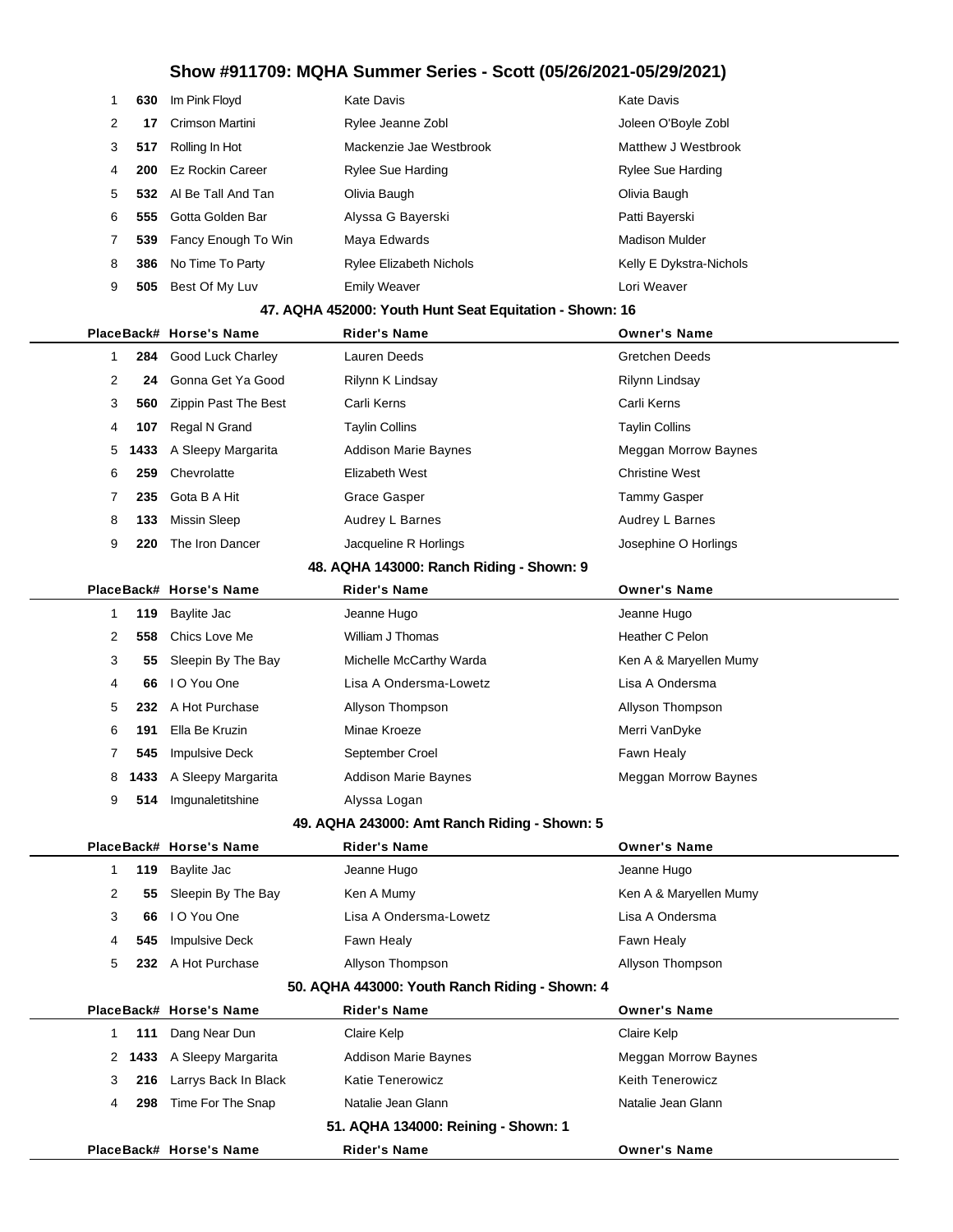|              |      |                           |                                                      | Show #911709: MQHA Summer Series - Scott (05/26/2021-05/29/2021) |
|--------------|------|---------------------------|------------------------------------------------------|------------------------------------------------------------------|
| 1            | 298  | Time For The Snap         | Natalie Jean Glann                                   | Natalie Jean Glann                                               |
|              |      |                           | 53. AQHA 234000: Amt Reining - Shown: 1              |                                                                  |
|              |      | PlaceBack# Horse's Name   | <b>Rider's Name</b>                                  | <b>Owner's Name</b>                                              |
| $\mathbf 1$  | 119  | Baylite Jac               | Jeanne Hugo                                          | Jeanne Hugo                                                      |
|              |      |                           | 54. AQHA 434000: Youth Reining - Shown: 2            |                                                                  |
|              |      | PlaceBack# Horse's Name   | Rider's Name                                         | <b>Owner's Name</b>                                              |
| 1            | 298  | Time For The Snap         | Natalie Jean Glann                                   | Natalie Jean Glann                                               |
| 2            | 111  | Dang Near Dun             | Claire Kelp                                          | Claire Kelp                                                      |
|              |      |                           | 55. AQHA 136004: L1 Western Riding - Shown: 5        |                                                                  |
|              |      | PlaceBack# Horse's Name   | <b>Rider's Name</b>                                  | <b>Owner's Name</b>                                              |
| 1            | 124  | <b>Madd Money</b>         | Christopher R Dalton                                 | Lauren Lauver                                                    |
| 2            | 123  | Rock Legend               | Cynthia R Pyle                                       | Cynthia Pyle                                                     |
| DQ           | 531  | Lope Lazy Lope            | Elizabeth Lauren Kooistra                            | <b>Bob Sherman</b>                                               |
| DQ           | 19   | The Krymsunator           | Scott Voyt                                           | Miss Kasey Ann Kernen                                            |
| DQ           |      | 232 A Hot Purchase        | Allyson Thompson                                     | Allyson Thompson                                                 |
|              |      |                           | 57. AQHA 236002: L1 Amt Western Riding - Shown: 5    |                                                                  |
|              |      | PlaceBack# Horse's Name   | <b>Rider's Name</b>                                  | <b>Owner's Name</b>                                              |
| 1            | 523  | My Vintage Mercedes       | Delaney Bakker                                       | Cynthia Bakker                                                   |
| 2            | 544  | Dont Make A Scene         | Lainey Marie Zwerk                                   | Lainey Marie Zwerk                                               |
| 3            |      | 232 A Hot Purchase        | Allyson Thompson                                     | Allyson Thompson                                                 |
| 4            | 66   | I O You One               | Lisa A Ondersma-Lowetz                               | Lisa A Ondersma                                                  |
| 5            | 335  | One Kool Fool             | Brenda Schrader                                      | <b>Brenda Schrader</b>                                           |
|              |      |                           | 58. AQHA 236000: Amt Western Riding - Shown: 3       |                                                                  |
|              |      | PlaceBack# Horse's Name   | Rider's Name                                         | <b>Owner's Name</b>                                              |
| 1            | 123  | Rock Legend               | Cynthia R Pyle                                       | Cynthia Pyle                                                     |
| 2            | 66   | I O You One               | Lisa A Ondersma-Lowetz                               | Lisa A Ondersma                                                  |
| 3            |      | 523 My Vintage Mercedes   | Delaney Bakker                                       | Cynthia Bakker                                                   |
|              |      |                           | 60. AQHA 436002: L1 Youth Western Riding - Shown: 1  |                                                                  |
|              |      | PlaceBack# Horse's Name   | <b>Rider's Name</b>                                  | <b>Owner's Name</b>                                              |
|              |      | 1 1433 A Sleepy Margarita | <b>Addison Marie Baynes</b>                          | Meggan Morrow Baynes                                             |
|              |      |                           | 61. AQHA 436000: Youth Western Riding - Shown: 1     |                                                                  |
|              |      | PlaceBack# Horse's Name   | Rider's Name                                         | <b>Owner's Name</b>                                              |
|              |      | 1 1433 A Sleepy Margarita | <b>Addison Marie Baynes</b>                          | Meggan Morrow Baynes                                             |
|              |      |                           | 62. AQHA 142100: Junior Western Pleasure - Shown: 5  |                                                                  |
|              |      | PlaceBack# Horse's Name   | Rider's Name                                         | <b>Owner's Name</b>                                              |
| $\mathbf{1}$ |      | 572 Sarahenade            | <b>Adam Winter</b>                                   | Jane Elsa Damaske                                                |
| 2            | 559  | Made My Investment        | Joe Goodenow                                         | <b>Heather Pelon</b>                                             |
| 3            | 504. | UF Parked At The Bar      | Colton E Smith                                       | Stephanie Rae Morgan                                             |
| 4            | 124  | Madd Money                | Christopher R Dalton                                 | Lauren Lauver                                                    |
| 5            | 143  | Barry Barry Good          | Gordon Wadds                                         | Cynthia Dore-Graves                                              |
|              |      |                           | 63. AQHA 242001: RK Amt Western Pleasure - Shown: 10 |                                                                  |
|              |      | PlaceBack# Horse's Name   | Rider's Name                                         | <b>Owner's Name</b>                                              |
| 1            | 25   | Johnny Diesel             | Morgan L Letzkus                                     | James Letzkus                                                    |
| 2            | 542  | Chipped With Iron         | Rebecca Burtka                                       | Rebecca Burtka                                                   |
| 3            | 523  | My Vintage Mercedes       | Delaney Bakker                                       | Cynthia Bakker                                                   |
| 4            | 52   | The Social Network        | <b>Brandy M Pavlik</b>                               | <b>Brandy M Pavlik</b>                                           |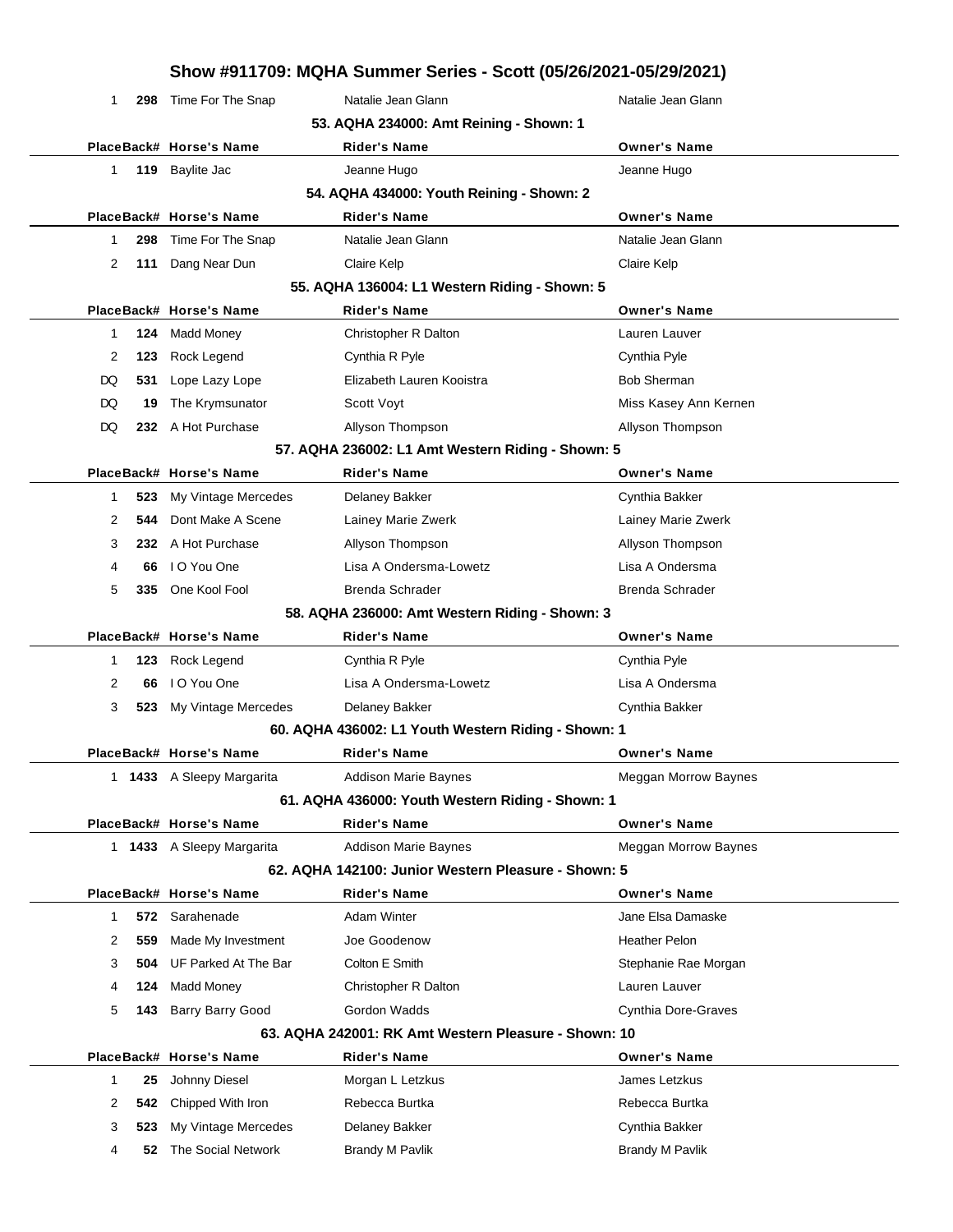|              |     | Show #911709: MQHA Summer Series - Scott (05/26/2021-05/29/2021) |                                                         |                        |  |  |
|--------------|-----|------------------------------------------------------------------|---------------------------------------------------------|------------------------|--|--|
| 5            | 804 | Follow Ur Intuition                                              | Stefanie A Freeland                                     | Stefanie Freeland      |  |  |
| 6            | 254 | Sheza Chip Off A Pro                                             | <b>Tricia Meade</b>                                     | Tricia Meade           |  |  |
| 7            | 399 | Prima Invitation                                                 | Theresa Hegedus                                         | James F Hegedus        |  |  |
| 8            | 595 | Potentially Dun                                                  | Amy Jo Moyer                                            | Amy Moyer              |  |  |
| 9            | 593 | Indeed Shez Lazy                                                 | Lauryn Leuenberger                                      | Lauryn Leuenberger     |  |  |
|              |     |                                                                  | 64. AQHA 242002: L1 Amt Western Pleasure - Shown: 12    |                        |  |  |
|              |     | PlaceBack# Horse's Name                                          | <b>Rider's Name</b>                                     | <b>Owner's Name</b>    |  |  |
| $\mathbf{1}$ | 565 | Only Happens                                                     | Lee Heighton                                            | Angie Heighton         |  |  |
| 2            | 25  | Johnny Diesel                                                    | Morgan L Letzkus                                        | James Letzkus          |  |  |
| 3            | 81  | One Code Of Red                                                  | Mr Ronald L. Matthews                                   | Francesca M Wierda     |  |  |
| 4            | 316 | <b>Remington Steal</b>                                           | Debbie Wadds                                            | Debbie Wadds           |  |  |
| 5            | 507 | Mechanism                                                        | Mackenzie J Kastl                                       | Mackenzie J Kastl      |  |  |
| 6            | 527 | What An Assett                                                   | Jodi Surbrook                                           | Mark And Jodi Surbrook |  |  |
| 7            | 322 | Too LazyToSpeak                                                  | Megan Hirschman                                         | Megan Hirschman        |  |  |
| 8            | 590 | Born N Style                                                     | Maureen S Kirkpatrick                                   | Maureen Kirkpatrick    |  |  |
| 9            | 511 | <b>Blazing Potential</b>                                         | Katie Elizabeth Main                                    | Katie Elizabeth Main   |  |  |
|              |     |                                                                  | 65. AQHA 242000: Amt Western Pleasure - Shown: 10       |                        |  |  |
|              |     | PlaceBack# Horse's Name                                          | <b>Rider's Name</b>                                     | <b>Owner's Name</b>    |  |  |
| 1            | 222 | Ms Mae Flash                                                     | Brandy L Baldwin-Bunting                                | Christa L Baldwin      |  |  |
| 2            | 383 | The Red Foxx                                                     | Adam Johnson                                            | Adam Johnson           |  |  |
| 3            | 531 | Lope Lazy Lope                                                   | Elizabeth Lauren Kooistra                               | <b>Bob Sherman</b>     |  |  |
| 4            | 122 | <b>Invitations Are Good</b>                                      | Lily Ellen Atkinson                                     | Lily Ellen Atkinson    |  |  |
| 5            | 507 | Mechanism                                                        | Mackenzie J Kastl                                       | Mackenzie J Kastl      |  |  |
| 6            | 212 | Zip N The Dreams                                                 | Annelise N Sophiea                                      | Ainslee Sophiea        |  |  |
| 7            | 252 | Made Of Candy                                                    | Stephen Erdman                                          | Stephen Erdman         |  |  |
| DQ           | 565 | Only Happens                                                     | Angie Heighton                                          | Angie Heighton         |  |  |
| DQ           | 568 | You Batt Im Fancy                                                | Robert D Kirkpatrick                                    | Robert D Kirkpatrick   |  |  |
| DQ           | 540 | The Certain Look                                                 | Abby E McDonnell                                        | Abby E McDonnell       |  |  |
|              |     |                                                                  | 66. AQHA 242800: Amt Select Western Pleasure - Shown: 6 |                        |  |  |
|              |     | PlaceBack# Horse's Name                                          | Rider's Name                                            | <b>Owner's Name</b>    |  |  |
| 1            | 81  | One Code Of Red                                                  | Mr Ronald L. Matthews                                   | Francesca M Wierda     |  |  |
| 2            | 22  | Dont Need A Mirror                                               | <b>Brenda K Howell</b>                                  | <b>Brenda K Howell</b> |  |  |
| 3            | 150 | Macs Kool Legacy                                                 | Susan M Frank                                           | Susan M Frank          |  |  |
| 4            | 804 | Follow Ur Intuition                                              | Stefanie A Freeland                                     | Stefanie Freeland      |  |  |
| 5            | 316 | <b>Remington Steal</b>                                           | Debbie Wadds                                            | Debbie Wadds           |  |  |
| 6            | 53  | RR Made By Moonlite                                              | Mary M Wilkosz                                          | Mary M Wilkosz         |  |  |
|              |     |                                                                  | 67. AQHA 142004: L1 Western Pleasure - Shown: 16        |                        |  |  |
|              |     | PlaceBack# Horse's Name                                          | <b>Rider's Name</b>                                     | <b>Owner's Name</b>    |  |  |
| $\mathbf{1}$ | 383 | The Red Foxx                                                     | Christopher R Dalton                                    | Adam Johnson           |  |  |
| 2            | 572 | Sarahenade                                                       | <b>Adam Winter</b>                                      | Jane Elsa Damaske      |  |  |
| 3            | 568 | You Batt Im Fancy                                                | Robert D Kirkpatrick                                    | Robert D Kirkpatrick   |  |  |
| 4            | 559 | Made My Investment                                               | Joe Goodenow                                            | Heather Pelon          |  |  |
| 5            | 17  | Crimson Martini                                                  | Chris A Lenhart                                         | Joleen O'Boyle Zobl    |  |  |

**561** Shaikn Not Stird **Tessa M Dalton** Communication Cydia Sage Czubak **524** KM A Special Invite Colton E Smith **Colton E Smith** Kyra N Koester **12** Southern Eyes On Me Karen C Holden Nancy Fullerton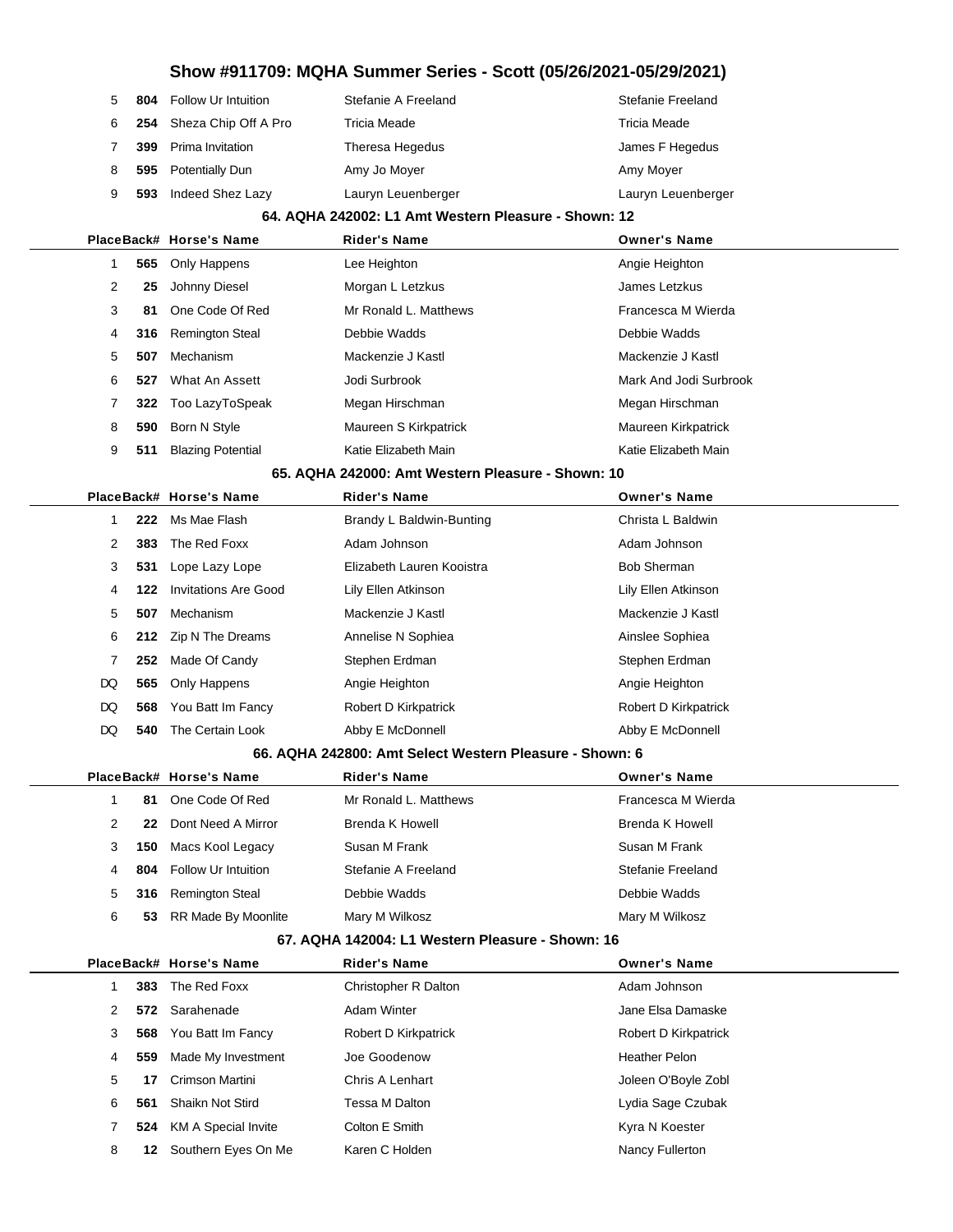**505** Best Of My Luv **Austin Lester Louri Weaver** Lori Weaver

|    |      |                         | 68. AQHA 442001: RK Youth Western Pleasure - Shown: 14             |                          |
|----|------|-------------------------|--------------------------------------------------------------------|--------------------------|
|    |      | PlaceBack# Horse's Name | Rider's Name                                                       | <b>Owner's Name</b>      |
| 1  | 506  | Bling On The Nite       | Ava Holman                                                         | Ava Holman               |
| 2  | 124  | Madd Money              | Lauren E Lauver                                                    | Lauren Lauver            |
| 3  | 207  | Kaptain Kaveman         | Elizabeth Smith                                                    | Elizabeth Smith          |
| 4  | 334  | Hot Look N Dream        | Olivia Hill                                                        | Olivia Hill              |
| 5  | 200  | <b>Ez Rockin Career</b> | Rylee Sue Harding                                                  | Rylee Sue Harding        |
| 6  | 386  | No Time To Party        | Rylee Elizabeth Nichols                                            | Kelly E Dykstra-Nichols  |
| 7  | 537  | One Black Krymsun       | Carlene Armstrong                                                  | <b>Carlene Armstrong</b> |
| 8  | 630  | Im Pink Floyd           | <b>Kate Davis</b>                                                  | Kate Davis               |
| 9  | 539  | Fancy Enough To Win     | Maya Edwards                                                       | <b>Madison Mulder</b>    |
|    |      |                         | 69. AQHA 442702: L1 Youth Western Pleasure (13 & Under) - Shown: 5 |                          |
|    |      | PlaceBack# Horse's Name | <b>Rider's Name</b>                                                | <b>Owner's Name</b>      |
| 1  | 222  | Ms Mae Flash            | <b>Braelyn R Bunting</b>                                           | Christa L Baldwin        |
| 2  | 107  | Regal N Grand           | <b>Taylin Collins</b>                                              | <b>Taylin Collins</b>    |
| 3  | 690  | The Only Leadin Lady    | Eleanor Ott                                                        | <b>Todd Yoder</b>        |
| 4  | 206  | Prepare To B Shocked    | Myah Jane Chaput                                                   | Stacy E Chaput           |
| 5  | 521  | <b>Sumore Shock</b>     | Isabel M Craig                                                     | Jennifer Craig           |
|    |      |                         | 70. AQHA 442802: L1 Youth Western Pleasure (14-18) - Shown: 11     |                          |
|    |      | PlaceBack# Horse's Name | <b>Rider's Name</b>                                                | <b>Owner's Name</b>      |
| 1  | 517  | Rolling In Hot          | Mackenzie Jae Westbrook                                            | Matthew J Westbrook      |
| 2  | 17   | Crimson Martini         | Rylee Jeanne Zobl                                                  | Joleen O'Boyle Zobl      |
| 3  | 506  | Bling On The Nite       | Ava Holman                                                         | Ava Holman               |
| 4  | 537  | One Black Krymsun       | Carlene Armstrong                                                  | Carlene Armstrong        |
| 5  | 1854 | Hes Good To Go          | <b>Isabelle Freeland</b>                                           | <b>Isabelle Freeland</b> |
| 6  | 386  | No Time To Party        | <b>Rylee Elizabeth Nichols</b>                                     | Kelly E Dykstra-Nichols  |
| 7  | 539  | Fancy Enough To Win     | Maya Edwards                                                       | <b>Madison Mulder</b>    |
| 8  | 550  | WSR Shes AGolddigger    | <b>Emelia Perez</b>                                                | <b>Emelia Perez</b>      |
| 9  | 19   | The Krymsunator         | Miss Kasey Ann Kernen                                              | Miss Kasey Ann Kernen    |
| DQ | 157  | Why Dont U Kiss This    | <b>Katherine Tietz</b>                                             | MI Independent L/MI      |
|    |      |                         | 71. AQHA 442000: Youth Western Pleasure - Shown: 7                 |                          |
|    |      | PlaceBack# Horse's Name | Rider's Name                                                       | <b>Owner's Name</b>      |
| 1  | 517  | Rolling In Hot          | Mackenzie Jae Westbrook                                            | Matthew J Westbrook      |
| 2  | 107  | Regal N Grand           | <b>Taylin Collins</b>                                              | <b>Taylin Collins</b>    |
| 3  | 506  | Bling On The Nite       | Ava Holman                                                         | Ava Holman               |
| 4  | 560  | Zippin Past The Best    | Carli Kerns                                                        | Carli Kerns              |
| 5  | 124  | <b>Madd Money</b>       | Lauren E Lauver                                                    | Lauren Lauver            |
| 6  | 690  | The Only Leadin Lady    | Eleanor Ott                                                        | <b>Todd Yoder</b>        |
| 7  | 235  | Gota B A Hit            | Grace Gasper                                                       | <b>Tammy Gasper</b>      |
|    |      |                         | 72. AQHA 142200: Senior Western Pleasure - Shown: 6                |                          |
|    |      | PlaceBack# Horse's Name | <b>Rider's Name</b>                                                | <b>Owner's Name</b>      |
| 1  | 157  | Why Dont U Kiss This    | Gordon Wadds                                                       | MI Independent L/MI      |
| 2  | 517  | Rolling In Hot          | <b>Austin Lester</b>                                               | Matthew J Westbrook      |
|    |      | What An Assett          | <b>Adam Winter</b>                                                 | Mark And Jodi Surbrook   |
| 3  | 527  |                         |                                                                    |                          |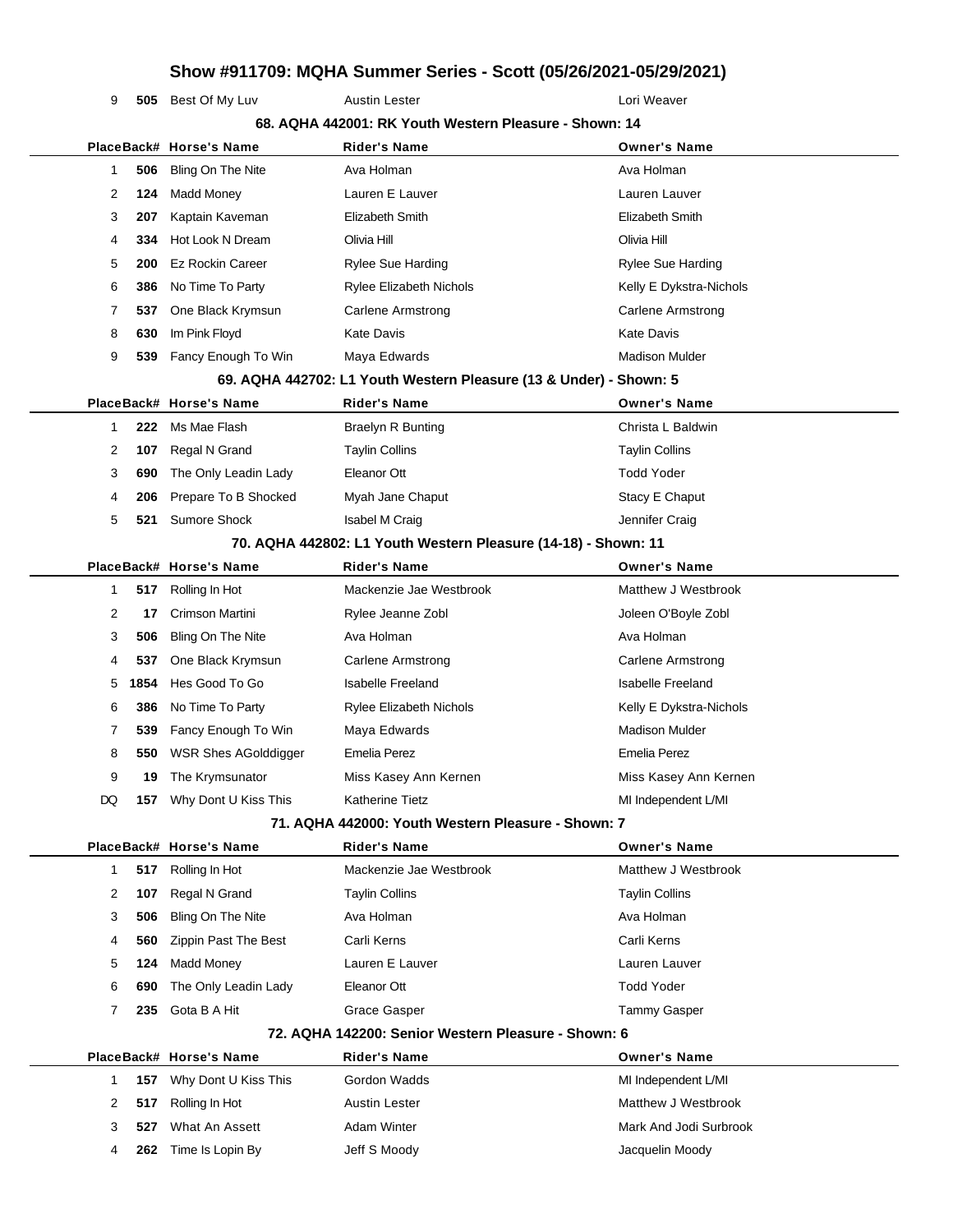|           |                             | Show #911709: MQHA Summer Series - Scott (05/26/2021-05/29/2021) |                         |
|-----------|-----------------------------|------------------------------------------------------------------|-------------------------|
| 5<br>590  | Born N Style                | Robert D Kirkpatrick                                             | Maureen Kirkpatrick     |
| 6<br>565  | Only Happens                | Michelle McCarthy Warda                                          | Angie Heighton          |
|           |                             | 73. MQHA 910: MQHA Lead Line - Shown: 2                          |                         |
|           | PlaceBack# Horse's Name     | Rider's Name                                                     | <b>Owner's Name</b>     |
| 0<br>508  | Good Eye Will Be            | Landon Fabris                                                    | Jennifer Ackroyd-Fabris |
| 1<br>546  | To Good To Be Red           | <b>Caroline Cesarz</b>                                           | <b>Stephanie Cesarz</b> |
|           |                             | 74. MQHA 902: Small Fry Western Pleasure - Shown: 13             |                         |
|           | PlaceBack# Horse's Name     | <b>Rider's Name</b>                                              | <b>Owner's Name</b>     |
| 22<br>1   | Dont Need A Mirror          | <b>Brylee Lynn Bunting</b>                                       | <b>Brenda K Howell</b>  |
| 2<br>592  | <b>KM Movin The Best</b>    | <b>Addaley Hudson</b>                                            | Allison Hudson          |
| 3<br>310  | Ima Lopin With Class        | Quinn Bogue                                                      | <b>Bogue Family</b>     |
| 4<br>52   | The Social Network          | Xandrea Sandusky                                                 | <b>Brandy M Pavlik</b>  |
| 1031<br>5 | <b>Fabulous Assets</b>      | Marley Ann Smith                                                 | Coleen Bull             |
| 6<br>599  | A Simply Hot Boogie         | Evan Ford                                                        | Danny Ford              |
| 7<br>226  | Art Trouble                 | <b>Karly Lewis</b>                                               | Michele Lewis           |
| 8<br>242  | U No It Gets Better         | Isabella Sophiea                                                 | Annelise N Sophiea      |
| 9<br>588  | <b>Sweet Talkin Charlie</b> | Adalyn Gilbert                                                   | <b>Adalyn Gilbert</b>   |
|           |                             | 75. MQHA 903: Small Fry Horsemanship - Shown: 9                  |                         |
|           | PlaceBack# Horse's Name     | <b>Rider's Name</b>                                              | <b>Owner's Name</b>     |
| 1<br>22   | Dont Need A Mirror          | <b>Brylee Lynn Bunting</b>                                       | <b>Brenda K Howell</b>  |
| 2<br>592  | <b>KM Movin The Best</b>    | <b>Addaley Hudson</b>                                            | Allison Hudson          |
| 3<br>226  | <b>Art Trouble</b>          | Karly Lewis                                                      | Michele Lewis           |
| 1031<br>4 | <b>Fabulous Assets</b>      | Marley Ann Smith                                                 | Coleen Bull             |
| 5<br>250  | <b>RD Fancy Tradition</b>   | Adam Wilcoxen                                                    | Alisa B Forton/Debra    |
| 6<br>588  | <b>Sweet Talkin Charlie</b> | Adalyn Gilbert                                                   | <b>Adalyn Gilbert</b>   |
| 7<br>310  | Ima Lopin With Class        | Quinn Bogue                                                      | <b>Bogue Family</b>     |
| DQ<br>566 | Shes All Diamonds N Lace    | Laeken Blank                                                     | Dustin Boehmer          |
| DQ<br>242 | U No It Gets Better         | Isabella Sophiea                                                 | Annelise N Sophiea      |
|           |                             | 76. AQHA 240001: RK Amt Western Horsemanship - Shown: 10         |                         |
|           | PlaceBack# Horse's Name     | <b>Rider's Name</b>                                              | <b>Owner's Name</b>     |
| 523<br>1  | My Vintage Mercedes         | Delaney Bakker                                                   | Cynthia Bakker          |
| 2<br>148  | <b>Heres Your Captive</b>   | Margaret Larobardiere                                            | Lauren Barnes           |
| 3<br>804  | Follow Ur Intuition         | Stefanie A Freeland                                              | Stefanie Freeland       |
| 266<br>4  | You Said Invitation         | Tammy J Raya                                                     | Tammy J Raya            |
| 5<br>399  | Prima Invitation            | Theresa Hegedus                                                  | James F Hegedus         |
| 6<br>25   | Johnny Diesel               | Morgan L Letzkus                                                 | James Letzkus           |
| 7<br>542  | Chipped With Iron           | Rebecca Burtka                                                   | Rebecca Burtka          |
| 8<br>52   | The Social Network          | Brandy M Pavlik                                                  | <b>Brandy M Pavlik</b>  |
| 9<br>600  | Didya Hear The Rumor        | Kimberly Wagner                                                  | Kimberly Wagner         |
|           |                             | 77. AQHA 240002: L1 Amt Western Horsemanship - Shown: 16         |                         |
|           | PlaceBack# Horse's Name     | <b>Rider's Name</b>                                              | <b>Owner's Name</b>     |
| 523<br>1  | My Vintage Mercedes         | Delaney Bakker                                                   | Cynthia Bakker          |
| 2<br>544  | Dont Make A Scene           | Lainey Marie Zwerk                                               | Lainey Marie Zwerk      |
| 3<br>592  | <b>KM Movin The Best</b>    | Allison R Hudson                                                 | Allison Hudson          |
| 4<br>130  | <b>SST Starstruck</b>       | Katie Rae Krueger                                                | Katie Rae Krueger       |
| 5<br>66   | I O You One                 | Lisa A Ondersma-Lowetz                                           | Lisa A Ondersma         |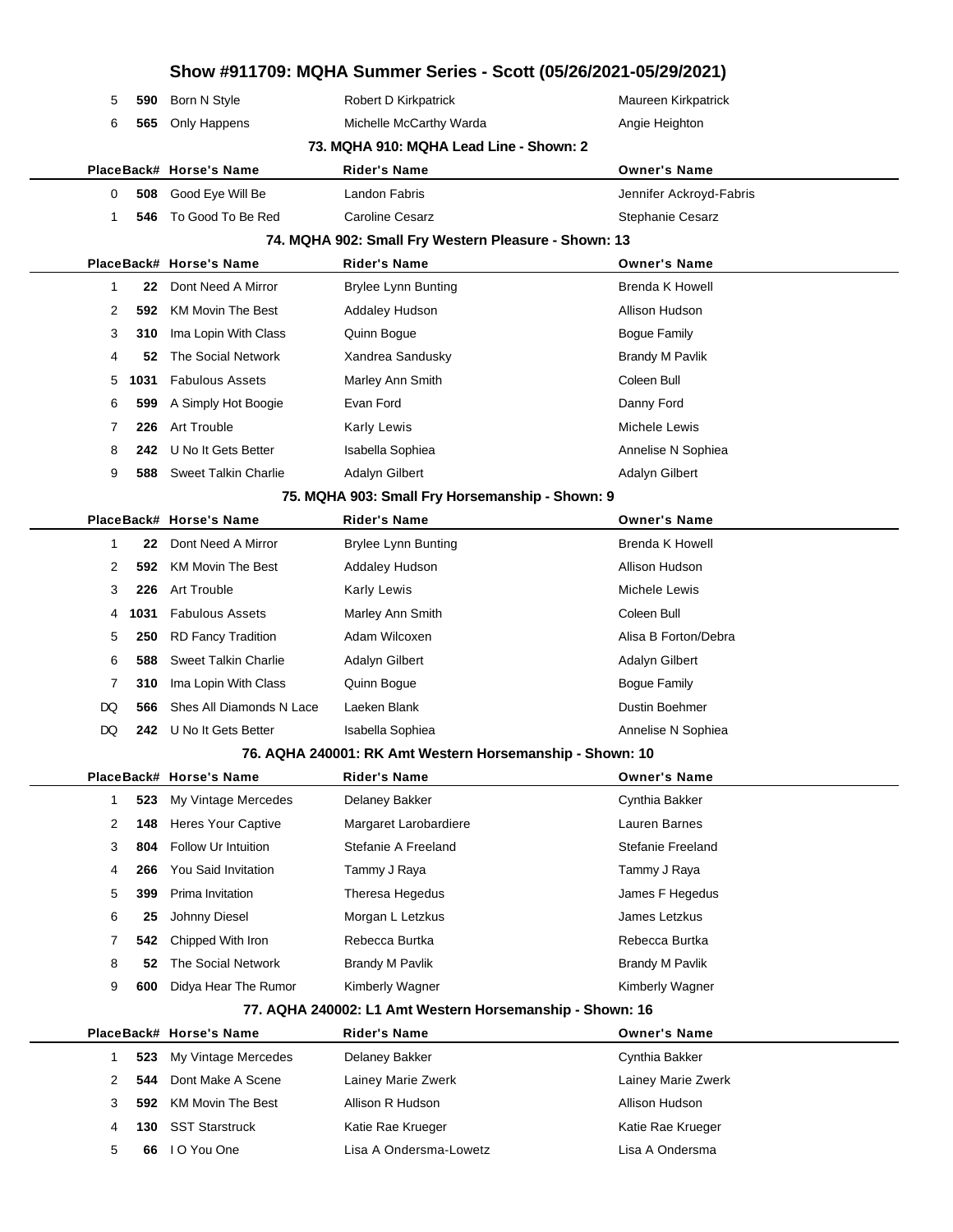|                |     |                             |                                                                      | Show #911709: MQHA Summer Series - Scott (05/26/2021-05/29/2021) |
|----------------|-----|-----------------------------|----------------------------------------------------------------------|------------------------------------------------------------------|
| 6              | 322 | Too LazyToSpeak             | Megan Hirschman                                                      | Megan Hirschman                                                  |
| 7              | 148 | <b>Heres Your Captive</b>   | Margaret Larobardiere                                                | Lauren Barnes                                                    |
| 8              | 542 | Chipped With Iron           | Rebecca Burtka                                                       | Rebecca Burtka                                                   |
| 9              | 316 | <b>Remington Steal</b>      | Debbie Wadds                                                         | Debbie Wadds                                                     |
|                |     |                             | 78. AQHA 240000: Amt Western Horsemanship - Shown: 15                |                                                                  |
|                |     | PlaceBack# Horse's Name     | <b>Rider's Name</b>                                                  | <b>Owner's Name</b>                                              |
| 1              | 222 | Ms Mae Flash                | Brandy L Baldwin-Bunting                                             | Christa L Baldwin                                                |
| 2              | 590 | Born N Style                | Robert D Kirkpatrick                                                 | Maureen Kirkpatrick                                              |
| 3              | 180 | Cowboysainteasytoluv        | Kelsey Rudy                                                          | Roxann Guthrie                                                   |
| 4              | 263 | <b>Finely Asleep</b>        | Morgan Jennings                                                      | Morgan McCarthy Warda                                            |
| 5              | 383 | The Red Foxx                | Adam Johnson                                                         | Adam Johnson                                                     |
| 6              | 122 | <b>Invitations Are Good</b> | Lily Ellen Atkinson                                                  | Lily Ellen Atkinson                                              |
| $\overline{7}$ | 66  | I O You One                 | Lisa A Ondersma-Lowetz                                               | Lisa A Ondersma                                                  |
| 8              | 277 | Iron Can Dance              | Kailene Bader-Van Dyke                                               | Merri Van Dyke                                                   |
| 9              | 598 | Laceys Last Loper           | Linda Lu Kosal                                                       | Linda Lu Kosal                                                   |
|                |     |                             | 79. AQHA 240800: Amt Select Western Horsemanship - Shown: 11         |                                                                  |
|                |     | PlaceBack# Horse's Name     | <b>Rider's Name</b>                                                  | <b>Owner's Name</b>                                              |
| $\mathbf{1}$   | 22  | Dont Need A Mirror          | Brenda K Howell                                                      | <b>Brenda K Howell</b>                                           |
| 2              | 335 | One Kool Fool               | Brenda Schrader                                                      | <b>Brenda Schrader</b>                                           |
| 3              | 119 | Baylite Jac                 | Jeanne Hugo                                                          | Jeanne Hugo                                                      |
| 4              | 123 | Rock Legend                 | Cynthia R Pyle                                                       | Cynthia Pyle                                                     |
| 5              | 150 | Macs Kool Legacy            | Susan M Frank                                                        | Susan M Frank                                                    |
| 6              | 527 | What An Assett              | Jodi Surbrook                                                        | Mark And Jodi Surbrook                                           |
| 7              | 316 | <b>Remington Steal</b>      | Debbie Wadds                                                         | Debbie Wadds                                                     |
| 8              | 3   | Pistol Packn Charly         | Mary Beth Hegedus                                                    | Mary Beth Hegedus                                                |
| 9              |     | 232 A Hot Purchase          | Allyson Thompson                                                     | Allyson Thompson                                                 |
|                |     |                             | 80. AQHA 440001: RK Youth Western Horsemanship - Shown: 17           |                                                                  |
|                |     | PlaceBack# Horse's Name     | <b>Rider's Name</b>                                                  | <b>Owner's Name</b>                                              |
| 1              | 630 | Im Pink Floyd               | Kate Davis                                                           | <b>Kate Davis</b>                                                |
| 2              | 17  | Crimson Martini             | Rylee Jeanne Zobl                                                    | Joleen O'Boyle Zobl                                              |
| 3              | 537 | One Black Krymsun           | <b>Carlene Armstrong</b>                                             | <b>Carlene Armstrong</b>                                         |
| 4              | 550 | <b>WSR Shes AGolddigger</b> | Emelia Perez                                                         | <b>Emelia Perez</b>                                              |
| 5              | 111 | Dang Near Dun               | Claire Kelp                                                          | Claire Kelp                                                      |
| 6              | 19  | The Krymsunator             | Miss Kasey Ann Kernen                                                | Miss Kasey Ann Kernen                                            |
| 7              | 555 | Gotta Golden Bar            | Alyssa G Bayerski                                                    | Patti Bayerski                                                   |
| 8              | 207 | Kaptain Kaveman             | Elizabeth Smith                                                      | Elizabeth Smith                                                  |
| 9              | 561 | Shaikn Not Stird            | Lydia Sage Czubak                                                    | Lydia Sage Czubak                                                |
|                |     |                             | 81. AQHA 440702: L1 Youth Western Horsemanship 13 & Under - Shown: 8 |                                                                  |
|                |     | PlaceBack# Horse's Name     | <b>Rider's Name</b>                                                  | <b>Owner's Name</b>                                              |
| $\mathbf{1}$   | 284 | Good Luck Charley           | Lauren Deeds                                                         | <b>Gretchen Deeds</b>                                            |
| 2              | 690 | The Only Leadin Lady        | Eleanor Ott                                                          | <b>Todd Yoder</b>                                                |
| 3              | 222 | Ms Mae Flash                | <b>Braelyn R Bunting</b>                                             | Christa L Baldwin                                                |
| 4              | 107 | Regal N Grand               | <b>Taylin Collins</b>                                                | <b>Taylin Collins</b>                                            |
| 5              | 207 | Kaptain Kaveman             | Elizabeth Smith                                                      | Elizabeth Smith                                                  |

**1433** A Sleepy Margarita Addison Marie Baynes Mension Meggan Morrow Baynes

**206** Prepare To B Shocked Myah Jane Chaput Maximum Stacy E Chaput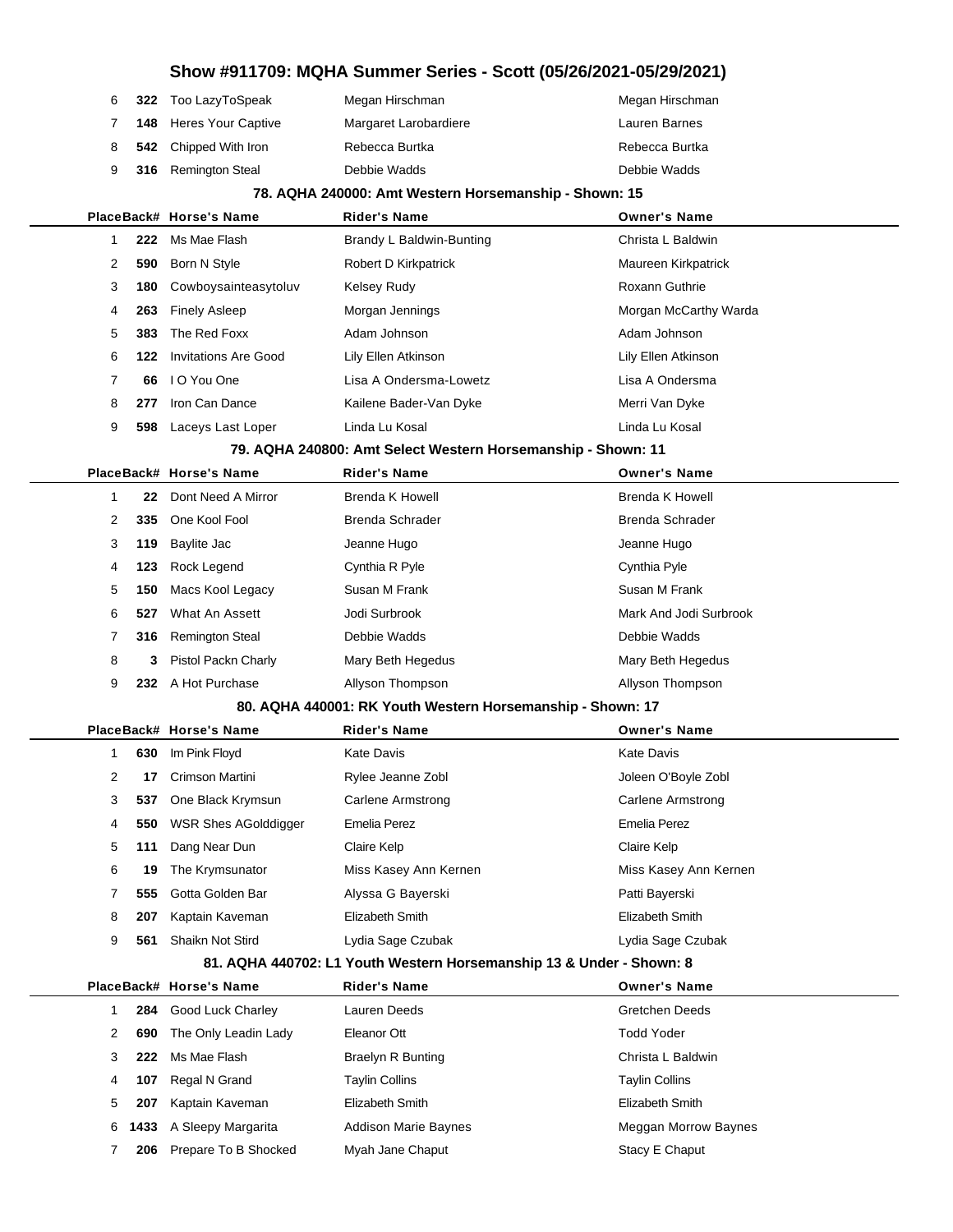| 8            | 521 | Sumore Shock                | Isabel M Craig                                                     | Jennifer Craig           |
|--------------|-----|-----------------------------|--------------------------------------------------------------------|--------------------------|
|              |     |                             | 82. AQHA 440802: L1 Youth Western Horsemanship 14 - 18 - Shown: 16 |                          |
|              |     | PlaceBack# Horse's Name     | <b>Rider's Name</b>                                                | <b>Owner's Name</b>      |
| 1            | 216 | Larrys Back In Black        | Katie Tenerowicz                                                   | <b>Keith Tenerowicz</b>  |
| 2            | 630 | Im Pink Floyd               | <b>Kate Davis</b>                                                  | <b>Kate Davis</b>        |
| 3            | 550 | <b>WSR Shes AGolddigger</b> | Emelia Perez                                                       | <b>Emelia Perez</b>      |
| 4            | 539 | Fancy Enough To Win         | Maya Edwards                                                       | <b>Madison Mulder</b>    |
| 5            | 505 | Best Of My Luv              | Emily Weaver                                                       | Lori Weaver              |
| 6            | 164 | <b>Red Deeified</b>         | Karina R Bader-Van Dyke                                            | Kailene Bader Van Dyke   |
| 7            | 386 | No Time To Party            | <b>Rylee Elizabeth Nichols</b>                                     | Kelly E Dykstra-Nichols  |
| 8            | 537 | One Black Krymsun           | Carlene Armstrong                                                  | Carlene Armstrong        |
| 9            | 111 | Dang Near Dun               | Claire Kelp                                                        | Claire Kelp              |
|              |     |                             | 83. AQHA 440000: Youth Western Horsemanship - Shown: 16            |                          |
|              |     | PlaceBack# Horse's Name     | <b>Rider's Name</b>                                                | <b>Owner's Name</b>      |
| 1            | 24  | Gonna Get Ya Good           | Rilynn K Lindsay                                                   | Rilynn Lindsay           |
| 2            | 235 | Gota B A Hit                | Grace Gasper                                                       | <b>Tammy Gasper</b>      |
| 3            | 284 | <b>Good Luck Charley</b>    | Lauren Deeds                                                       | <b>Gretchen Deeds</b>    |
| 4            | 259 | Chevrolatte                 | Elizabeth West                                                     | <b>Christine West</b>    |
| 5            | 124 | Madd Money                  | Lauren E Lauver                                                    | Lauren Lauver            |
| 6            | 690 | The Only Leadin Lady        | Eleanor Ott                                                        | <b>Todd Yoder</b>        |
| 7            | 164 | <b>Red Deeified</b>         | Karina R Bader-Van Dyke                                            | Kailene Bader Van Dyke   |
| 8            | 386 | No Time To Party            | Rylee Elizabeth Nichols                                            | Kelly E Dykstra-Nichols  |
| 9            | 111 | Dang Near Dun               | Claire Kelp                                                        | Claire Kelp              |
|              |     |                             | 84. AQHA 203100: Amt Yearling Stallions - Shown: 1                 |                          |
|              |     | PlaceBack# Horse's Name     | <b>Rider's Name</b>                                                | <b>Owner's Name</b>      |
| $\mathbf{1}$ |     | 576 Willy Creepin           | Debbie Wadds                                                       | Debbie Wadds             |
|              |     |                             | 89. AQHA 103100: Yearling Stallions - Shown: 3                     |                          |
|              |     | PlaceBack# Horse's Name     | <b>Rider's Name</b>                                                | <b>Owner's Name</b>      |
| 1            |     | 582 Cute Little Guy         | Gordon Wadds                                                       | Kathy Jo Schwartz, DVM   |
| 2            | 526 | Impressin Da Ladies         | Brandon James Moreno                                               | Brandon James Moreno     |
| DQ           | 576 | <b>Willy Creepin</b>        | Debbie Wadds                                                       | Debbie Wadds             |
|              |     |                             | 92. AQHA 103400: Aged Stallions - Shown: 1                         |                          |
|              |     | PlaceBack# Horse's Name     | <b>Rider's Name</b>                                                | <b>Owner's Name</b>      |
| 1            |     | 727 Romeiro                 | Tom Robertson                                                      | Dan E Fox                |
|              |     |                             | 94. AQHA 205400: Amt Yearling Mares - Shown: 3                     |                          |
|              |     | PlaceBack# Horse's Name     | <b>Rider's Name</b>                                                | <b>Owner's Name</b>      |
| $\mathbf{1}$ | 574 | Baewatch                    | Warren E English Jr                                                | Warren E English Jr      |
| 2            | 580 | My Xtreme Secret            | Elizabeth Lauren Kooistra                                          | Laurie Sherman           |
| 3            | 44  | RW My Ebony Hayes           | Sarah Jaclyn Clinansmith                                           | Sarah Jaclyn Clinansmith |
|              |     |                             | 95. AQHA 205500: Amt Two Yr Old Mares - Shown: 2                   |                          |
|              |     |                             |                                                                    |                          |

L

|  |      | PlaceBack# Horse's Name    | <b>Rider's Name</b>                        | <b>Owner's Name</b>   |
|--|------|----------------------------|--------------------------------------------|-----------------------|
|  | 587  | Kaanapali Dolly            | Warren E English Jr                        | Warren E English Jr   |
|  | 519  | <b>Best Invited Dreams</b> | Heidi Tweedie                              | Heidi Tweedie         |
|  |      |                            | 97. AQHA 205700: Amt Aged Mares - Shown: 7 |                       |
|  |      | PlaceBack# Horse's Name    | Rider's Name                               | <b>Owner's Name</b>   |
|  | 249. | Apleezing                  | <b>Christine West</b>                      | <b>Christine West</b> |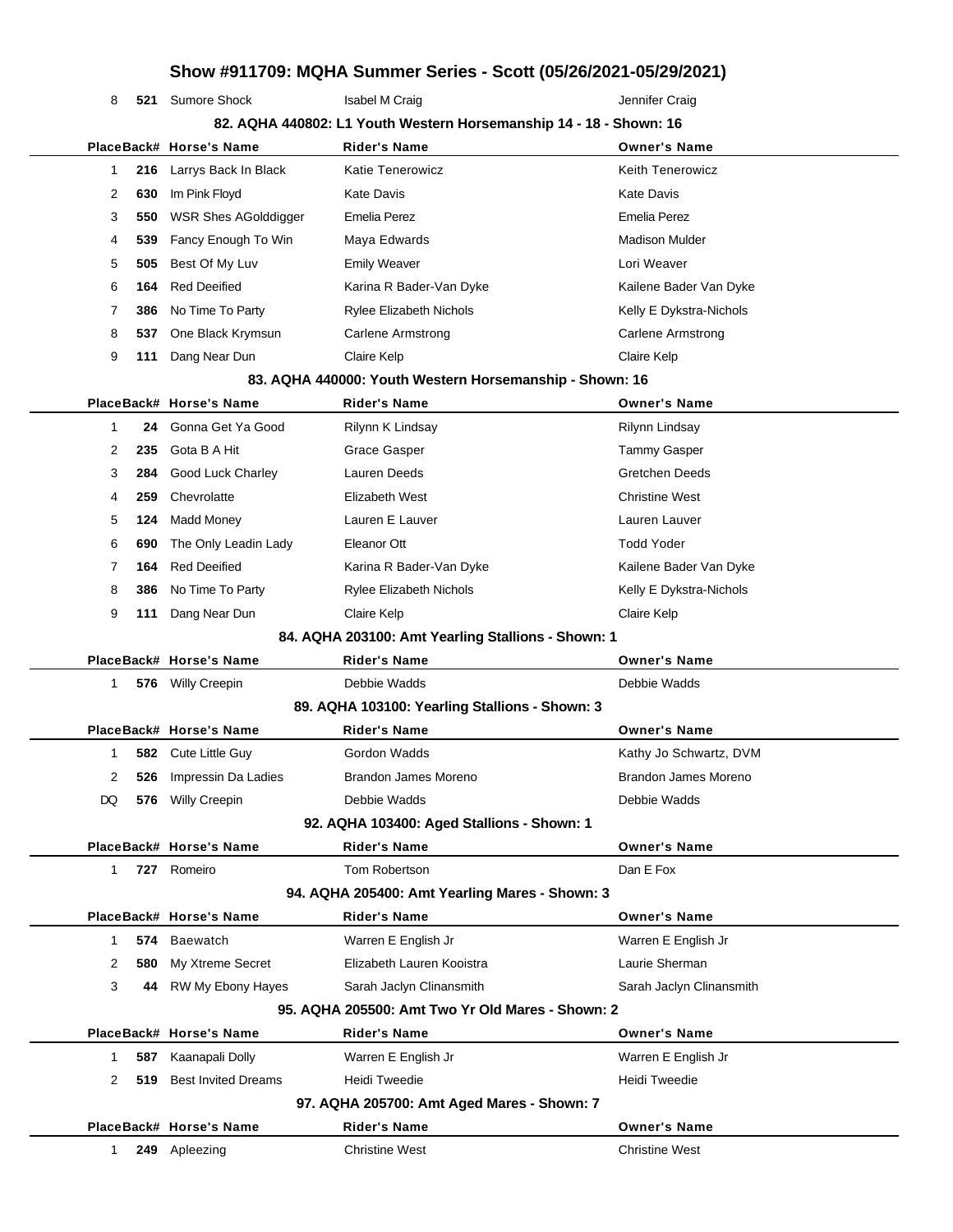|           |                                   | Show #911709: MQHA Summer Series - Scott (05/26/2021-05/29/2021) |                             |
|-----------|-----------------------------------|------------------------------------------------------------------|-----------------------------|
| 2<br>571  | GunslingunConclusion              | Jill E Baker-Cooley                                              | Jill E Baker-Cooley         |
| 3         | Sheza Chip Off A Pro<br>254       | <b>Tricia Meade</b>                                              | <b>Tricia Meade</b>         |
| 4         | The Certain Look<br>540           | Abby E McDonnell                                                 | Abby E McDonnell            |
| 5         | <b>Expensive Assets</b><br>554    | Madison Elizabeth Pfahl                                          | Madison Elizabeth Pfahl     |
| 6<br>507  | Mechanism                         | Mackenzie J Kastl                                                | Mackenzie J Kastl           |
| 7         | Dont Make A Scene<br>544          | Lainey Marie Zwerk                                               | Lainey Marie Zwerk          |
|           |                                   | 98. AQHA 275000: Amt Performance Halter Mares - Shown: 5         |                             |
|           | PlaceBack# Horse's Name           | Rider's Name                                                     | <b>Owner's Name</b>         |
| 1         | Ms Mae Flash<br>222               | Brandy L Baldwin-Bunting                                         | Christa L Baldwin           |
| 9676<br>2 | Iron Hot Maiden                   | Meggen Morrow Baynes                                             | <b>Meggen Morrow Baynes</b> |
| 3         | Dont Need A Mirror<br>22          | <b>Brenda K Howell</b>                                           | <b>Brenda K Howell</b>      |
| 4         | 212 Zip N The Dreams              | Annelise N Sophiea                                               | Ainslee Sophiea             |
| 5         | Pozitively Hot Diva<br>525        | Clare Elisabeth Throop                                           | Clare Elisabeth Throop      |
|           |                                   | 99. AQHA 105400: Yearling Mares - Shown: 2                       |                             |
|           | PlaceBack# Horse's Name           | <b>Rider's Name</b>                                              | <b>Owner's Name</b>         |
| 1         | 574 Baewatch                      | Tom Robertson                                                    | Warren E English Jr         |
| 2         | My Xtreme Secret<br>580           | Laurie Sherman                                                   | Laurie Sherman              |
|           |                                   | 100. AQHA 105500: Two Yr Old Mares - Shown: 2                    |                             |
|           | PlaceBack# Horse's Name           | Rider's Name                                                     | <b>Owner's Name</b>         |
| 1         | Kaanapali Dolly<br>587            | Tom Robertson                                                    | Warren E English Jr         |
| 2         | <b>Best Invited Dreams</b><br>519 | Heidi Tweedie                                                    | Heidi Tweedie               |
|           |                                   | 101. AQHA 105600: Three Yr Old Mares - Shown: 1                  |                             |
|           | PlaceBack# Horse's Name           | Rider's Name                                                     | <b>Owner's Name</b>         |
| 1         | 591 Intrigueing                   | Tom Robertson                                                    | Carli Kerns                 |
|           |                                   | 102. AQHA 105700: Aged Mares - Shown: 5                          |                             |
|           | PlaceBack# Horse's Name           | Rider's Name                                                     | <b>Owner's Name</b>         |
| 1         | Apleezing<br>249                  | Tom Robertson                                                    | <b>Christine West</b>       |
| 2         | GunslingunConclusion<br>571       | Jill E Baker-Cooley                                              | Jill E Baker-Cooley         |
| 3         | 540 The Certain Look              | Abby E McDonnell                                                 | Abby E McDonnell            |
| 4         | 507<br>Mechanism                  | Mackenzie J Kastl                                                | Mackenzie J Kastl           |
| 5         | <b>RD Fancy Tradition</b><br>250  | Alisa B Forton                                                   | Alisa B Forton/Debra        |
|           |                                   | 103. AQHA 175000: Performance Halter Mares - Shown: 7            |                             |
|           | PlaceBack# Horse's Name           | Rider's Name                                                     | <b>Owner's Name</b>         |
| 1         | 222 Ms Mae Flash                  | Brandy L Baldwin-Bunting                                         | Christa L Baldwin           |
| 2<br>9676 | Iron Hot Maiden                   | Michael Huntoon                                                  | <b>Meggen Morrow Baynes</b> |
| 3         | Best Of My Luv<br>505             | <b>Emily Weaver</b>                                              | Lori Weaver                 |
| 4         | Dont Need A Mirror<br>22          | <b>Brenda K Howell</b>                                           | <b>Brenda K Howell</b>      |
| 5<br>1433 | A Sleepy Margarita                | Addison Marie Baynes                                             | Meggan Morrow Baynes        |
| 6         | 212 Zip N The Dreams              | Annelise N Sophiea                                               | Ainslee Sophiea             |
| 7         | 525 Pozitively Hot Diva           | Clare Elisabeth Throop                                           | Clare Elisabeth Throop      |
|           |                                   | 106. AQHA 405600: Youth Three Yr Old Mares - Shown: 2            |                             |
|           | PlaceBack# Horse's Name           | <b>Rider's Name</b>                                              | <b>Owner's Name</b>         |
| -1        | 591<br>Intrigueing                | Carli Kerns                                                      | Carli Kerns                 |
| 2         | 573 King Jacks Starlight          | <b>Taylor Whitkopf</b>                                           | Stephanie Ashby             |
|           |                                   | 107. AQHA 405700: Youth Aged Mares - Shown: 5                    |                             |
|           | PlaceBack# Horse's Name           | <b>Rider's Name</b>                                              | <b>Owner's Name</b>         |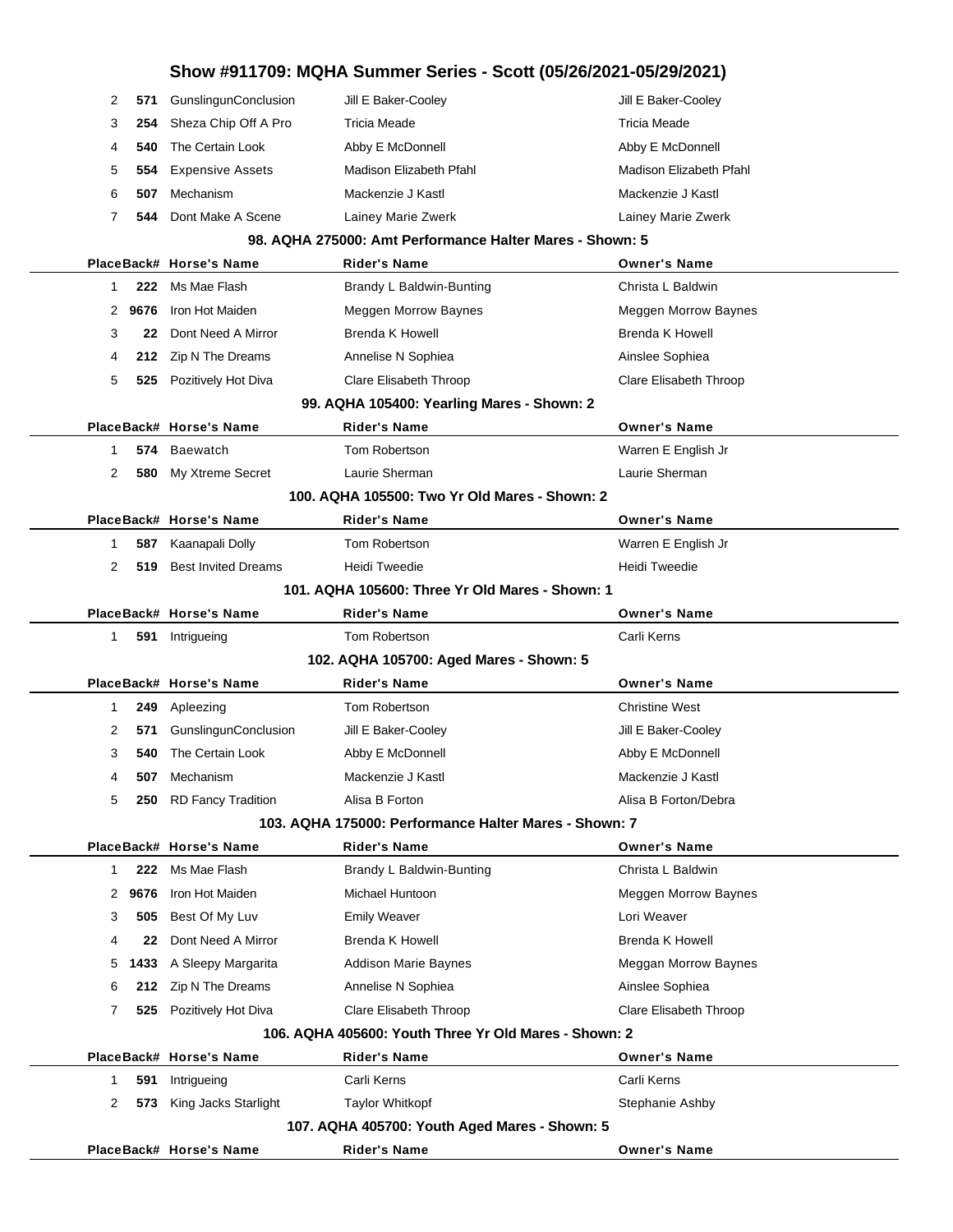| 1  | 249  | Apleezing                   | Katherine West                                                | <b>Christine West</b>       |
|----|------|-----------------------------|---------------------------------------------------------------|-----------------------------|
| 2  | 1433 | A Sleepy Margarita          | <b>Addison Marie Baynes</b>                                   | Meggan Morrow Baynes        |
| 3  | 188  | Dollasigns                  | Selena Mertz                                                  | Selena Mertz                |
| 4  | 250  | <b>RD Fancy Tradition</b>   | Adam Wilcoxen                                                 | Alisa B Forton/Debra        |
| 5  | 125  | Dressed Hot Batt Man        | Darlene Wilcoxen                                              | Alisa B Forton              |
|    |      |                             | 108. AQHA 475000: Youth Performance Halter Mares - Shown: 6   |                             |
|    |      | PlaceBack# Horse's Name     | <b>Rider's Name</b>                                           | <b>Owner's Name</b>         |
| 1  | 9676 | Iron Hot Maiden             | <b>Addison Marie Baynes</b>                                   | <b>Meggen Morrow Baynes</b> |
| 2  | 506  | Bling On The Nite           | Ava Holman                                                    | Ava Holman                  |
| 3  | 505  | Best Of My Luv              | <b>Emily Weaver</b>                                           | Lori Weaver                 |
| 4  | 206  | Prepare To B Shocked        | Myah Jane Chaput                                              | Stacy E Chaput              |
| 5  | 550  | WSR Shes AGolddigger        | Emelia Perez                                                  | <b>Emelia Perez</b>         |
| 6  | 690  | The Only Leadin Lady        | Eleanor Ott                                                   | <b>Todd Yoder</b>           |
|    |      |                             | 110. AQHA 207500: Amt Two Yr Old Geldings - Shown: 2          |                             |
|    |      | PlaceBack# Horse's Name     | <b>Rider's Name</b>                                           | <b>Owner's Name</b>         |
| 1  | 596  | <b>Stormy Krommer</b>       | Warren E English Jr                                           | Warren E English Jr         |
| 2  | 520  | My Version Of Magik         | Mark A Tweedie                                                | <b>Heidi Tweedie</b>        |
|    |      |                             | 111. AQHA 207600: Amt Three Yr Old Geldings - Shown: 2        |                             |
|    |      | PlaceBack# Horse's Name     | <b>Rider's Name</b>                                           | <b>Owner's Name</b>         |
| -1 | 7    | He Is The Exception         | Laura Renee Perniciaro                                        | Christopher J Perniciaro    |
| 2  | 252  | Made Of Candy               | Stephen Erdman                                                | Stephen Erdman              |
|    |      |                             | 112. AQHA 207700: Amt Aged Geldings - Shown: 15               |                             |
|    |      | PlaceBack# Horse's Name     | <b>Rider's Name</b>                                           | <b>Owner's Name</b>         |
| -1 | 159  | Mister Over Easy            | <b>Christine West</b>                                         | <b>Christine West</b>       |
| 2  | 509  | <b>Elusive Pick</b>         | <b>Beverly Sue Koke</b>                                       | Beverly Sue Koke            |
| 3  | 589  | TheEminentDiversion         | Jill E Baker-Cooley                                           | Jill E Baker-Cooley         |
| 4  | 542  | Chipped With Iron           | Rebecca Burtka                                                | Rebecca Burtka              |
| 5  | 804  | <b>Follow Ur Intuition</b>  | Stefanie A Freeland                                           | Stefanie Freeland           |
| 6  | 316  | <b>Remington Steal</b>      | Debbie Wadds                                                  | Debbie Wadds                |
| 7  | 508  | Good Eye Will Be            | Jennifer Ackroyd-Fabris                                       | Jennifer Ackroyd-Fabris     |
| 8  | 130  | <b>SST Starstruck</b>       | Katie Rae Krueger                                             | Katie Rae Krueger           |
| 9  | 123  | Rock Legend                 | Cynthia R Pyle                                                | Cynthia Pyle                |
|    |      |                             | 113. AQHA 277000: Amt Performance Halter Geldings - Shown: 11 |                             |
|    |      | PlaceBack# Horse's Name     | <b>Rider's Name</b>                                           | <b>Owner's Name</b>         |
| 1  | 50   | Buzzzzn Bout Me             | Ken A Mumy                                                    | Ken Mumy                    |
| 2  | 350  | Daydream In The Sky         | Adrienne Peterson                                             | Adrienne Peterson           |
| 3  | 150  | Macs Kool Legacy            | Susan M Frank                                                 | Susan M Frank               |
| 4  | 383  | The Red Foxx                | Adam Johnson                                                  | Adam Johnson                |
| 5  | 263  | <b>Finely Asleep</b>        | Morgan Jennings                                               | Morgan McCarthy Warda       |
| 6  |      |                             |                                                               |                             |
|    | 70   | True Blue I Will Be         | Kay Stanek                                                    | Kay Stanek                  |
| 7  | 527  | What An Assett              | Jodi Surbrook                                                 | Mark And Jodi Surbrook      |
| 8  | 122  | <b>Invitations Are Good</b> | Lily Ellen Atkinson                                           | Lily Ellen Atkinson         |
| 9  | 180  | Cowboysainteasytoluv        | <b>Kelsey Rudy</b>                                            | Roxann Guthrie              |
|    |      |                             | 115. AQHA 107500: Two Yr Old Geldings - Shown: 2              |                             |
|    |      | PlaceBack# Horse's Name     | <b>Rider's Name</b>                                           | <b>Owner's Name</b>         |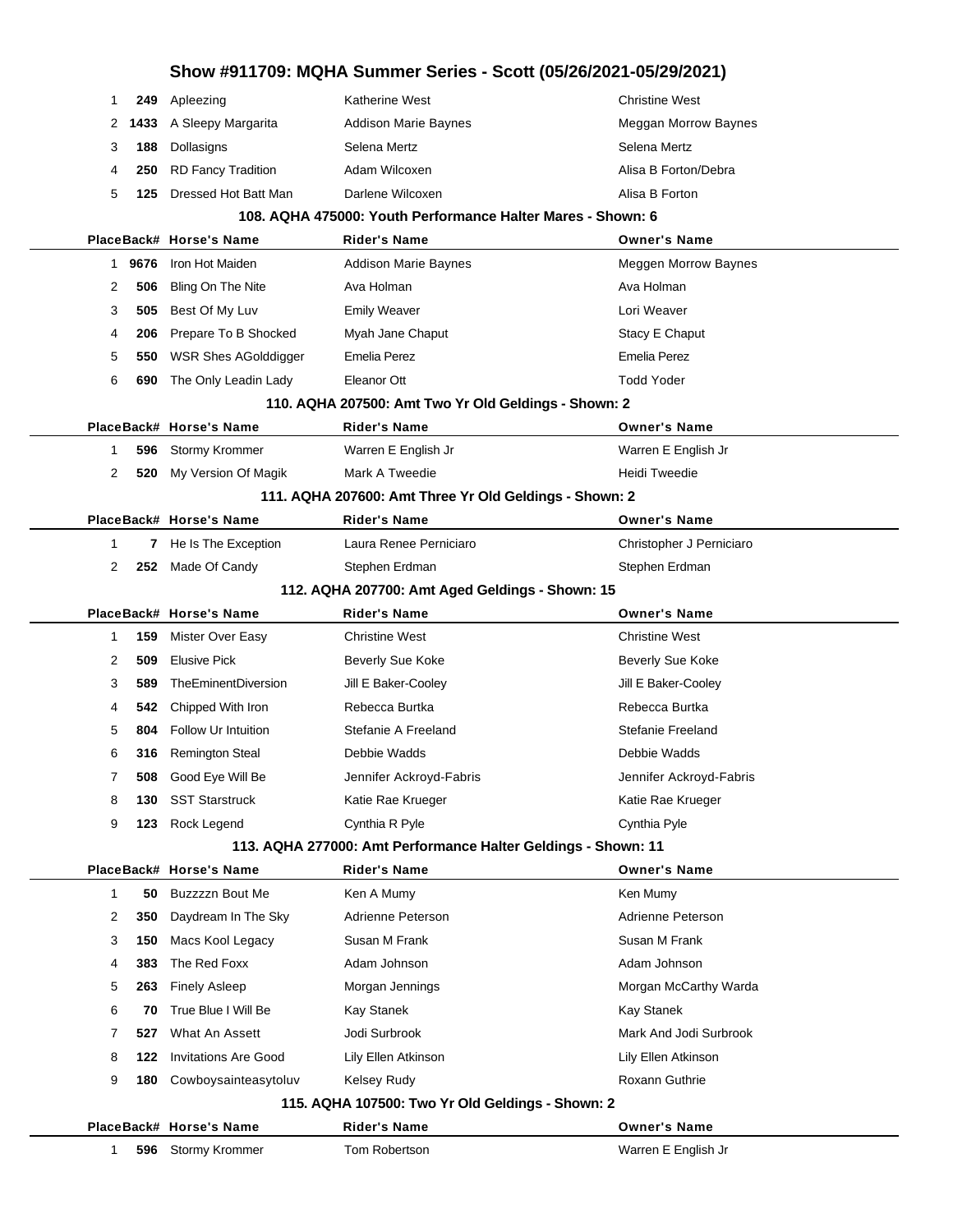|             |     |                         | Show #911709: MQHA Summer Series - Scott (05/26/2021-05/29/2021) |                          |
|-------------|-----|-------------------------|------------------------------------------------------------------|--------------------------|
| 2           | 520 | My Version Of Magik     | Mark A Tweedie                                                   | Heidi Tweedie            |
|             |     |                         | 116. AQHA 107600: Three Yr Old Geldings - Shown: 1               |                          |
|             |     | PlaceBack# Horse's Name | <b>Rider's Name</b>                                              | <b>Owner's Name</b>      |
| 1           |     | 7 He Is The Exception   | Tom Robertson                                                    | Christopher J Perniciaro |
|             |     |                         | 117. AQHA 107700: Aged Geldings - Shown: 4                       |                          |
|             |     | PlaceBack# Horse's Name | <b>Rider's Name</b>                                              | <b>Owner's Name</b>      |
| 1           | 159 | Mister Over Easy        | Tom Robertson                                                    | <b>Christine West</b>    |
| 2           | 509 | <b>Elusive Pick</b>     | <b>Beverly Sue Koke</b>                                          | Beverly Sue Koke         |
| 3           | 583 | Mr Cool Intention       | Marylou J Crall                                                  | Marylou J Crall          |
| 4           | 561 | <b>Shaikn Not Stird</b> | <b>Tessa M Dalton</b>                                            | Lydia Sage Czubak        |
|             |     |                         | 118. AQHA 177000: Performance Halter Geldings - Shown: 9         |                          |
|             |     | PlaceBack# Horse's Name | <b>Rider's Name</b>                                              | <b>Owner's Name</b>      |
| 1           | 50  | Buzzzzn Bout Me         | Michelle McCarthy Warda                                          | Ken Mumy                 |
| 2           | 157 | Why Dont U Kiss This    | Gordon Wadds                                                     | MI Independent L/MI      |
| 3           | 350 | Daydream In The Sky     | Adrienne Peterson                                                | Adrienne Peterson        |
| 4           | 150 | Macs Kool Legacy        | Michael Huntoon                                                  | Susan M Frank            |
| 5           | 527 | What An Assett          | Jodi Surbrook                                                    | Mark And Jodi Surbrook   |
| 6           | 383 | The Red Foxx            | Christopher R Dalton                                             | Adam Johnson             |
| 7           | 263 | <b>Finely Asleep</b>    | Morgan Jennings                                                  | Morgan McCarthy Warda    |
| 8           | 517 | Rolling In Hot          | Mackenzie Jae Westbrook                                          | Matthew J Westbrook      |
| 9           | 541 | Details In The Sky      | Pam Specht                                                       | Rena Kay Johnson         |
|             |     |                         | 121. AQHA 407600: Youth Three Yr Old Geldings - Shown: 1         |                          |
|             |     |                         |                                                                  |                          |
|             |     | PlaceBack# Horse's Name | <b>Rider's Name</b>                                              | <b>Owner's Name</b>      |
| $\mathbf 1$ | 701 | Mahoganee               | <b>Trace Toteff</b>                                              | Tom Robertson            |
|             |     |                         | 122. AQHA 407700: Youth Aged Geldings - Shown: 14                |                          |
|             |     | PlaceBack# Horse's Name | <b>Rider's Name</b>                                              | <b>Owner's Name</b>      |
| 1           | 159 | Mister Over Easy        | Elizabeth West                                                   | <b>Christine West</b>    |
| 2           | 133 | <b>Missin Sleep</b>     | Audrey L Barnes                                                  | Audrey L Barnes          |
| 3           | 555 | Gotta Golden Bar        | Alyssa G Bayerski                                                | Patti Bayerski           |
| 4           | 386 | No Time To Party        | <b>Rylee Elizabeth Nichols</b>                                   | Kelly E Dykstra-Nichols  |
| 5           | 321 | Cash Only               | <b>Ella Spies</b>                                                | Ella Spies               |
| 6           | 630 | Im Pink Floyd           | <b>Kate Davis</b>                                                | <b>Kate Davis</b>        |
| 7           | 561 | Shaikn Not Stird        | Lydia Sage Czubak                                                | Lydia Sage Czubak        |
| 8           | 124 | <b>Madd Money</b>       | Lauren E Lauver                                                  | Lauren Lauver            |
| 9           |     | 537 One Black Krymsun   | Carlene Armstrong                                                | <b>Carlene Armstrong</b> |
|             |     |                         | 123. AQHA 477000: Youth Performance Halter Geldings - Shown: 8   |                          |
|             |     | PlaceBack# Horse's Name | <b>Rider's Name</b>                                              | <b>Owner's Name</b>      |
| 1           | 157 | Why Dont U Kiss This    | <b>Katherine Tietz</b>                                           | MI Independent L/MI      |
| 2           | 235 | Gota B A Hit            | Grace Gasper                                                     | <b>Tammy Gasper</b>      |
| 3           | 560 | Zippin Past The Best    | Carli Kerns                                                      | Carli Kerns              |
| 4           | 517 | Rolling In Hot          | Mackenzie Jae Westbrook                                          | Matthew J Westbrook      |
| 5           | 259 | Chevrolatte             | Elizabeth West                                                   | <b>Christine West</b>    |
| 6           | 111 | Dang Near Dun           | Claire Kelp                                                      | Claire Kelp              |

**107** Regal N Grand **Taylin Collins** Taylin Collins Taylin Collins **124. MQHA 900: Small Fry Halter - Shown: 13**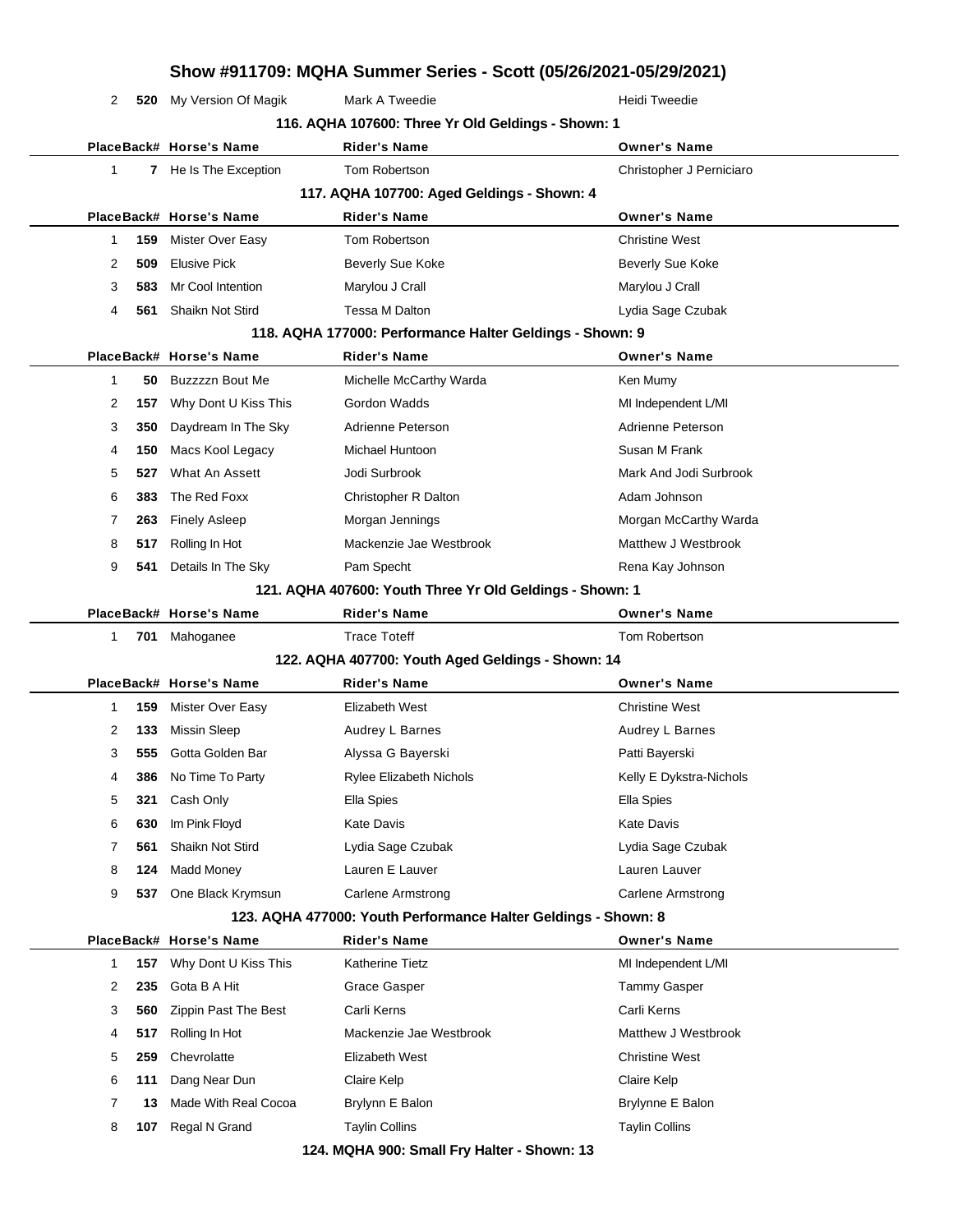|              |      | PlaceBack# Horse's Name     | <b>Rider's Name</b>                                        | <b>Owner's Name</b>     |
|--------------|------|-----------------------------|------------------------------------------------------------|-------------------------|
| 1            | 592  | <b>KM Movin The Best</b>    | <b>Addaley Hudson</b>                                      | Allison Hudson          |
| 2            | 22   | Dont Need A Mirror          | <b>Brylee Lynn Bunting</b>                                 | <b>Brenda K Howell</b>  |
| 3            | 321  | Cash Only                   | <b>Rylee Spies</b>                                         | Ella Spies              |
| 4            | 508  | Good Eye Will Be            | Landon Fabris                                              | Jennifer Ackroyd-Fabris |
| 5            | 52   | The Social Network          | Xandrea Sandusky                                           | <b>Brandy M Pavlik</b>  |
| 6            | 250  | <b>RD Fancy Tradition</b>   | Adam Wilcoxen                                              | Alisa B Forton/Debra    |
| 7            | 1031 | <b>Fabulous Assets</b>      | Marley Ann Smith                                           | Coleen Bull             |
| 8            | 310  | Ima Lopin With Class        | Quinn Bogue                                                | <b>Bogue Family</b>     |
| 9            | 345  | Lukes Last Shine            | Sophia Dong                                                | <b>Katherine Tietz</b>  |
|              |      |                             | 125. MQHA 901: Small Fry Showmanship - Shown: 12           |                         |
|              |      | PlaceBack# Horse's Name     | <b>Rider's Name</b>                                        | <b>Owner's Name</b>     |
| 1            | 310  | Ima Lopin With Class        | Quinn Bogue                                                | <b>Bogue Family</b>     |
| 2            | 1031 | <b>Fabulous Assets</b>      | Marley Ann Smith                                           | Coleen Bull             |
| 3            | 321  | Cash Only                   | <b>Rylee Spies</b>                                         | Ella Spies              |
| 4            | 52   | The Social Network          | Xandrea Sandusky                                           | <b>Brandy M Pavlik</b>  |
| 5            | 22   | Dont Need A Mirror          | <b>Brylee Lynn Bunting</b>                                 | <b>Brenda K Howell</b>  |
| 6            | 345  | Lukes Last Shine            | Sophia Dong                                                | <b>Katherine Tietz</b>  |
| 7            | 592  | <b>KM Movin The Best</b>    | <b>Addaley Hudson</b>                                      | Allison Hudson          |
| 8            | 226  | <b>Art Trouble</b>          | <b>Karly Lewis</b>                                         | Michele Lewis           |
| 9            |      | 242 U No It Gets Better     | Isabella Sophiea                                           | Annelise N Sophiea      |
|              |      |                             | 126. AQHA 212001: RK Amt Showmanship at Halter - Shown: 13 |                         |
|              |      | PlaceBack# Horse's Name     | <b>Rider's Name</b>                                        | <b>Owner's Name</b>     |
| 1            | 523  | My Vintage Mercedes         | <b>Delaney Bakker</b>                                      | Cynthia Bakker          |
| 2            | 25   | Johnny Diesel               | Morgan L Letzkus                                           | James Letzkus           |
| 3            | 597  | Vf Both Sides Zipped        | Jessica R Bills                                            | Jessica R Bills         |
| 4            | 593  | Indeed Shez Lazy            | Lauryn Leuenberger                                         | Lauryn Leuenberger      |
| 5            | 579  | <b>Lilly Larue</b>          | Andrea St John                                             | Greg Holstege           |
| 6            | 804  | <b>Follow Ur Intuition</b>  | Stefanie A Freeland                                        | Stefanie Freeland       |
| 7            | 600  | Didya Hear The Rumor        | Kimberly Wagner                                            | Kimberly Wagner         |
| 8            | 575  | Al Let You Know             | Amanda M Cook                                              | Amanda M Cook           |
| 9            | 702  | Talkin About My Ty          | Mikayla Mae Tew                                            | Janine Ann Caldwell     |
|              |      |                             | 127. AQHA 212002: L1 Amt Showmanship at Halter - Shown: 37 |                         |
|              |      | PlaceBack# Horse's Name     | <b>Rider's Name</b>                                        | <b>Owner's Name</b>     |
| 1            | 66   | I O You One                 | Lisa A Ondersma-Lowetz                                     | Lisa A Ondersma         |
| 2            | 116  | <b>Talk About Good Luck</b> | Amanda Hampel                                              | Amanda Hampel           |
| 3            | 511  | <b>Blazing Potential</b>    | Katie Elizabeth Main                                       | Katie Elizabeth Main    |
| 4            | 548  | Good Rich N Roan            | Kayla J Daniels                                            | Kayla J Daniels         |
| 5            | 523  | My Vintage Mercedes         | Delaney Bakker                                             | Cynthia Bakker          |
| 6            | 311  | STELLAS GOTR GROOVE         | Kerry Daudlin                                              | Kerry Daudlin           |
| 7            | 542  | Chipped With Iron           | Rebecca Burtka                                             | Rebecca Burtka          |
| 8            | 546  | To Good To Be Red           | Stephanie Mae Cesarz                                       | Stephanie Cesarz        |
| 9            | 52   | The Social Network          | Brandy M Pavlik                                            | <b>Brandy M Pavlik</b>  |
|              |      |                             | 128. AQHA 212000: Amt Showmanship at Halter - Shown: 28    |                         |
|              |      | PlaceBack# Horse's Name     | <b>Rider's Name</b>                                        | <b>Owner's Name</b>     |
| $\mathbf{1}$ |      | 222 Ms Mae Flash            | Brandy L Baldwin-Bunting                                   | Christa L Baldwin       |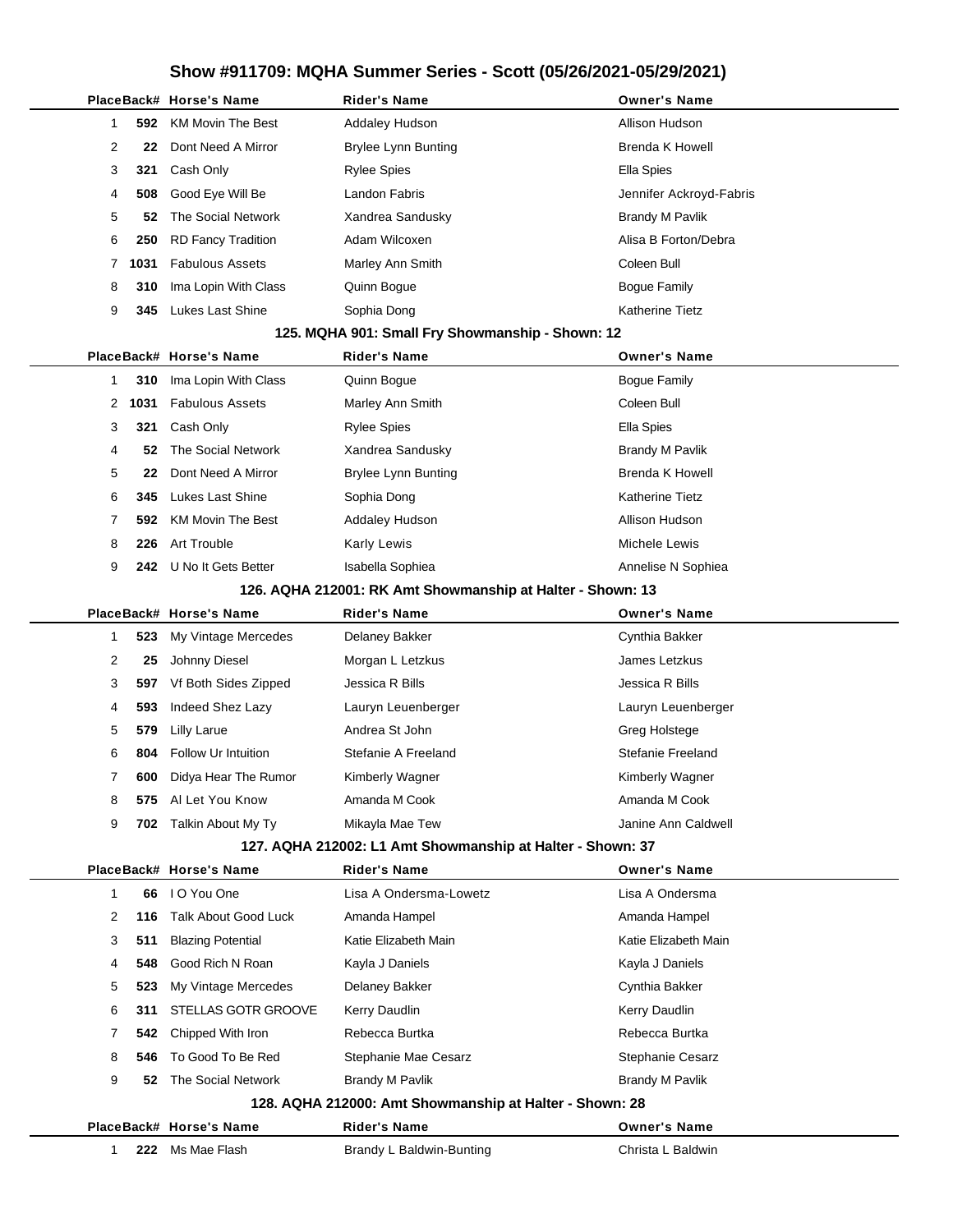| 2            | 590  | Born N Style            | Robert D Kirkpatrick                                            | Maureen Kirkpatrick      |
|--------------|------|-------------------------|-----------------------------------------------------------------|--------------------------|
| 3            | 263  | <b>Finely Asleep</b>    | Morgan Jennings                                                 | Morgan McCarthy Warda    |
| 4            | 383  | The Red Foxx            | Adam Johnson                                                    | Adam Johnson             |
| 5            | 504  | UF Parked At The Bar    | Stephanie Rae Morgan                                            | Stephanie Rae Morgan     |
| 6            | 554  | <b>Expensive Assets</b> | Madison Elizabeth Pfahl                                         | Madison Elizabeth Pfahl  |
| 7            | 180  | Cowboysainteasytoluv    | <b>Kelsey Rudy</b>                                              | Roxann Guthrie           |
| 8            | 66   | I O You One             | Lisa A Ondersma-Lowetz                                          | Lisa A Ondersma          |
| 9            | 9676 | Iron Hot Maiden         | Meggen Morrow Baynes                                            | Meggen Morrow Baynes     |
|              |      |                         | 129. AQHA 212800: Amt Select Showmanship at Halter - Shown: 13  |                          |
|              |      | PlaceBack# Horse's Name | <b>Rider's Name</b>                                             | <b>Owner's Name</b>      |
| 1            | 22   | Dont Need A Mirror      | <b>Brenda K Howell</b>                                          | <b>Brenda K Howell</b>   |
| 2            | 527  | What An Assett          | Jodi Surbrook                                                   | Mark And Jodi Surbrook   |
| 3            | 123  | Rock Legend             | Cynthia R Pyle                                                  | Cynthia Pyle             |
| 4            | 254  | Sheza Chip Off A Pro    | <b>Tricia Meade</b>                                             | Tricia Meade             |
| 5            | 167  | Hunt In My Saddle       | Charlotte L Ruth-Kasper                                         | Abigail R Kasper         |
| 6            | 119  | Baylite Jac             | Jeanne Hugo                                                     | Jeanne Hugo              |
| 7            | 316  | <b>Remington Steal</b>  | Debbie Wadds                                                    | Debbie Wadds             |
| 8            | 150  | Macs Kool Legacy        | Susan M Frank                                                   | Susan M Frank            |
| 9            | 311  | STELLAS GOTR GROOVE     | Kerry Daudlin                                                   | Kerry Daudlin            |
|              |      |                         | 130. AQHA 412001: RK Youth Showmanship at Halter - Shown: 18    |                          |
|              |      | PlaceBack# Horse's Name | <b>Rider's Name</b>                                             | <b>Owner's Name</b>      |
| 1            | 334  | Hot Look N Dream        | Olivia Hill                                                     | Olivia Hill              |
| 2            | 555  | Gotta Golden Bar        | Alyssa G Bayerski                                               | Patti Bayerski           |
| 3            | 690  | The Only Leadin Lady    | Eleanor Ott                                                     | <b>Todd Yoder</b>        |
| 4            | 561  | Shaikn Not Stird        | Lydia Sage Czubak                                               | Lydia Sage Czubak        |
| 5            | 550  | WSR Shes AGolddigger    | <b>Emelia Perez</b>                                             | Emelia Perez             |
| 6            | 537  | One Black Krymsun       | Carlene Armstrong                                               | <b>Carlene Armstrong</b> |
| 7            | 510  | Divas Wear Prada        | Sarah AllisonMae Russell                                        | Joanna & Gracie Spangler |
| 8            | 529  | Gotta Minute            | Emily J Sell                                                    | Emily J Sell             |
| 9            | 164  | <b>Red Deeified</b>     | Karina R Bader-Van Dyke                                         | Kailene Bader Van Dyke   |
|              |      |                         | 131. AQHA 412702: L1 Youth Showmanship (13 & Under) - Shown: 12 |                          |
|              |      | PlaceBack# Horse's Name | <b>Rider's Name</b>                                             | <b>Owner's Name</b>      |
| $\mathbf{1}$ | 206  | Prepare To B Shocked    | Myah Jane Chaput                                                | Stacy E Chaput           |
| 2            | 107  | Regal N Grand           | <b>Taylin Collins</b>                                           | <b>Taylin Collins</b>    |
| 3            | 690  | The Only Leadin Lady    | Eleanor Ott                                                     | <b>Todd Yoder</b>        |
| 4            | 512  | A Diggin Hot Time       | Liv Jillian Winter                                              | <b>Courtney Winter</b>   |
| 5            | 321  | Cash Only               | Ella Spies                                                      | Ella Spies               |
| 6            | 222  | Ms Mae Flash            | Braelyn R Bunting                                               | Christa L Baldwin        |
| 7            | 1433 | A Sleepy Margarita      | <b>Addison Marie Baynes</b>                                     | Meggan Morrow Baynes     |
| 8            | 521  | Sumore Shock            | Isabel M Craig                                                  | Jennifer Craig           |
| 9            | 529  | Gotta Minute            | Emily J Sell                                                    | Emily J Sell             |
|              |      |                         | 132. AQHA 412802: L1 Youth Showmanship (14 - 18) - Shown: 19    |                          |
|              |      | PlaceBack# Horse's Name | Rider's Name                                                    | <b>Owner's Name</b>      |
| 1            | 555  | Gotta Golden Bar        | Alyssa G Bayerski                                               | Patti Bayerski           |
| 2            | 549  | Partners In Kryme       | Makenna Noon                                                    | Makenna Noon             |
| 3            | 630  | Im Pink Floyd           | <b>Kate Davis</b>                                               | <b>Kate Davis</b>        |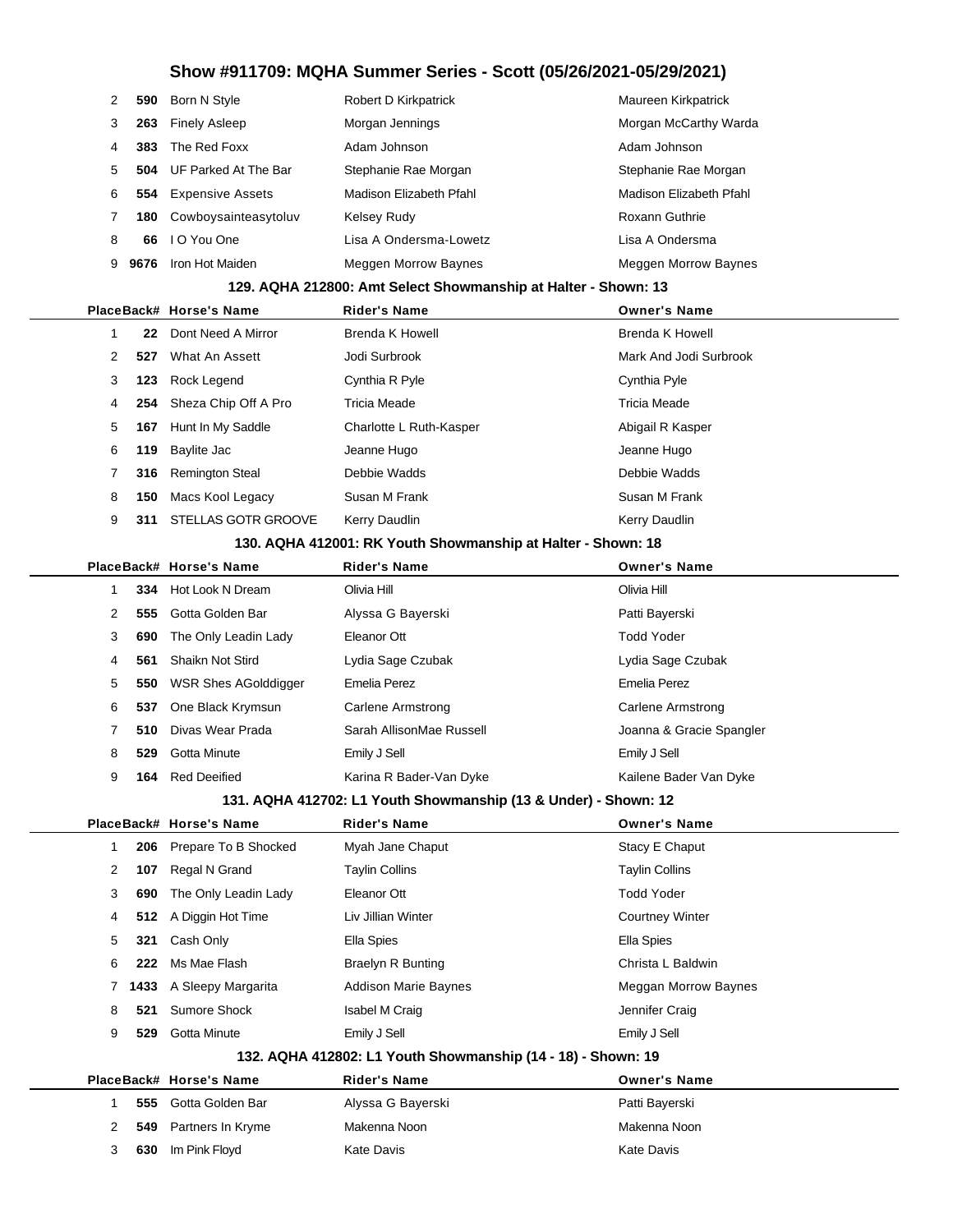| 4           | 13    | Made With Real Cocoa        | Brylynn E Balon                | Brylynne E Balon        |
|-------------|-------|-----------------------------|--------------------------------|-------------------------|
|             |       | 5 539 Fancy Enough To Win   | Maya Edwards                   | <b>Madison Mulder</b>   |
|             | 6 111 | Dang Near Dun               | Claire Kelp                    | Claire Kelp             |
| $7^{\circ}$ | 386   | No Time To Party            | <b>Rylee Elizabeth Nichols</b> | Kelly E Dykstra-Nichols |
| 8           | 19    | The Krymsunator             | Miss Kasey Ann Kernen          | Miss Kasey Ann Kernen   |
| 9           | 550   | <b>WSR Shes AGolddigger</b> | Emelia Perez                   | <b>Emelia Perez</b>     |

### **133. AQHA 412000: Youth Showmanship at Halter - Shown: 25**

|   |     | PlaceBack# Horse's Name       | Rider's Name                                                 | <b>Owner's Name</b>     |
|---|-----|-------------------------------|--------------------------------------------------------------|-------------------------|
| 1 | 505 | Best Of My Luv                | <b>Emily Weaver</b>                                          | Lori Weaver             |
| 2 | 259 | Chevrolatte                   | Elizabeth West                                               | <b>Christine West</b>   |
| 3 | 235 | Gota B A Hit                  | Grace Gasper                                                 | <b>Tammy Gasper</b>     |
| 4 | 149 | Got My Swag On                | <b>Katherine West</b>                                        | <b>Christine West</b>   |
| 5 | 549 | Partners In Kryme             | Makenna Noon                                                 | Makenna Noon            |
| 6 | 124 | <b>Madd Money</b>             | Lauren E Lauver                                              | Lauren Lauver           |
| 7 | 24  | Gonna Get Ya Good             | Rilynn K Lindsay                                             | <b>Rilynn Lindsay</b>   |
| 8 | 107 | Regal N Grand                 | <b>Taylin Collins</b>                                        | <b>Taylin Collins</b>   |
| 9 | 133 | <b>Missin Sleep</b>           | Audrey L Barnes                                              | Audrey L Barnes         |
|   |     |                               | 500. AQHA 450002: L1 Youth Working Hunter - Shown: 3         |                         |
|   |     | PlaceBack# Horse's Name       | <b>Rider's Name</b>                                          | <b>Owner's Name</b>     |
| 1 | 534 | <b>Cash For Artifacts</b>     | <b>Alexis Gorant</b>                                         | <b>Alexis Gorant</b>    |
| 2 | 529 | Gotta Minute                  | Emily J Sell                                                 | Emily J Sell            |
| 3 |     | 532 Al Be Tall And Tan        | Olivia Baugh                                                 | Olivia Baugh            |
|   |     |                               | 900. AQHA 453002: L1 Youth Equitation Over Fences - Shown: 3 |                         |
|   |     | PlaceBack# Horse's Name       | <b>Rider's Name</b>                                          | <b>Owner's Name</b>     |
| 1 |     | 532 Al Be Tall And Tan        | Olivia Baugh                                                 | Olivia Baugh            |
| 2 | 529 | Gotta Minute                  | Emily J Sell                                                 | Emily J Sell            |
| 3 |     | <b>534</b> Cash For Artifacts | Alexis Gorant                                                | Alexis Gorant           |
|   |     |                               | 1073. MQHA 911: MQHA Intermediate Lead Line - Shown: 1       |                         |
|   |     | PlaceBack# Horse's Name       | Rider's Name                                                 | <b>Owner's Name</b>     |
| 1 |     | 508 Good Eye Will Be          | Landon Fabris                                                | Jennifer Ackroyd-Fabris |
|   |     |                               | 1400. AQHA 451002: L1 Youth Hunter Hack - Shown: 3           |                         |
|   |     | PlaceBack# Horse's Name       | Rider's Name                                                 | <b>Owner's Name</b>     |
| 1 | 534 | <b>Cash For Artifacts</b>     | Alexis Gorant                                                | Alexis Gorant           |
| 2 | 532 | Al Be Tall And Tan            | Olivia Baugh                                                 | Olivia Baugh            |
| 3 | 529 | Gotta Minute                  | Emily J Sell                                                 | Emily J Sell            |
|   |     |                               | 2100. AQHA 238002: L1 Amt Trail - Shown: 15                  |                         |
|   |     | PlaceBack# Horse's Name       | Rider's Name                                                 | <b>Owner's Name</b>     |
| 1 | 180 | Cowboysainteasytoluv          | <b>Kelsey Rudy</b>                                           | Roxann Guthrie          |
| 2 | 263 | <b>Finely Asleep</b>          | Morgan Jennings                                              | Morgan McCarthy Warda   |
| 3 | 531 | Lope Lazy Lope                | Elizabeth Lauren Kooistra                                    | <b>Bob Sherman</b>      |
| 4 | 254 | Sheza Chip Off A Pro          | <b>Tricia Meade</b>                                          | <b>Tricia Meade</b>     |
| 5 | 545 | <b>Impulsive Deck</b>         | Fawn Healy                                                   | Fawn Healy              |
| 6 | 167 | Hunt In My Saddle             | Charlotte L Ruth-Kasper                                      | Abigail R Kasper        |
| 7 | 544 | Dont Make A Scene             | Lainey Marie Zwerk                                           | Lainey Marie Zwerk      |
| 8 | 316 | <b>Remington Steal</b>        | Debbie Wadds                                                 | Debbie Wadds            |
|   |     |                               |                                                              |                         |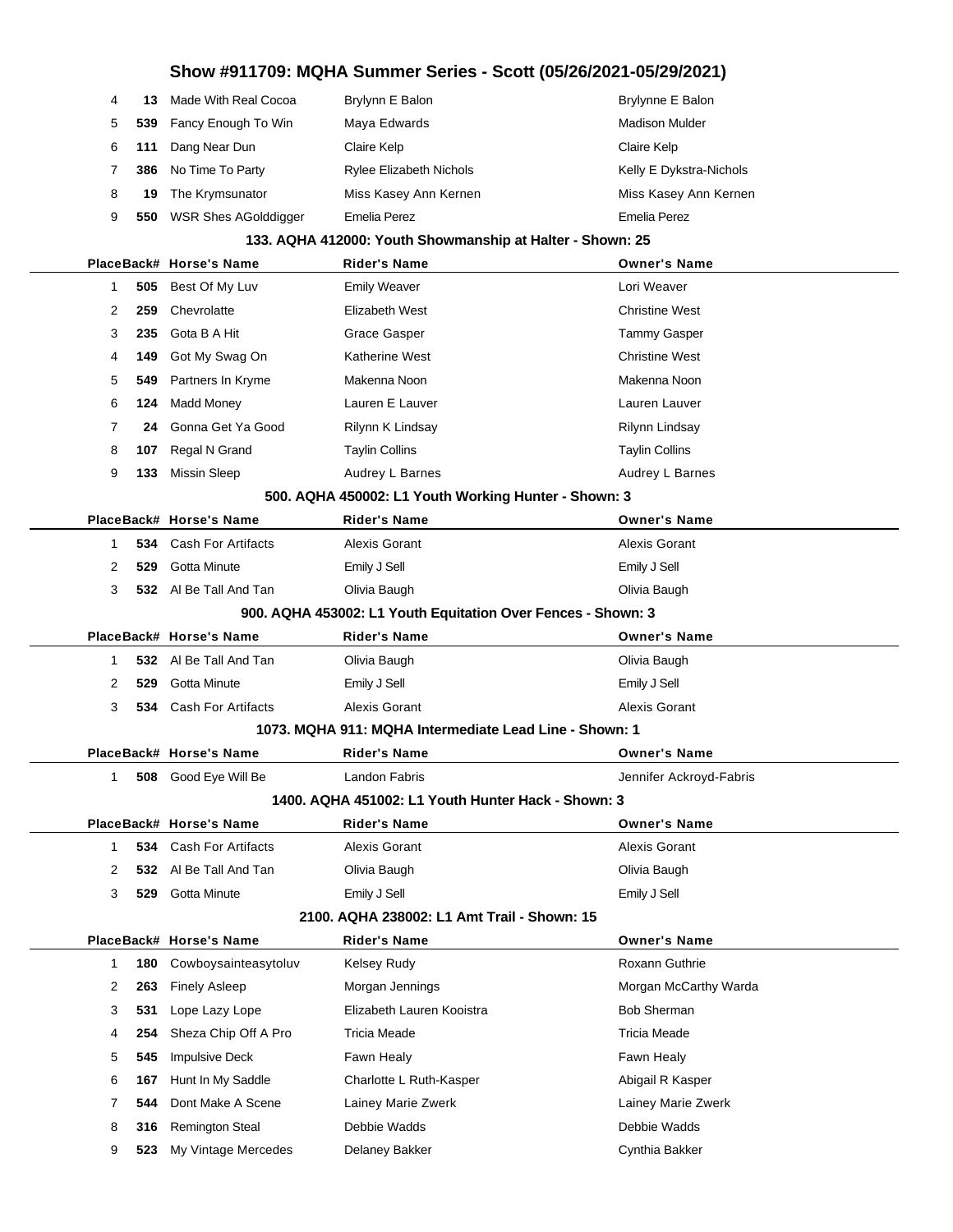### **2500. AQHA 438002: L1 Youth Trail - Shown: 12**

|   |      | PlaceBack# Horse's Name   | Rider's Name                                                                    | <b>Owner's Name</b>       |
|---|------|---------------------------|---------------------------------------------------------------------------------|---------------------------|
| 1 | 539  | Fancy Enough To Win       | Maya Edwards                                                                    | <b>Madison Mulder</b>     |
| 2 | 1433 | A Sleepy Margarita        | <b>Addison Marie Baynes</b>                                                     | Meggan Morrow Baynes      |
| 3 | 505  | Best Of My Luv            | <b>Emily Weaver</b>                                                             | Lori Weaver               |
| 4 | 630  | Im Pink Floyd             | Kate Davis                                                                      | Kate Davis                |
| 5 | 1854 | Hes Good To Go            | <b>Isabelle Freeland</b>                                                        | <b>Isabelle Freeland</b>  |
| 6 | 19   | The Krymsunator           | Miss Kasey Ann Kernen                                                           | Miss Kasey Ann Kernen     |
| 7 | 107  | Regal N Grand             | <b>Taylin Collins</b>                                                           | <b>Taylin Collins</b>     |
| 8 | 111  | Dang Near Dun             | Claire Kelp                                                                     | Claire Kelp               |
| 9 | 216  | Larrys Back In Black      | <b>Katie Tenerowicz</b>                                                         | <b>Keith Tenerowicz</b>   |
|   |      |                           | 5027. NSBA 220301: NSBA Junior Hunter Under Saddle - Shown: 3                   |                           |
|   |      | PlaceBack# Horse's Name   | <b>Rider's Name</b>                                                             | <b>Owner's Name</b>       |
| 1 |      | 515 Best Not To Say       | Stacy L Crawford                                                                | Stacy L Crawford          |
| 2 | 903  | Fun To Be Best            | Christa L Baldwin                                                               | Stacy E Chaput            |
| 3 | 133  | <b>Missin Sleep</b>       | Michelle McCarthy Warda                                                         | Audrey L Barnes           |
|   |      |                           | 5028. NSBA 325410: NSBA Rookie Amateur Hunter Under Saddle - Shown: 2           |                           |
|   |      | PlaceBack# Horse's Name   | Rider's Name                                                                    | <b>Owner's Name</b>       |
| 1 | 25   | Johnny Diesel             | Morgan L Letzkus                                                                | James Letzkus             |
| 2 | 52   | The Social Network        | Brandy M Pavlik                                                                 | <b>Brandy M Pavlik</b>    |
|   |      |                           | 5029. NSBA 225400: NSBA Level 1 Amateur Hunter Under Saddle - Shown: 7          |                           |
|   |      | PlaceBack# Horse's Name   | <b>Rider's Name</b>                                                             | <b>Owner's Name</b>       |
| 1 | 116  | Talk About Good Luck      | Amanda Hampel                                                                   | Amanda Hampel             |
| 2 | 25   | Johnny Diesel             | Morgan L Letzkus                                                                | James Letzkus             |
| 3 | 507  | Mechanism                 | Mackenzie J Kastl                                                               | Mackenzie J Kastl         |
| 4 |      | 516 JZ Limited Liability  | Debbie Barber                                                                   | Debbie Barber             |
|   |      |                           | 5030. NSBA 225600: NSBA Amateur Hunter Under Saddle - Shown: 4                  |                           |
|   |      | PlaceBack# Horse's Name   | <b>Rider's Name</b>                                                             | <b>Owner's Name</b>       |
| 1 | 903  | Fun To Be Best            | Stacy E Chaput                                                                  | Stacy E Chaput            |
| 2 | 515  | Best Not To Say           | Stacy L Crawford                                                                | Stacy L Crawford          |
| 3 | 221  | <b>Willy Willy Sleepy</b> | Michele Lewis                                                                   | Michele Lewis             |
| 4 | 507  | Mechanism                 | Mackenzie J Kastl                                                               | Mackenzie J Kastl         |
|   |      |                           | 5031. NSBA 226600: NSBA Select Amateur Hunter Under Saddle - Shown: 3           |                           |
|   |      | PlaceBack# Horse's Name   | <b>Rider's Name</b>                                                             | <b>Owner's Name</b>       |
| 1 | 123  | Rock Legend               | Cynthia R Pyle                                                                  | Cynthia Pyle              |
| 2 | 211  | Hes Hott                  | Diana Midgley                                                                   | Diana Midgley             |
| 3 | 516  | JZ Limited Liability      | Debbie Barber                                                                   | Debbie Barber             |
|   |      |                           | 5032. NSBA 220100: NSBA Level 1 Hunter Under Saddle - Shown: 3                  |                           |
|   |      | PlaceBack# Horse's Name   | <b>Rider's Name</b>                                                             | <b>Owner's Name</b>       |
| 1 | 553  | Surely Good N Hot         | Amanda K Sullivan                                                               | Kathleen McCullough & Tim |
| 2 | 584  | Worth The Waite           | <b>Christy Beishlag</b>                                                         | Julie L Blackett          |
| 3 | 25   | Johnny Diesel             | Morgan L Letzkus                                                                | James Letzkus             |
|   |      |                           | 5034. NSBA 227102: NSBA Level 1 Youth Hunter Under Saddle 13 & Under - Shown: 3 |                           |
|   |      | PlaceBack# Horse's Name   | <b>Rider's Name</b>                                                             | <b>Owner's Name</b>       |
| 1 | 107  | Regal N Grand             | <b>Taylin Collins</b>                                                           | <b>Taylin Collins</b>     |
| 2 | 284  | Good Luck Charley         | Lauren Deeds                                                                    | Gretchen Deeds            |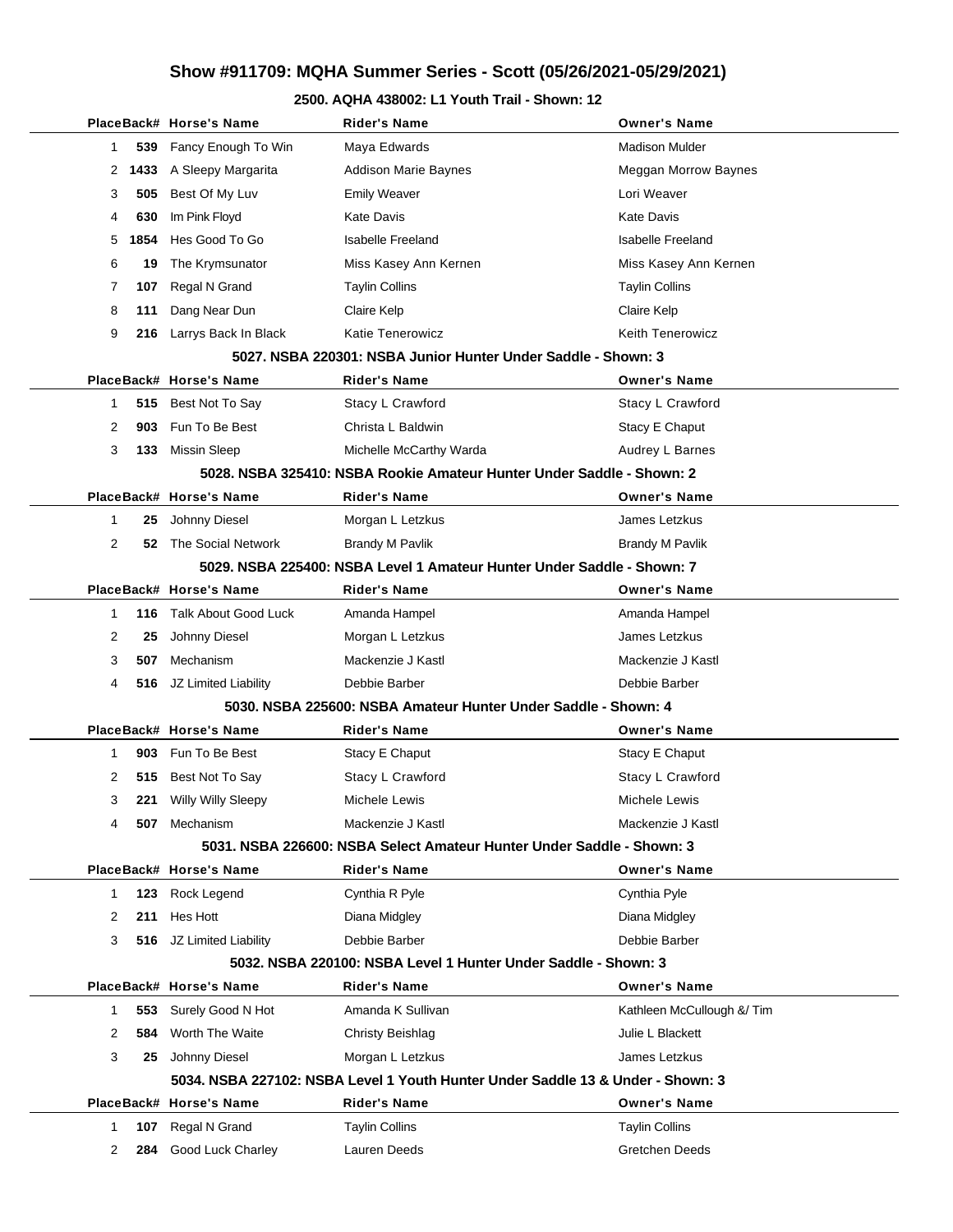| Show #911709: MQHA Summer Series - Scott (05/26/2021-05/29/2021) |                            |                                                                                  |                          |  |  |
|------------------------------------------------------------------|----------------------------|----------------------------------------------------------------------------------|--------------------------|--|--|
| 3<br>206                                                         | Prepare To B Shocked       | Myah Jane Chaput                                                                 | Stacy E Chaput           |  |  |
|                                                                  |                            | 5035. NSBA 227103: NSBA Level 1 Youth Hunter Under Saddle 14-18 - Shown: 4       |                          |  |  |
|                                                                  | PlaceBack# Horse's Name    | <b>Rider's Name</b>                                                              | <b>Owner's Name</b>      |  |  |
| 200<br>1                                                         | <b>Ez Rockin Career</b>    | Rylee Sue Harding                                                                | <b>Rylee Sue Harding</b> |  |  |
|                                                                  |                            | 5036. NSBA 227300: NSBA Youth Hunter Under Saddle - All Age - Shown: 6           |                          |  |  |
|                                                                  | PlaceBack# Horse's Name    | <b>Rider's Name</b>                                                              | <b>Owner's Name</b>      |  |  |
| 235<br>1                                                         | Gota B A Hit               | Grace Gasper                                                                     | <b>Tammy Gasper</b>      |  |  |
| 2<br>200                                                         | <b>Ez Rockin Career</b>    | <b>Rylee Sue Harding</b>                                                         | <b>Rylee Sue Harding</b> |  |  |
| 3<br>17                                                          | Crimson Martini            | Rylee Jeanne Zobl                                                                | Joleen O'Boyle Zobl      |  |  |
|                                                                  |                            | 5037. NSBA 220302: NSBA Senior Hunter Under Saddle - Shown: 3                    |                          |  |  |
|                                                                  | PlaceBack# Horse's Name    | Rider's Name                                                                     | <b>Owner's Name</b>      |  |  |
| 211<br>1                                                         | Hes Hott                   | Diana Midgley                                                                    | Diana Midgley            |  |  |
| 2<br>123                                                         | Rock Legend                | Cynthia R Pyle                                                                   | Cynthia Pyle             |  |  |
| 3<br>395                                                         | <b>Kruzin For Cowgirls</b> | <b>Tessa M Dalton</b>                                                            | Laura Stillman           |  |  |
|                                                                  |                            | 5040. NSBA 365410: NSBA Rookie Amateur Hunt Seat Equitation - Shown: 3           |                          |  |  |
|                                                                  | PlaceBack# Horse's Name    | <b>Rider's Name</b>                                                              | <b>Owner's Name</b>      |  |  |
| 1<br>25                                                          | Johnny Diesel              | Morgan L Letzkus                                                                 | James Letzkus            |  |  |
| 2<br>252                                                         | Made Of Candy              | Stephen Erdman                                                                   | Stephen Erdman           |  |  |
| 3<br>395                                                         | <b>Kruzin For Cowgirls</b> | Laura Stillman                                                                   | Laura Stillman           |  |  |
|                                                                  |                            | 5041. NSBA 265400: NSBA Level 1 Amateur Hunt Seat Equitation - Shown: 4          |                          |  |  |
|                                                                  | PlaceBack# Horse's Name    | <b>Rider's Name</b>                                                              | <b>Owner's Name</b>      |  |  |
| $\mathbf{1}$<br>516                                              | JZ Limited Liability       | Debbie Barber                                                                    | Debbie Barber            |  |  |
| 2<br>52                                                          | The Social Network         | <b>Brandy M Pavlik</b>                                                           | <b>Brandy M Pavlik</b>   |  |  |
|                                                                  |                            | 5043. NSBA 266606: NSBA Select Amateur Hunt Seat Equitation - Shown: 3           |                          |  |  |
|                                                                  | PlaceBack# Horse's Name    | <b>Rider's Name</b>                                                              | <b>Owner's Name</b>      |  |  |
| -1<br>123                                                        | Rock Legend                | Cynthia R Pyle                                                                   | Cynthia Pyle             |  |  |
| 2<br>516                                                         | JZ Limited Liability       | Debbie Barber                                                                    | Debbie Barber            |  |  |
| 3<br>211                                                         | Hes Hott                   | Diana Midgley                                                                    | Diana Midgley            |  |  |
|                                                                  |                            | 5044. NSBA 367710: NSBA Rookie Youth Hunt Seat Equitation - Shown: 4             |                          |  |  |
|                                                                  | PlaceBack# Horse's Name    | <b>Rider's Name</b>                                                              | <b>Owner's Name</b>      |  |  |
| 386<br>1                                                         | No Time To Party           | <b>Rylee Elizabeth Nichols</b>                                                   | Kelly E Dykstra-Nichols  |  |  |
| 2<br>690                                                         | The Only Leadin Lady       | Eleanor Ott                                                                      | <b>Todd Yoder</b>        |  |  |
|                                                                  |                            | 5045. NSBA 267102: NSBA Level 1 Youth Hunt Seat Equitation 13 & Under - Shown: 4 |                          |  |  |
|                                                                  | PlaceBack# Horse's Name    | <b>Rider's Name</b>                                                              | <b>Owner's Name</b>      |  |  |
| 1<br>690                                                         | The Only Leadin Lady       | Eleanor Ott                                                                      | <b>Todd Yoder</b>        |  |  |
| 2<br>206                                                         | Prepare To B Shocked       | Myah Jane Chaput                                                                 | Stacy E Chaput           |  |  |
| 3<br>207                                                         | Kaptain Kaveman            | Elizabeth Smith                                                                  | Elizabeth Smith          |  |  |
| 4<br>107                                                         | Regal N Grand              | <b>Taylin Collins</b>                                                            | <b>Taylin Collins</b>    |  |  |
|                                                                  |                            | 5046. NSBA 267103: NSBA Level 1 Youth Hunt Seat Equitation 14-18 - Shown: 4      |                          |  |  |
|                                                                  | PlaceBack# Horse's Name    | <b>Rider's Name</b>                                                              | <b>Owner's Name</b>      |  |  |
| $\mathbf{1}$<br>17                                               | Crimson Martini            | Rylee Jeanne Zobl                                                                | Joleen O'Boyle Zobl      |  |  |
| 2<br>200                                                         | <b>Ez Rockin Career</b>    | Rylee Sue Harding                                                                | <b>Rylee Sue Harding</b> |  |  |
| 3<br>386                                                         | No Time To Party           | <b>Rylee Elizabeth Nichols</b>                                                   | Kelly E Dykstra-Nichols  |  |  |
|                                                                  |                            | 5047. NSBA 267300: NSBA Youth Hunt Seat Equitation - All Age - Shown: 8          |                          |  |  |
|                                                                  | PlaceBack# Horse's Name    | <b>Rider's Name</b>                                                              | <b>Owner's Name</b>      |  |  |
| 284<br>1                                                         | Good Luck Charley          | Lauren Deeds                                                                     | <b>Gretchen Deeds</b>    |  |  |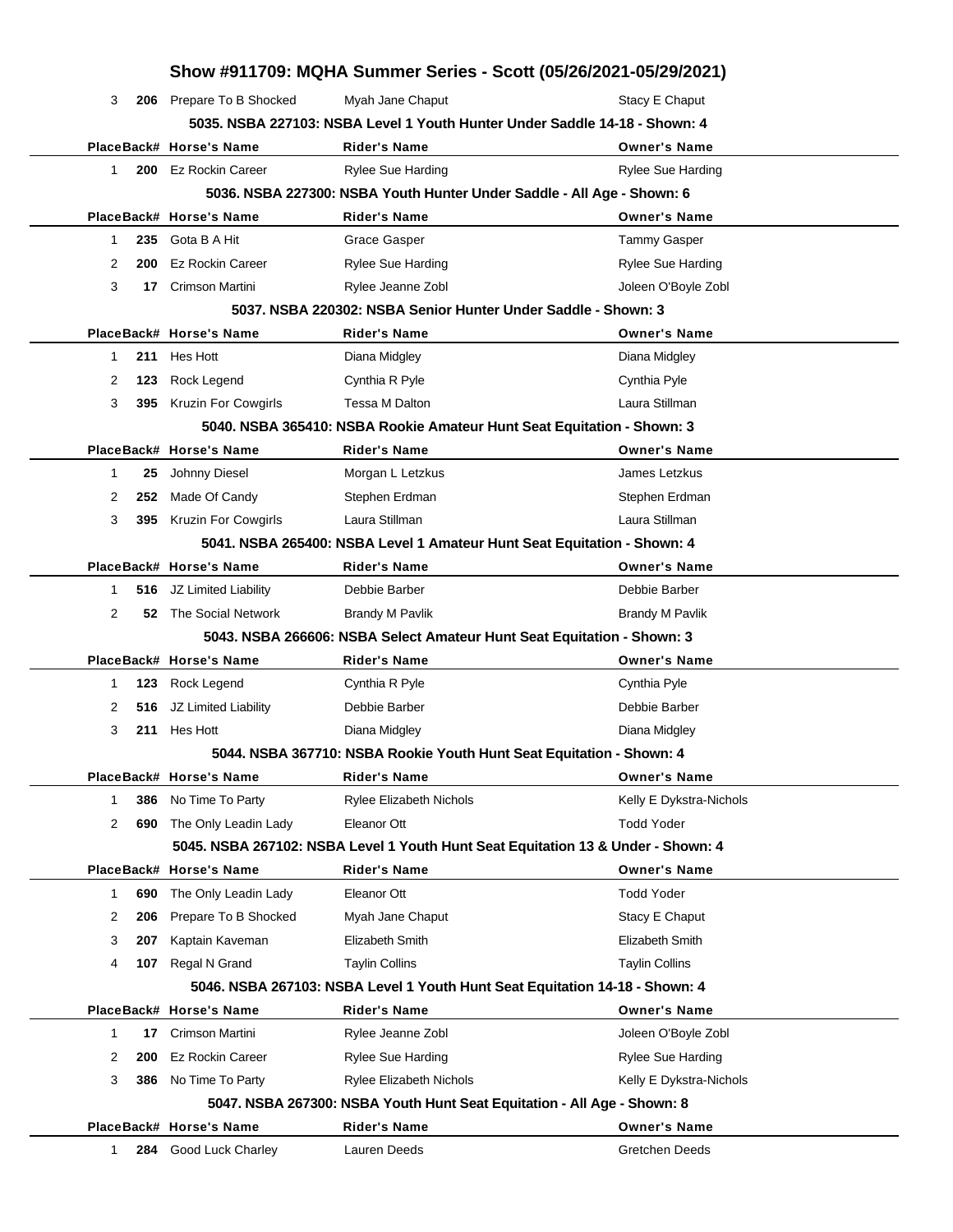|                                                    |     |                         | Show #911709: MQHA Summer Series - Scott (05/26/2021-05/29/2021)  |                        |
|----------------------------------------------------|-----|-------------------------|-------------------------------------------------------------------|------------------------|
| 2                                                  | 24  | Gonna Get Ya Good       | Rilynn K Lindsay                                                  | Rilynn Lindsay         |
| 3                                                  | 107 | Regal N Grand           | <b>Taylin Collins</b>                                             | <b>Taylin Collins</b>  |
| 4                                                  | 235 | Gota B A Hit            | Grace Gasper                                                      | <b>Tammy Gasper</b>    |
| 5                                                  | 133 | Missin Sleep            | Audrey L Barnes                                                   | Audrey L Barnes        |
|                                                    |     |                         | 5055. NSBA 240100: NSBA Level 1 Western Riding - Shown: 2         |                        |
|                                                    |     | PlaceBack# Horse's Name | Rider's Name                                                      | <b>Owner's Name</b>    |
| 1                                                  | 124 | <b>Madd Money</b>       | Christopher R Dalton                                              | Lauren Lauver          |
| 2                                                  | 123 | Rock Legend             | Cynthia R Pyle                                                    | Cynthia Pyle           |
|                                                    |     |                         | 5057. NSBA 245400: NSBA Level 1 Amateur Western Riding - Shown: 1 |                        |
|                                                    |     | PlaceBack# Horse's Name | Rider's Name                                                      | <b>Owner's Name</b>    |
| $\mathbf{1}$                                       |     | 335 One Kool Fool       | Brenda Schrader                                                   | <b>Brenda Schrader</b> |
|                                                    |     |                         | 5058. NSBA 245600: NSBA Amateur Western Riding - Shown: 1         |                        |
|                                                    |     | PlaceBack# Horse's Name | Rider's Name                                                      | <b>Owner's Name</b>    |
| $\mathbf{1}$                                       |     | 123 Rock Legend         | Cynthia R Pyle                                                    | Cynthia Pyle           |
|                                                    |     |                         | 9000. AQHA 101000: Grand Champion Stallions - Shown: 2            |                        |
|                                                    |     | PlaceBack# Horse's Name | <b>Rider's Name</b>                                               | <b>Owner's Name</b>    |
| $\mathbf{1}$                                       |     | 727 Romeiro             | Tom Robertson                                                     | Dan E Fox              |
|                                                    |     |                         | 9001. AQHA 101100: Reserve Champion Stallions - Shown: 3          |                        |
|                                                    |     | PlaceBack# Horse's Name | <b>Rider's Name</b>                                               | <b>Owner's Name</b>    |
| 1                                                  |     | 582 Cute Little Guy     | Gordon Wadds                                                      | Kathy Jo Schwartz, DVM |
| 9004. AQHA 101200: Grand Champion Mares - Shown: 7 |     |                         |                                                                   |                        |
|                                                    |     | PlaceBack# Horse's Name | <b>Rider's Name</b>                                               | <b>Owner's Name</b>    |
| $\mathbf{1}$                                       |     | 249 Apleezing           | Tom Robertson                                                     | <b>Christine West</b>  |
|                                                    |     |                         | 9005. AQHA 101300: Reserve Champion Mare - Shown: 9               |                        |
|                                                    |     | PlaceBack# Horse's Name | <b>Rider's Name</b>                                               | <b>Owner's Name</b>    |
| $\mathbf{1}$                                       |     | 591 Intrigueing         | Tom Robertson                                                     | Carli Kerns            |
|                                                    |     |                         | 9006. AQHA 201200: Amt Grand Champion Mares - Shown: 5            |                        |
|                                                    |     | PlaceBack# Horse's Name | Rider's Name                                                      | <b>Owner's Name</b>    |
| 1                                                  |     | 249 Apleezing           | <b>Christine West</b>                                             | <b>Christine West</b>  |
|                                                    |     |                         | 9007. AQHA 201300: Amt Reserve Champion Mare - Shown: 8           |                        |
|                                                    |     | PlaceBack# Horse's Name | <b>Rider's Name</b>                                               | <b>Owner's Name</b>    |
| $\mathbf{1}$                                       |     | 587 Kaanapali Dolly     | Warren E English Jr                                               | Warren E English Jr    |
|                                                    |     |                         | 9008. AQHA 401200: Youth Grand Champion Mares - Shown: 3          |                        |
|                                                    |     | PlaceBack# Horse's Name | <b>Rider's Name</b>                                               | <b>Owner's Name</b>    |
| 1                                                  |     | 249 Apleezing           | Katherine West                                                    | <b>Christine West</b>  |
|                                                    |     |                         | 9009. AQHA 401300: Youth Reserve Champion Mares - Shown: 8        |                        |
|                                                    |     | PlaceBack# Horse's Name | Rider's Name                                                      | <b>Owner's Name</b>    |
| 1                                                  | 591 | Intrigueing             | Carli Kerns                                                       | Carli Kerns            |
|                                                    |     |                         |                                                                   |                        |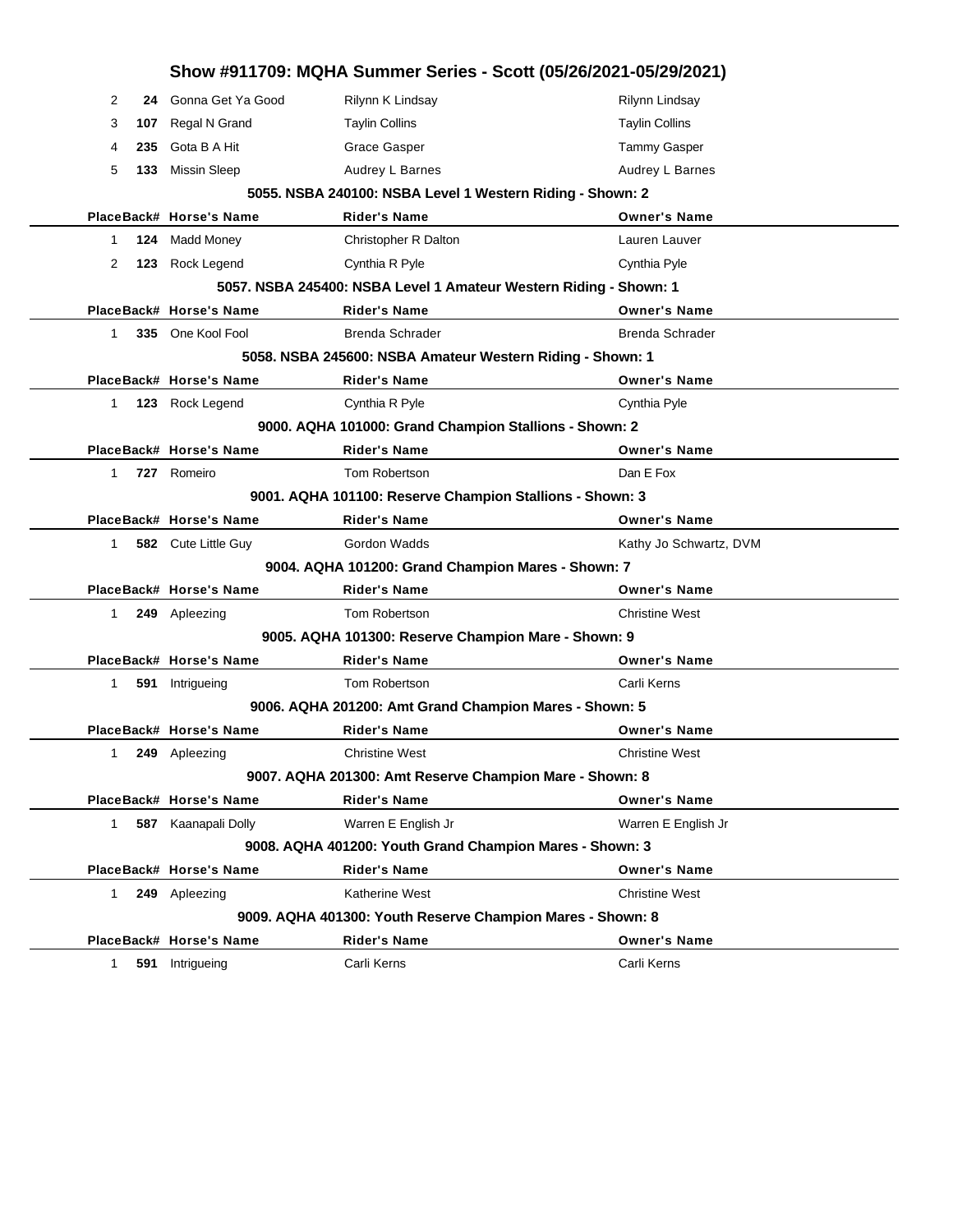### **1. AQHA 150004: L1 Working Hunter - 1st Yr (Level 1) - Shown: 2**

|              |                                           | PlaceBack# Horse's Name       | Rider's Name                                               | <b>Owner's Name</b>  |  |  |  |  |
|--------------|-------------------------------------------|-------------------------------|------------------------------------------------------------|----------------------|--|--|--|--|
| 1.           | 529                                       | Gotta Minute                  | Emily J Sell                                               | Emily J Sell         |  |  |  |  |
| 2            |                                           | 532 Al Be Tall And Tan        | Olivia Baugh                                               | Olivia Baugh         |  |  |  |  |
|              | 2. AQHA 150000: Working Hunter - Shown: 4 |                               |                                                            |                      |  |  |  |  |
|              |                                           | PlaceBack# Horse's Name       | <b>Rider's Name</b>                                        | <b>Owner's Name</b>  |  |  |  |  |
| 1.           |                                           | <b>534</b> Cash For Artifacts | Alexis Gorant                                              | Alexis Gorant        |  |  |  |  |
| 2            | 529                                       | Gotta Minute                  | Emily J Sell                                               | Emily J Sell         |  |  |  |  |
| 3            | 220                                       | The Iron Dancer               | Jacqueline R Horlings                                      | Josephine O Horlings |  |  |  |  |
| 4            |                                           | 532 Al Be Tall And Tan        | Olivia Baugh                                               | Olivia Baugh         |  |  |  |  |
|              |                                           |                               | 5. AQHA 450001: RK Youth Working Hunter - Shown: 2         |                      |  |  |  |  |
|              |                                           | PlaceBack# Horse's Name       | <b>Rider's Name</b>                                        | <b>Owner's Name</b>  |  |  |  |  |
| 1.           |                                           | 532 Al Be Tall And Tan        | Olivia Baugh                                               | Olivia Baugh         |  |  |  |  |
| 2            |                                           | 529 Gotta Minute              | Emily J Sell                                               | Emily J Sell         |  |  |  |  |
|              |                                           |                               | 6. AQHA 450000: Youth Working Hunter - Shown: 4            |                      |  |  |  |  |
|              |                                           | PlaceBack# Horse's Name       | <b>Rider's Name</b>                                        | <b>Owner's Name</b>  |  |  |  |  |
| 1.           | 529                                       | Gotta Minute                  | Emily J Sell                                               | Emily J Sell         |  |  |  |  |
| 2            | 220                                       | The Iron Dancer               | Jacqueline R Horlings                                      | Josephine O Horlings |  |  |  |  |
| 3            |                                           | 532 Al Be Tall And Tan        | Olivia Baugh                                               | Olivia Baugh         |  |  |  |  |
| 4            |                                           | 534 Cash For Artifacts        | Alexis Gorant                                              | Alexis Gorant        |  |  |  |  |
|              |                                           |                               | 9. AQHA 453001: RK Youth Equitation Over Fences - Shown: 2 |                      |  |  |  |  |
|              |                                           | PlaceBack# Horse's Name       | <b>Rider's Name</b>                                        | <b>Owner's Name</b>  |  |  |  |  |
| 1.           | 529                                       | Gotta Minute                  | Emily J Sell                                               | Emily J Sell         |  |  |  |  |
| 2            |                                           | 532 Al Be Tall And Tan        | Olivia Baugh                                               | Olivia Baugh         |  |  |  |  |
|              |                                           |                               | 10. AQHA 453000: Youth Equitation Over Fences - Shown: 4   |                      |  |  |  |  |
|              |                                           | PlaceBack# Horse's Name       | <b>Rider's Name</b>                                        | <b>Owner's Name</b>  |  |  |  |  |
| 1.           |                                           | 534 Cash For Artifacts        | <b>Alexis Gorant</b>                                       | <b>Alexis Gorant</b> |  |  |  |  |
| 2            | 529                                       | Gotta Minute                  | Emily J Sell                                               | Emily J Sell         |  |  |  |  |
| 3            | 220                                       | The Iron Dancer               | Jacqueline R Horlings                                      | Josephine O Horlings |  |  |  |  |
| 4            |                                           | 532 Al Be Tall And Tan        | Olivia Baugh                                               | Olivia Baugh         |  |  |  |  |
|              |                                           |                               | 11. AQHA 151000: Hunter Hack - Shown: 4                    |                      |  |  |  |  |
|              |                                           | PlaceBack# Horse's Name       | <b>Rider's Name</b>                                        | <b>Owner's Name</b>  |  |  |  |  |
| $\mathbf{1}$ | 220                                       | The Iron Dancer               | Jacqueline R Horlings                                      | Josephine O Horlings |  |  |  |  |
| 2            | 529                                       | Gotta Minute                  | Emily J Sell                                               | Emily J Sell         |  |  |  |  |
| 3            |                                           | 534 Cash For Artifacts        | <b>Alexis Gorant</b>                                       | Alexis Gorant        |  |  |  |  |
| 4            |                                           | 532 Al Be Tall And Tan        | Olivia Baugh                                               | Olivia Baugh         |  |  |  |  |
|              |                                           |                               | 14. AQHA 451001: RK Youth Hunter Hack - Shown: 2           |                      |  |  |  |  |
|              |                                           | PlaceBack# Horse's Name       | <b>Rider's Name</b>                                        | <b>Owner's Name</b>  |  |  |  |  |
| 1.           |                                           | 529 Gotta Minute              | Emily J Sell                                               | Emily J Sell         |  |  |  |  |
| 2            |                                           | 532 Al Be Tall And Tan        | Olivia Baugh                                               | Olivia Baugh         |  |  |  |  |
|              |                                           |                               | 15. AQHA 451000: Youth Hunter Hack - Shown: 4              |                      |  |  |  |  |
|              |                                           | PlaceBack# Horse's Name       | <b>Rider's Name</b>                                        | <b>Owner's Name</b>  |  |  |  |  |
| 1            | 220                                       | The Iron Dancer               | Jacqueline R Horlings                                      | Josephine O Horlings |  |  |  |  |
| 2            | 532                                       | Al Be Tall And Tan            | Olivia Baugh                                               | Olivia Baugh         |  |  |  |  |
| 3            |                                           | 534 Cash For Artifacts        | <b>Alexis Gorant</b>                                       | Alexis Gorant        |  |  |  |  |
| 4            |                                           | 529 Gotta Minute              | Emily J Sell                                               | Emily J Sell         |  |  |  |  |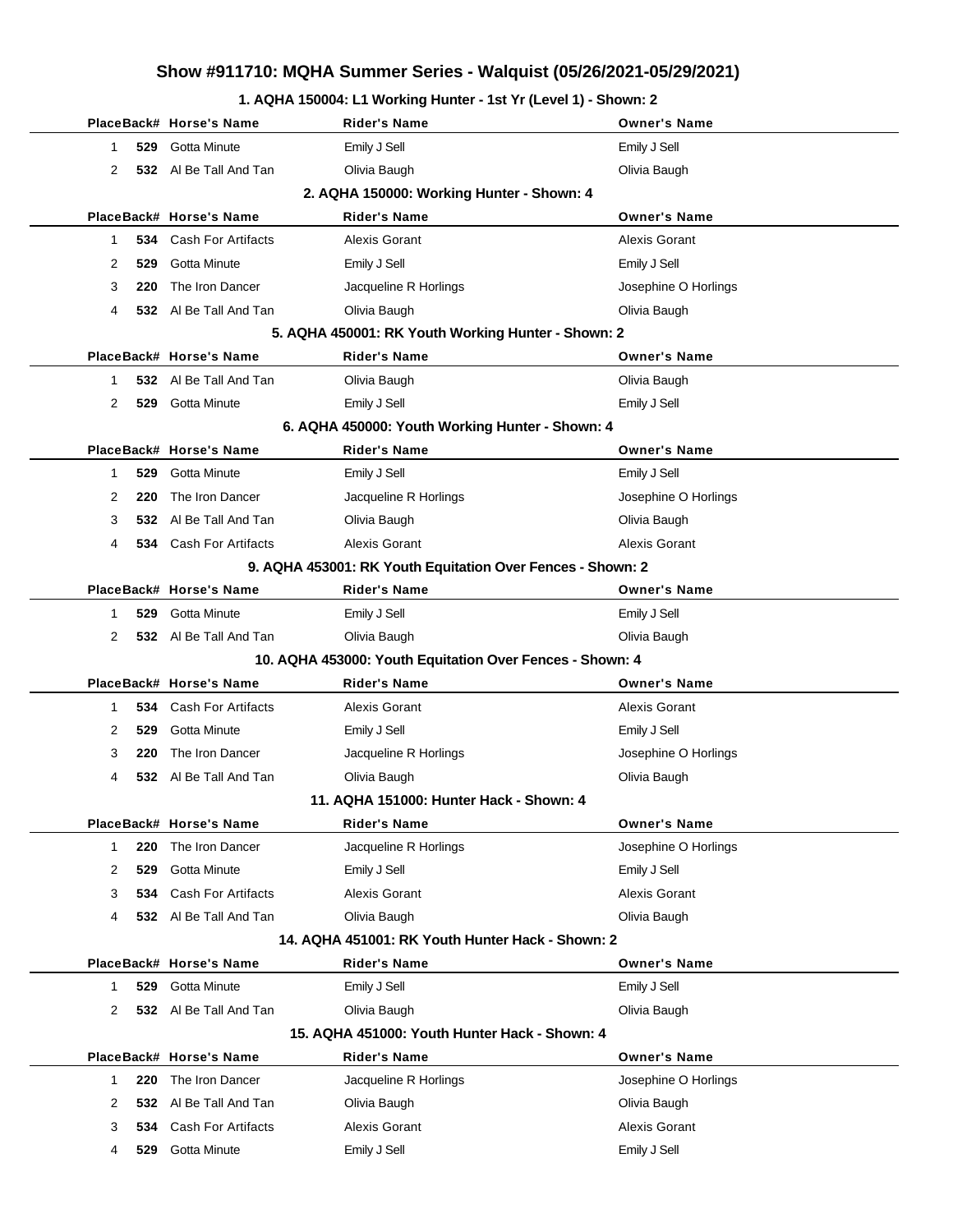### **19. AQHA 138004: L1 Trail - Shown: 19**

|  |    |     | PlaceBack# Horse's Name         | Rider's Name                                 | <b>Owner's Name</b>      |
|--|----|-----|---------------------------------|----------------------------------------------|--------------------------|
|  | 1  | 263 | <b>Finely Asleep</b>            | Morgan Jennings                              | Morgan McCarthy Warda    |
|  | 2  | 508 | Good Eye Will Be                | Stephanie I Bean                             | Jennifer Ackroyd-Fabris  |
|  | 3  | 191 | Ella Be Kruzin                  | Minae Kroeze                                 | Merri VanDyke            |
|  | 4  | 544 | Dont Make A Scene               | <b>Tiffany Nicole Hooper</b>                 | Lainey Marie Zwerk       |
|  | 5  | 537 | One Black Krymsun               | Nicole Brown Veldhoff                        | <b>Carlene Armstrong</b> |
|  | 6  | 804 | Follow Ur Intuition             | September Croel                              | Stefanie Freeland        |
|  | 7  | 316 | <b>Remington Steal</b>          | Gordon Wadds                                 | Debbie Wadds             |
|  | 8  | 133 | <b>Missin Sleep</b>             | Michelle McCarthy Warda                      | Audrey L Barnes          |
|  | 9  | 19  | The Krymsunator                 | Stephanie I Bean                             | Miss Kasey Ann Kernen    |
|  |    |     |                                 | 20. AQHA 138000: Trail - Shown: 17           |                          |
|  |    |     | PlaceBack# Horse's Name         | <b>Rider's Name</b>                          | <b>Owner's Name</b>      |
|  | 1  | 222 | Ms Mae Flash                    | Christa L Baldwin                            | Christa L Baldwin        |
|  | 2  | 505 | Best Of My Luv                  | Austin Lester                                | Lori Weaver              |
|  | 3  | 517 | Rolling In Hot                  | Austin Lester                                | Matthew J Westbrook      |
|  | 4  | 122 | <b>Invitations Are Good</b>     | September Croel                              | Lily Ellen Atkinson      |
|  | 5  | 123 | Rock Legend                     | Cynthia R Pyle                               | Cynthia Pyle             |
|  | 6  | 547 | <b>Blazin Onthe Horizon</b>     | Heidi Ann Oosting                            | Heidi Ann Oosting        |
|  | 7  | 804 | <b>Follow Ur Intuition</b>      | September Croel                              | Stefanie Freeland        |
|  | 8  | 545 | <b>Impulsive Deck</b>           | September Croel                              | Fawn Healy               |
|  | 9  | 531 | Lope Lazy Lope                  | Elizabeth Lauren Kooistra                    | <b>Bob Sherman</b>       |
|  |    |     |                                 | 21. AQHA 238001: RK Amt Trail - Shown: 6     |                          |
|  |    |     | PlaceBack# Horse's Name         | <b>Rider's Name</b>                          | <b>Owner's Name</b>      |
|  | 1  | 545 | <b>Impulsive Deck</b>           | Fawn Healy                                   | Fawn Healy               |
|  | 2  | 544 | Dont Make A Scene               | Lainey Marie Zwerk                           | Lainey Marie Zwerk       |
|  | 3  | 523 | My Vintage Mercedes             | Delaney Bakker                               | Cynthia Bakker           |
|  | 4  | 316 | <b>Remington Steal</b>          | Debbie Wadds                                 | Debbie Wadds             |
|  | 5  | 25  | Johnny Diesel                   | Morgan L Letzkus                             | James Letzkus            |
|  | 6  | 3   | Pistol Packn Charly             | Mary Beth Hegedus                            | Mary Beth Hegedus        |
|  |    |     |                                 | 22. AQHA 238800: Amt Select Trail - Shown: 8 |                          |
|  |    |     | PlaceBack# Horse's Name         | Rider's Name                                 | <b>Owner's Name</b>      |
|  | 1  | 123 | Rock Legend                     | Cynthia R Pyle                               | Cynthia Pyle             |
|  | 2  | 254 | Sheza Chip Off A Pro            | Tricia Meade                                 | Tricia Meade             |
|  | 3  | 547 | <b>Blazin Onthe Horizon</b>     | Heidi Ann Oosting                            | Heidi Ann Oosting        |
|  | 4  | 3   | Pistol Packn Charly             | Mary Beth Hegedus                            | Mary Beth Hegedus        |
|  | 5  | 335 | One Kool Fool                   | Brenda Schrader                              | Brenda Schrader          |
|  | 6  | 22  | Dont Need A Mirror              | <b>Brenda K Howell</b>                       | Brenda K Howell          |
|  | 7  | 232 | A Hot Purchase                  | Allyson Thompson                             | Allyson Thompson         |
|  | DQ | 316 | <b>Remington Steal</b>          | Debbie Wadds                                 | Debbie Wadds             |
|  |    |     |                                 | 23. AQHA 238000: Amt Trail - Shown: 7        |                          |
|  |    |     | PlaceBack# Horse's Name         | <b>Rider's Name</b>                          | <b>Owner's Name</b>      |
|  | 1  | 222 | Ms Mae Flash                    | Brandy L Baldwin-Bunting                     | Christa L Baldwin        |
|  | 2  | 531 | Lope Lazy Lope                  | Elizabeth Lauren Kooistra                    | <b>Bob Sherman</b>       |
|  | 3  | 180 | Cowboysainteasytoluv            | Kelsey Rudy                                  | Roxann Guthrie           |
|  | 4  |     | <b>122</b> Invitations Are Good | Lily Ellen Atkinson                          | Lily Ellen Atkinson      |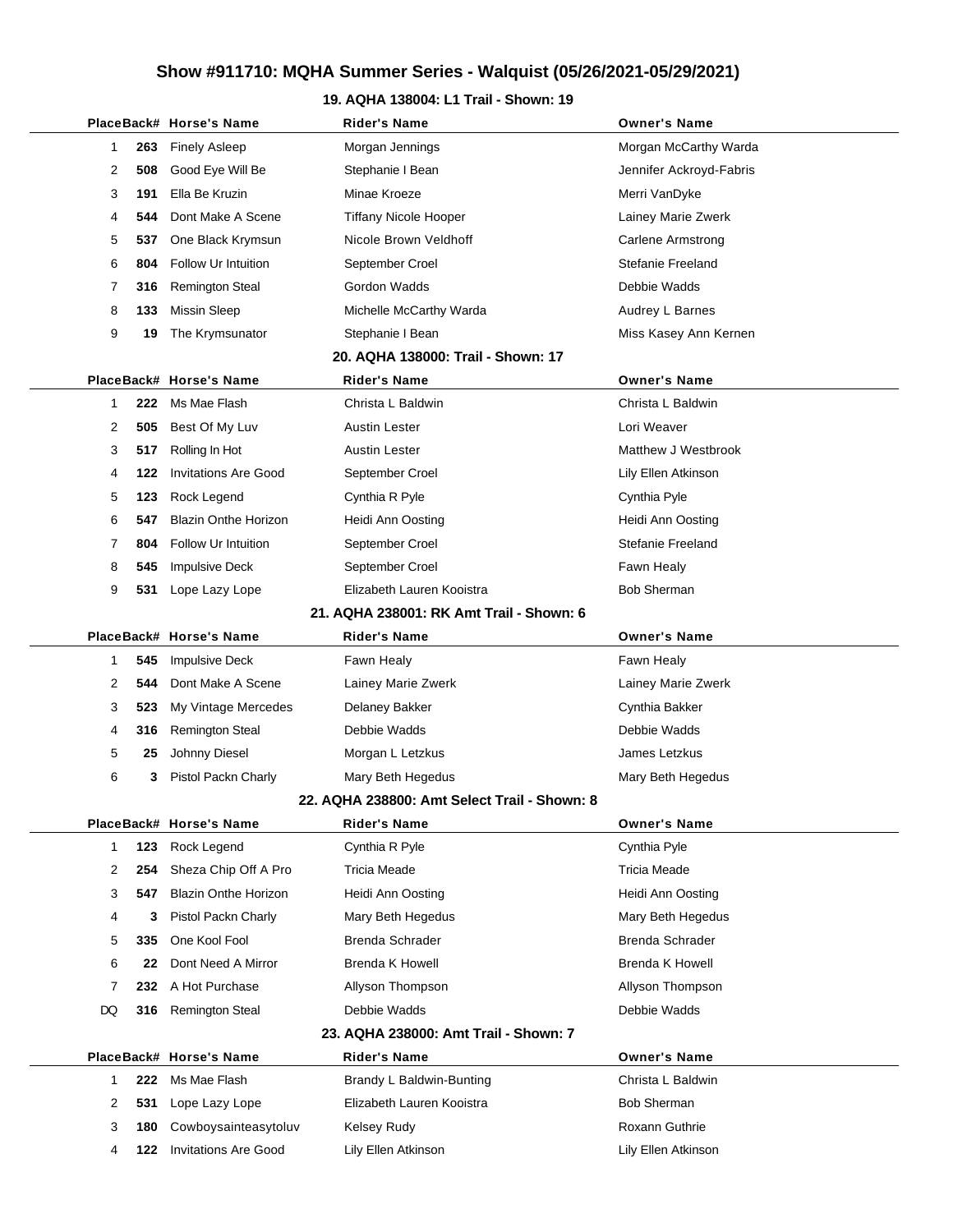| 5                                        | 263                                      | <b>Finely Asleep</b>     | Morgan Jennings                                         | Morgan McCarthy Warda       |  |  |  |
|------------------------------------------|------------------------------------------|--------------------------|---------------------------------------------------------|-----------------------------|--|--|--|
| DQ                                       | 567                                      | Rock N Radical           | Valerie J Smith                                         | Valerie J Smith             |  |  |  |
| DQ                                       | 511                                      | <b>Blazing Potential</b> | Katie Elizabeth Main                                    | Katie Elizabeth Main        |  |  |  |
|                                          | 24. MQHA 904: Small Fry Trail - Shown: 6 |                          |                                                         |                             |  |  |  |
|                                          |                                          | PlaceBack# Horse's Name  | Rider's Name                                            | <b>Owner's Name</b>         |  |  |  |
| 1                                        | 222                                      | Ms Mae Flash             | <b>Brylee Lynn Bunting</b>                              | Christa L Baldwin           |  |  |  |
| 2                                        | 22                                       | Dont Need A Mirror       | <b>Brylee Lynn Bunting</b>                              | Brenda K Howell             |  |  |  |
| 3                                        | 310                                      | Ima Lopin With Class     | Quinn Bogue                                             | <b>Bogue Family</b>         |  |  |  |
| 4                                        | 226                                      | Art Trouble              | Karly Lewis                                             | Michele Lewis               |  |  |  |
| 5                                        | 243                                      | Lady Jag Bar None        | Jocelynn Schoenlein                                     | Alisa Forton                |  |  |  |
| 6                                        | 345                                      | Lukes Last Shine         | Sophia Dong                                             | Katherine Tietz             |  |  |  |
|                                          |                                          |                          | 25. AQHA 438001: RK Youth Trail - Shown: 9              |                             |  |  |  |
|                                          |                                          | PlaceBack# Horse's Name  | <b>Rider's Name</b>                                     | <b>Owner's Name</b>         |  |  |  |
| 1                                        | 539                                      | Fancy Enough To Win      | Maya Edwards                                            | <b>Madison Mulder</b>       |  |  |  |
| 2                                        | 19                                       | The Krymsunator          | Miss Kasey Ann Kernen                                   | Miss Kasey Ann Kernen       |  |  |  |
| 3                                        | 107                                      | Regal N Grand            | <b>Taylin Collins</b>                                   | <b>Taylin Collins</b>       |  |  |  |
| 4                                        | 1854                                     | Hes Good To Go           | Isabelle Freeland                                       | <b>Isabelle Freeland</b>    |  |  |  |
| 5                                        | 111                                      | Dang Near Dun            | Claire Kelp                                             | Claire Kelp                 |  |  |  |
| 6                                        | 630                                      | Im Pink Floyd            | Kate Davis                                              | <b>Kate Davis</b>           |  |  |  |
| 7                                        | 216                                      | Larrys Back In Black     | <b>Katie Tenerowicz</b>                                 | <b>Keith Tenerowicz</b>     |  |  |  |
| 8                                        | 537                                      | One Black Krymsun        | <b>Carlene Armstrong</b>                                | <b>Carlene Armstrong</b>    |  |  |  |
| 9                                        | 200                                      | <b>Ez Rockin Career</b>  | Rylee Sue Harding                                       | <b>Rylee Sue Harding</b>    |  |  |  |
| 26. AQHA 438000: Youth Trail - Shown: 12 |                                          |                          |                                                         |                             |  |  |  |
|                                          |                                          | PlaceBack# Horse's Name  | <b>Rider's Name</b>                                     | <b>Owner's Name</b>         |  |  |  |
| 1                                        | 517                                      | Rolling In Hot           | Mackenzie Jae Westbrook                                 | Matthew J Westbrook         |  |  |  |
| 2                                        | 259                                      | Chevrolatte              | Elizabeth West                                          | <b>Christine West</b>       |  |  |  |
| 3                                        | 505                                      | Best Of My Luv           | <b>Emily Weaver</b>                                     | Lori Weaver                 |  |  |  |
| 4                                        | 235                                      | Gota B A Hit             | Grace Gasper                                            | <b>Tammy Gasper</b>         |  |  |  |
| 5                                        | 24                                       | Gonna Get Ya Good        | Rilynn K Lindsay                                        | Rilynn Lindsay              |  |  |  |
| 6                                        |                                          | 560 Zippin Past The Best | Carli Kerns                                             | Carli Kerns                 |  |  |  |
| 7                                        | 133                                      | <b>Missin Sleep</b>      | Audrey L Barnes                                         | Audrey L Barnes             |  |  |  |
| 8                                        | 111                                      | Dang Near Dun            | Claire Kelp                                             | Claire Kelp                 |  |  |  |
| 9                                        |                                          | 1433 A Sleepy Margarita  | <b>Addison Marie Baynes</b>                             | <b>Meggan Morrow Baynes</b> |  |  |  |
|                                          |                                          |                          | 27. AQHA 144100: Junior Hunter Under Saddle - Shown: 6  |                             |  |  |  |
|                                          |                                          | PlaceBack# Horse's Name  | <b>Rider's Name</b>                                     | <b>Owner's Name</b>         |  |  |  |
| 1                                        | 43                                       | When Fortune Smiles      | Nicole Brown Veldhoff                                   | Marla Foerster              |  |  |  |
| 2                                        |                                          | 515 Best Not To Say      | Stacy L Crawford                                        | Stacy L Crawford            |  |  |  |
| 3                                        | 364                                      | Shes A Southern Bell     | Minae Kroeze                                            | Karina R Bader-VanDyke      |  |  |  |
| 4                                        | 903                                      | Fun To Be Best           | Christa L Baldwin                                       | Stacy E Chaput              |  |  |  |
| 5                                        | 133                                      | Missin Sleep             | Michelle McCarthy Warda                                 | Audrey L Barnes             |  |  |  |
| 6                                        | 370                                      | Al Have Potential        | Jennifer Lee Bluhm                                      | Morgan Elizabeth Glann      |  |  |  |
|                                          |                                          |                          | 28. AQHA 244001: RK Amt Hunter Under Saddle - Shown: 10 |                             |  |  |  |
|                                          |                                          | PlaceBack# Horse's Name  | <b>Rider's Name</b>                                     | <b>Owner's Name</b>         |  |  |  |
| 1                                        | 25                                       | Johnny Diesel            | Morgan L Letzkus                                        | James Letzkus               |  |  |  |
| 2                                        | 542                                      | Chipped With Iron        | Rebecca Burtka                                          | Rebecca Burtka              |  |  |  |
| 3                                        |                                          | 522 Boot Te Call         | Isabella Ankerson                                       | Isabella Ankerson           |  |  |  |
|                                          |                                          |                          |                                                         |                             |  |  |  |

 $\overline{\phantom{0}}$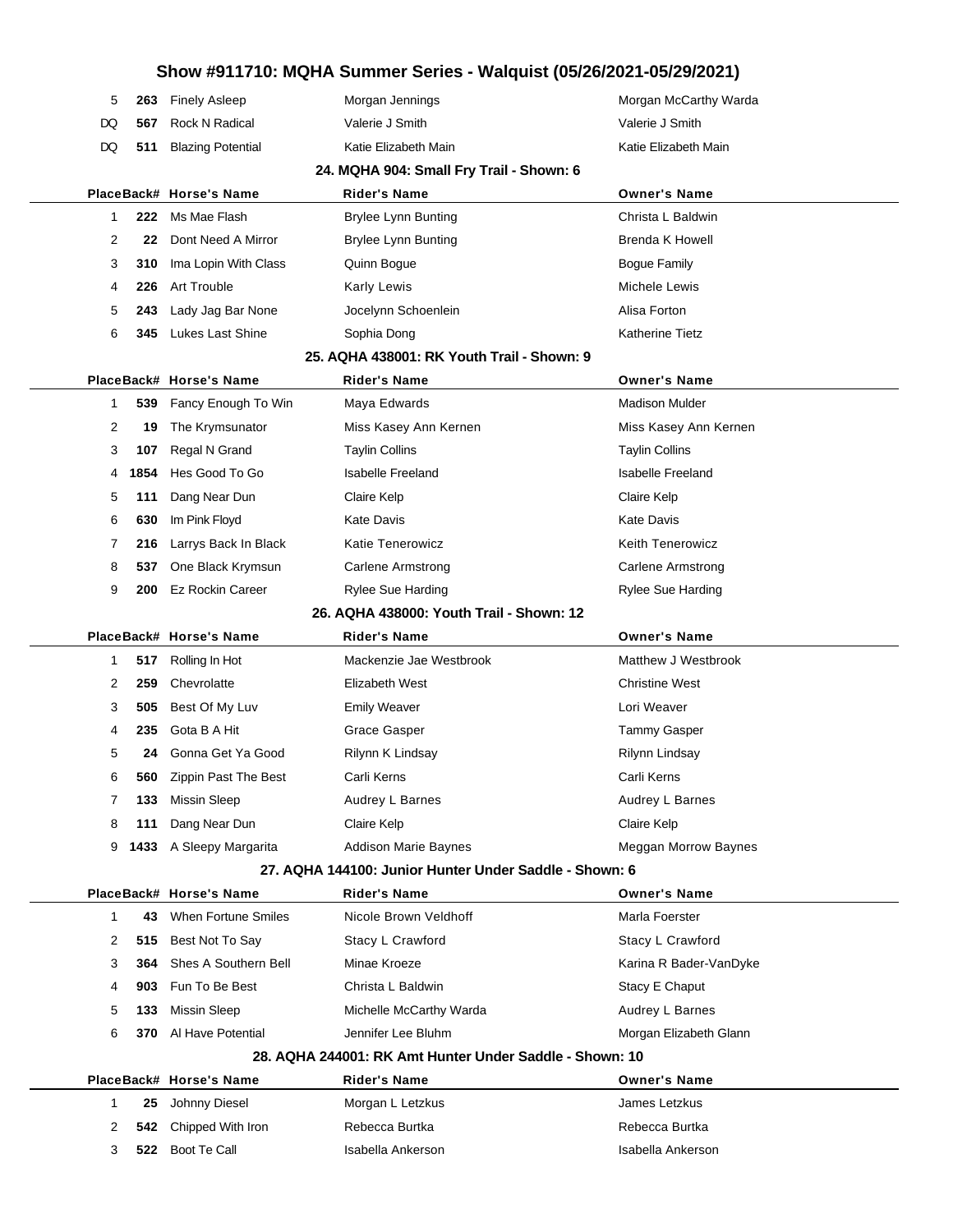|     |                     | Marjorie Taylor                                                                      | Marjorie Taylor        |
|-----|---------------------|--------------------------------------------------------------------------------------|------------------------|
| 254 |                     | Tricia Meade                                                                         | <b>Tricia Meade</b>    |
|     |                     | <b>Brandy M Pavlik</b>                                                               | <b>Brandy M Pavlik</b> |
| 593 | Indeed Shez Lazy    | Lauryn Leuenberger                                                                   | Lauryn Leuenberger     |
| 523 | My Vintage Mercedes | Delaney Bakker                                                                       | Cynthia Bakker         |
| 3   | Pistol Packn Charly | Mary Beth Hegedus                                                                    | Mary Beth Hegedus      |
|     |                     | <b>197</b> WF Dynamic Invite<br>Sheza Chip Off A Pro<br><b>52</b> The Social Network |                        |

#### **29. AQHA 244002: L1 Amt Hunter Under Saddle - Shown: 27**

|   |      | PlaceBack# Horse's Name    | <b>Rider's Name</b>    | <b>Owner's Name</b> |
|---|------|----------------------------|------------------------|---------------------|
|   | 116. | Talk About Good Luck       | Amanda Hampel          | Amanda Hampel       |
| 2 | 66   | I O You One                | Lisa A Ondersma-Lowetz | Lisa A Ondersma     |
| 3 |      | 546 To Good To Be Red      | Stephanie Mae Cesarz   | Stephanie Cesarz    |
| 4 | 552  | Alfalfa                    | Amanda Mozal           | Amanda Mozal        |
| 5 | 311  | <b>STELLAS GOTR GROOVE</b> | Kerry Daudlin          | Kerry Daudlin       |
| 6 | 507  | Mechanism                  | Mackenzie J Kastl      | Mackenzie J Kastl   |
|   | 804  | Follow Ur Intuition        | Stefanie A Freeland    | Stefanie Freeland   |
| 8 | 516  | JZ Limited Liability       | Debbie Barber          | Debbie Barber       |
| 9 | 350  | Daydream In The Sky        | Adrienne Peterson      | Adrienne Peterson   |
|   |      |                            |                        |                     |

#### **30. AQHA 244000: Amt Hunter Under Saddle - Shown: 16**

|   |     | PlaceBack# Horse's Name   | <b>Rider's Name</b>    | <b>Owner's Name</b>   |
|---|-----|---------------------------|------------------------|-----------------------|
|   |     | 594 Lotsa Hot Potential   | Abigail R Kasper       | Abigail R Kasper      |
| 2 | 66  | I O You One               | Lisa A Ondersma-Lowetz | Lisa A Ondersma       |
| 3 |     | 552 Alfalfa               | Amanda Mozal           | Amanda Mozal          |
| 4 |     | 903 Fun To Be Best        | Stacy E Chaput         | Stacy E Chaput        |
| 5 | 277 | Iron Can Dance            | Kailene Bader-Van Dyke | Merri Van Dyke        |
| 6 | 221 | <b>Willy Willy Sleepy</b> | Michele Lewis          | Michele Lewis         |
|   | 507 | Mechanism                 | Mackenzie J Kastl      | Mackenzie J Kastl     |
| 8 | 263 | <b>Finely Asleep</b>      | Morgan Jennings        | Morgan McCarthy Warda |
| 9 | 515 | Best Not To Say           | Stacy L Crawford       | Stacy L Crawford      |
|   |     |                           |                        |                       |

#### **31. AQHA 244800: Amt Select Hunter Under Saddle - Shown: 13**

|   |     | PlaceBack# Horse's Name    | <b>Rider's Name</b>     | <b>Owner's Name</b> |
|---|-----|----------------------------|-------------------------|---------------------|
|   |     | 516 JZ Limited Liability   | Debbie Barber           | Debbie Barber       |
| 2 | 311 | <b>STELLAS GOTR GROOVE</b> | Kerry Daudlin           | Kerry Daudlin       |
| 3 | 123 | Rock Legend                | Cynthia R Pyle          | Cynthia Pyle        |
| 4 | 50  | Buzzzzn Bout Me            | Maryellen Mumy          | Ken Mumy            |
| 5 | 804 | Follow Ur Intuition        | Stefanie A Freeland     | Stefanie Freeland   |
| 6 | 556 | Full Of Blessings          | Kimberly L Whaley       | Kimberly L Whaley   |
|   | 70  | True Blue I Will Be        | Kay Stanek              | Kay Stanek          |
| 8 | 167 | Hunt In My Saddle          | Charlotte L Ruth-Kasper | Abigail R Kasper    |
| 9 | 211 | Hes Hott                   | Diana Midgley           | Diana Midgley       |
|   |     |                            |                         |                     |

#### **32. AQHA 144004: L1 Hunter Under Saddle - Shown: 16**

|   |     | PlaceBack# Horse's Name | <b>Rider's Name</b>   | <b>Owner's Name</b>     |
|---|-----|-------------------------|-----------------------|-------------------------|
|   |     | 543 Boys Its Over       | Amber Hanson Pickard  | Lauren Deeds            |
|   | 370 | Al Have Potential       | Jennifer Lee Bluhm    | Morgan Elizabeth Glann  |
| 3 | 537 | One Black Krymsun       | Nicole Brown Veldhoff | Carlene Armstrong       |
| 4 | 584 | Worth The Waite         | Christy Beishlag      | Julie L Blackett        |
| 5 | 508 | Good Eye Will Be        | Stephanie I Bean      | Jennifer Ackroyd-Fabris |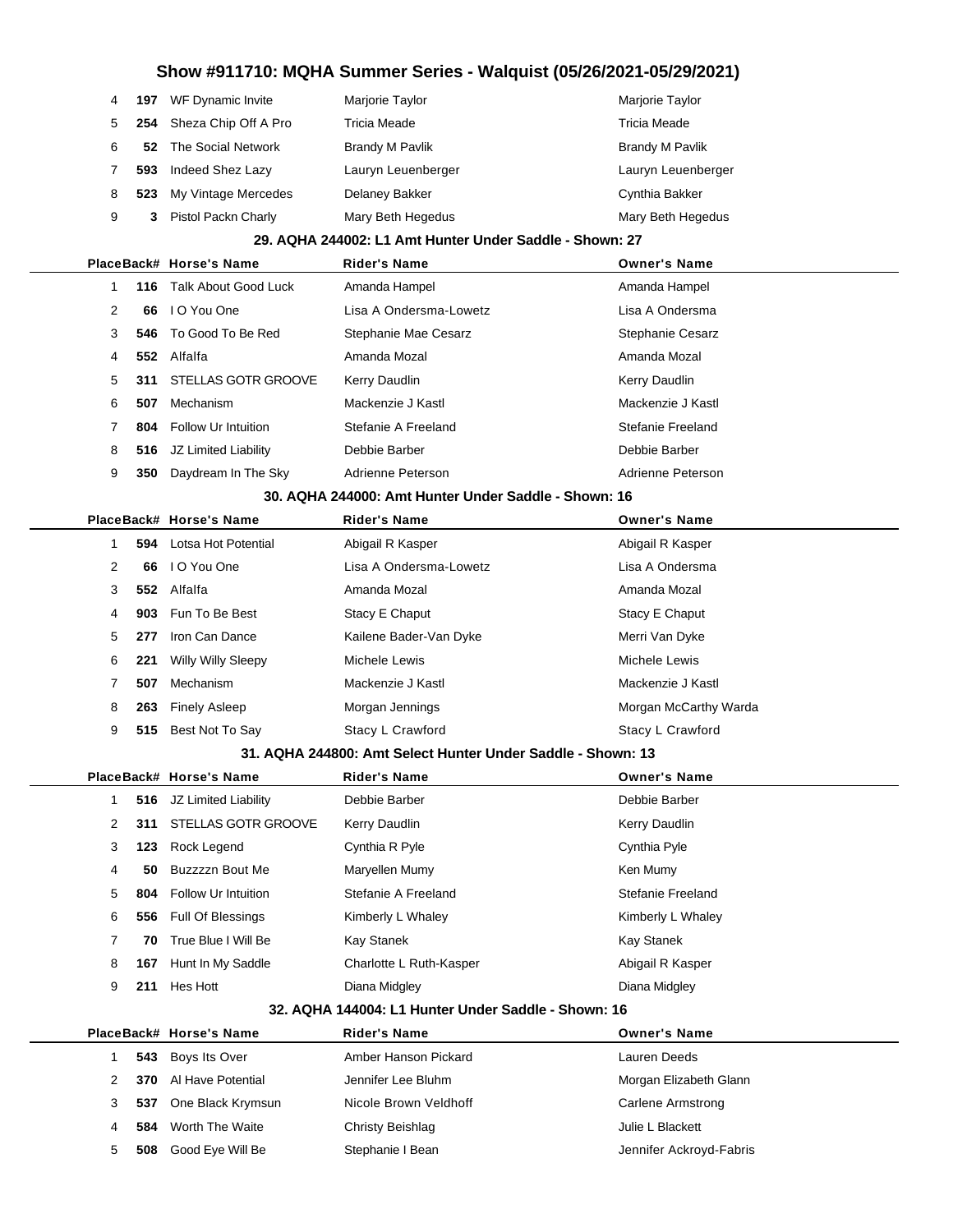| 6 | 309 | U Can Call Me Al      | Minae Kroeze            | Kailene Bader-VanDyke     |
|---|-----|-----------------------|-------------------------|---------------------------|
|   |     | 553 Surely Good N Hot | Amanda K Sullivan       | Kathleen McCullough & Tim |
|   | 594 | Lotsa Hot Potential   | Abigail R Kasper        | Abigail R Kasper          |
|   | 55  | Sleepin By The Bay    | Michelle McCarthy Warda | Ken A & Maryellen Mumy    |

#### **33. AQHA 444001: RK Youth Hunter Under Saddle - Shown: 21**

|  |   |      | PlaceBack# Horse's Name | <b>Rider's Name</b>         | <b>Owner's Name</b>         |
|--|---|------|-------------------------|-----------------------------|-----------------------------|
|  |   | 537  | One Black Krymsun       | Carlene Armstrong           | Carlene Armstrong           |
|  | 2 | 207  | Kaptain Kaveman         | Elizabeth Smith             | Elizabeth Smith             |
|  | 3 | 19   | The Krymsunator         | Miss Kasey Ann Kernen       | Miss Kasey Ann Kernen       |
|  | 4 | 99   | This Jet Is Hot         | Elizabeth Laney             | Andrea Laney                |
|  | 5 | 630  | Im Pink Floyd           | Kate Davis                  | <b>Kate Davis</b>           |
|  | 6 | 216  | Larrys Back In Black    | <b>Katie Tenerowicz</b>     | <b>Keith Tenerowicz</b>     |
|  |   | 521  | Sumore Shock            | Isabel M Craig              | Jennifer Craig              |
|  | 8 | 13   | Made With Real Cocoa    | Brylynn E Balon             | Brylynne E Balon            |
|  | 9 | 1433 | A Sleepy Margarita      | <b>Addison Marie Baynes</b> | <b>Meggan Morrow Baynes</b> |
|  |   |      |                         |                             |                             |

### **34. AQHA 444702: L1 Youth Hunter Under Saddle (13 & Under) - Shown: 8**

|   |     | PlaceBack# Horse's Name   | <b>Rider's Name</b>         | <b>Owner's Name</b>    |
|---|-----|---------------------------|-----------------------------|------------------------|
|   | 529 | Gotta Minute              | Emily J Sell                | Emily J Sell           |
| 2 | 99  | This Jet Is Hot           | Elizabeth Laney             | Andrea Laney           |
| 3 | 107 | Regal N Grand             | Taylin Collins              | <b>Taylin Collins</b>  |
| 4 |     | 521 Sumore Shock          | <b>Isabel M Craig</b>       | Jennifer Craig         |
| 5 |     | 284 Good Luck Charley     | Lauren Deeds                | <b>Gretchen Deeds</b>  |
|   |     | 6 1433 A Sleepy Margarita | <b>Addison Marie Baynes</b> | Meggan Morrow Baynes   |
|   |     | 206 Prepare To B Shocked  | Myah Jane Chaput            | Stacy E Chaput         |
| 8 | 247 | Saving Your Assets        | Emma Brown                  | Alisa & Debra Wilcoxen |

#### **35. AQHA 444802: L1 Youth Hunter Under Saddle (14-18) - Shown: 22**

|   |     | PlaceBack# Horse's Name     | <b>Rider's Name</b>     | <b>Owner's Name</b>     |
|---|-----|-----------------------------|-------------------------|-------------------------|
|   | 537 | One Black Krymsun           | Carlene Armstrong       | Carlene Armstrong       |
| 2 | 505 | Best Of My Luv              | <b>Emily Weaver</b>     | Lori Weaver             |
| 3 | 517 | Rolling In Hot              | Mackenzie Jae Westbrook | Matthew J Westbrook     |
| 4 | 630 | Im Pink Floyd               | Kate Davis              | Kate Davis              |
| 5 | 549 | Partners In Kryme           | Makenna Noon            | Makenna Noon            |
| 6 | 19  | The Krymsunator             | Miss Kasey Ann Kernen   | Miss Kasey Ann Kernen   |
|   | 216 | Larrys Back In Black        | Katie Tenerowicz        | <b>Keith Tenerowicz</b> |
| 8 | 220 | The Iron Dancer             | Jacqueline R Horlings   | Josephine O Horlings    |
| 9 | 550 | <b>WSR Shes AGolddigger</b> | Emelia Perez            | Emelia Perez            |
|   |     |                             |                         |                         |

#### **36. AQHA 444000: Youth Hunter Under Saddle - Shown: 18**

|   |      | PlaceBack# Horse's Name | <b>Rider's Name</b>     | <b>Owner's Name</b>    |
|---|------|-------------------------|-------------------------|------------------------|
|   | 235. | Gota B A Hit            | Grace Gasper            | Tammy Gasper           |
| 2 | 537  | One Black Krymsun       | Carlene Armstrong       | Carlene Armstrong      |
| 3 | 370  | Al Have Potential       | Morgan Elizabeth Glann  | Morgan Elizabeth Glann |
| 4 | 517  | Rolling In Hot          | Mackenzie Jae Westbrook | Matthew J Westbrook    |
| 5 | 549  | Partners In Kryme       | Makenna Noon            | Makenna Noon           |
| 6 | 259  | Chevrolatte             | Elizabeth West          | <b>Christine West</b>  |
|   | 334  | Hot Look N Dream        | Olivia Hill             | Olivia Hill            |
| 8 | 107  | Regal N Grand           | Taylin Collins          | <b>Taylin Collins</b>  |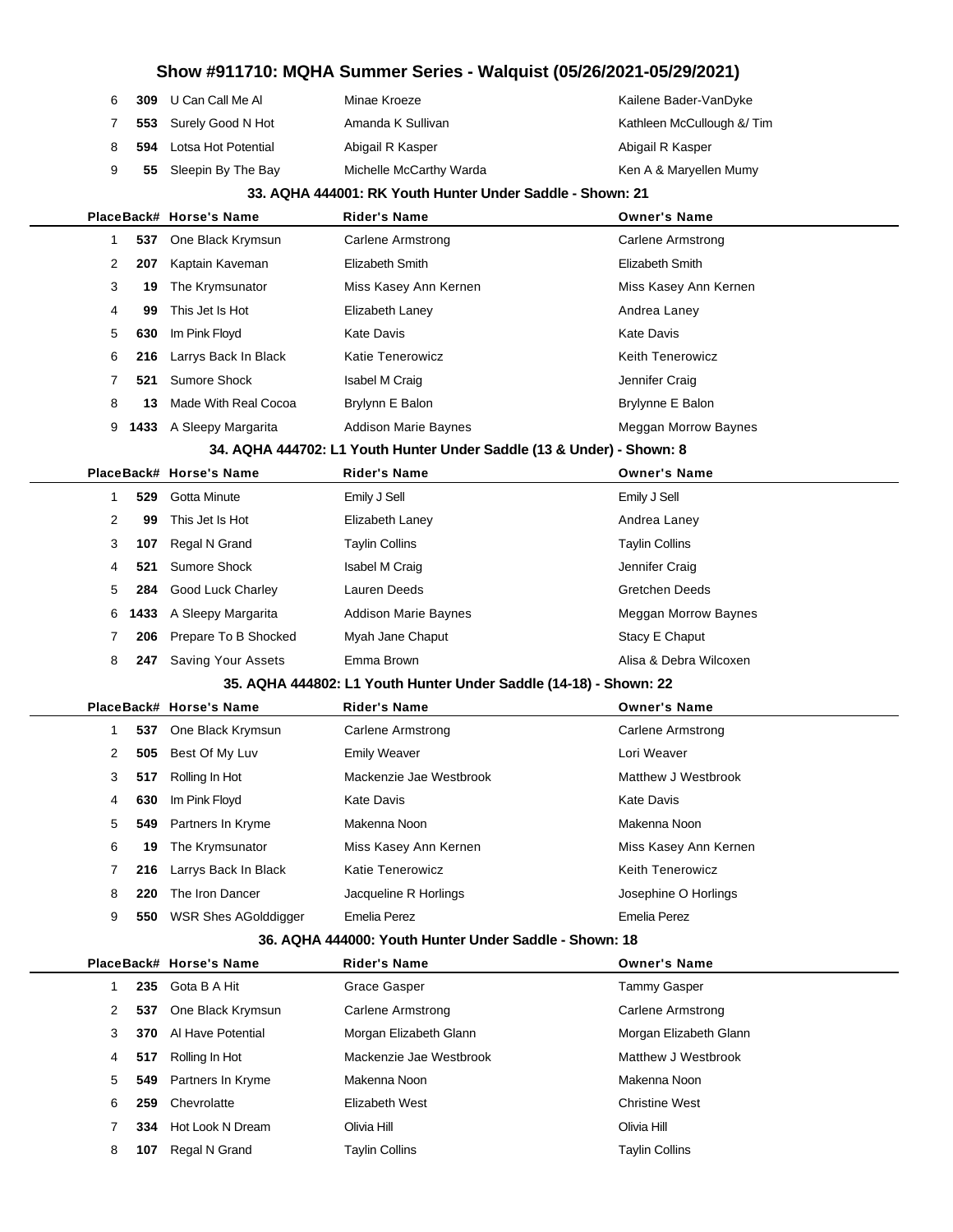**133** Missin Sleep **Audrey L Barnes** Audrey L Barnes Audrey L Barnes

|              |        |                         | 37. AQHA 144200: Senior Hunter Under Saddle - Shown: 12  |                        |
|--------------|--------|-------------------------|----------------------------------------------------------|------------------------|
|              |        | PlaceBack# Horse's Name | <b>Rider's Name</b>                                      | <b>Owner's Name</b>    |
| $\mathbf{1}$ | 594    | Lotsa Hot Potential     | Abigail R Kasper                                         | Abigail R Kasper       |
| 2            | 395    | Kruzin For Cowgirls     | Tessa M Dalton                                           | Laura Stillman         |
| 3            | 50     | Buzzzzn Bout Me         | Michelle McCarthy Warda                                  | Ken Mumy               |
| 4            | 350    | Daydream In The Sky     | Adrienne Peterson                                        | Adrienne Peterson      |
| 5            | 263    | <b>Finely Asleep</b>    | Morgan Jennings                                          | Morgan McCarthy Warda  |
| 6            | 123    | Rock Legend             | Cynthia R Pyle                                           | Cynthia Pyle           |
| 7            | 579    | <b>Lilly Larue</b>      | Minae Kroeze                                             | <b>Greg Holstege</b>   |
| 8            | 541    | Details In The Sky      | Pam Specht                                               | Rena Kay Johnson       |
| 9            | 164    | <b>Red Deeified</b>     | Karina R Bader-Van Dyke                                  | Kailene Bader Van Dyke |
|              |        |                         | 38. MQHA 905: Small Fry HUS - Shown: 5                   |                        |
|              |        | PlaceBack# Horse's Name | <b>Rider's Name</b>                                      | <b>Owner's Name</b>    |
| 1            | 22     | Dont Need A Mirror      | <b>Brylee Lynn Bunting</b>                               | <b>Brenda K Howell</b> |
| 2            | 1031   | <b>Fabulous Assets</b>  | Marley Ann Smith                                         | Coleen Bull            |
| 3            | 564    | Watch For Me            | Xandrea Sandusky                                         | Christy Hudson         |
| 4            | 310    | Ima Lopin With Class    | Quinn Bogue                                              | <b>Bogue Family</b>    |
| 5            | 345    | <b>Lukes Last Shine</b> | Sophia Dong                                              | <b>Katherine Tietz</b> |
|              |        |                         | 39. MQHA 906: Small Fry Equitation - Shown: 5            |                        |
|              |        | PlaceBack# Horse's Name | <b>Rider's Name</b>                                      | <b>Owner's Name</b>    |
|              | 1 1031 | <b>Fabulous Assets</b>  | Marley Ann Smith                                         | Coleen Bull            |
| 2            | 22     | Dont Need A Mirror      | <b>Brylee Lynn Bunting</b>                               | <b>Brenda K Howell</b> |
| 3            | 310    | Ima Lopin With Class    | Quinn Bogue                                              | <b>Bogue Family</b>    |
| 4            | 564    | Watch For Me            | Xandrea Sandusky                                         | Christy Hudson         |
| 5            | 345    | <b>Lukes Last Shine</b> | Sophia Dong                                              | Katherine Tietz        |
|              |        |                         | 40. AQHA 252001: RK Amt Hunt Seat Equitation - Shown: 11 |                        |
|              |        | PlaceBack# Horse's Name | <b>Rider's Name</b>                                      | <b>Owner's Name</b>    |
| 1            | 25     | Johnny Diesel           | Morgan L Letzkus                                         | James Letzkus          |
| 2            | 522    | Boot Te Call            | Isabella Ankerson                                        | Isabella Ankerson      |
| 3            | 252    | Made Of Candy           | Stephen Erdman                                           | Stephen Erdman         |
| 4            | 395    | Kruzin For Cowgirls     | Laura Stillman                                           | Laura Stillman         |
| 5            | 523    | My Vintage Mercedes     | Delaney Bakker                                           | Cynthia Bakker         |
| 6            | 3      | Pistol Packn Charly     | Mary Beth Hegedus                                        | Mary Beth Hegedus      |
| 7            | 542    | Chipped With Iron       | Rebecca Burtka                                           | Rebecca Burtka         |
| 8            | 804    | Follow Ur Intuition     | Stefanie A Freeland                                      | Stefanie Freeland      |
| 9            | 148    | Heres Your Captive      | Margaret Larobardiere                                    | Lauren Barnes          |
|              |        |                         | 41. AQHA 252002: L1 Amt Hunt Seat Equitation - Shown: 16 |                        |
|              |        | PlaceBack# Horse's Name | <b>Rider's Name</b>                                      | <b>Owner's Name</b>    |
| $\mathbf{1}$ | 66     | I O You One             | Lisa A Ondersma-Lowetz                                   | Lisa A Ondersma        |
| 2            | 523    | My Vintage Mercedes     | Delaney Bakker                                           | Cynthia Bakker         |
| 3            | 130    | <b>SST Starstruck</b>   | Katie Rae Krueger                                        | Katie Rae Krueger      |
| 4            | 542    | Chipped With Iron       | Rebecca Burtka                                           | Rebecca Burtka         |
| 5            | 52     | The Social Network      | <b>Brandy M Pavlik</b>                                   | <b>Brandy M Pavlik</b> |
| 6            | 544    | Dont Make A Scene       | Lainey Marie Zwerk                                       | Lainey Marie Zwerk     |

**148** Heres Your Captive Margaret Larobardiere **Lauren Barnes** Lauren Barnes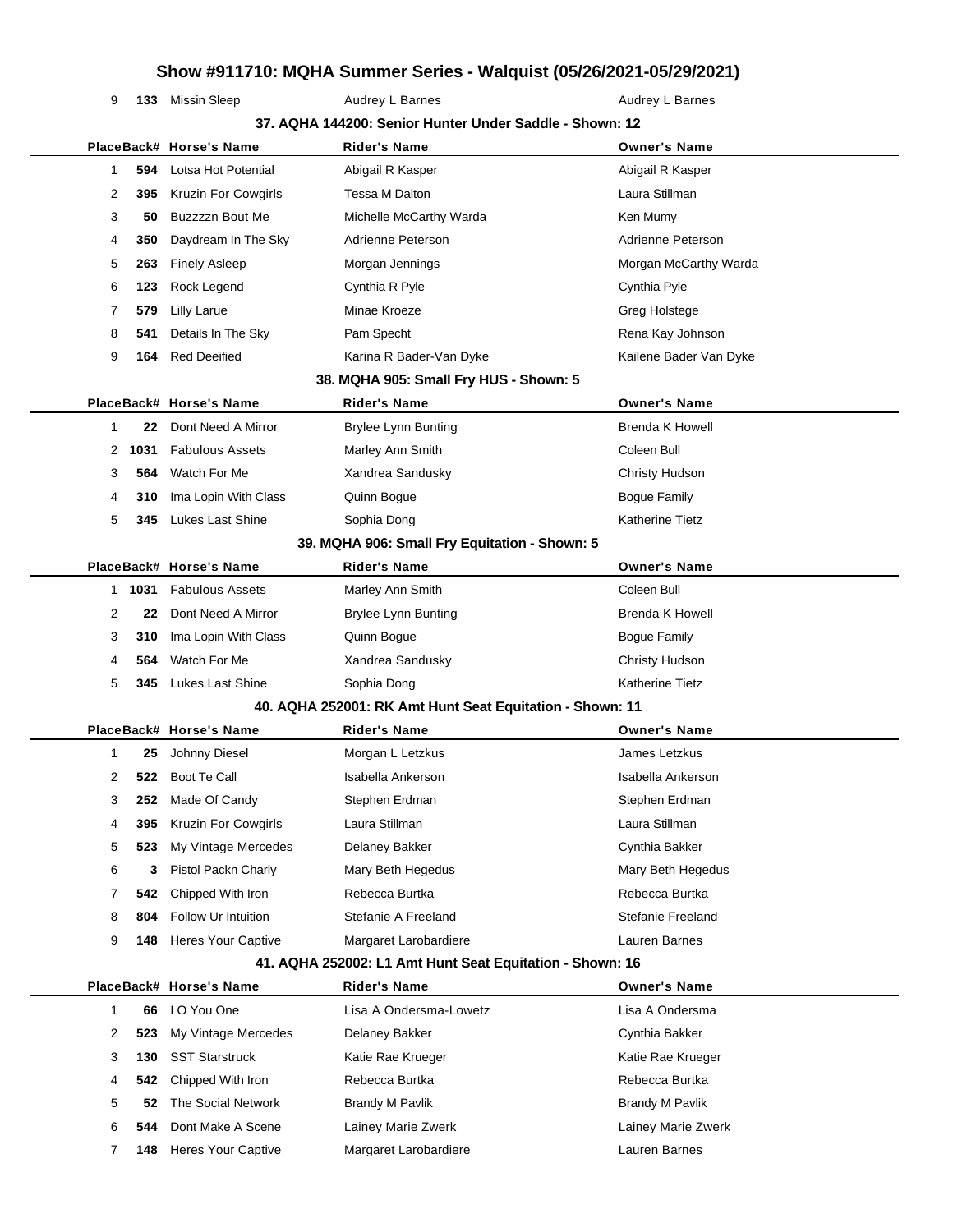| 8 |      | <b>804</b> Follow Ur Intuition | Stefanie A Freeland                                                    | Stefanie Freeland           |
|---|------|--------------------------------|------------------------------------------------------------------------|-----------------------------|
| 9 |      | 545 Impulsive Deck             | Fawn Healy                                                             | Fawn Healy                  |
|   |      |                                | 42. AQHA 252000: Amt Hunt Seat Equitation - Shown: 13                  |                             |
|   |      | PlaceBack# Horse's Name        | <b>Rider's Name</b>                                                    | <b>Owner's Name</b>         |
| 1 | 122  | <b>Invitations Are Good</b>    | Lily Ellen Atkinson                                                    | Lily Ellen Atkinson         |
| 2 | 9676 | Iron Hot Maiden                | <b>Meggen Morrow Baynes</b>                                            | <b>Meggen Morrow Baynes</b> |
| 3 | 222  | Ms Mae Flash                   | Brandy L Baldwin-Bunting                                               | Christa L Baldwin           |
| 4 | 66   | I O You One                    | Lisa A Ondersma-Lowetz                                                 | Lisa A Ondersma             |
| 5 | 511  | <b>Blazing Potential</b>       | Katie Elizabeth Main                                                   | Katie Elizabeth Main        |
| 6 | 554  | <b>Expensive Assets</b>        | Madison Elizabeth Pfahl                                                | Madison Elizabeth Pfahl     |
| 7 | 277  | Iron Can Dance                 | Kailene Bader-Van Dyke                                                 | Merri Van Dyke              |
| 8 | 594  | Lotsa Hot Potential            | Abigail R Kasper                                                       | Abigail R Kasper            |
| 9 | 528  | Southern Instincts             | Sarah Cooke                                                            | Sarah Cooke                 |
|   |      |                                | 43. AQHA 252800: Amt Select Hunt Seat Equitation - Shown: 12           |                             |
|   |      | PlaceBack# Horse's Name        | Rider's Name                                                           | <b>Owner's Name</b>         |
| 1 | 22   | Dont Need A Mirror             | Brenda K Howell                                                        | <b>Brenda K Howell</b>      |
| 2 | 123  | Rock Legend                    | Cynthia R Pyle                                                         | Cynthia Pyle                |
| 3 | 516  | JZ Limited Liability           | Debbie Barber                                                          | Debbie Barber               |
| 4 | 547  | <b>Blazin Onthe Horizon</b>    | Heidi Ann Oosting                                                      | Heidi Ann Oosting           |
| 5 | 70   | True Blue I Will Be            | Kay Stanek                                                             | Kay Stanek                  |
| 6 | 311  | STELLAS GOTR GROOVE            | Kerry Daudlin                                                          | Kerry Daudlin               |
| 7 |      | 254 Sheza Chip Off A Pro       | <b>Tricia Meade</b>                                                    | Tricia Meade                |
| 8 | 119  | Baylite Jac                    | Jeanne Hugo                                                            | Jeanne Hugo                 |
| 9 | 150  | Macs Kool Legacy               | Susan M Frank                                                          | Susan M Frank               |
|   |      |                                | 44. AQHA 452001: RK Youth Hunt Seat Equitation - Shown: 20             |                             |
|   |      | PlaceBack# Horse's Name        | <b>Rider's Name</b>                                                    | <b>Owner's Name</b>         |
| 1 | 630  | Im Pink Floyd                  | <b>Kate Davis</b>                                                      | Kate Davis                  |
| 2 | 690  | The Only Leadin Lady           | Eleanor Ott                                                            | <b>Todd Yoder</b>           |
| 3 | 164  | <b>Red Deeified</b>            | Karina R Bader-Van Dyke                                                | Kailene Bader Van Dyke      |
|   | 537  | One Black Krymsun              | Carlene Armstrong                                                      | <b>Carlene Armstrong</b>    |
| 5 | 555  | Gotta Golden Bar               | Alyssa G Bayerski                                                      | Patti Bayerski              |
| 6 | 216  | Larrys Back In Black           | Katie Tenerowicz                                                       | Keith Tenerowicz            |
| 7 | 111  | Dang Near Dun                  | Claire Kelp                                                            | Claire Kelp                 |
| 8 | 334  | Hot Look N Dream               | Olivia Hill                                                            | Olivia Hill                 |
| 9 |      | 386 No Time To Party           | <b>Rylee Elizabeth Nichols</b>                                         | Kelly E Dykstra-Nichols     |
|   |      |                                | 45. AQHA 452702: L1 Youth Hunt Seat Equitation (13 & Under) - Shown: 7 |                             |
|   |      | PlaceBack# Horse's Name        | <b>Rider's Name</b>                                                    | <b>Owner's Name</b>         |
| 1 | 690  | The Only Leadin Lady           | Eleanor Ott                                                            | <b>Todd Yoder</b>           |
| 2 | 206  | Prepare To B Shocked           | Myah Jane Chaput                                                       | Stacy E Chaput              |
| 3 | 1433 | A Sleepy Margarita             | <b>Addison Marie Baynes</b>                                            | Meggan Morrow Baynes        |
| 4 | 529  | Gotta Minute                   | Emily J Sell                                                           | Emily J Sell                |
| 5 | 207  | Kaptain Kaveman                | Elizabeth Smith                                                        | Elizabeth Smith             |
| 6 | 107  | Regal N Grand                  | <b>Taylin Collins</b>                                                  | <b>Taylin Collins</b>       |
| 7 | 521  | Sumore Shock                   | Isabel M Craig                                                         | Jennifer Craig              |
|   |      |                                | 46. AQHA 452802: L1 Youth Hunt Seat Equitation (14-18) - Shown: 19     |                             |
|   |      | PlaceBack# Horse's Name        | <b>Rider's Name</b>                                                    | <b>Owner's Name</b>         |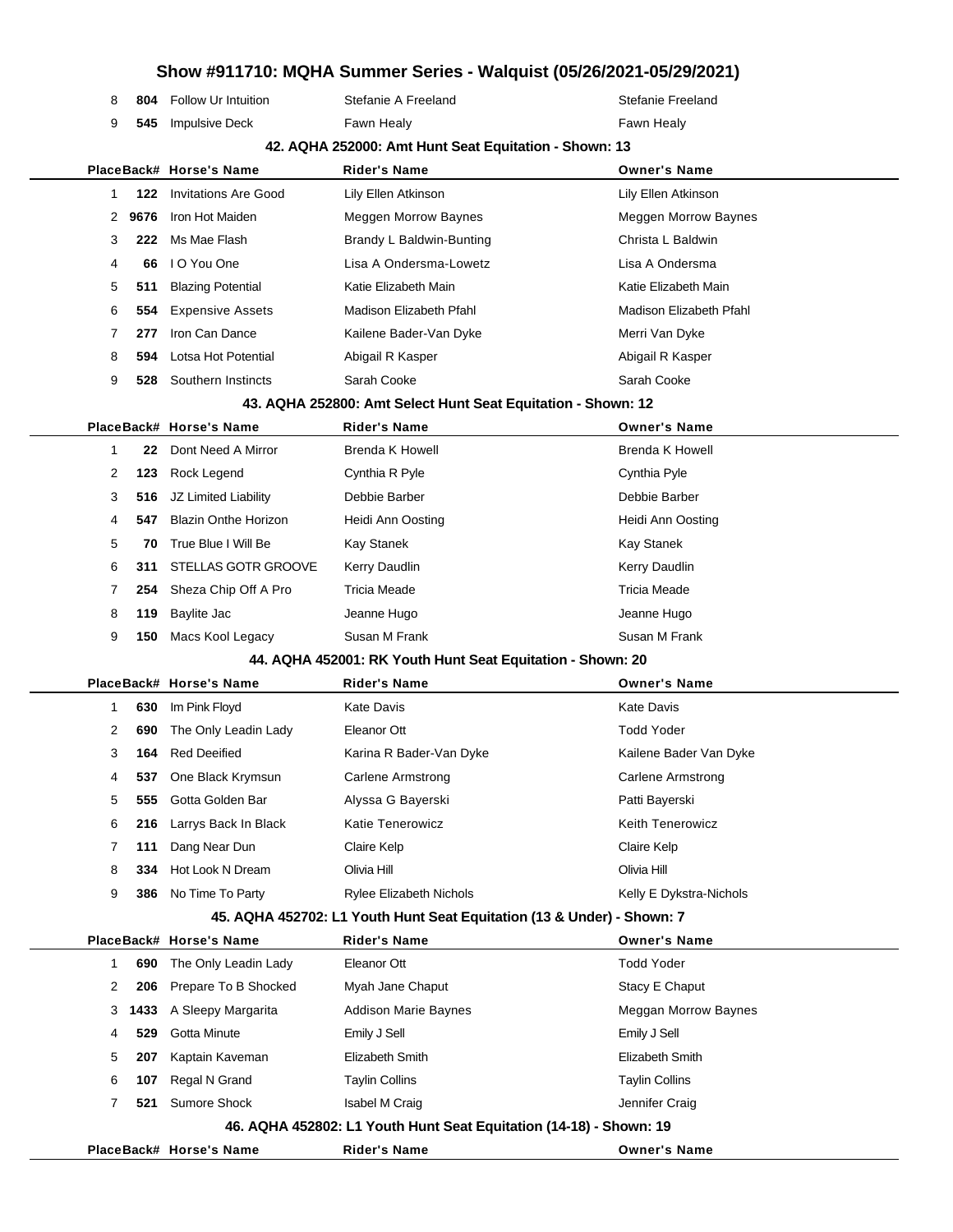| 1 | 630  | Im Pink Floyd               | <b>Kate Davis</b>                                       | <b>Kate Davis</b>           |
|---|------|-----------------------------|---------------------------------------------------------|-----------------------------|
| 2 | 505  | Best Of My Luv              | <b>Emily Weaver</b>                                     | Lori Weaver                 |
| 3 | 532  | AI Be Tall And Tan          | Olivia Baugh                                            | Olivia Baugh                |
| 4 | 517  | Rolling In Hot              | Mackenzie Jae Westbrook                                 | Matthew J Westbrook         |
| 5 | 555  | Gotta Golden Bar            | Alyssa G Bayerski                                       | Patti Bayerski              |
| 6 | 539  | Fancy Enough To Win         | Maya Edwards                                            | <b>Madison Mulder</b>       |
| 7 | 17   | <b>Crimson Martini</b>      | Rylee Jeanne Zobl                                       | Joleen O'Boyle Zobl         |
| 8 | 111  | Dang Near Dun               | Claire Kelp                                             | Claire Kelp                 |
| 9 | 200  | <b>Ez Rockin Career</b>     | <b>Rylee Sue Harding</b>                                | <b>Rylee Sue Harding</b>    |
|   |      |                             | 47. AQHA 452000: Youth Hunt Seat Equitation - Shown: 16 |                             |
|   |      | PlaceBack# Horse's Name     | <b>Rider's Name</b>                                     | <b>Owner's Name</b>         |
| 1 | 259  | Chevrolatte                 | <b>Elizabeth West</b>                                   | <b>Christine West</b>       |
| 2 | 560  | <b>Zippin Past The Best</b> | Carli Kerns                                             | Carli Kerns                 |
| 3 | 284  | Good Luck Charley           | <b>Lauren Deeds</b>                                     | <b>Gretchen Deeds</b>       |
| 4 | 220  | The Iron Dancer             | Jacqueline R Horlings                                   | Josephine O Horlings        |
| 5 | 24   | Gonna Get Ya Good           | Rilynn K Lindsay                                        | Rilynn Lindsay              |
| 6 | 1433 | A Sleepy Margarita          | <b>Addison Marie Baynes</b>                             | <b>Meggan Morrow Baynes</b> |
| 7 | 107  | Regal N Grand               | <b>Taylin Collins</b>                                   | <b>Taylin Collins</b>       |
| 8 | 111  | Dang Near Dun               | Claire Kelp                                             | Claire Kelp                 |
| 9 | 133  | <b>Missin Sleep</b>         | Audrey L Barnes                                         | Audrey L Barnes             |
|   |      |                             | 48. AQHA 143000: Ranch Riding - Shown: 9                |                             |
|   |      | PlaceBack# Horse's Name     | <b>Rider's Name</b>                                     | <b>Owner's Name</b>         |
| 1 | 119  | Baylite Jac                 | Jeanne Hugo                                             | Jeanne Hugo                 |
| 2 | 55   | Sleepin By The Bay          | Michelle McCarthy Warda                                 | Ken A & Maryellen Mumy      |
| 3 | 66   | I O You One                 | Lisa A Ondersma-Lowetz                                  | Lisa A Ondersma             |
| 4 |      | 191 Fila Be Kruzin          | Minae Kroeze                                            | Merri VanDvke               |

| 4                                            | 191    | Ella Be Kruzin        | Minae Kroeze                | Merri VanDyke        |  |
|----------------------------------------------|--------|-----------------------|-----------------------------|----------------------|--|
| 5                                            | 558    | Chics Love Me         | William J Thomas            | Heather C Pelon      |  |
| 6                                            | 232    | A Hot Purchase        | Allyson Thompson            | Allyson Thompson     |  |
|                                              | 545    | <b>Impulsive Deck</b> | September Croel             | Fawn Healy           |  |
|                                              | 8 1433 | A Sleepy Margarita    | <b>Addison Marie Baynes</b> | Meggan Morrow Baynes |  |
| DQ.                                          | 514    | Imqunaletitshine      | Alyssa Logan                |                      |  |
| 49. AQHA 243000: Amt Ranch Riding - Shown: 5 |        |                       |                             |                      |  |

### **PlaceBack# Horse's Name Rider's Name Owner's Name 66** I O You One Lisa A Ondersma-Lowetz Lisa A Ondersma **119** Baylite Jac Jeanne Hugo Jeanne Hugo **232** A Hot Purchase **Allyson Thompson** Allyson Thompson **55** Sleepin By The Bay Ken A Mumy **Ken A Acknowledge Communist Communist Communist Communist Communist Communist Communist Communist Communist Communist Communist Communist Communist Communist Communist Communist Commun 545** Impulsive Deck **Fawn Healy** Fawn Healy Fawn Healy **50. AQHA 443000: Youth Ranch Riding - Shown: 4 PlaceBack# Horse's Name Rider's Name Owner's Name**

|   |     | PlaceBack# Horse's Name   | Rider's Name                        | owner sname             |
|---|-----|---------------------------|-------------------------------------|-------------------------|
|   | 111 | Dang Near Dun             | Claire Kelp                         | Claire Kelp             |
|   |     | 2 1433 A Sleepy Margarita | <b>Addison Marie Baynes</b>         | Meggan Morrow Baynes    |
| 3 |     | 216 Larrys Back In Black  | <b>Katie Tenerowicz</b>             | <b>Keith Tenerowicz</b> |
| 4 | 298 | Time For The Snap         | Natalie Jean Glann                  | Natalie Jean Glann      |
|   |     |                           | 51. AQHA 134000: Reining - Shown: 1 |                         |
|   |     | PlaceBack# Horse's Name   | <b>Rider's Name</b>                 | <b>Owner's Name</b>     |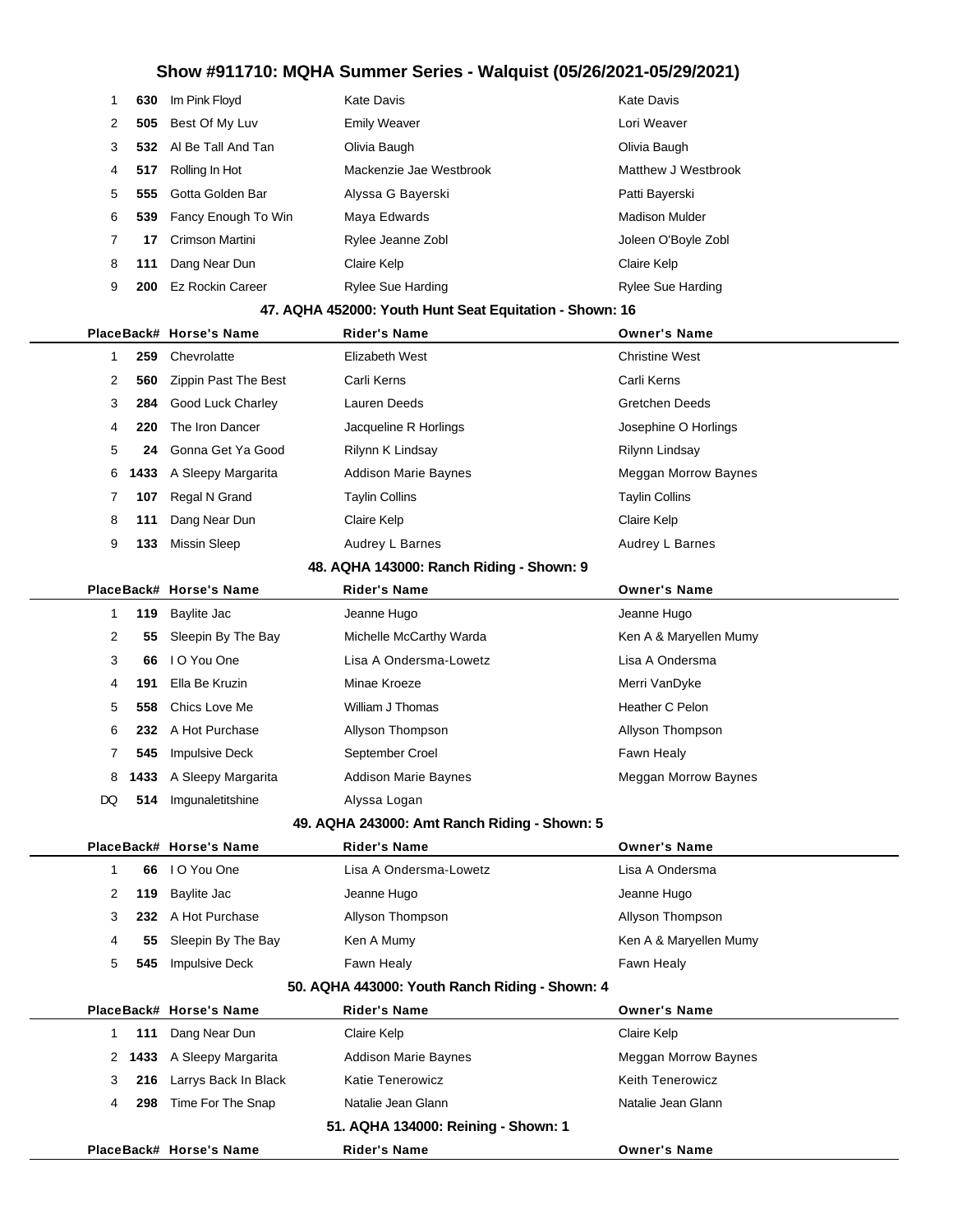| Show #911710: MQHA Summer Series - Walquist (05/26/2021-05/29/2021) |  |
|---------------------------------------------------------------------|--|
|---------------------------------------------------------------------|--|

| 1  |     | 298 Time For The Snap     | Natalie Jean Glann                                   | Natalie Jean Glann          |
|----|-----|---------------------------|------------------------------------------------------|-----------------------------|
|    |     |                           | 53. AQHA 234000: Amt Reining - Shown: 1              |                             |
|    |     | PlaceBack# Horse's Name   | <b>Rider's Name</b>                                  | <b>Owner's Name</b>         |
| 1. |     | 119 Baylite Jac           | Jeanne Hugo                                          | Jeanne Hugo                 |
|    |     |                           | 54. AQHA 434000: Youth Reining - Shown: 2            |                             |
|    |     | PlaceBack# Horse's Name   | <b>Rider's Name</b>                                  | <b>Owner's Name</b>         |
| 1  | 298 | Time For The Snap         | Natalie Jean Glann                                   | Natalie Jean Glann          |
| DQ | 111 | Dang Near Dun             | Claire Kelp                                          | Claire Kelp                 |
|    |     |                           | 55. AQHA 136004: L1 Western Riding - Shown: 5        |                             |
|    |     | PlaceBack# Horse's Name   | <b>Rider's Name</b>                                  | <b>Owner's Name</b>         |
| 1  | 123 | Rock Legend               | Cynthia R Pyle                                       | Cynthia Pyle                |
| 2  | 124 | Madd Money                | Christopher R Dalton                                 | Lauren Lauver               |
|    |     |                           | Elizabeth Lauren Kooistra                            |                             |
| DQ | 531 | Lope Lazy Lope            |                                                      | <b>Bob Sherman</b>          |
| DQ | 19  | The Krymsunator           | Scott Voyt                                           | Miss Kasey Ann Kernen       |
| DQ |     | 232 A Hot Purchase        | Allyson Thompson                                     | Allyson Thompson            |
|    |     |                           | 57. AQHA 236002: L1 Amt Western Riding - Shown: 5    |                             |
|    |     | PlaceBack# Horse's Name   | <b>Rider's Name</b>                                  | <b>Owner's Name</b>         |
| 1  |     | 66 IO You One             | Lisa A Ondersma-Lowetz                               | Lisa A Ondersma             |
| 2  |     | 232 A Hot Purchase        | Allyson Thompson                                     | Allyson Thompson            |
| 3  | 523 | My Vintage Mercedes       | Delaney Bakker                                       | Cynthia Bakker              |
| 4  | 544 | Dont Make A Scene         | Lainey Marie Zwerk                                   | Lainey Marie Zwerk          |
| 5  |     | 335 One Kool Fool         | Brenda Schrader                                      | <b>Brenda Schrader</b>      |
|    |     |                           | 58. AQHA 236000: Amt Western Riding - Shown: 3       |                             |
|    |     | PlaceBack# Horse's Name   | Rider's Name                                         | <b>Owner's Name</b>         |
|    |     |                           |                                                      |                             |
| 1  | 123 | Rock Legend               | Cynthia R Pyle                                       | Cynthia Pyle                |
| 2  | 66  | I O You One               | Lisa A Ondersma-Lowetz                               | Lisa A Ondersma             |
| 3  |     | 523 My Vintage Mercedes   | Delaney Bakker                                       | Cynthia Bakker              |
|    |     |                           | 60. AQHA 436002: L1 Youth Western Riding - Shown: 1  |                             |
|    |     | PlaceBack# Horse's Name   | <b>Rider's Name</b>                                  | <b>Owner's Name</b>         |
|    |     | 1433 A Sleepy Margarita   | Addison Marie Baynes                                 | Meggan Morrow Baynes        |
|    |     |                           | 61. AQHA 436000: Youth Western Riding - Shown: 1     |                             |
|    |     | PlaceBack# Horse's Name   | <b>Rider's Name</b>                                  | <b>Owner's Name</b>         |
|    |     | 1 1433 A Sleepy Margarita | <b>Addison Marie Baynes</b>                          | <b>Meggan Morrow Baynes</b> |
|    |     |                           | 62. AQHA 142100: Junior Western Pleasure - Shown: 5  |                             |
|    |     | PlaceBack# Horse's Name   | Rider's Name                                         | <b>Owner's Name</b>         |
| 1  |     | 572 Sarahenade            | <b>Adam Winter</b>                                   | Jane Elsa Damaske           |
| 2  | 559 | Made My Investment        | Joe Goodenow                                         | <b>Heather Pelon</b>        |
| 3  | 124 | Madd Money                | Christopher R Dalton                                 | Lauren Lauver               |
| 4  | 504 | UF Parked At The Bar      | Colton E Smith                                       | Stephanie Rae Morgan        |
| 5  | 143 | <b>Barry Barry Good</b>   | Gordon Wadds                                         | <b>Cynthia Dore-Graves</b>  |
|    |     |                           | 63. AQHA 242001: RK Amt Western Pleasure - Shown: 10 |                             |
|    |     | PlaceBack# Horse's Name   | Rider's Name                                         | <b>Owner's Name</b>         |
| 1  | 25  | Johnny Diesel             | Morgan L Letzkus                                     | James Letzkus               |
| 2  | 804 | Follow Ur Intuition       | Stefanie A Freeland                                  | Stefanie Freeland           |
| 3  | 52  | The Social Network        | <b>Brandy M Pavlik</b>                               | <b>Brandy M Pavlik</b>      |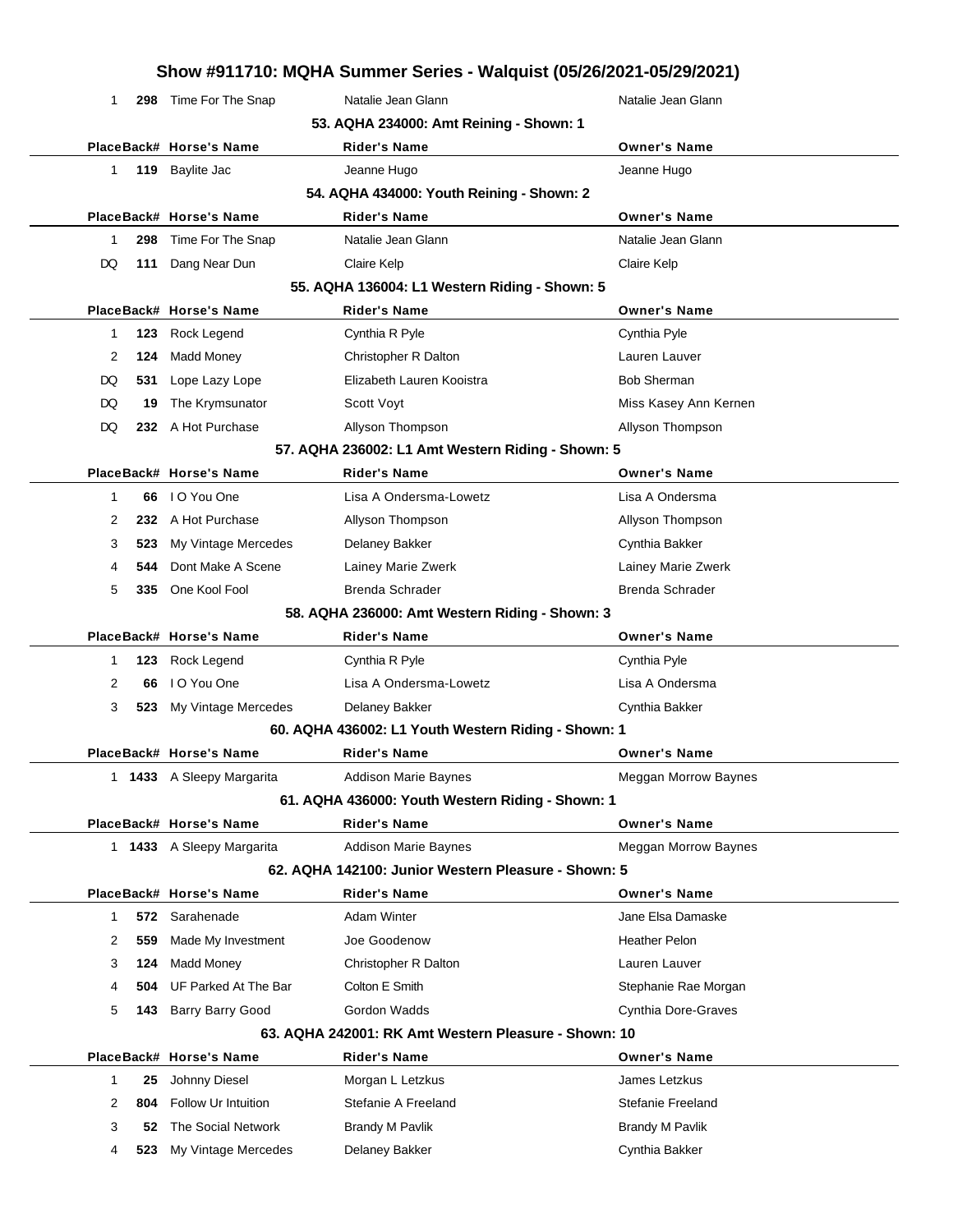|   |     |                             |                                                         | Amy Moyer              |
|---|-----|-----------------------------|---------------------------------------------------------|------------------------|
| 5 | 595 | <b>Potentially Dun</b>      | Amy Jo Moyer                                            |                        |
| 6 | 399 | Prima Invitation            | Theresa Hegedus                                         | James F Hegedus        |
| 7 | 542 | Chipped With Iron           | Rebecca Burtka                                          | Rebecca Burtka         |
| 8 | 544 | Dont Make A Scene           | Lainey Marie Zwerk                                      | Lainey Marie Zwerk     |
| 9 | 254 | Sheza Chip Off A Pro        | <b>Tricia Meade</b>                                     | Tricia Meade           |
|   |     |                             | 64. AQHA 242002: L1 Amt Western Pleasure - Shown: 12    |                        |
|   |     | PlaceBack# Horse's Name     | <b>Rider's Name</b>                                     | <b>Owner's Name</b>    |
| 1 | 81  | One Code Of Red             | Mr Ronald L. Matthews                                   | Francesca M Wierda     |
| 2 | 565 | Only Happens                | Lee Heighton                                            | Angie Heighton         |
| 3 | 527 | What An Assett              | Jodi Surbrook                                           | Mark And Jodi Surbrook |
| 4 | 322 | Too LazyToSpeak             | Megan Hirschman                                         | Megan Hirschman        |
| 5 | 316 | <b>Remington Steal</b>      | Debbie Wadds                                            | Debbie Wadds           |
| 6 | 25  | Johnny Diesel               | Morgan L Letzkus                                        | James Letzkus          |
| 7 | 507 | Mechanism                   | Mackenzie J Kastl                                       | Mackenzie J Kastl      |
| 8 | 590 | Born N Style                | Maureen S Kirkpatrick                                   | Maureen Kirkpatrick    |
| 9 | 511 | <b>Blazing Potential</b>    | Katie Elizabeth Main                                    | Katie Elizabeth Main   |
|   |     |                             | 65. AQHA 242000: Amt Western Pleasure - Shown: 10       |                        |
|   |     | PlaceBack# Horse's Name     | <b>Rider's Name</b>                                     | <b>Owner's Name</b>    |
| 1 | 222 | Ms Mae Flash                | Brandy L Baldwin-Bunting                                | Christa L Baldwin      |
| 2 | 531 | Lope Lazy Lope              | Elizabeth Lauren Kooistra                               | <b>Bob Sherman</b>     |
| 3 | 212 | Zip N The Dreams            | Annelise N Sophiea                                      | Ainslee Sophiea        |
| 4 | 122 | <b>Invitations Are Good</b> | Lily Ellen Atkinson                                     | Lily Ellen Atkinson    |
| 5 | 568 | You Batt Im Fancy           | Robert D Kirkpatrick                                    | Robert D Kirkpatrick   |
| 6 | 565 | Only Happens                | Angie Heighton                                          | Angie Heighton         |
| 7 | 383 | The Red Foxx                | Adam Johnson                                            | Adam Johnson           |
| 8 | 252 | Made Of Candy               | Stephen Erdman                                          | Stephen Erdman         |
| 9 | 507 | Mechanism                   | Mackenzie J Kastl                                       | Mackenzie J Kastl      |
|   |     |                             | 66. AQHA 242800: Amt Select Western Pleasure - Shown: 6 |                        |
|   |     | PlaceBack# Horse's Name     | <b>Rider's Name</b>                                     | <b>Owner's Name</b>    |
| 1 | 81  | One Code Of Red             | Mr Ronald L. Matthews                                   | Francesca M Wierda     |
| 2 | 22  | Dont Need A Mirror          | <b>Brenda K Howell</b>                                  | <b>Brenda K Howell</b> |
| 3 | 53  | RR Made By Moonlite         | Mary M Wilkosz                                          | Mary M Wilkosz         |
| 4 | 316 | <b>Remington Steal</b>      | Debbie Wadds                                            | Debbie Wadds           |
| 5 | 150 | Macs Kool Legacy            | Susan M Frank                                           | Susan M Frank          |
| 6 | 804 | Follow Ur Intuition         | Stefanie A Freeland                                     | Stefanie Freeland      |
|   |     |                             | 67. AQHA 142004: L1 Western Pleasure - Shown: 16        |                        |
|   |     | PlaceBack# Horse's Name     | <b>Rider's Name</b>                                     | <b>Owner's Name</b>    |
| 1 | 572 | Sarahenade                  | <b>Adam Winter</b>                                      | Jane Elsa Damaske      |
| 2 | 505 | Best Of My Luv              | <b>Austin Lester</b>                                    | Lori Weaver            |
| 3 | 17  | Crimson Martini             | Chris A Lenhart                                         | Joleen O'Boyle Zobl    |
| 4 | 383 | The Red Foxx                | Christopher R Dalton                                    | Adam Johnson           |
| 5 | 559 | Made My Investment          | Joe Goodenow                                            | <b>Heather Pelon</b>   |
| 6 | 524 | <b>KM A Special Invite</b>  | Colton E Smith                                          | Kyra N Koester         |
| 7 | 537 | One Black Krymsun           | Nicole Brown Veldhoff                                   | Carlene Armstrong      |
| 8 | 568 | You Batt Im Fancy           | Robert D Kirkpatrick                                    | Robert D Kirkpatrick   |
| 9 |     | 562 Lopin Like Im Lazy      | Raegan Schnell                                          | Jessica Stremich       |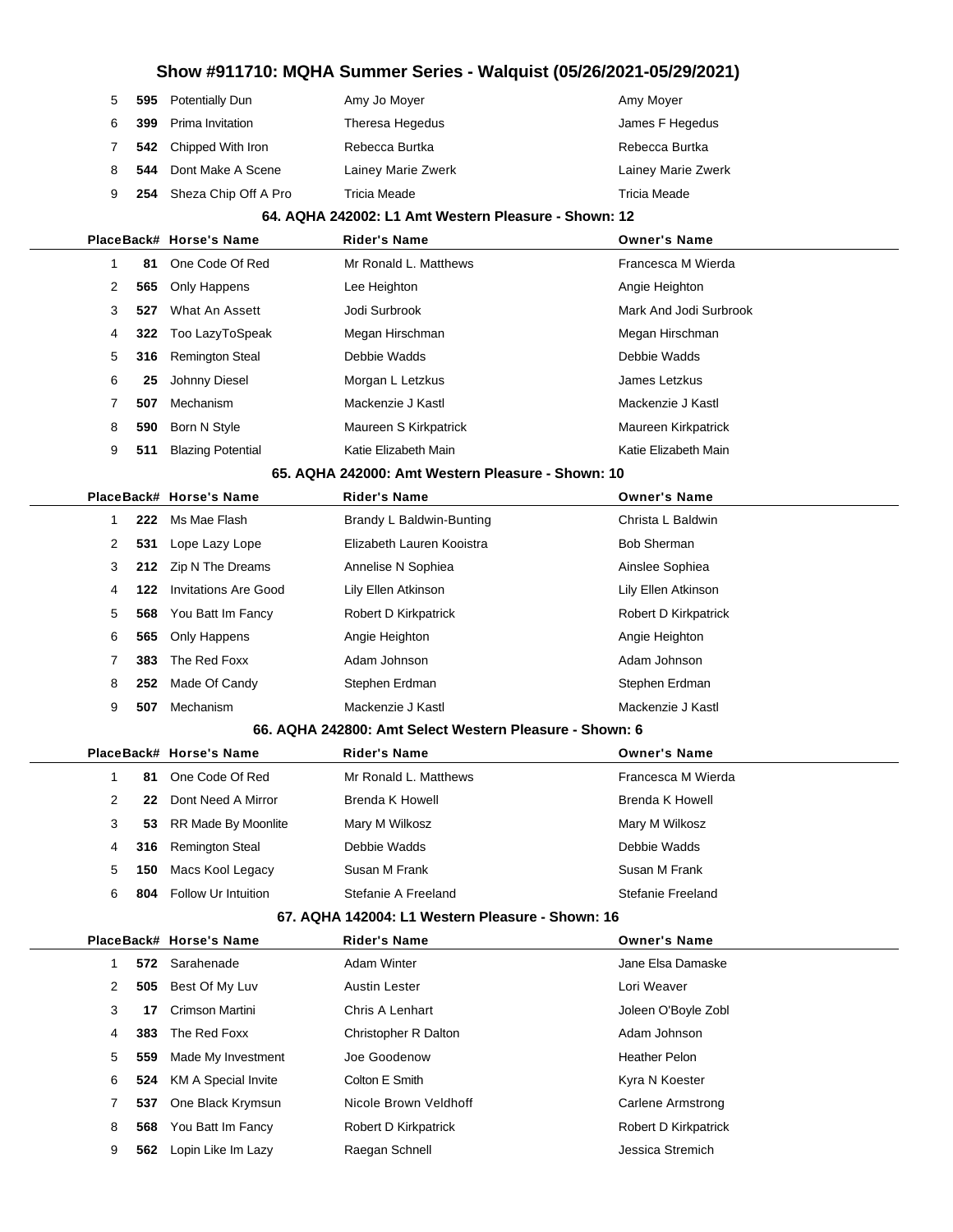### **68. AQHA 442001: RK Youth Western Pleasure - Shown: 14**

|  |    |      | PlaceBack# Horse's Name     | <b>Rider's Name</b>                                                | <b>Owner's Name</b>      |
|--|----|------|-----------------------------|--------------------------------------------------------------------|--------------------------|
|  | 1  | 207  | Kaptain Kaveman             | Elizabeth Smith                                                    | Elizabeth Smith          |
|  | 2  | 506  | Bling On The Nite           | Ava Holman                                                         | Ava Holman               |
|  | 3  | 124  | Madd Money                  | Lauren E Lauver                                                    | Lauren Lauver            |
|  | 4  | 537  | One Black Krymsun           | Carlene Armstrong                                                  | Carlene Armstrong        |
|  | 5  | 1854 | Hes Good To Go              | <b>Isabelle Freeland</b>                                           | <b>Isabelle Freeland</b> |
|  | 6  | 539  | Fancy Enough To Win         | Maya Edwards                                                       | Madison Mulder           |
|  | 7  | 386  | No Time To Party            | <b>Rylee Elizabeth Nichols</b>                                     | Kelly E Dykstra-Nichols  |
|  | 8  | 200  | <b>Ez Rockin Career</b>     | Rylee Sue Harding                                                  | Rylee Sue Harding        |
|  | 9  | 19   | The Krymsunator             | Miss Kasey Ann Kernen                                              | Miss Kasey Ann Kernen    |
|  |    |      |                             | 69. AQHA 442702: L1 Youth Western Pleasure (13 & Under) - Shown: 5 |                          |
|  |    |      | PlaceBack# Horse's Name     | Rider's Name                                                       | <b>Owner's Name</b>      |
|  | 1  | 107  | Regal N Grand               | Taylin Collins                                                     | <b>Taylin Collins</b>    |
|  | 2  | 222  | Ms Mae Flash                | Braelyn R Bunting                                                  | Christa L Baldwin        |
|  | 3  | 690  | The Only Leadin Lady        | Eleanor Ott                                                        | <b>Todd Yoder</b>        |
|  | 4  | 206  | Prepare To B Shocked        | Myah Jane Chaput                                                   | Stacy E Chaput           |
|  | 5  | 521  | <b>Sumore Shock</b>         | Isabel M Craig                                                     | Jennifer Craig           |
|  |    |      |                             | 70. AQHA 442802: L1 Youth Western Pleasure (14-18) - Shown: 11     |                          |
|  |    |      | PlaceBack# Horse's Name     | <b>Rider's Name</b>                                                | <b>Owner's Name</b>      |
|  | 1  | 506  | Bling On The Nite           | Ava Holman                                                         | Ava Holman               |
|  | 2  | 517  | Rolling In Hot              | Mackenzie Jae Westbrook                                            | Matthew J Westbrook      |
|  | 3  | 17   | Crimson Martini             | Rylee Jeanne Zobl                                                  | Joleen O'Boyle Zobl      |
|  | 4  | 537  | One Black Krymsun           | Carlene Armstrong                                                  | Carlene Armstrong        |
|  | 5  | 1854 | Hes Good To Go              | <b>Isabelle Freeland</b>                                           | <b>Isabelle Freeland</b> |
|  | 6  | 19   | The Krymsunator             | Miss Kasey Ann Kernen                                              | Miss Kasey Ann Kernen    |
|  | 7  | 539  | Fancy Enough To Win         | Maya Edwards                                                       | <b>Madison Mulder</b>    |
|  | 8  | 550  | <b>WSR Shes AGolddigger</b> | Emelia Perez                                                       | Emelia Perez             |
|  | 9  | 386  | No Time To Party            | <b>Rylee Elizabeth Nichols</b>                                     | Kelly E Dykstra-Nichols  |
|  | DQ | 157  | Why Dont U Kiss This        | Katherine Tietz                                                    | MI Independent L/MI      |
|  |    |      |                             | 71. AQHA 442000: Youth Western Pleasure - Shown: 7                 |                          |
|  |    |      | PlaceBack# Horse's Name     | Rider's Name                                                       | Owner's Name             |
|  | 1  | 107  | Regal N Grand               | <b>Taylin Collins</b>                                              | <b>Taylin Collins</b>    |
|  | 2  | 517  | Rolling In Hot              | Mackenzie Jae Westbrook                                            | Matthew J Westbrook      |
|  | 3  | 690  | The Only Leadin Lady        | Eleanor Ott                                                        | <b>Todd Yoder</b>        |
|  | 4  | 506  | Bling On The Nite           | Ava Holman                                                         | Ava Holman               |
|  | 5  | 560  | <b>Zippin Past The Best</b> | Carli Kerns                                                        | Carli Kerns              |
|  | 6  | 124  | <b>Madd Money</b>           | Lauren E Lauver                                                    | Lauren Lauver            |
|  | 7  | 235  | Gota B A Hit                | Grace Gasper                                                       | Tammy Gasper             |
|  |    |      |                             | 72. AQHA 142200: Senior Western Pleasure - Shown: 6                |                          |
|  |    |      | PlaceBack# Horse's Name     | <b>Rider's Name</b>                                                | <b>Owner's Name</b>      |
|  | 1  | 262  | Time Is Lopin By            | Jeff S Moody                                                       | Jacquelin Moody          |
|  | 2  | 157  | Why Dont U Kiss This        | Gordon Wadds                                                       | MI Independent L/MI      |
|  | 3  | 527  | What An Assett              | Adam Winter                                                        | Mark And Jodi Surbrook   |
|  | 4  | 517  | Rolling In Hot              | <b>Austin Lester</b>                                               | Matthew J Westbrook      |
|  | 5  | 565  | Only Happens                | Michelle McCarthy Warda                                            | Angie Heighton           |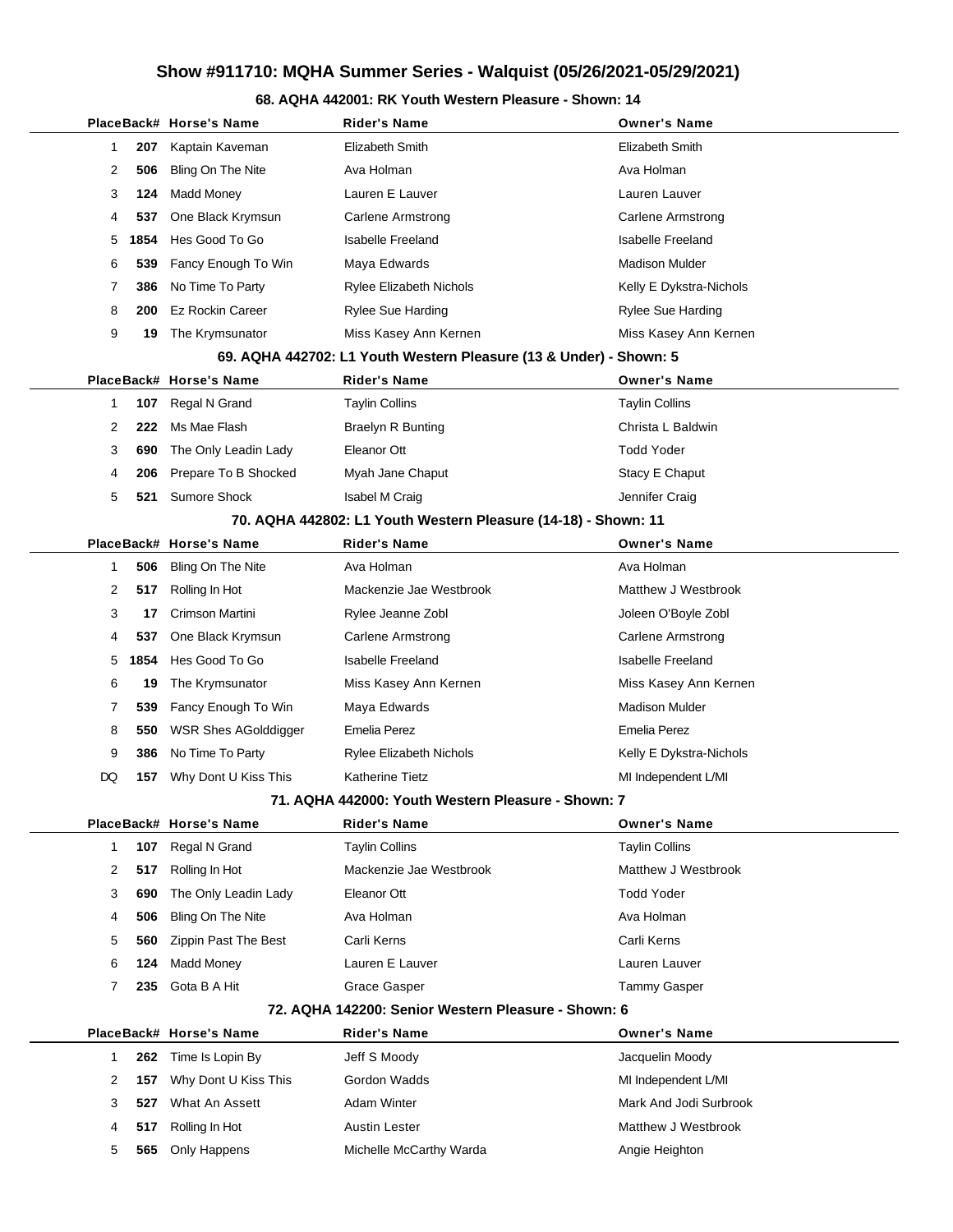|                                         | 6  |      | 590 Born N Style               | Robert D Kirkpatrick                                     | Maureen Kirkpatrick      |
|-----------------------------------------|----|------|--------------------------------|----------------------------------------------------------|--------------------------|
| 73. MQHA 910: MQHA Lead Line - Shown: 2 |    |      |                                |                                                          |                          |
|                                         |    |      | PlaceBack# Horse's Name        | <b>Rider's Name</b>                                      | <b>Owner's Name</b>      |
|                                         | 0  | 508  | Good Eye Will Be               | Landon Fabris                                            | Jennifer Ackroyd-Fabris  |
|                                         | 1  | 546  | To Good To Be Red              | Caroline Cesarz                                          | Stephanie Cesarz         |
|                                         |    |      |                                | 74. MQHA 902: Small Fry Western Pleasure - Shown: 13     |                          |
|                                         |    |      | PlaceBack# Horse's Name        | <b>Rider's Name</b>                                      | <b>Owner's Name</b>      |
|                                         | 1  | 22   | Dont Need A Mirror             | <b>Brylee Lynn Bunting</b>                               | <b>Brenda K Howell</b>   |
|                                         | 2  | 592  | <b>KM Movin The Best</b>       | <b>Addaley Hudson</b>                                    | Allison Hudson           |
|                                         | 3  | 52   | The Social Network             | Xandrea Sandusky                                         | <b>Brandy M Pavlik</b>   |
|                                         | 4  | 310  | Ima Lopin With Class           | Quinn Bogue                                              | <b>Bogue Family</b>      |
|                                         | 5  | 226  | <b>Art Trouble</b>             | <b>Karly Lewis</b>                                       | Michele Lewis            |
|                                         | 6  | 599  | A Simply Hot Boogie            | Evan Ford                                                | Danny Ford               |
|                                         | 7  | 242  | U No It Gets Better            | Isabella Sophiea                                         | Annelise N Sophiea       |
|                                         | 8  | 1031 | <b>Fabulous Assets</b>         | Marley Ann Smith                                         | Coleen Bull              |
|                                         | 9  | 566  | Shes All Diamonds N Lace       | Laeken Blank                                             | <b>Dustin Boehmer</b>    |
|                                         |    |      |                                | 75. MQHA 903: Small Fry Horsemanship - Shown: 9          |                          |
|                                         |    |      | PlaceBack# Horse's Name        | Rider's Name                                             | <b>Owner's Name</b>      |
|                                         | 1  | 22   | Dont Need A Mirror             | <b>Brylee Lynn Bunting</b>                               | <b>Brenda K Howell</b>   |
|                                         | 2  | 592  | <b>KM Movin The Best</b>       | <b>Addaley Hudson</b>                                    | Allison Hudson           |
|                                         | 3  | 1031 | <b>Fabulous Assets</b>         | Marley Ann Smith                                         | Coleen Bull              |
|                                         | 4  | 226  | Art Trouble                    | <b>Karly Lewis</b>                                       | Michele Lewis            |
|                                         | 5  | 310  | Ima Lopin With Class           | Quinn Bogue                                              | <b>Bogue Family</b>      |
|                                         | 6  | 250  | <b>RD Fancy Tradition</b>      | Adam Wilcoxen                                            | Alisa B Forton/Debra     |
|                                         | 7  | 588  | <b>Sweet Talkin Charlie</b>    | Adalyn Gilbert                                           | <b>Adalyn Gilbert</b>    |
|                                         | DQ | 566  | Shes All Diamonds N Lace       | Laeken Blank                                             | <b>Dustin Boehmer</b>    |
|                                         | DQ | 242  | U No It Gets Better            | Isabella Sophiea                                         | Annelise N Sophiea       |
|                                         |    |      |                                | 76. AQHA 240001: RK Amt Western Horsemanship - Shown: 10 |                          |
|                                         |    |      | PlaceBack# Horse's Name        | Rider's Name                                             | <b>Owner's Name</b>      |
|                                         | 1  |      | <b>523</b> My Vintage Mercedes | Delaney Bakker                                           | Cynthia Bakker           |
|                                         | 2  | 148  | <b>Heres Your Captive</b>      | Margaret Larobardiere                                    | Lauren Barnes            |
|                                         | 3  | 399  | Prima Invitation               | Theresa Hegedus                                          | James F Hegedus          |
|                                         | 4  | 266  | You Said Invitation            | Tammy J Raya                                             | Tammy J Raya             |
|                                         | 5  | 25   | Johnny Diesel                  | Morgan L Letzkus                                         | James Letzkus            |
|                                         | 6  | 600  | Didya Hear The Rumor           | Kimberly Wagner                                          | Kimberly Wagner          |
|                                         | 7  | 542  | Chipped With Iron              | Rebecca Burtka                                           | Rebecca Burtka           |
|                                         | 8  | 804  | Follow Ur Intuition            | Stefanie A Freeland                                      | <b>Stefanie Freeland</b> |
|                                         | 9  | 52   | The Social Network             | <b>Brandy M Pavlik</b>                                   | <b>Brandy M Pavlik</b>   |
|                                         |    |      |                                | 77. AQHA 240002: L1 Amt Western Horsemanship - Shown: 16 |                          |
|                                         |    |      | PlaceBack# Horse's Name        | Rider's Name                                             | <b>Owner's Name</b>      |
|                                         | 1  | 592  | <b>KM Movin The Best</b>       | Allison R Hudson                                         | Allison Hudson           |
|                                         | 2  | 544  | Dont Make A Scene              | Lainey Marie Zwerk                                       | Lainey Marie Zwerk       |
|                                         | 3  | 523  | My Vintage Mercedes            | Delaney Bakker                                           | Cynthia Bakker           |
|                                         | 4  | 322  | Too LazyToSpeak                | Megan Hirschman                                          | Megan Hirschman          |
|                                         | 5  | 148  | Heres Your Captive             | Margaret Larobardiere                                    | Lauren Barnes            |
|                                         | 6  | 130  | <b>SST Starstruck</b>          | Katie Rae Krueger                                        | Katie Rae Krueger        |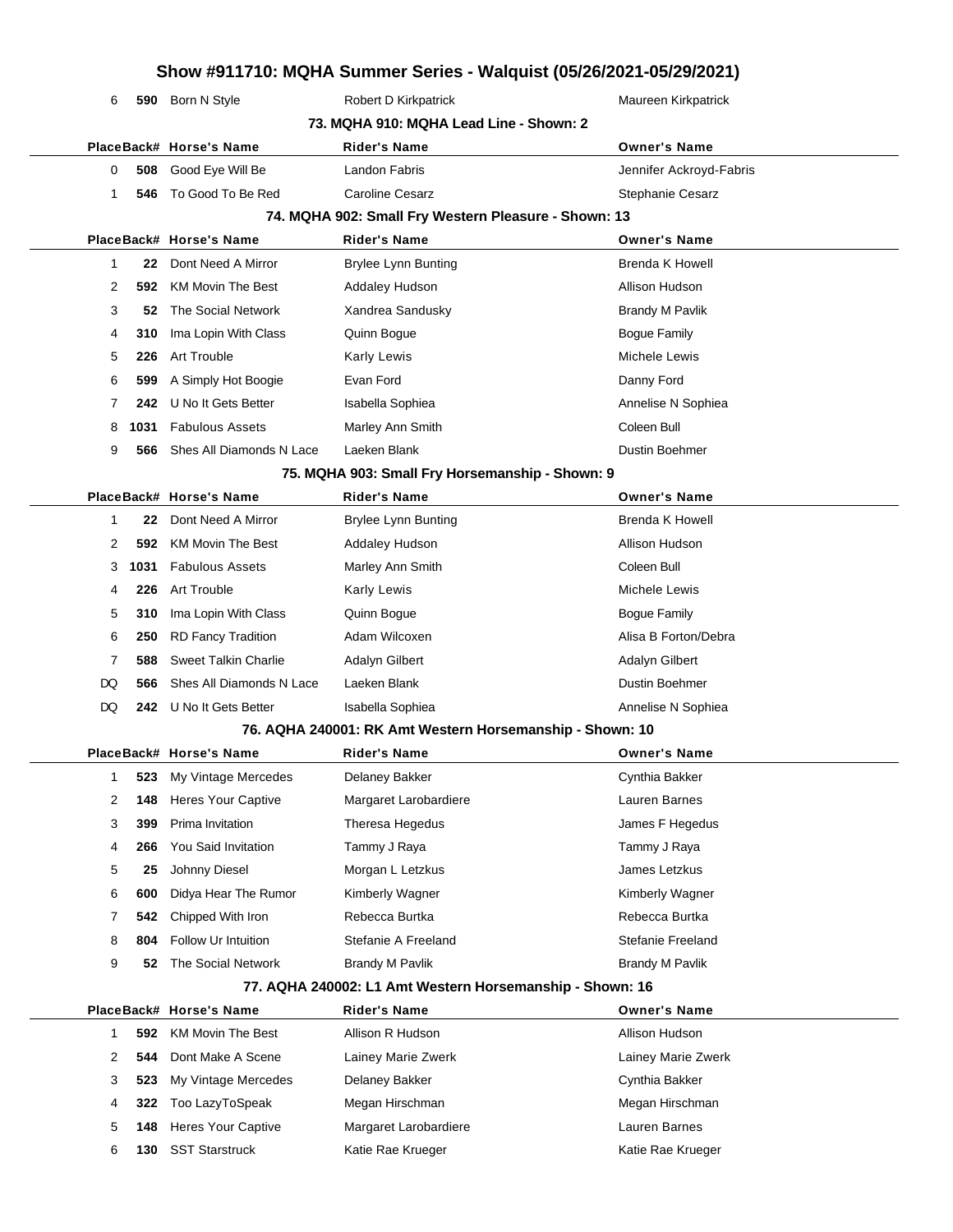| 527 | What An Assett                 | Jodi Surbrook  | Mark And Jodi Surbrook |
|-----|--------------------------------|----------------|------------------------|
|     | 8 <b>542</b> Chipped With Iron | Rebecca Burtka | Rebecca Burtka         |
|     | 53 RR Made By Moonlite         | Mary M Wilkosz | Mary M Wilkosz         |

#### **78. AQHA 240000: Amt Western Horsemanship - Shown: 15**

|  |   |     | PlaceBack# Horse's Name     | <b>Rider's Name</b>                                          | <b>Owner's Name</b>      |
|--|---|-----|-----------------------------|--------------------------------------------------------------|--------------------------|
|  | 1 | 222 | Ms Mae Flash                | Brandy L Baldwin-Bunting                                     | Christa L Baldwin        |
|  | 2 | 180 | Cowboysainteasytoluv        | Kelsey Rudy                                                  | Roxann Guthrie           |
|  | 3 | 263 | <b>Finely Asleep</b>        | Morgan Jennings                                              | Morgan McCarthy Warda    |
|  | 4 | 122 | <b>Invitations Are Good</b> | Lily Ellen Atkinson                                          | Lily Ellen Atkinson      |
|  | 5 | 277 | Iron Can Dance              | Kailene Bader-Van Dyke                                       | Merri Van Dyke           |
|  | 6 | 590 | Born N Style                | Robert D Kirkpatrick                                         | Maureen Kirkpatrick      |
|  | 7 | 66  | I O You One                 | Lisa A Ondersma-Lowetz                                       | Lisa A Ondersma          |
|  | 8 | 511 | <b>Blazing Potential</b>    | Katie Elizabeth Main                                         | Katie Elizabeth Main     |
|  | 9 | 383 | The Red Foxx                | Adam Johnson                                                 | Adam Johnson             |
|  |   |     |                             | 79. AQHA 240800: Amt Select Western Horsemanship - Shown: 11 |                          |
|  |   |     | PlaceBack# Horse's Name     | Rider's Name                                                 | <b>Owner's Name</b>      |
|  | 1 | 119 | Baylite Jac                 | Jeanne Hugo                                                  | Jeanne Hugo              |
|  | 2 | 335 | One Kool Fool               | <b>Brenda Schrader</b>                                       | Brenda Schrader          |
|  | 3 | 22  | Dont Need A Mirror          | <b>Brenda K Howell</b>                                       | <b>Brenda K Howell</b>   |
|  | 4 | 527 | What An Assett              | Jodi Surbrook                                                | Mark And Jodi Surbrook   |
|  | 5 | 150 | Macs Kool Legacy            | Susan M Frank                                                | Susan M Frank            |
|  | 6 | 123 | Rock Legend                 | Cynthia R Pyle                                               | Cynthia Pyle             |
|  | 7 | 316 | <b>Remington Steal</b>      | Debbie Wadds                                                 | Debbie Wadds             |
|  | 8 | 3   | Pistol Packn Charly         | Mary Beth Hegedus                                            | Mary Beth Hegedus        |
|  | 9 | 804 | <b>Follow Ur Intuition</b>  | Stefanie A Freeland                                          | <b>Stefanie Freeland</b> |
|  |   |     |                             | 80. AQHA 440001: RK Youth Western Horsemanship - Shown: 17   |                          |
|  |   |     | PlaceBack# Horse's Name     | Rider's Name                                                 | <b>Owner's Name</b>      |
|  | 1 | 17  | Crimson Martini             | Rylee Jeanne Zobl                                            | Joleen O'Boyle Zobl      |
|  | 2 | 550 | <b>WSR Shes AGolddigger</b> | <b>Emelia Perez</b>                                          | <b>Emelia Perez</b>      |
|  | 3 | 630 | Im Pink Floyd               | <b>Kate Davis</b>                                            | <b>Kate Davis</b>        |
|  | 4 | 537 | One Black Krymsun           | Carlene Armstrong                                            | Carlene Armstrong        |
|  | 5 | 386 | No Time To Party            | <b>Rylee Elizabeth Nichols</b>                               | Kelly E Dykstra-Nichols  |
|  | 6 | 207 | Kaptain Kaveman             | Elizabeth Smith                                              | Elizabeth Smith          |
|  | 7 | 555 | Gotta Golden Bar            | Alyssa G Bayerski                                            | Patti Bayerski           |
|  | 8 | 19  | The Krymsunator             | Miss Kasey Ann Kernen                                        | Miss Kasey Ann Kernen    |
|  | 9 | 521 | Sumore Shock                | <b>Isabel M Craig</b>                                        | Jennifer Craig           |

### **81. AQHA 440702: L1 Youth Western Horsemanship 13 & Under - Shown: 8**

|   |     | PlaceBack# Horse's Name   | <b>Rider's Name</b>         | <b>Owner's Name</b>   |
|---|-----|---------------------------|-----------------------------|-----------------------|
|   | 284 | Good Luck Charley         | Lauren Deeds                | <b>Gretchen Deeds</b> |
| 2 | 690 | The Only Leadin Lady      | Eleanor Ott                 | <b>Todd Yoder</b>     |
| 3 | 107 | Regal N Grand             | <b>Taylin Collins</b>       | <b>Taylin Collins</b> |
| 4 | 222 | Ms Mae Flash              | <b>Braelyn R Bunting</b>    | Christa L Baldwin     |
| 5 | 207 | Kaptain Kaveman           | Elizabeth Smith             | Elizabeth Smith       |
|   |     | 6 1433 A Sleepy Margarita | <b>Addison Marie Baynes</b> | Meggan Morrow Baynes  |
|   |     | 206 Prepare To B Shocked  | Myah Jane Chaput            | Stacy E Chaput        |
| 8 | 521 | <b>Sumore Shock</b>       | <b>Isabel M Craig</b>       | Jennifer Craig        |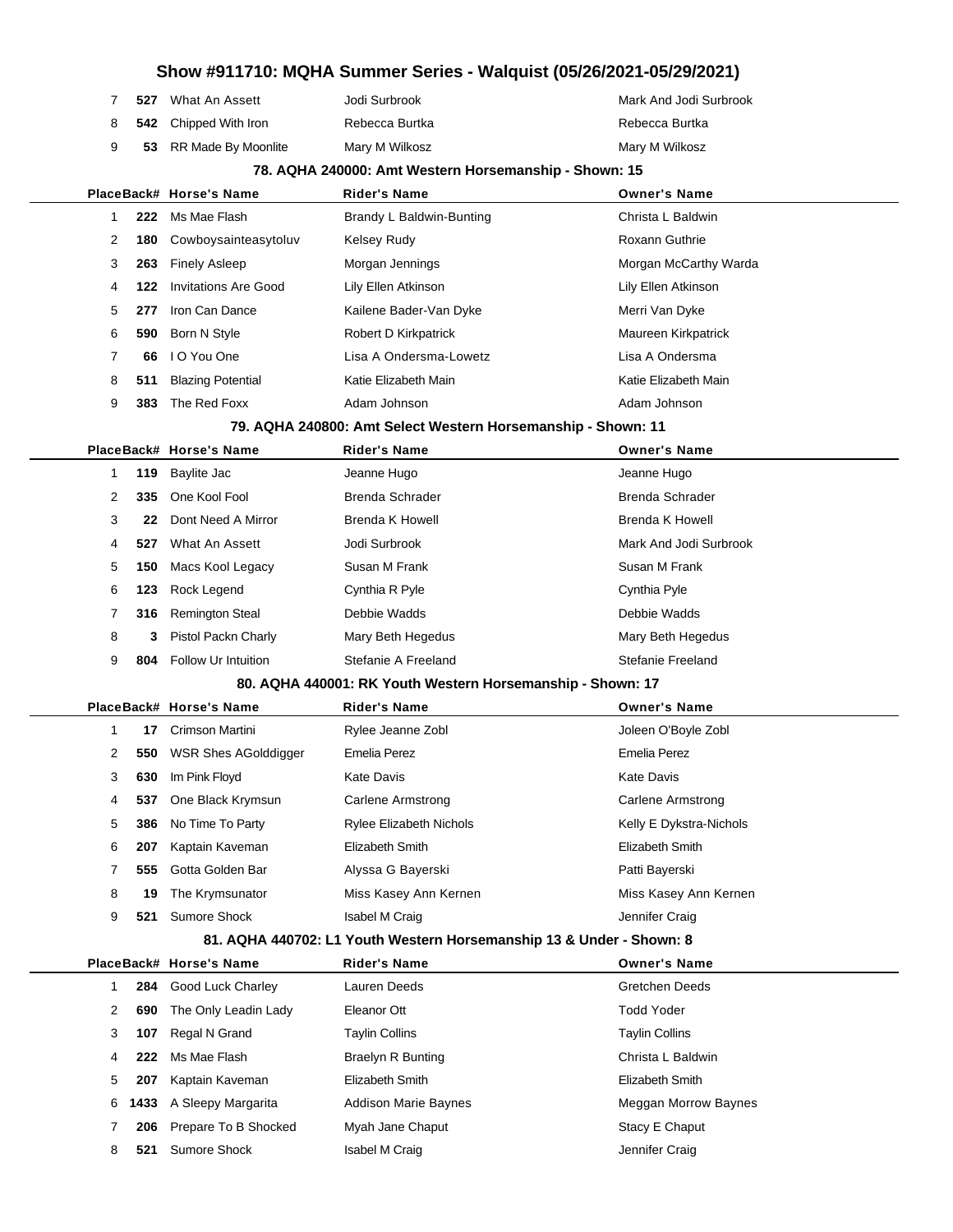### **82. AQHA 440802: L1 Youth Western Horsemanship 14 - 18 - Shown: 16**

|              |     | PlaceBack# Horse's Name     | Rider's Name                                            | <b>Owner's Name</b>      |
|--------------|-----|-----------------------------|---------------------------------------------------------|--------------------------|
| 1            | 505 | Best Of My Luv              | <b>Emily Weaver</b>                                     | Lori Weaver              |
| 2            | 630 | Im Pink Floyd               | <b>Kate Davis</b>                                       | <b>Kate Davis</b>        |
| 3            | 550 | <b>WSR Shes AGolddigger</b> | <b>Emelia Perez</b>                                     | <b>Emelia Perez</b>      |
| 4            | 216 | Larrys Back In Black        | Katie Tenerowicz                                        | <b>Keith Tenerowicz</b>  |
| 5            | 537 | One Black Krymsun           | Carlene Armstrong                                       | Carlene Armstrong        |
| 6            | 164 | <b>Red Deeified</b>         | Karina R Bader-Van Dyke                                 | Kailene Bader Van Dyke   |
| 7            | 539 | Fancy Enough To Win         | Maya Edwards                                            | <b>Madison Mulder</b>    |
| 8            | 200 | Ez Rockin Career            | <b>Rylee Sue Harding</b>                                | <b>Rylee Sue Harding</b> |
| 9            | 19  | The Krymsunator             | Miss Kasey Ann Kernen                                   | Miss Kasey Ann Kernen    |
|              |     |                             | 83. AQHA 440000: Youth Western Horsemanship - Shown: 16 |                          |
|              |     | PlaceBack# Horse's Name     | <b>Rider's Name</b>                                     | <b>Owner's Name</b>      |
| 1            | 235 | Gota B A Hit                | Grace Gasper                                            | Tammy Gasper             |
| 2            | 24  | Gonna Get Ya Good           | Rilynn K Lindsay                                        | Rilynn Lindsay           |
| 3            | 259 | Chevrolatte                 | Elizabeth West                                          | <b>Christine West</b>    |
| 4            | 124 | <b>Madd Money</b>           | Lauren E Lauver                                         | Lauren Lauver            |
| 5            | 284 | Good Luck Charley           | Lauren Deeds                                            | <b>Gretchen Deeds</b>    |
| 6            | 690 | The Only Leadin Lady        | Eleanor Ott                                             | <b>Todd Yoder</b>        |
| 7            | 164 | <b>Red Deeified</b>         | Karina R Bader-Van Dyke                                 | Kailene Bader Van Dyke   |
| 8            | 111 | Dang Near Dun               | Claire Kelp                                             | Claire Kelp              |
| 9            |     | 1433 A Sleepy Margarita     | <b>Addison Marie Baynes</b>                             | Meggan Morrow Baynes     |
|              |     |                             | 84. AQHA 203100: Amt Yearling Stallions - Shown: 1      |                          |
|              |     | PlaceBack# Horse's Name     | Rider's Name                                            | <b>Owner's Name</b>      |
| 1            |     | 576 Willy Creepin           | Debbie Wadds                                            | Debbie Wadds             |
|              |     |                             | 89. AQHA 103100: Yearling Stallions - Shown: 3          |                          |
|              |     | PlaceBack# Horse's Name     | <b>Rider's Name</b>                                     | <b>Owner's Name</b>      |
| 1            |     | 582 Cute Little Guy         | Gordon Wadds                                            | Kathy Jo Schwartz, DVM   |
| 2            | 526 | Impressin Da Ladies         | <b>Brandon James Moreno</b>                             | Brandon James Moreno     |
| DQ           | 576 | Willy Creepin               | Debbie Wadds                                            | Debbie Wadds             |
|              |     |                             | 92. AQHA 103400: Aged Stallions - Shown: 1              |                          |
|              |     | PlaceBack# Horse's Name     | <b>Rider's Name</b>                                     | <b>Owner's Name</b>      |
| $\mathbf{1}$ |     | 727 Romeiro                 | Tom Robertson                                           | Dan E Fox                |
|              |     |                             | 94. AQHA 205400: Amt Yearling Mares - Shown: 3          |                          |
|              |     | PlaceBack# Horse's Name     | <b>Rider's Name</b>                                     | <b>Owner's Name</b>      |
| 1            |     | 574 Baewatch                | Warren E English Jr                                     | Warren E English Jr      |
| 2            | 580 | My Xtreme Secret            | Elizabeth Lauren Kooistra                               | Laurie Sherman           |
| 3            |     | 44 RW My Ebony Hayes        | Sarah Jaclyn Clinansmith                                | Sarah Jaclyn Clinansmith |
|              |     |                             | 95. AQHA 205500: Amt Two Yr Old Mares - Shown: 2        |                          |
|              |     | PlaceBack# Horse's Name     | <b>Rider's Name</b>                                     | <b>Owner's Name</b>      |
| 1            | 587 | Kaanapali Dolly             | Warren E English Jr                                     | Warren E English Jr      |
| 2            | 519 | <b>Best Invited Dreams</b>  | Heidi Tweedie                                           | <b>Heidi Tweedie</b>     |
|              |     |                             | 97. AQHA 205700: Amt Aged Mares - Shown: 7              |                          |
|              |     | PlaceBack# Horse's Name     | <b>Rider's Name</b>                                     | <b>Owner's Name</b>      |
| 1            | 249 | Apleezing                   | <b>Christine West</b>                                   | <b>Christine West</b>    |
| 2            | 571 | GunslingunConclusion        | Jill E Baker-Cooley                                     | Jill E Baker-Cooley      |
|              |     |                             |                                                         |                          |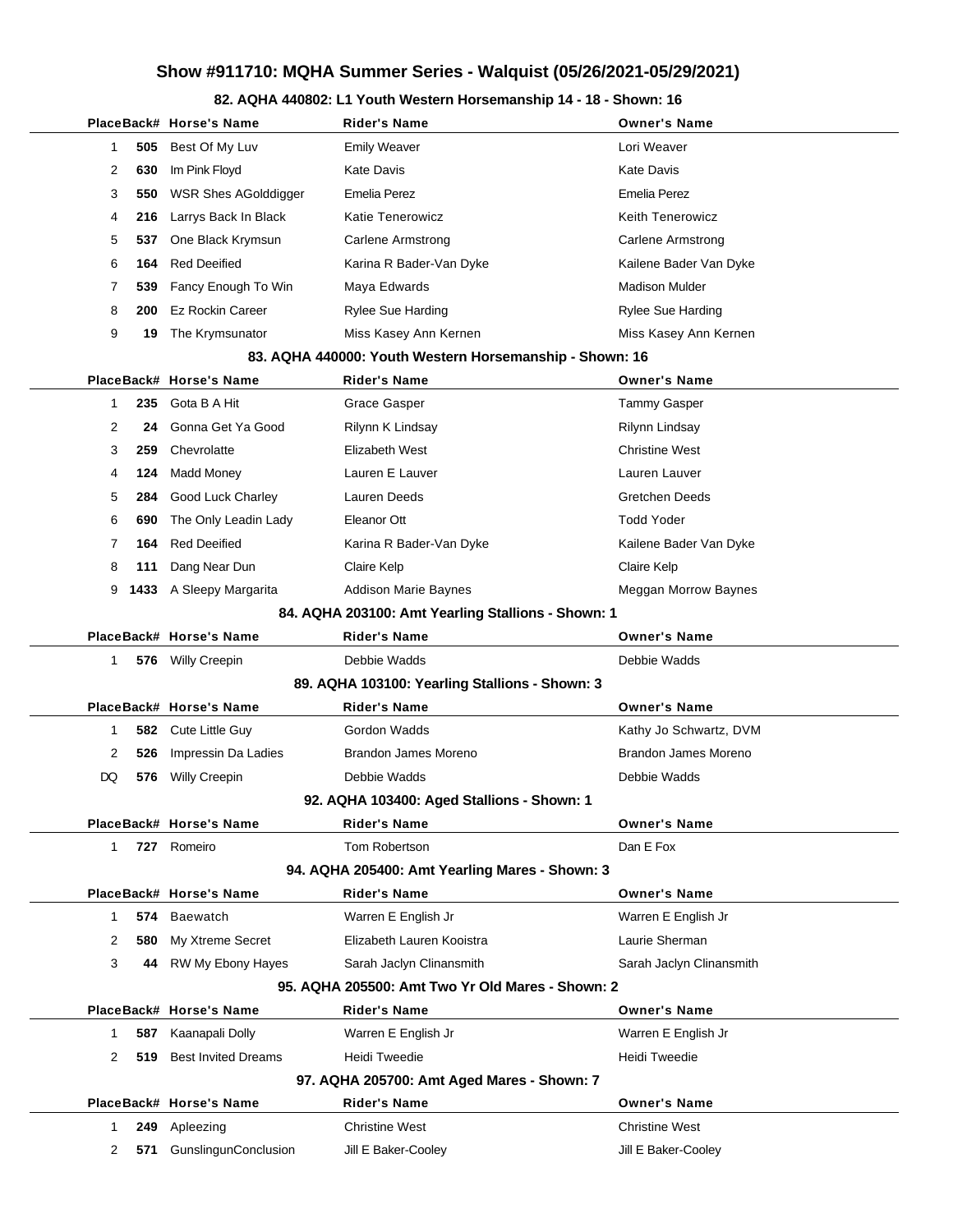|                                                 |        |                             | Show #911710: MQHA Summer Series - Walquist (05/26/2021-05/29/2021) |                             |  |  |
|-------------------------------------------------|--------|-----------------------------|---------------------------------------------------------------------|-----------------------------|--|--|
| 3                                               | 254    | Sheza Chip Off A Pro        | <b>Tricia Meade</b>                                                 | <b>Tricia Meade</b>         |  |  |
| 4                                               | 544    | Dont Make A Scene           | Lainey Marie Zwerk                                                  | Lainey Marie Zwerk          |  |  |
| 5                                               | 540    | The Certain Look            | Abby E McDonnell                                                    | Abby E McDonnell            |  |  |
| 6                                               | 507    | Mechanism                   | Mackenzie J Kastl                                                   | Mackenzie J Kastl           |  |  |
| 7                                               | 554    | <b>Expensive Assets</b>     | Madison Elizabeth Pfahl                                             | Madison Elizabeth Pfahl     |  |  |
|                                                 |        |                             | 98. AQHA 275000: Amt Performance Halter Mares - Shown: 5            |                             |  |  |
|                                                 |        | PlaceBack# Horse's Name     | <b>Rider's Name</b>                                                 | <b>Owner's Name</b>         |  |  |
|                                                 | 1 9676 | Iron Hot Maiden             | <b>Meggen Morrow Baynes</b>                                         | <b>Meggen Morrow Baynes</b> |  |  |
| 2                                               | 222    | Ms Mae Flash                | Brandy L Baldwin-Bunting                                            | Christa L Baldwin           |  |  |
| 3                                               | 22     | Dont Need A Mirror          | Brenda K Howell                                                     | <b>Brenda K Howell</b>      |  |  |
| 4                                               | 212    | Zip N The Dreams            | Annelise N Sophiea                                                  | Ainslee Sophiea             |  |  |
| 5                                               |        | 525 Pozitively Hot Diva     | Clare Elisabeth Throop                                              | Clare Elisabeth Throop      |  |  |
|                                                 |        |                             | 99. AQHA 105400: Yearling Mares - Shown: 2                          |                             |  |  |
|                                                 |        | PlaceBack# Horse's Name     | <b>Rider's Name</b>                                                 | <b>Owner's Name</b>         |  |  |
| 1                                               | 574    | <b>Baewatch</b>             | Tom Robertson                                                       | Warren E English Jr         |  |  |
| 2                                               | 580    | My Xtreme Secret            | Laurie Sherman                                                      | Laurie Sherman              |  |  |
|                                                 |        |                             | 100. AQHA 105500: Two Yr Old Mares - Shown: 2                       |                             |  |  |
|                                                 |        | PlaceBack# Horse's Name     | Rider's Name                                                        | <b>Owner's Name</b>         |  |  |
| 1                                               | 587    | Kaanapali Dolly             | Tom Robertson                                                       | Warren E English Jr         |  |  |
| 2                                               | 519    | <b>Best Invited Dreams</b>  | Heidi Tweedie                                                       | Heidi Tweedie               |  |  |
| 101. AQHA 105600: Three Yr Old Mares - Shown: 1 |        |                             |                                                                     |                             |  |  |
|                                                 |        | PlaceBack# Horse's Name     | Rider's Name                                                        | <b>Owner's Name</b>         |  |  |
| 1                                               |        | 591 Intrigueing             | Tom Robertson                                                       | Carli Kerns                 |  |  |
|                                                 |        |                             | 102. AQHA 105700: Aged Mares - Shown: 5                             |                             |  |  |
|                                                 |        | PlaceBack# Horse's Name     | <b>Rider's Name</b>                                                 | <b>Owner's Name</b>         |  |  |
| 1                                               | 249    | Apleezing                   | Tom Robertson                                                       | <b>Christine West</b>       |  |  |
| 2                                               | 571    | <b>GunslingunConclusion</b> | Jill E Baker-Cooley                                                 | Jill E Baker-Cooley         |  |  |
| 3                                               | 540    | The Certain Look            | Abby E McDonnell                                                    | Abby E McDonnell            |  |  |
| 4                                               | 250    | <b>RD Fancy Tradition</b>   | Alisa B Forton                                                      | Alisa B Forton/Debra        |  |  |
| 5                                               | 507    | Mechanism                   | Mackenzie J Kastl                                                   | Mackenzie J Kastl           |  |  |
|                                                 |        |                             | 103. AQHA 175000: Performance Halter Mares - Shown: 7               |                             |  |  |
|                                                 |        | PlaceBack# Horse's Name     | Rider's Name                                                        | <b>Owner's Name</b>         |  |  |
| 1                                               | 9676   | Iron Hot Maiden             | Michael Huntoon                                                     | Meggen Morrow Baynes        |  |  |
| 2                                               | 222    | Ms Mae Flash                | Brandy L Baldwin-Bunting                                            | Christa L Baldwin           |  |  |
| 3                                               | 22     | Dont Need A Mirror          | <b>Brenda K Howell</b>                                              | <b>Brenda K Howell</b>      |  |  |
| 4                                               | 212    | Zip N The Dreams            | Annelise N Sophiea                                                  | Ainslee Sophiea             |  |  |
| 5                                               | 505    | Best Of My Luv              | <b>Emily Weaver</b>                                                 | Lori Weaver                 |  |  |
| 6                                               | 1433   | A Sleepy Margarita          | <b>Addison Marie Baynes</b>                                         | Meggan Morrow Baynes        |  |  |
| 7                                               | 525    | Pozitively Hot Diva         | <b>Clare Elisabeth Throop</b>                                       | Clare Elisabeth Throop      |  |  |
|                                                 |        |                             | 106. AQHA 405600: Youth Three Yr Old Mares - Shown: 2               |                             |  |  |
|                                                 |        | PlaceBack# Horse's Name     | <b>Rider's Name</b>                                                 | <b>Owner's Name</b>         |  |  |
| 1                                               | 591    | Intrigueing                 | Carli Kerns                                                         | Carli Kerns                 |  |  |
| 2                                               | 573    | King Jacks Starlight        | Taylor Whitkopf                                                     | Stephanie Ashby             |  |  |
|                                                 |        |                             | 107. AQHA 405700: Youth Aged Mares - Shown: 5                       |                             |  |  |
|                                                 |        | PlaceBack# Horse's Name     | <b>Rider's Name</b>                                                 | <b>Owner's Name</b>         |  |  |
| 1.                                              |        | 249 Apleezing               | Katherine West                                                      | <b>Christine West</b>       |  |  |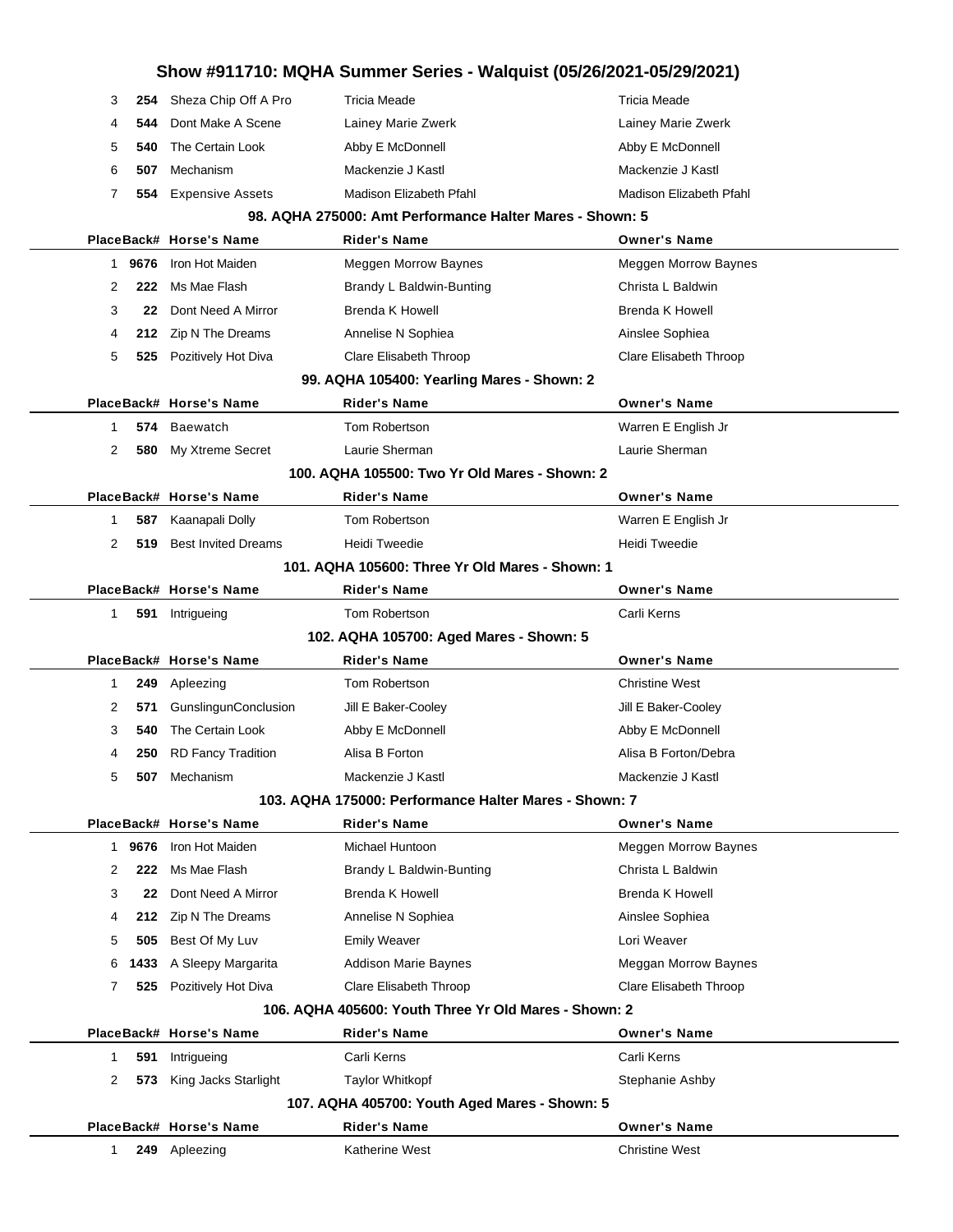|    | 2 1433 | A Sleepy Margarita         | <b>Addison Marie Baynes</b>                                   | Meggan Morrow Baynes     |  |
|----|--------|----------------------------|---------------------------------------------------------------|--------------------------|--|
| 3  | 250    | <b>RD Fancy Tradition</b>  | Adam Wilcoxen                                                 | Alisa B Forton/Debra     |  |
| 4  | 188    | Dollasigns                 | Selena Mertz                                                  | Selena Mertz             |  |
| 5  | 125    | Dressed Hot Batt Man       | Darlene Wilcoxen                                              | Alisa B Forton           |  |
|    |        |                            | 108. AQHA 475000: Youth Performance Halter Mares - Shown: 6   |                          |  |
|    |        | PlaceBack# Horse's Name    | <b>Rider's Name</b>                                           | <b>Owner's Name</b>      |  |
| 1. | 9676   | Iron Hot Maiden            | <b>Addison Marie Baynes</b>                                   | Meggen Morrow Baynes     |  |
| 2  | 506    | Bling On The Nite          | Ava Holman                                                    | Ava Holman               |  |
| 3  | 505    | Best Of My Luv             | <b>Emily Weaver</b>                                           | Lori Weaver              |  |
| 4  | 550    | WSR Shes AGolddigger       | Emelia Perez                                                  | <b>Emelia Perez</b>      |  |
| 5  | 206    | Prepare To B Shocked       | Myah Jane Chaput                                              | Stacy E Chaput           |  |
| 6  | 690    | The Only Leadin Lady       | Eleanor Ott                                                   | <b>Todd Yoder</b>        |  |
|    |        |                            | 110. AQHA 207500: Amt Two Yr Old Geldings - Shown: 2          |                          |  |
|    |        | PlaceBack# Horse's Name    | Rider's Name                                                  | <b>Owner's Name</b>      |  |
| 1  | 596    | Stormy Krommer             | Warren E English Jr                                           | Warren E English Jr      |  |
| 2  | 520    | My Version Of Magik        | Mark A Tweedie                                                | Heidi Tweedie            |  |
|    |        |                            | 111. AQHA 207600: Amt Three Yr Old Geldings - Shown: 2        |                          |  |
|    |        | PlaceBack# Horse's Name    | <b>Rider's Name</b>                                           | <b>Owner's Name</b>      |  |
| 1  | 7      | He Is The Exception        | Laura Renee Perniciaro                                        | Christopher J Perniciaro |  |
| 2  |        | 252 Made Of Candy          | Stephen Erdman                                                | Stephen Erdman           |  |
|    |        |                            | 112. AQHA 207700: Amt Aged Geldings - Shown: 15               |                          |  |
|    |        | PlaceBack# Horse's Name    | <b>Rider's Name</b>                                           | <b>Owner's Name</b>      |  |
| 1  | 159    | Mister Over Easy           | <b>Christine West</b>                                         | <b>Christine West</b>    |  |
| 2  | 509    | <b>Elusive Pick</b>        | <b>Beverly Sue Koke</b>                                       | <b>Beverly Sue Koke</b>  |  |
| 3  | 589    | TheEminentDiversion        | Jill E Baker-Cooley                                           | Jill E Baker-Cooley      |  |
| 4  | 542    | Chipped With Iron          | Rebecca Burtka                                                | Rebecca Burtka           |  |
| 5  | 130    | <b>SST Starstruck</b>      | Katie Rae Krueger                                             | Katie Rae Krueger        |  |
| 6  | 804    | <b>Follow Ur Intuition</b> | Stefanie A Freeland                                           | Stefanie Freeland        |  |
|    |        |                            |                                                               |                          |  |
| 7  | 316    | <b>Remington Steal</b>     | Debbie Wadds                                                  | Debbie Wadds             |  |
| 8  | 508    | Good Eye Will Be           | Jennifer Ackroyd-Fabris                                       | Jennifer Ackroyd-Fabris  |  |
| 9  | 23     | Capital Invitation         | Raeleen R Backus                                              | Raeleen R Backus         |  |
|    |        |                            | 113. AQHA 277000: Amt Performance Halter Geldings - Shown: 11 |                          |  |
|    |        | PlaceBack# Horse's Name    | <b>Rider's Name</b>                                           | <b>Owner's Name</b>      |  |
| 1  | 50     | Buzzzzn Bout Me            | Ken A Mumy                                                    | Ken Mumy                 |  |
| 2  | 70     | True Blue I Will Be        | Kay Stanek                                                    | Kay Stanek               |  |
| 3  | 263    | <b>Finely Asleep</b>       | Morgan Jennings                                               | Morgan McCarthy Warda    |  |
| 4  | 180    | Cowboysainteasytoluv       | Kelsey Rudy                                                   | Roxann Guthrie           |  |
| 5  | 150    | Macs Kool Legacy           | Susan M Frank                                                 | Susan M Frank            |  |
| 6  | 383    | The Red Foxx               | Adam Johnson                                                  | Adam Johnson             |  |
| 7  | 350    | Daydream In The Sky        | Adrienne Peterson                                             | Adrienne Peterson        |  |
| 8  | 565    | Only Happens               | Lee Heighton                                                  | Angie Heighton           |  |
| 9  | 66     | I O You One                | Lisa A Ondersma-Lowetz                                        | Lisa A Ondersma          |  |
|    |        |                            | 115. AQHA 107500: Two Yr Old Geldings - Shown: 2              |                          |  |
|    |        | PlaceBack# Horse's Name    | <b>Rider's Name</b>                                           | <b>Owner's Name</b>      |  |
| 1  | 596    | Stormy Krommer             | Tom Robertson                                                 | Warren E English Jr      |  |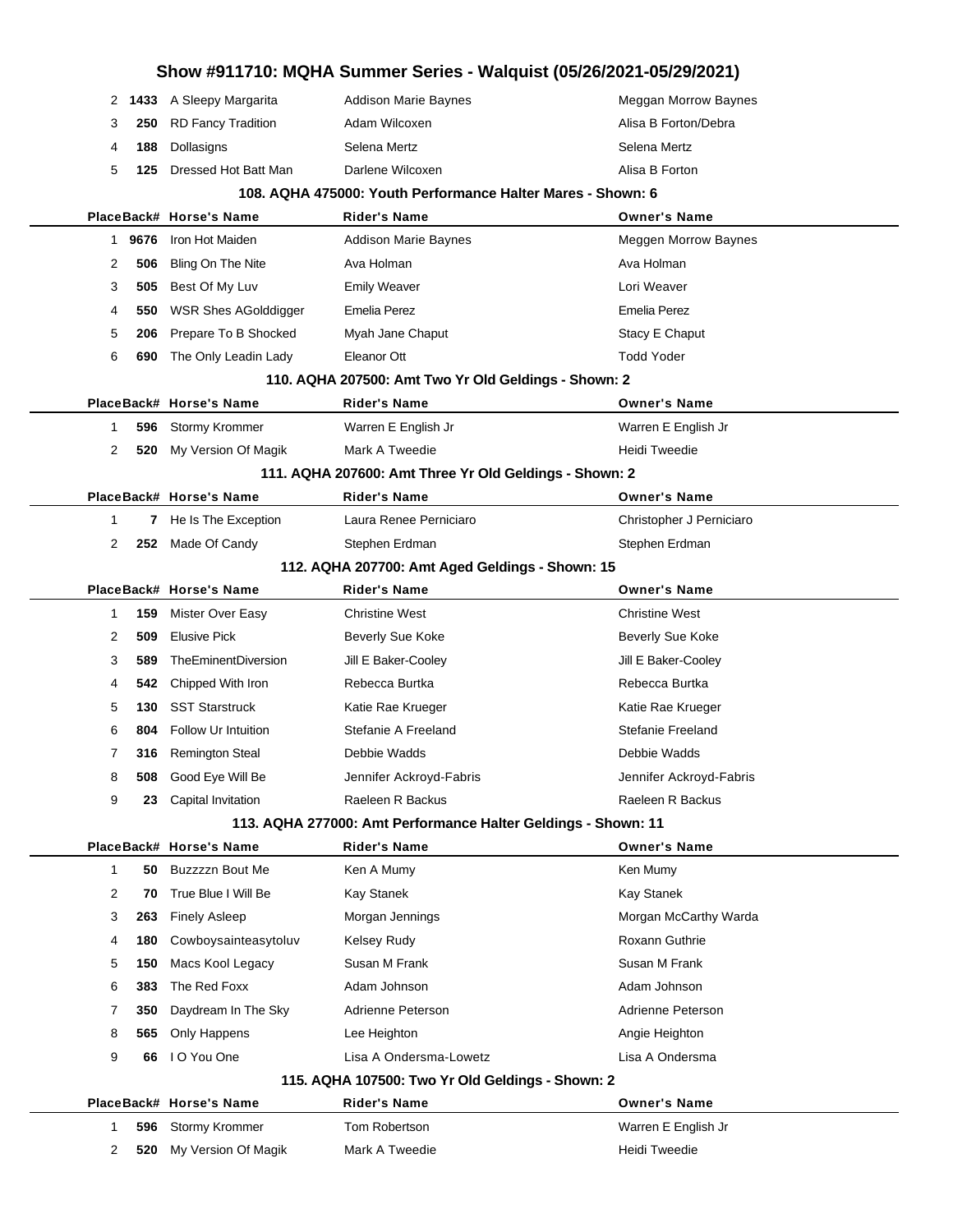### **116. AQHA 107600: Three Yr Old Geldings - Shown: 1**

|   |     | PlaceBack# Horse's Name | <b>Rider's Name</b>                                            | <b>Owner's Name</b>      |
|---|-----|-------------------------|----------------------------------------------------------------|--------------------------|
| 1 |     | 7 He Is The Exception   | Tom Robertson                                                  | Christopher J Perniciaro |
|   |     |                         | 117. AQHA 107700: Aged Geldings - Shown: 4                     |                          |
|   |     | PlaceBack# Horse's Name | <b>Rider's Name</b>                                            | <b>Owner's Name</b>      |
| 1 | 159 | Mister Over Easy        | Tom Robertson                                                  | <b>Christine West</b>    |
| 2 | 509 | <b>Elusive Pick</b>     | <b>Beverly Sue Koke</b>                                        | <b>Beverly Sue Koke</b>  |
| 3 | 583 | Mr Cool Intention       | Marylou J Crall                                                | Marylou J Crall          |
| 4 | 561 | <b>Shaikn Not Stird</b> | Tessa M Dalton                                                 | Lydia Sage Czubak        |
|   |     |                         | 118. AQHA 177000: Performance Halter Geldings - Shown: 9       |                          |
|   |     | PlaceBack# Horse's Name | Rider's Name                                                   | <b>Owner's Name</b>      |
| 1 | 50  | Buzzzzn Bout Me         | Michelle McCarthy Warda                                        | Ken Mumy                 |
| 2 | 157 | Why Dont U Kiss This    | Gordon Wadds                                                   | MI Independent L/MI      |
| 3 | 150 | Macs Kool Legacy        | Michael Huntoon                                                | Susan M Frank            |
| 4 | 350 | Daydream In The Sky     | Adrienne Peterson                                              | Adrienne Peterson        |
| 5 | 263 | <b>Finely Asleep</b>    | Morgan Jennings                                                | Morgan McCarthy Warda    |
| 6 | 383 | The Red Foxx            | Christopher R Dalton                                           | Adam Johnson             |
| 7 | 517 | Rolling In Hot          | Mackenzie Jae Westbrook                                        | Matthew J Westbrook      |
| 8 | 541 | Details In The Sky      | Pam Specht                                                     | Rena Kay Johnson         |
| 9 | 527 | What An Assett          | Jodi Surbrook                                                  | Mark And Jodi Surbrook   |
|   |     |                         | 121. AQHA 407600: Youth Three Yr Old Geldings - Shown: 1       |                          |
|   |     | PlaceBack# Horse's Name | <b>Rider's Name</b>                                            | <b>Owner's Name</b>      |
| 1 |     | 701 Mahoganee           | <b>Trace Toteff</b>                                            | Tom Robertson            |
|   |     |                         | 122. AQHA 407700: Youth Aged Geldings - Shown: 14              |                          |
|   |     | PlaceBack# Horse's Name | Rider's Name                                                   | <b>Owner's Name</b>      |
| 1 | 159 | Mister Over Easy        | Elizabeth West                                                 | <b>Christine West</b>    |
| 2 | 630 | Im Pink Floyd           | Kate Davis                                                     | <b>Kate Davis</b>        |
| 3 | 555 | Gotta Golden Bar        | Alyssa G Bayerski                                              | Patti Bayerski           |
| 4 | 133 | <b>Missin Sleep</b>     | Audrey L Barnes                                                | Audrey L Barnes          |
| 5 | 561 | Shaikn Not Stird        | Lydia Sage Czubak                                              | Lydia Sage Czubak        |
| 6 | 386 | No Time To Party        | <b>Rylee Elizabeth Nichols</b>                                 | Kelly E Dykstra-Nichols  |
| 7 | 321 | Cash Only               | Ella Spies                                                     | Ella Spies               |
| 8 | 124 | <b>Madd Money</b>       | Lauren E Lauver                                                | Lauren Lauver            |
| 9 | 200 | <b>Ez Rockin Career</b> | Rylee Sue Harding                                              | <b>Rylee Sue Harding</b> |
|   |     |                         | 123. AQHA 477000: Youth Performance Halter Geldings - Shown: 8 |                          |
|   |     | PlaceBack# Horse's Name | Rider's Name                                                   | <b>Owner's Name</b>      |
| 1 | 157 | Why Dont U Kiss This    | Katherine Tietz                                                | MI Independent L/MI      |
| 2 | 235 | Gota B A Hit            | <b>Grace Gasper</b>                                            | Tammy Gasper             |
| 3 | 517 | Rolling In Hot          | Mackenzie Jae Westbrook                                        | Matthew J Westbrook      |
| 4 | 259 | Chevrolatte             | Elizabeth West                                                 | <b>Christine West</b>    |
| 5 | 560 | Zippin Past The Best    | Carli Kerns                                                    | Carli Kerns              |
| 6 | 111 | Dang Near Dun           | Claire Kelp                                                    | Claire Kelp              |
| 7 | 13  | Made With Real Cocoa    | Brylynn E Balon                                                | Brylynne E Balon         |
| 8 | 107 | Regal N Grand           | <b>Taylin Collins</b>                                          | <b>Taylin Collins</b>    |
|   |     |                         | 124. MQHA 900: Small Fry Halter - Shown: 13                    |                          |
|   |     | PlaceBack# Horse's Name | <b>Rider's Name</b>                                            | <b>Owner's Name</b>      |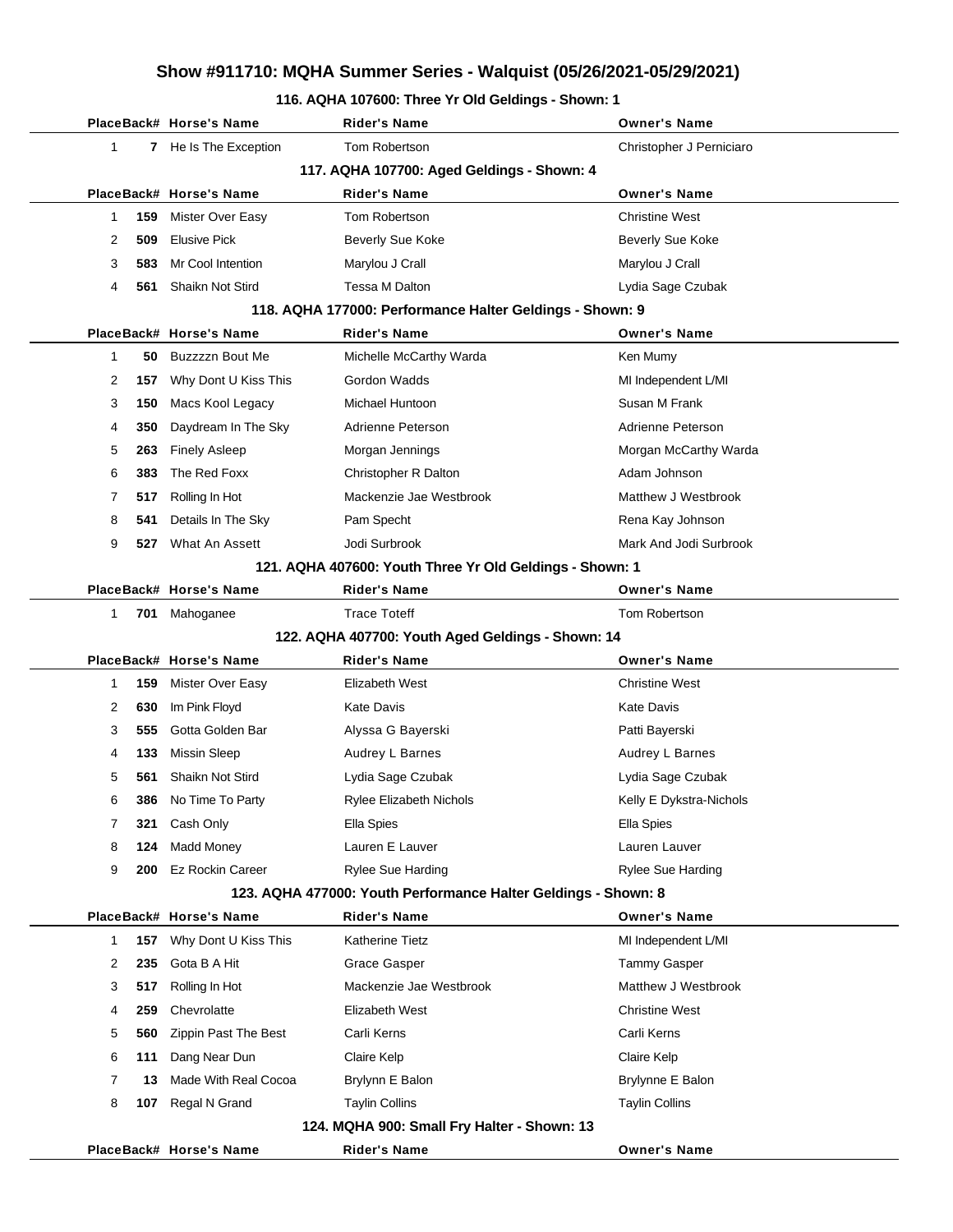|    | 310 | Ima Lopin With Class        | Quinn Boque                | Bogue Family            |
|----|-----|-----------------------------|----------------------------|-------------------------|
| 2  |     | 592 KM Movin The Best       | <b>Addaley Hudson</b>      | Allison Hudson          |
| 3  |     | 508 Good Eye Will Be        | Landon Fabris              | Jennifer Ackroyd-Fabris |
| 4  | 22  | Dont Need A Mirror          | <b>Brylee Lynn Bunting</b> | Brenda K Howell         |
| 5  | 321 | Cash Only                   | <b>Rylee Spies</b>         | Ella Spies              |
| 6. |     | 1031 Fabulous Assets        | Marley Ann Smith           | Coleen Bull             |
|    |     | <b>345</b> Lukes Last Shine | Sophia Dong                | <b>Katherine Tietz</b>  |
| 8  | 52  | The Social Network          | Xandrea Sandusky           | <b>Brandy M Pavlik</b>  |
| 9  | 250 | <b>RD Fancy Tradition</b>   | Adam Wilcoxen              | Alisa B Forton/Debra    |
|    |     |                             |                            |                         |

### **125. MQHA 901: Small Fry Showmanship - Shown: 12**

|   |        | PlaceBack# Horse's Name | <b>Rider's Name</b>        | <b>Owner's Name</b>    |
|---|--------|-------------------------|----------------------------|------------------------|
|   | 310    | Ima Lopin With Class    | Quinn Bogue                | Bogue Family           |
|   | 2 1031 | <b>Fabulous Assets</b>  | Marley Ann Smith           | Coleen Bull            |
| 3 | 321    | Cash Only               | <b>Rylee Spies</b>         | Ella Spies             |
| 4 | 22     | Dont Need A Mirror      | <b>Brylee Lynn Bunting</b> | <b>Brenda K Howell</b> |
| 5 | 592    | KM Movin The Best       | <b>Addaley Hudson</b>      | Allison Hudson         |
| 6 | 52     | The Social Network      | Xandrea Sandusky           | <b>Brandy M Pavlik</b> |
|   | 345    | <b>Lukes Last Shine</b> | Sophia Dong                | <b>Katherine Tietz</b> |
| 8 | 588    | Sweet Talkin Charlie    | Adalyn Gilbert             | Adalyn Gilbert         |
| 9 | 226    | Art Trouble             | <b>Karly Lewis</b>         | Michele Lewis          |

### **126. AQHA 212001: RK Amt Showmanship at Halter - Shown: 13**

|                      |      | PlaceBack# Horse's Name | <b>Rider's Name</b>    | <b>Owner's Name</b>    |
|----------------------|------|-------------------------|------------------------|------------------------|
|                      | 25   | Johnny Diesel           | Morgan L Letzkus       | James Letzkus          |
| $\mathbf{2}^{\circ}$ | 523  | My Vintage Mercedes     | Delaney Bakker         | Cynthia Bakker         |
| 3                    | 597  | Vf Both Sides Zipped    | Jessica R Bills        | Jessica R Bills        |
| $\overline{4}$       | 593  | Indeed Shez Lazy        | Lauryn Leuenberger     | Lauryn Leuenberger     |
| 5                    |      | 804 Follow Ur Intuition | Stefanie A Freeland    | Stefanie Freeland      |
| 6                    | 600  | Didya Hear The Rumor    | Kimberly Wagner        | Kimberly Wagner        |
|                      | 702. | Talkin About My Ty      | Mikayla Mae Tew        | Janine Ann Caldwell    |
| 8                    | 579  | Lilly Larue             | Andrea St John         | Greg Holstege          |
| 9                    | 525  | Pozitively Hot Diva     | Clare Elisabeth Throop | Clare Elisabeth Throop |
|                      |      |                         |                        |                        |

### **127. AQHA 212002: L1 Amt Showmanship at Halter - Shown: 37**

|                                                         |   |     | PlaceBack# Horse's Name     | <b>Rider's Name</b>      | <b>Owner's Name</b>  |
|---------------------------------------------------------|---|-----|-----------------------------|--------------------------|----------------------|
|                                                         |   | 66  | I O You One                 | Lisa A Ondersma-Lowetz   | Lisa A Ondersma      |
|                                                         | 2 | 504 | UF Parked At The Bar        | Stephanie Rae Morgan     | Stephanie Rae Morgan |
|                                                         | 3 | 544 | Dont Make A Scene           | Lainey Marie Zwerk       | Lainey Marie Zwerk   |
|                                                         | 4 | 546 | To Good To Be Red           | Stephanie Mae Cesarz     | Stephanie Cesarz     |
|                                                         | 5 | 311 | <b>STELLAS GOTR GROOVE</b>  | Kerry Daudlin            | Kerry Daudlin        |
|                                                         | 6 | 548 | Good Rich N Roan            | Kayla J Daniels          | Kayla J Daniels      |
|                                                         |   | 116 | <b>Talk About Good Luck</b> | Amanda Hampel            | Amanda Hampel        |
|                                                         | 8 | 528 | Southern Instincts          | Sarah Cooke              | Sarah Cooke          |
|                                                         | 9 | 52  | The Social Network          | Brandy M Pavlik          | Brandy M Pavlik      |
| 128. AQHA 212000: Amt Showmanship at Halter - Shown: 28 |   |     |                             |                          |                      |
|                                                         |   |     | PlaceBack# Horse's Name     | <b>Rider's Name</b>      | <b>Owner's Name</b>  |
|                                                         |   | 222 | Ms Mae Flash                | Brandy L Baldwin-Bunting | Christa L Baldwin    |
|                                                         | 2 | 180 | Cowboysainteasytoluv        | Kelsey Rudy              | Roxann Guthrie       |
|                                                         |   |     |                             |                          |                      |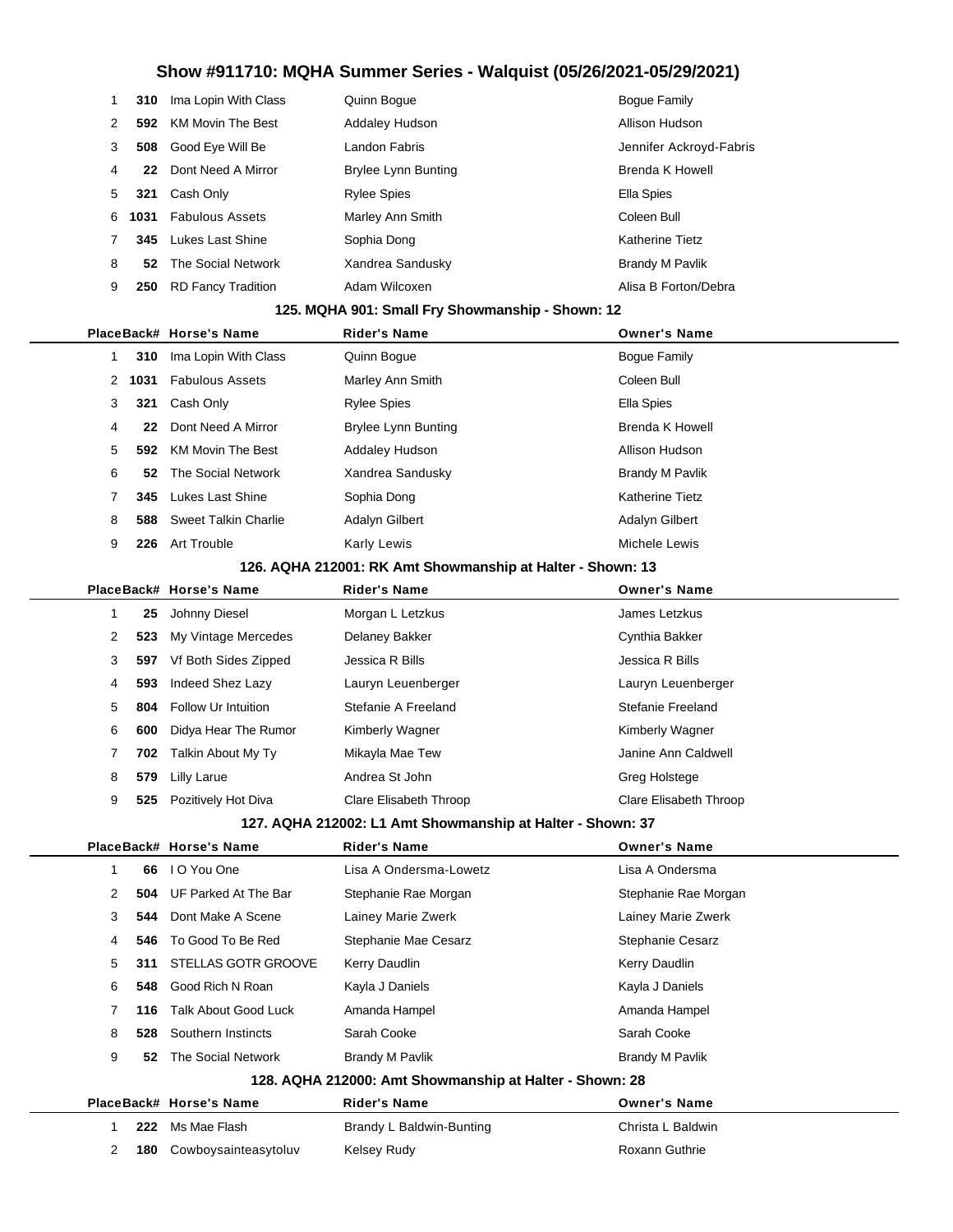|   | 263  | <b>Finely Asleep</b>    | Morgan Jennings             | Morgan McCarthy Warda       |
|---|------|-------------------------|-----------------------------|-----------------------------|
| 4 | 383  | The Red Foxx            | Adam Johnson                | Adam Johnson                |
| 5 | 66.  | I O You One             | Lisa A Ondersma-Lowetz      | Lisa A Ondersma             |
| 6 | 590  | Born N Style            | Robert D Kirkpatrick        | Maureen Kirkpatrick         |
|   | 9676 | Iron Hot Maiden         | <b>Meggen Morrow Baynes</b> | <b>Meggen Morrow Baynes</b> |
| 8 | 554  | <b>Expensive Assets</b> | Madison Elizabeth Pfahl     | Madison Elizabeth Pfahl     |
| 9 | 130  | <b>SST Starstruck</b>   | Katie Rae Krueger           | Katie Rae Krueger           |

### **129. AQHA 212800: Amt Select Showmanship at Halter - Shown: 13**

|   |                                                                                              | PlaceBack# Horse's Name  | <b>Rider's Name</b>     | <b>Owner's Name</b>    |  |  |  |
|---|----------------------------------------------------------------------------------------------|--------------------------|-------------------------|------------------------|--|--|--|
|   | 22                                                                                           | Dont Need A Mirror       | Brenda K Howell         | Brenda K Howell        |  |  |  |
| 2 | 311                                                                                          | STELLAS GOTR GROOVE      | Kerry Daudlin           | Kerry Daudlin          |  |  |  |
| 3 |                                                                                              | 254 Sheza Chip Off A Pro | Tricia Meade            | Tricia Meade           |  |  |  |
| 4 | 123                                                                                          | Rock Legend              | Cynthia R Pyle          | Cynthia Pyle           |  |  |  |
| 5 | 527                                                                                          | What An Assett           | Jodi Surbrook           | Mark And Jodi Surbrook |  |  |  |
| 6 | 167                                                                                          | Hunt In My Saddle        | Charlotte L Ruth-Kasper | Abigail R Kasper       |  |  |  |
|   | 316                                                                                          | <b>Remington Steal</b>   | Debbie Wadds            | Debbie Wadds           |  |  |  |
| 8 | 150                                                                                          | Macs Kool Legacy         | Susan M Frank           | Susan M Frank          |  |  |  |
| 9 | 119                                                                                          | Baylite Jac              | Jeanne Hugo             | Jeanne Hugo            |  |  |  |
|   | $100 \pm 0.0111$ $110001 \pm 0.11$ $V_{\text{unit}}$ $R_{\text{boundary}}$ $\pm 11$ $\pm 11$ |                          |                         |                        |  |  |  |

#### **130. AQHA 412001: RK Youth Showmanship at Halter - Shown: 18**

|  |   |     | PlaceBack# Horse's Name     | <b>Rider's Name</b>   | <b>Owner's Name</b>   |
|--|---|-----|-----------------------------|-----------------------|-----------------------|
|  |   | 690 | The Only Leadin Lady        | Eleanor Ott           | <b>Todd Yoder</b>     |
|  | 2 | 555 | Gotta Golden Bar            | Alyssa G Bayerski     | Patti Bayerski        |
|  | 3 | 321 | Cash Only                   | Ella Spies            | Ella Spies            |
|  | 4 | 561 | Shaikn Not Stird            | Lydia Sage Czubak     | Lydia Sage Czubak     |
|  | 5 | 550 | <b>WSR Shes AGolddigger</b> | Emelia Perez          | Emelia Perez          |
|  | 6 | 537 | One Black Krymsun           | Carlene Armstrong     | Carlene Armstrong     |
|  |   | 19  | The Krymsunator             | Miss Kasey Ann Kernen | Miss Kasey Ann Kernen |
|  | 8 | 99  | This Jet Is Hot             | Elizabeth Laney       | Andrea Laney          |
|  | 9 | 506 | Bling On The Nite           | Ava Holman            | Ava Holman            |

#### **131. AQHA 412702: L1 Youth Showmanship (13 & Under) - Shown: 12**

|   |     | PlaceBack# Horse's Name   | <b>Rider's Name</b>         | <b>Owner's Name</b>    |
|---|-----|---------------------------|-----------------------------|------------------------|
|   | 690 | The Only Leadin Lady      | Eleanor Ott                 | <b>Todd Yoder</b>      |
| 2 |     | 206 Prepare To B Shocked  | Myah Jane Chaput            | Stacy E Chaput         |
| 3 | 222 | Ms Mae Flash              | <b>Braelyn R Bunting</b>    | Christa L Baldwin      |
| 4 | 107 | Regal N Grand             | <b>Taylin Collins</b>       | <b>Taylin Collins</b>  |
| 5 | 321 | Cash Only                 | Ella Spies                  | Ella Spies             |
|   |     | 6 1433 A Sleepy Margarita | <b>Addison Marie Baynes</b> | Meggan Morrow Baynes   |
|   |     | 512 A Diggin Hot Time     | Liv Jillian Winter          | <b>Courtney Winter</b> |
| 8 | 529 | Gotta Minute              | Emily J Sell                | Emily J Sell           |
| 9 | 99  | This Jet Is Hot           | Elizabeth Laney             | Andrea Laney           |
|   |     |                           |                             |                        |

### **132. AQHA 412802: L1 Youth Showmanship (14 - 18) - Shown: 19**

|  |     | PlaceBack# Horse's Name | <b>Rider's Name</b> | <b>Owner's Name</b> |
|--|-----|-------------------------|---------------------|---------------------|
|  | 13  | Made With Real Cocoa    | Brylynn E Balon     | Brylynne E Balon    |
|  | 630 | Im Pink Floyd           | Kate Davis          | Kate Davis          |
|  | 555 | Gotta Golden Bar        | Alyssa G Bayerski   | Patti Bayerski      |
|  | 549 | Partners In Kryme       | Makenna Noon        | Makenna Noon        |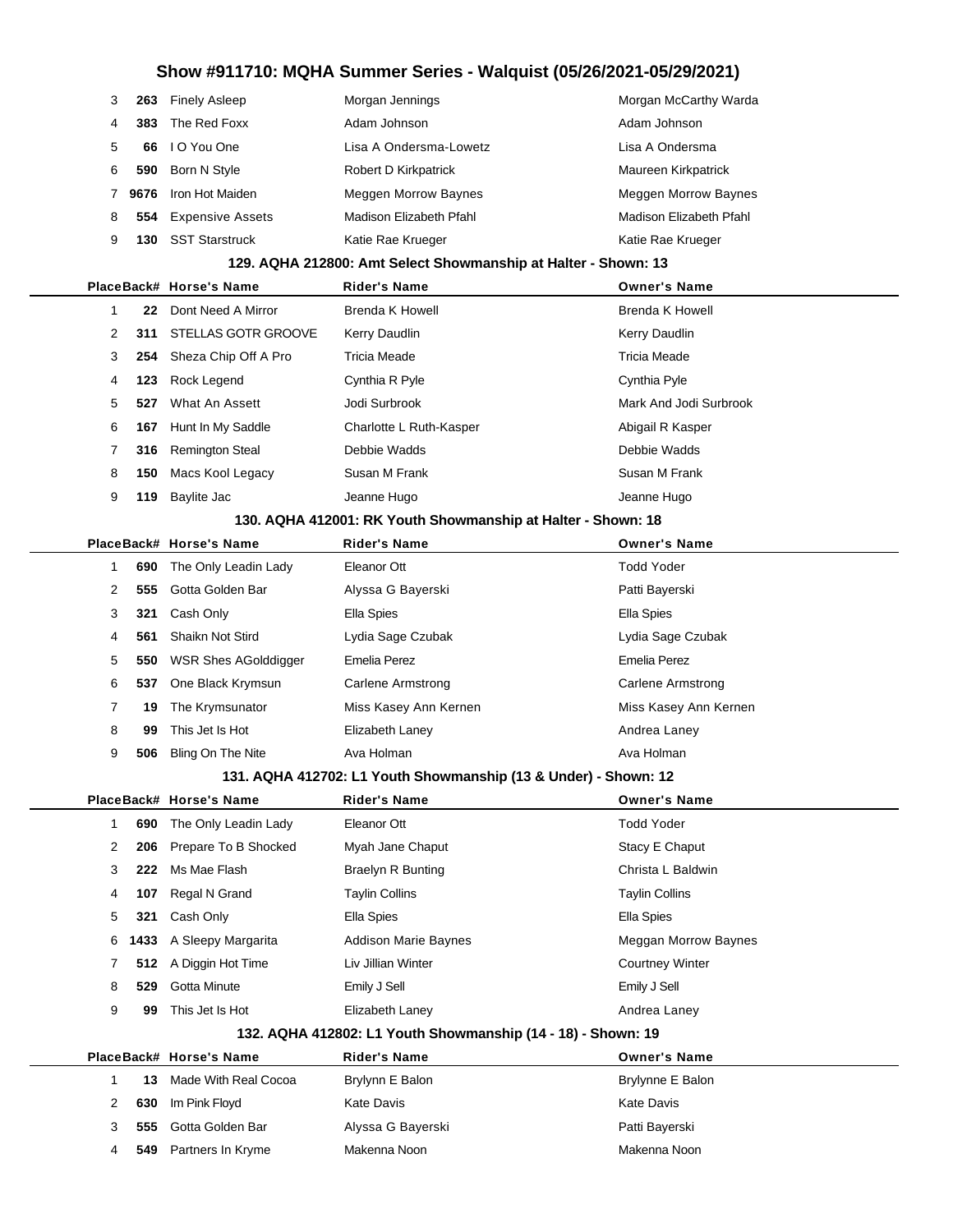# **Show #911710: MQHA Summer Series - Walquist (05/26/2021-05/29/2021) 539** Fancy Enough To Win Maya Edwards Macken Mulder Madison Mulder **550** WSR Shes AGolddigger Emelia Perez Emelia Perez **164** Red Deeified **Karina R Bader-Van Dyke** Kailene Bader Van Dyke **517** Rolling In Hot Mackenzie Jae Westbrook Matthew J Westbrook **506** Bling On The Nite **Ava Holman** Ava Holman Ava Holman Ava Holman **133. AQHA 412000: Youth Showmanship at Halter - Shown: 25 PlaceBack# Horse's Name Rider's Name Owner's Name 259** Chevrolatte **Elizabeth West** Christine West **24** Gonna Get Ya Good Rilynn K Lindsay Rilynn Lindsay Rilynn Lindsay **555** Gotta Golden Bar **Alyssa G Bayerski** Patti Bayerski **149** Got My Swag On Katherine West Christine West **107** Regal N Grand Taylin Collins Taylin Collins **235** Gota B A Hit **Grace Gasper** The State Gasper Tammy Gasper **505** Best Of My Luv **Emily Weaver** Emily Weaver **549** Partners In Kryme Makenna Noon Makenna Noon **206** Prepare To B Shocked Myah Jane Chaput Number 2006 Prepare To B Shocked **500. AQHA 450002: L1 Youth Working Hunter - Shown: 3 PlaceBack# Horse's Name Rider's Name Owner's Name 534** Cash For Artifacts **Alexis Gorant Alexis Gorant** Alexis Gorant Alexis Gorant **529** Gotta Minute Emily J Sell Emily J Sell **532** Al Be Tall And Tan Olivia Baugh Olivia Baugh **900. AQHA 453002: L1 Youth Equitation Over Fences - Shown: 3 PlaceBack# Horse's Name Rider's Name Owner's Name 529** Gotta Minute Emily J Sell Emily J Sell **532** Al Be Tall And Tan Olivia Baugh Olivia Baugh **534** Cash For Artifacts **Alexis Gorant** Alexis Gorant Alexis Gorant Alexis Gorant **1073. MQHA 911: MQHA Intermediate Lead Line - Shown: 1 PlaceBack# Horse's Name Rider's Name Owner's Name 508** Good Eye Will Be **Landon Fabris Community Constructs Landon Fabris Jennifer Ackroyd-Fabris 1400. AQHA 451002: L1 Youth Hunter Hack - Shown: 3 PlaceBack# Horse's Name Rider's Name Owner's Name 534** Cash For Artifacts **Alexis Gorant Alexis Gorant** Alexis Gorant Alexis Gorant **532** Al Be Tall And Tan Olivia Baugh Olivia Baugh **529** Gotta Minute Emily J Sell Emily J Sell **2100. AQHA 238002: L1 Amt Trail - Shown: 15 PlaceBack# Horse's Name Rider's Name Owner's Name 180** Cowboysainteasytoluv Kelsey Rudy **Roxann** Guthrie **531** Lope Lazy Lope **Elizabeth Lauren Kooistra** Bob Sherman **263** Finely Asleep Morgan Jennings Morgan McCarthy Warda **254** Sheza Chip Off A Pro Tricia Meade Tricia Meade Tricia Meade **545** Impulsive Deck **Fawn Healy** Fawn Healy Fawn Healy **167** Hunt In My Saddle Charlotte L Ruth-Kasper Abigail R Kasper **544** Dont Make A Scene Lainey Marie Zwerk Lainey Marie Zwerk **523** My Vintage Mercedes Delaney Bakker Cynthia Bakker Cynthia Bakker **25** Johnny Diesel Morgan L Letzkus James Letzkus

**2500. AQHA 438002: L1 Youth Trail - Shown: 12**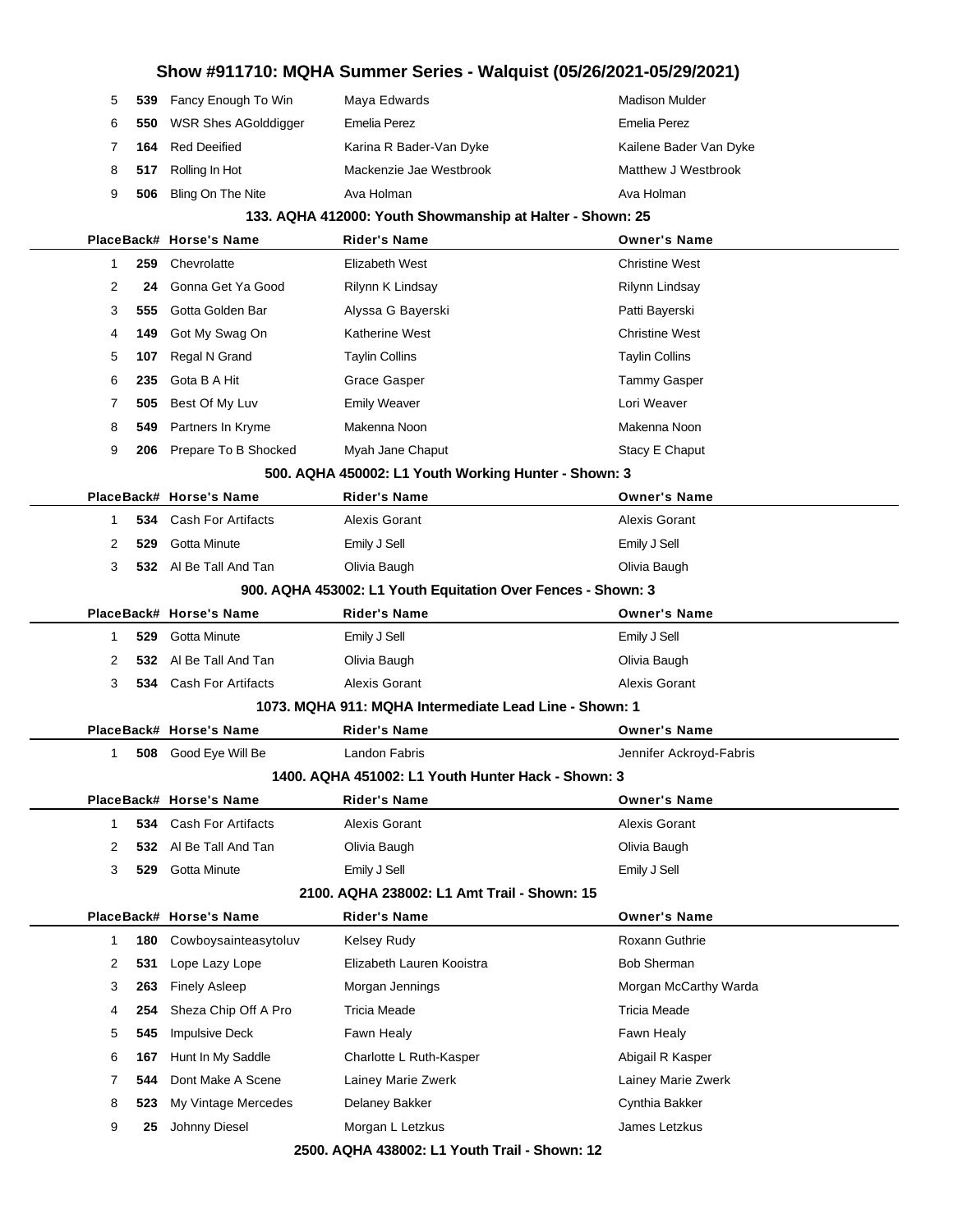|              |      | PlaceBack# Horse's Name      | <b>Rider's Name</b>                                                          | <b>Owner's Name</b>      |
|--------------|------|------------------------------|------------------------------------------------------------------------------|--------------------------|
| 1            | 539  | Fancy Enough To Win          | Maya Edwards                                                                 | <b>Madison Mulder</b>    |
| 2            | 505  | Best Of My Luv               | <b>Emily Weaver</b>                                                          | Lori Weaver              |
| 3            | 1433 | A Sleepy Margarita           | Addison Marie Baynes                                                         | Meggan Morrow Baynes     |
| 4            | 19   | The Krymsunator              | Miss Kasey Ann Kernen                                                        | Miss Kasey Ann Kernen    |
| 5            | 107  | Regal N Grand                | <b>Taylin Collins</b>                                                        | <b>Taylin Collins</b>    |
| 6            | 1854 | Hes Good To Go               | Isabelle Freeland                                                            | <b>Isabelle Freeland</b> |
| 7            | 111  | Dang Near Dun                | Claire Kelp                                                                  | Claire Kelp              |
| 8            | 630  | Im Pink Floyd                | <b>Kate Davis</b>                                                            | <b>Kate Davis</b>        |
| 9            |      | 216 Larrys Back In Black     | Katie Tenerowicz                                                             | <b>Keith Tenerowicz</b>  |
|              |      |                              | 5062. NSBA 210301: NSBA Junior Western Pleasure - Shown: 1                   |                          |
|              |      | PlaceBack# Horse's Name      | <b>Rider's Name</b>                                                          | <b>Owner's Name</b>      |
| 1            |      | 124 Madd Money               | Christopher R Dalton                                                         | Lauren Lauver            |
|              |      |                              | 5063. NSBA 315410: NSBA Rookie Amateur Western Pleasure - Shown: 2           |                          |
|              |      | PlaceBack# Horse's Name      | <b>Rider's Name</b>                                                          | <b>Owner's Name</b>      |
| 1            | 25   | Johnny Diesel                | Morgan L Letzkus                                                             | James Letzkus            |
| 2            |      | <b>52</b> The Social Network | Brandy M Pavlik                                                              | <b>Brandy M Pavlik</b>   |
|              |      |                              | 5064, NSBA 215408: NSBA Level 1 Amateur Western Pleasure - Shown: 3          |                          |
|              |      | PlaceBack# Horse's Name      | <b>Rider's Name</b>                                                          | <b>Owner's Name</b>      |
| 1            | 322  | Too LazyToSpeak              | Megan Hirschman                                                              | Megan Hirschman          |
| 2            | 25   | Johnny Diesel                | Morgan L Letzkus                                                             | James Letzkus            |
| 3            | 507  | Mechanism                    | Mackenzie J Kastl                                                            | Mackenzie J Kastl        |
|              |      |                              | 5065. NSBA 215600: NSBA Amateur Western Pleasure - Shown: 2                  |                          |
|              |      | PlaceBack# Horse's Name      | <b>Rider's Name</b>                                                          | <b>Owner's Name</b>      |
| 1            | 252  | Made Of Candy                | Stephen Erdman                                                               | Stephen Erdman           |
| 2            | 507  | Mechanism                    | Mackenzie J Kastl                                                            | Mackenzie J Kastl        |
|              |      |                              | 5067, NSBA 210100: NSBA Level 1 Western Pleasure - Shown: 4                  |                          |
|              |      | PlaceBack# Horse's Name      | <b>Rider's Name</b>                                                          | <b>Owner's Name</b>      |
| 1            |      | 572 Sarahenade               | <b>Adam Winter</b>                                                           | Jane Elsa Damaske        |
| 2            |      | 383 The Red Foxx             | Christopher R Dalton                                                         | Adam Johnson             |
|              |      |                              | 5068. NSBA 317710: NSBA Rookie Youth Western Pleasure - Shown: 4             |                          |
|              |      | PlaceBack# Horse's Name      | <b>Rider's Name</b>                                                          | <b>Owner's Name</b>      |
| $\mathbf{1}$ | 207  | Kaptain Kaveman              | Elizabeth Smith                                                              | Elizabeth Smith          |
| 2            | 124  | <b>Madd Money</b>            | Lauren E Lauver                                                              | Lauren Lauver            |
| 3            | 200  | <b>Ez Rockin Career</b>      | <b>Rylee Sue Harding</b>                                                     | <b>Rylee Sue Harding</b> |
|              |      |                              | 5069, NSBA 217102: NSBA Level 1 Youth Western Pleasure 13 & Under - Shown: 3 |                          |
|              |      | PlaceBack# Horse's Name      | <b>Rider's Name</b>                                                          | <b>Owner's Name</b>      |
| 1            | 107  | Regal N Grand                | <b>Taylin Collins</b>                                                        | <b>Taylin Collins</b>    |
| 2            | 690  | The Only Leadin Lady         | Eleanor Ott                                                                  | <b>Todd Yoder</b>        |
| 3            | 206  | Prepare To B Shocked         | Myah Jane Chaput                                                             | Stacy E Chaput           |
|              |      |                              | 5070. NSBA 217103: NSBA Level 1 Youth Western Pleasure 14-18 - Shown: 1      |                          |
|              |      | PlaceBack# Horse's Name      | <b>Rider's Name</b>                                                          | <b>Owner's Name</b>      |
| DQ.          |      | 157 Why Dont U Kiss This     | Katherine Tietz                                                              | MI Independent L/MI      |
|              |      |                              | 5071. NSBA 217300: NSBA Youth Western Pleasure - All Age - Shown: 3          |                          |
|              |      | PlaceBack# Horse's Name      | <b>Rider's Name</b>                                                          | <b>Owner's Name</b>      |
| 1            |      | 107 Regal N Grand            | <b>Taylin Collins</b>                                                        | <b>Taylin Collins</b>    |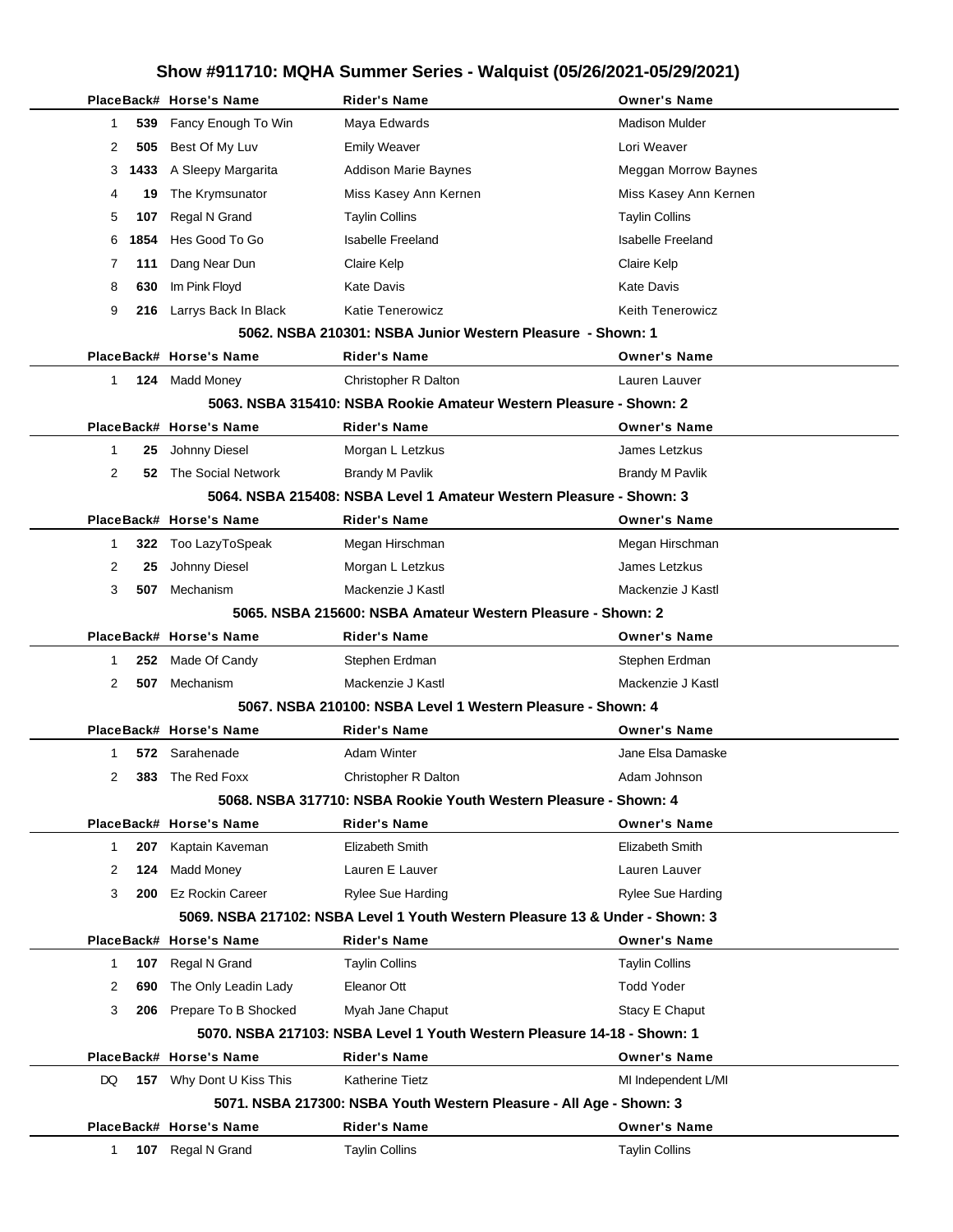|              |     |                              |                                                                                  | Show #911710: MQHA Summer Series - Walquist (05/26/2021-05/29/2021) |
|--------------|-----|------------------------------|----------------------------------------------------------------------------------|---------------------------------------------------------------------|
| 2            | 690 | The Only Leadin Lady         | Eleanor Ott                                                                      | <b>Todd Yoder</b>                                                   |
| 3            | 235 | Gota B A Hit                 | Grace Gasper                                                                     | <b>Tammy Gasper</b>                                                 |
|              |     |                              | 5072. NSBA 210302: NSBA Senior Western Pleasure - Shown: 1                       |                                                                     |
|              |     | PlaceBack# Horse's Name      | <b>Rider's Name</b>                                                              | <b>Owner's Name</b>                                                 |
| 1            |     | 157 Why Dont U Kiss This     | Gordon Wadds                                                                     | MI Independent L/MI                                                 |
|              |     |                              | 5076. NSBA 355410: NSBA Rookie Amateur Horsemanship - Shown: 1                   |                                                                     |
|              |     | PlaceBack# Horse's Name      | <b>Rider's Name</b>                                                              | <b>Owner's Name</b>                                                 |
| 1            |     | <b>52</b> The Social Network | <b>Brandy M Pavlik</b>                                                           | <b>Brandy M Pavlik</b>                                              |
|              |     |                              | 5077. NSBA 255400: NSBA Level 1 Amateur Western Horsemanship - Shown: 3          |                                                                     |
|              |     | PlaceBack# Horse's Name      | <b>Rider's Name</b>                                                              | <b>Owner's Name</b>                                                 |
| 1            |     | 322 Too LazyToSpeak          | Megan Hirschman                                                                  | Megan Hirschman                                                     |
|              |     |                              | 5078. NSBA 255600: NSBA Amateur Western Horsemanship - Shown: 3                  |                                                                     |
|              |     | PlaceBack# Horse's Name      | <b>Rider's Name</b>                                                              | <b>Owner's Name</b>                                                 |
| $\mathbf{1}$ |     | 180 Cowboysainteasytoluv     | <b>Kelsey Rudy</b>                                                               | Roxann Guthrie                                                      |
|              |     |                              | 5079. NSBA 256606: NSBA Select Amateur Western Horsemanship - Shown: 2           |                                                                     |
|              |     | PlaceBack# Horse's Name      | <b>Rider's Name</b>                                                              | <b>Owner's Name</b>                                                 |
| 1            | 335 | One Kool Fool                | Brenda Schrader                                                                  | Brenda Schrader                                                     |
| 2            |     | 123 Rock Legend              | Cynthia R Pyle                                                                   | Cynthia Pyle                                                        |
|              |     |                              | 5080. NSBA 357710: NSBA Rookie Youth Horsemanship - Shown: 4                     |                                                                     |
|              |     | PlaceBack# Horse's Name      | <b>Rider's Name</b>                                                              | <b>Owner's Name</b>                                                 |
| 1            | 17  | Crimson Martini              | Rylee Jeanne Zobl                                                                | Joleen O'Boyle Zobl                                                 |
| 2            | 386 | No Time To Party             | <b>Rylee Elizabeth Nichols</b>                                                   | Kelly E Dykstra-Nichols                                             |
| 3            |     | 207 Kaptain Kaveman          | Elizabeth Smith                                                                  | Elizabeth Smith                                                     |
|              |     |                              | 5081. NSBA 257102: NSBA Level 1 Youth Western Horsemanship 13 & Under - Shown: 5 |                                                                     |
|              |     | PlaceBack# Horse's Name      | <b>Rider's Name</b>                                                              | <b>Owner's Name</b>                                                 |
| 1            |     | 284 Good Luck Charley        | Lauren Deeds                                                                     | <b>Gretchen Deeds</b>                                               |
| 2            | 690 | The Only Leadin Lady         | Eleanor Ott                                                                      | <b>Todd Yoder</b>                                                   |
| 3            | 107 | Regal N Grand                | <b>Taylin Collins</b>                                                            | <b>Taylin Collins</b>                                               |
| 4            | 207 | Kaptain Kaveman              | Elizabeth Smith                                                                  | Elizabeth Smith                                                     |
| 5            | 206 | Prepare To B Shocked         | Myah Jane Chaput                                                                 | Stacy E Chaput                                                      |
|              |     |                              | 5082. NSBA 257103: NSBA Level 1 Youth Western Horsemanship 14-18 - Shown: 2      |                                                                     |
|              |     | PlaceBack# Horse's Name      | <b>Rider's Name</b>                                                              | <b>Owner's Name</b>                                                 |
| 1            | 200 | Ez Rockin Career             | <b>Rylee Sue Harding</b>                                                         | Rylee Sue Harding                                                   |
|              |     |                              | 5083. NSBA 257300: NSBA Youth Western Horsemanship - All Age - Shown: 9          |                                                                     |
|              |     | PlaceBack# Horse's Name      | Rider's Name                                                                     | <b>Owner's Name</b>                                                 |
| $\mathbf{1}$ | 235 | Gota B A Hit                 | Grace Gasper                                                                     | <b>Tammy Gasper</b>                                                 |
| 2            | 24  | Gonna Get Ya Good            | Rilynn K Lindsay                                                                 | Rilynn Lindsay                                                      |
| 3            | 124 | Madd Money                   | Lauren E Lauver                                                                  | Lauren Lauver                                                       |
| 4            | 284 | Good Luck Charley            | Lauren Deeds                                                                     | <b>Gretchen Deeds</b>                                               |
| 5            | 690 | The Only Leadin Lady         | Eleanor Ott                                                                      | <b>Todd Yoder</b>                                                   |
|              |     |                              | 5113. NSBA 200685: NSBA Amateur Performance Halter Geldings - Shown: 1           |                                                                     |
|              |     | PlaceBack# Horse's Name      | <b>Rider's Name</b>                                                              | <b>Owner's Name</b>                                                 |
| 1            |     | 180 Cowboysainteasytoluv     | <b>Kelsey Rudy</b>                                                               | Roxann Guthrie                                                      |
|              |     |                              | 5118. NSBA 200385: NSBA Performance Halter Geldings - Shown: 1                   |                                                                     |
|              |     | PlaceBack# Horse's Name      | Rider's Name                                                                     | <b>Owner's Name</b>                                                 |
| $\mathbf{1}$ |     | 157 Why Dont U Kiss This     | Gordon Wadds                                                                     | MI Independent L/MI                                                 |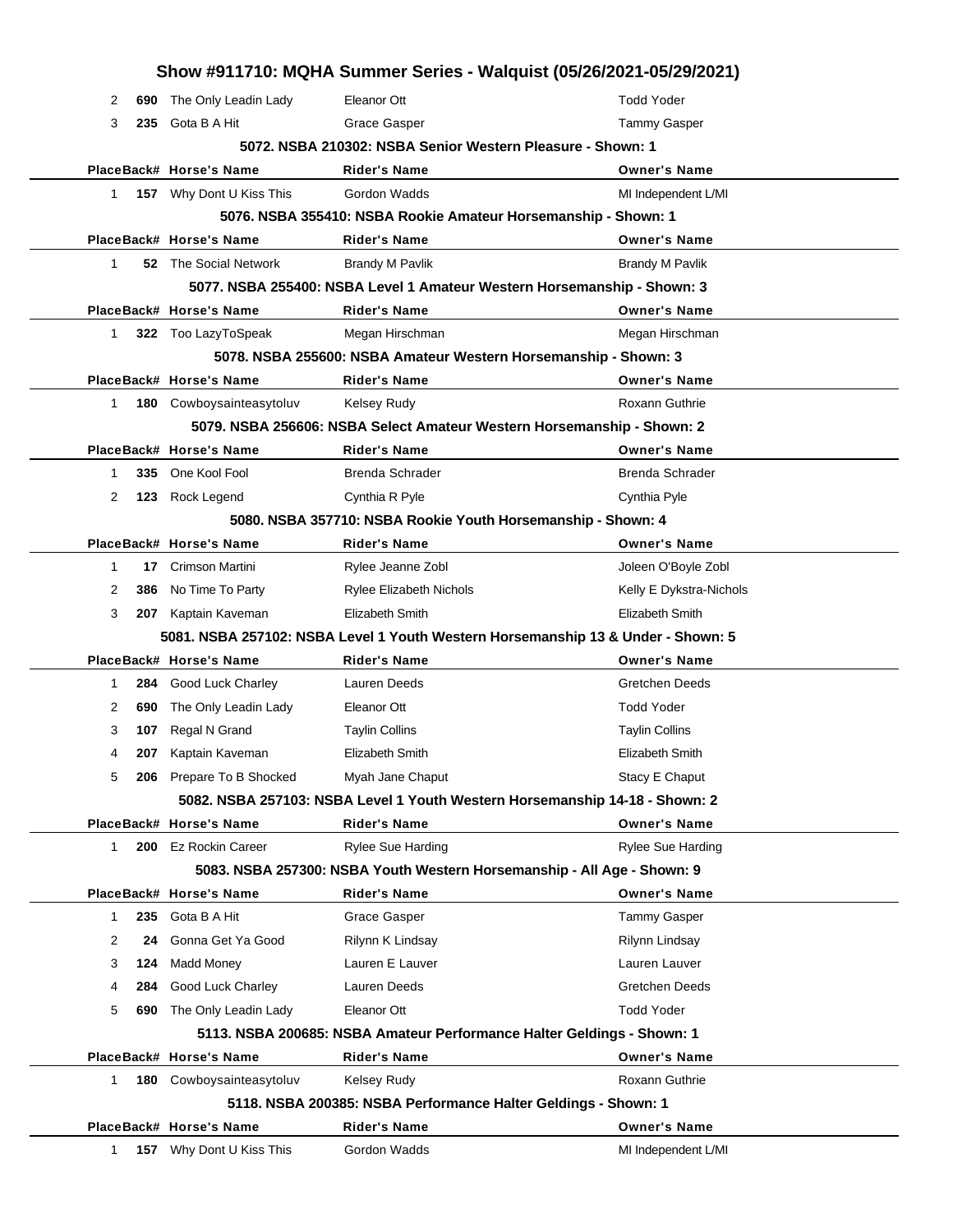**5123. NSBA 207385: NSBA Youth Performance Halter Geldings - Shown: 4**

|              |     | PlaceBack# Horse's Name        | Rider's Name                                                                 | <b>Owner's Name</b>    |
|--------------|-----|--------------------------------|------------------------------------------------------------------------------|------------------------|
| 1            |     | 157 Why Dont U Kiss This       | Katherine Tietz                                                              | MI Independent L/MI    |
| 2            | 235 | Gota B A Hit                   | Grace Gasper                                                                 | Tammy Gasper           |
| 3            | 13. | Made With Real Cocoa           | Brylynn E Balon                                                              | Brylynne E Balon       |
| 4            |     | 107 Regal N Grand              | <b>Taylin Collins</b>                                                        | <b>Taylin Collins</b>  |
|              |     |                                | 5126. NSBA 305410: NSBA Rookie Amateur Showmanship At Halter - Shown: 1      |                        |
|              |     | PlaceBack# Horse's Name        | <b>Rider's Name</b>                                                          | <b>Owner's Name</b>    |
| 1            |     | 25 Johnny Diesel               | Morgan L Letzkus                                                             | James Letzkus          |
|              |     |                                | 5127. NSBA 205400: NSBA Level 1 Amateur Showmanship At Halter - Shown: 9     |                        |
|              |     | PlaceBack# Horse's Name        | <b>Rider's Name</b>                                                          | <b>Owner's Name</b>    |
| 1            |     | 504 UF Parked At The Bar       | Stephanie Rae Morgan                                                         | Stephanie Rae Morgan   |
| 2            | 116 | Talk About Good Luck           | Amanda Hampel                                                                | Amanda Hampel          |
| 3            |     | <b>52</b> The Social Network   | Brandy M Pavlik                                                              | <b>Brandy M Pavlik</b> |
|              |     |                                | 5128. NSBA 205600: NSBA Amateur Showmanship At Halter - Shown: 5             |                        |
|              |     | PlaceBack# Horse's Name        | <b>Rider's Name</b>                                                          | <b>Owner's Name</b>    |
| $\mathbf{1}$ |     | 180 Cowboysainteasytoluv       | <b>Kelsey Rudy</b>                                                           | <b>Roxann Guthrie</b>  |
|              |     |                                | 5129. NSBA 206606: NSBA Select Amateur Showmanship At Halter - Shown: 2      |                        |
|              |     | PlaceBack# Horse's Name        | <b>Rider's Name</b>                                                          | <b>Owner's Name</b>    |
| 1            |     | 123 Rock Legend                | Cynthia R Pyle                                                               | Cynthia Pyle           |
|              |     |                                | 5130. NSBA 307710: NSBA Rookie Youth Showmanship At Halter - Shown: 4        |                        |
|              |     | PlaceBack# Horse's Name        | <b>Rider's Name</b>                                                          | <b>Owner's Name</b>    |
| 1            | 690 | The Only Leadin Lady           | Eleanor Ott                                                                  | <b>Todd Yoder</b>      |
| 2            | 321 | Cash Only                      | Ella Spies                                                                   | Ella Spies             |
| 3            |     | 561 Shaikn Not Stird           | Lydia Sage Czubak                                                            | Lydia Sage Czubak      |
|              |     |                                | 5131. NSBA 207102: NSBA Level 1 Yth SMS At Halter 13 & U - Shown: 6          |                        |
|              |     | PlaceBack# Horse's Name        | <b>Rider's Name</b>                                                          | <b>Owner's Name</b>    |
| 1            | 690 | The Only Leadin Lady           | Eleanor Ott                                                                  | <b>Todd Yoder</b>      |
| 2            | 206 | Prepare To B Shocked           | Myah Jane Chaput                                                             | Stacy E Chaput         |
| 3            |     | 107 Regal N Grand              | <b>Taylin Collins</b>                                                        | <b>Taylin Collins</b>  |
| 4            | 321 | Cash Only                      | Ella Spies                                                                   | Ella Spies             |
| 5            |     | 512 A Diggin Hot Time          | Liv Jillian Winter                                                           | <b>Courtney Winter</b> |
|              |     |                                | 5132. NSBA 207103: NSBA Level 1 Youth Showmanship At Halter 14-18 - Shown: 3 |                        |
|              |     | PlaceBack# Horse's Name        | <b>Rider's Name</b>                                                          | <b>Owner's Name</b>    |
| 1            |     | <b>13</b> Made With Real Cocoa | Brylynn E Balon                                                              | Brylynne E Balon       |
|              |     |                                | 5133. NSBA 207300: NSBA Youth Showmanship At Halter - All Age - Shown: 10    |                        |
|              |     | PlaceBack# Horse's Name        | <b>Rider's Name</b>                                                          | <b>Owner's Name</b>    |
| 1            |     | 24 Gonna Get Ya Good           | Rilynn K Lindsay                                                             | Rilynn Lindsay         |
| 2            | 107 | Regal N Grand                  | <b>Taylin Collins</b>                                                        | <b>Taylin Collins</b>  |
| 3            | 235 | Gota B A Hit                   | Grace Gasper                                                                 | <b>Tammy Gasper</b>    |
| 4            |     | 206 Prepare To B Shocked       | Myah Jane Chaput                                                             | Stacy E Chaput         |
|              |     |                                | 9000. AQHA 101000: Grand Champion Stallions - Shown: 2                       |                        |
|              |     | PlaceBack# Horse's Name        | <b>Rider's Name</b>                                                          | <b>Owner's Name</b>    |
| 1            |     | 727 Romeiro                    | Tom Robertson                                                                | Dan E Fox              |
|              |     |                                | 9001. AQHA 101100: Reserve Champion Stallions - Shown: 3                     |                        |
|              |     | PlaceBack# Horse's Name        | <b>Rider's Name</b>                                                          | <b>Owner's Name</b>    |